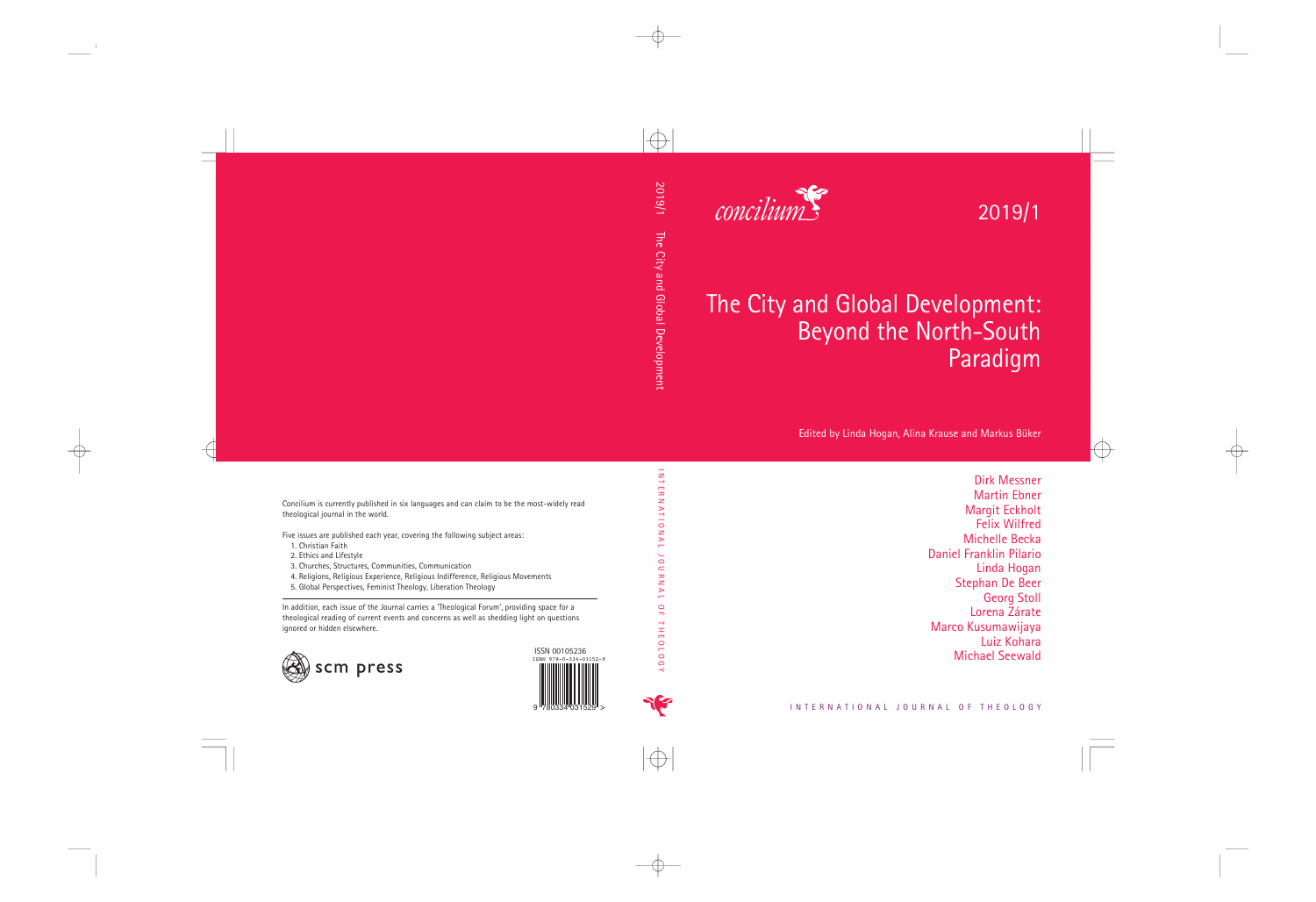### CONCILIUM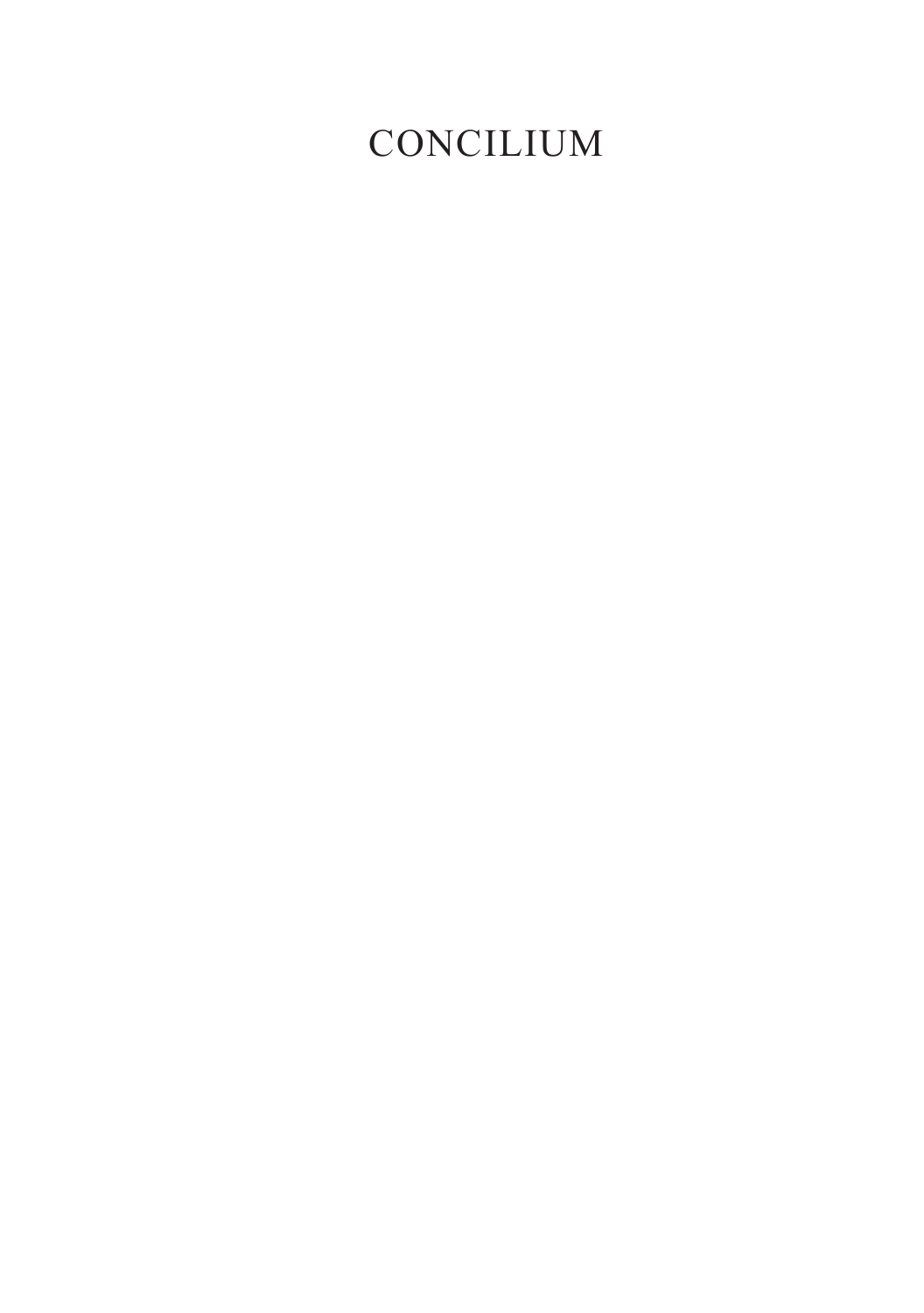#### concilium advisory committee

GREGORY BAUM MONTREAL/OC. CANADA José Oscar Beozzo São Paulo, SP Brazil WIM BEUKEN LOUVAIN, BELGIUM Leonardo Boff Petrópolis, Brazil JOHN COLEMAN LOS ANGELES, CA. USA<br>Norbert Greinacher Los Angeles, Ca. USA<br>Türingen Germany Gustavo Gutiérrez Lima, Peru Hermann Häring Tübingen, Germany WERNER G. JEANROND OSLO, NORWAY Jean-Pierre Jossua Paris, France Maureen Junker-Kenny Dublin, Ireland François Kabasele Lumbala Kinshasa, Rep. Dem. Congo Nicholas Lash Cambridge, UK Mary-John Mananzan Manila, The Philippines Alberto Melloni Reggio, Emilia Italy Norbert Mette Münster, Germany Dietmar Mieth Tübingen, Germany Jürgen Moltmann 1988 (Sermany 1998) Tübingen, Germany Tübingen, Germany 1998 (Sermany 1998) Tübingen 1998 (Sermany 1998) Tübingen 1998 (Sermany 1998) Tübingen 1998 (Sermany 1998) Tübingen 1998 (Sermany 1998) Tübingen 1998 Aloysius Pieris Kelaniya/Colombo, Sri Lanka Giuseppe Ruggieri Catania, Italy PAUL SCHOTSMANS LOUVAIN, BELGIUM Janet Martin Soskice Cambridge, UK Elsa Tamez San José, Costa Rica CHRISTOPH THEOBALD **PARIS, FRANCE** David Tracy Chicago, Ill. USA Marciano Vidal Madrid, Spain Madrid, Spain Madrid, Spain Madrid, Spain Madrid, Spain Madrid, Spain Madrid, Spain ELLEN VAN WOLDE TILBURG, THE NETHERLANDS Johannes Zizioulas Pergamo, Turkey REGINA AMMICHT QUINN **TÜBINGEN GERMANY** HILLE HAKER CHICAGO, USA Jon Sobrino San Salvador, El Salvador Luiz Carlos Susin Porto Alegre, Brazil Silvia Scatena Bologna, Italy Susan A. Ross USA, Los Angeles SOLANGE LEFEBVRE MONTREAL/QC. CANADA ERIK BORGMAN AMSTERDAM, NETHERLANDS ANDRES TORRES QUEIRUGA SANTIAGO, SPAIN

Tübingen, Germany PORT HARCOURT, NIGERIA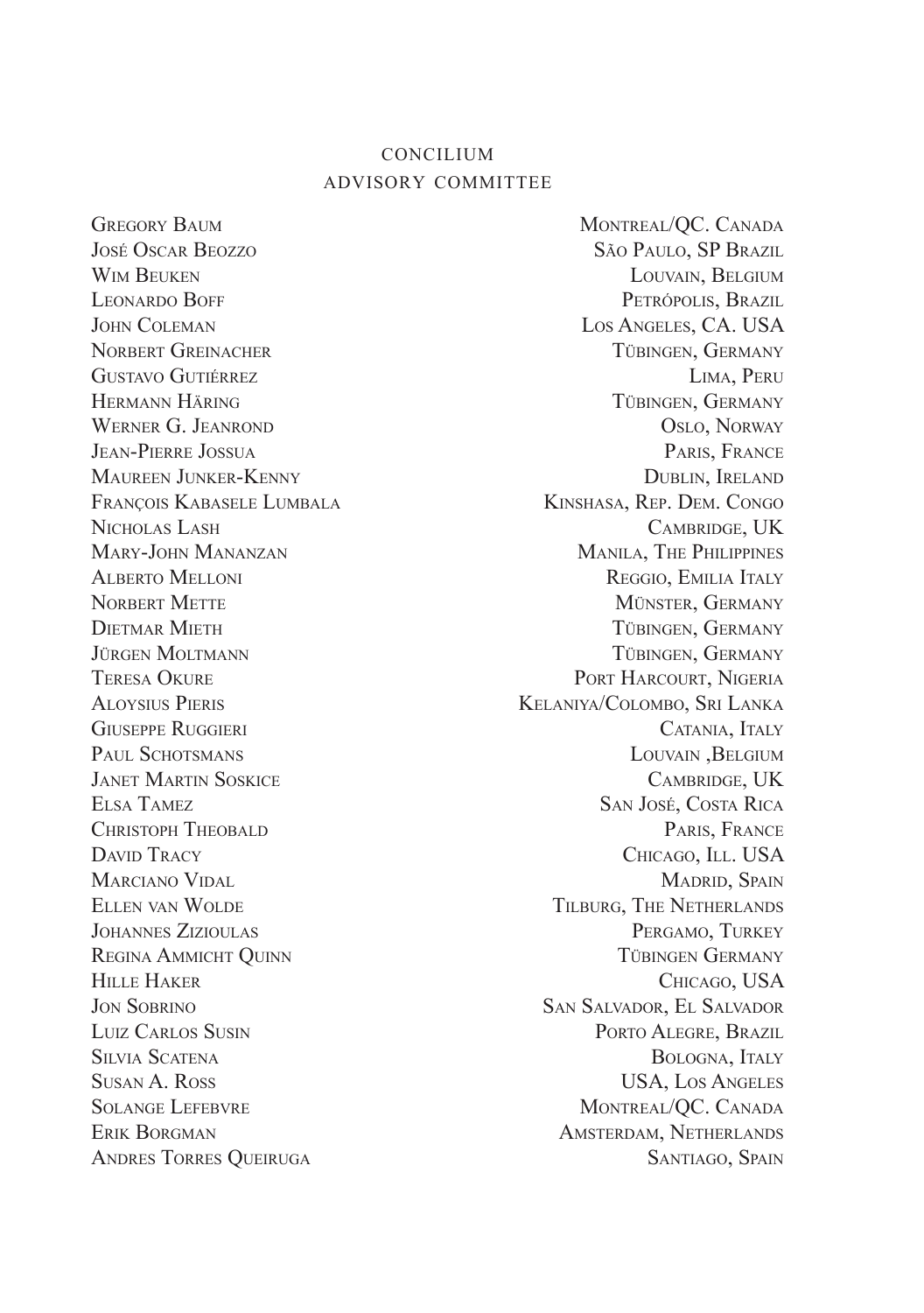### The City and Global Development: Beyond the North-South Paradigm

Edited by

Edited by Linda Hogan, Alina Krause and Markus Büker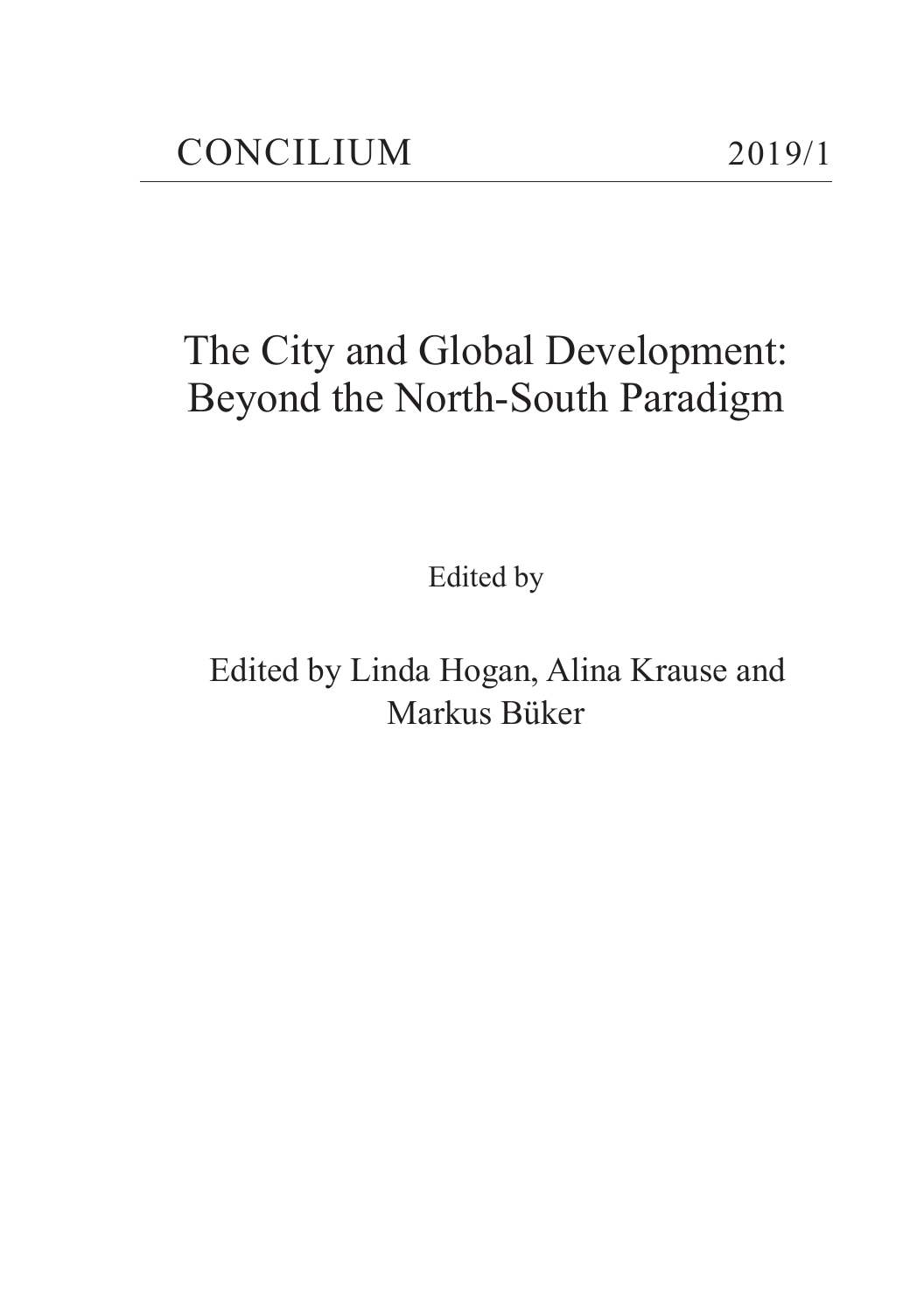Published in 2019 by SCM Press, 3rd Floor, Invicta House, 108–114 Golden Lane, London EC1Y 0TG.

SCM Press is an imprint of Hymns Ancient *&* Modern Ltd (a registered charity) 13A Hellesdon Park Road, Norwich NR6 5DR, UK

Copyright © International Association of Conciliar Theology, Madras (India)

www.concilium.in

# **Ancient**<br>ReModern

English translations copyright © 2019 Hymns Ancient *&* Modern Ltd.

All rights reserved. No part of this publication may be reproduced, stored in a retrieval system, or transmitted, in any form or by any means, electronic, mechanical, photocopying or otherwise, without the prior written permission of the Board of Directors of Concilium.

#### ISBN 978-0-334-03152-9

Printed in the UK by Ashford, Hampshire

Concilium is published in March, June, August, October, December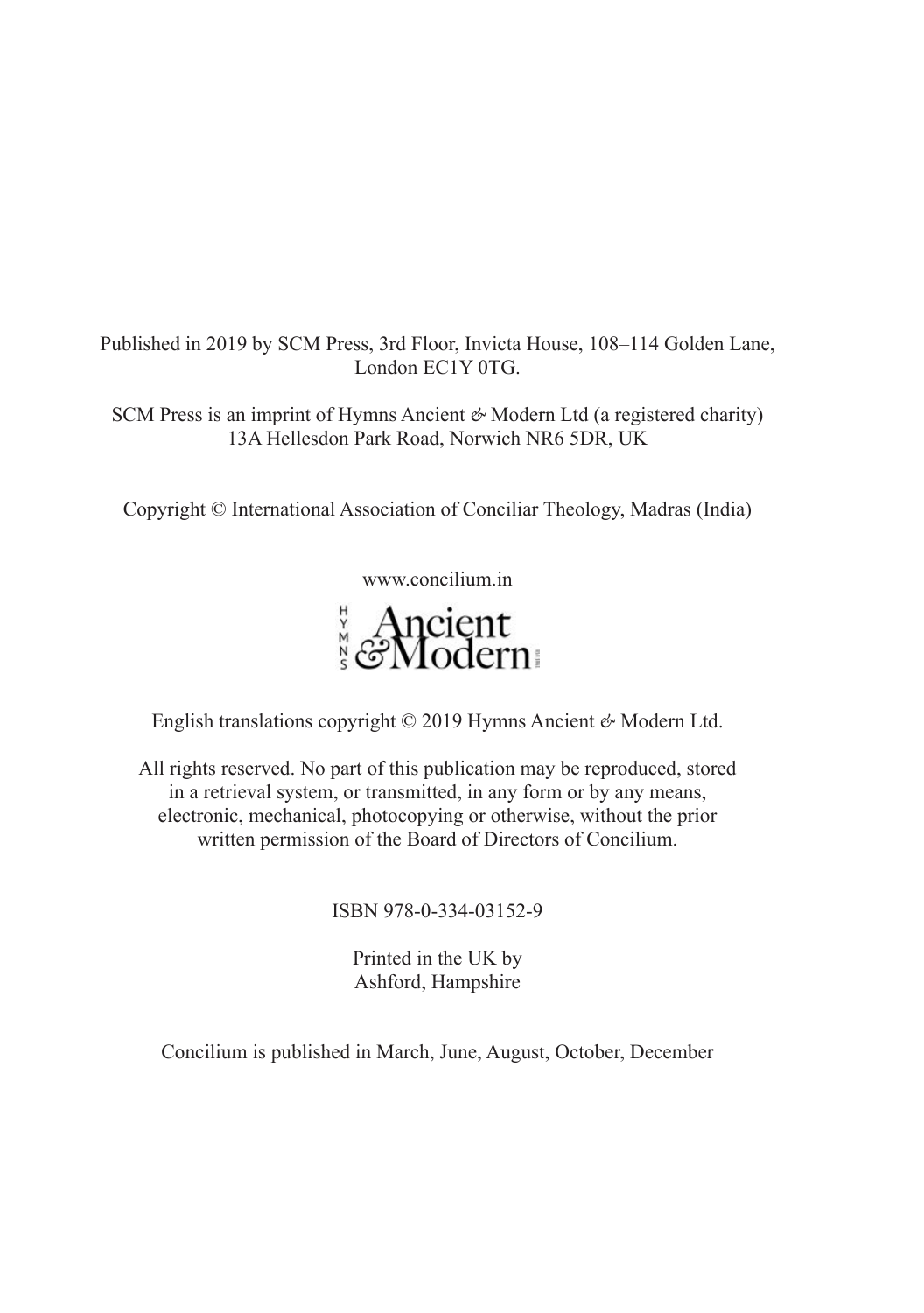### Contents

| Editorial                                                                                                                                                     |    |
|---------------------------------------------------------------------------------------------------------------------------------------------------------------|----|
| <b>Part One: Humanity on the Move</b>                                                                                                                         |    |
| The Century of Cities: Pathways Towards Sustainability<br><b>DIRK MESSNER</b>                                                                                 | 13 |
| Part Two: Theological Reflections on Urbanisation and its<br><b>Challenges</b>                                                                                |    |
| Christians as Troublemakers in the City: Initial Experiences and<br>Visions on the Value of Christian Faith for Shaping Society<br><b>MARTIN EBNER</b>        | 25 |
| Learning to Live a Life of Hospitality: Theological Foundations for<br>Proclaiming the Faith in the Cultural Plurality of Big Cities<br><b>MARGIT ECKHOLT</b> | 35 |
| Transforming Our Cities: Public Role of Faith and Theology<br><b>FELIX WILFRED</b>                                                                            | 45 |
| <b>Part Three: Ethical Reflections on Urbanisation and its</b><br><b>Challenges</b>                                                                           |    |
| Cities and their Global Responsibility: Reflections on Social<br>Ethics from a German Perspective<br><b>MICHELLE BECKA</b>                                    | 61 |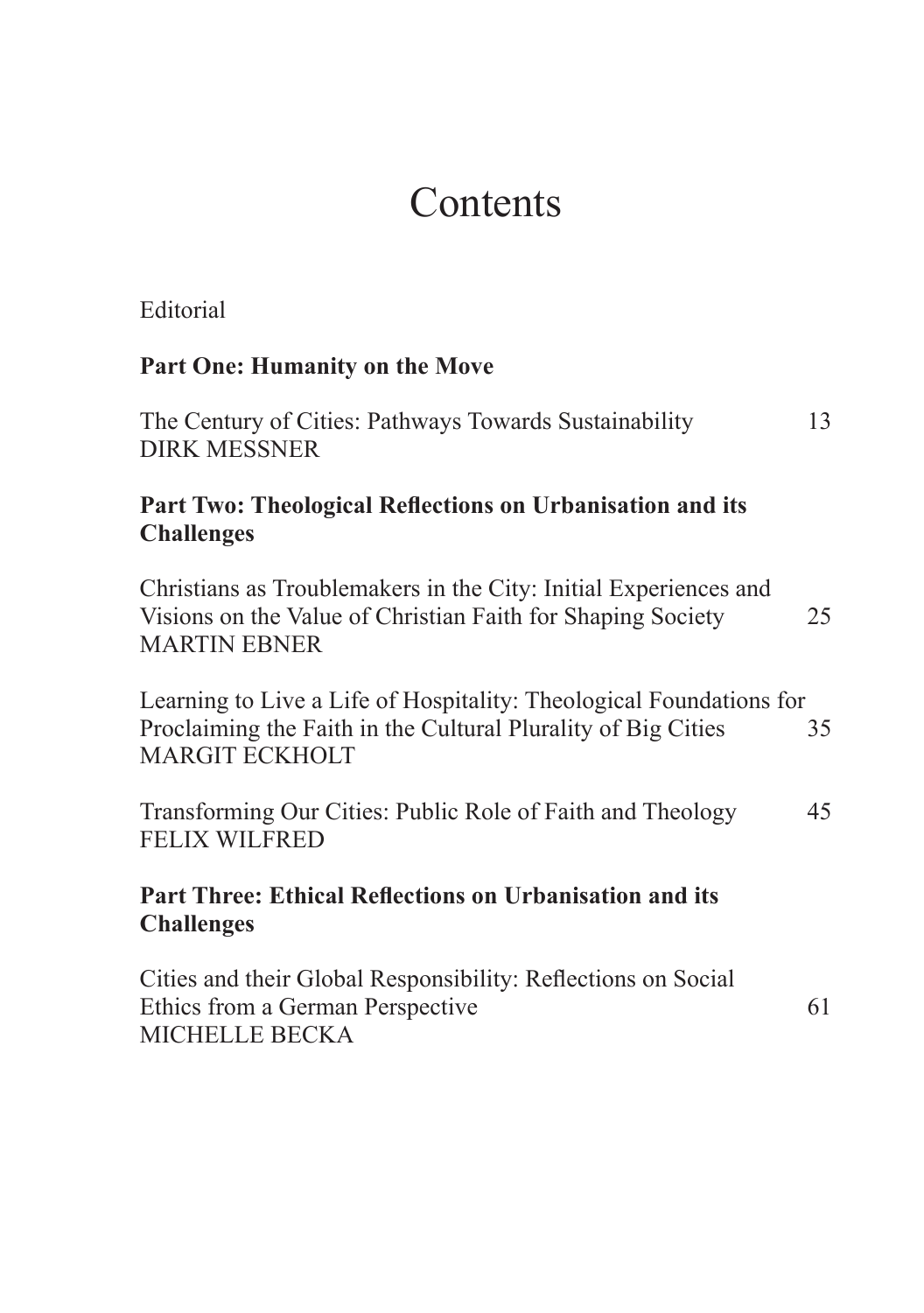| Faith and Religion in Globalized Megacities:<br>A View from Manila<br>DANIEL FRANKLIN PILARIO                                                                            | 73  |  |
|--------------------------------------------------------------------------------------------------------------------------------------------------------------------------|-----|--|
| Globalisation, Urbanisation, and the Common Good<br><b>LINDA HOGAN</b>                                                                                                   | 85  |  |
| <b>Part Four: The Praxis of Creating Humane Spaces</b>                                                                                                                   |     |  |
| Liberating Urban Development and the South African Church: A<br>Critical Reflection in Conversation with David Korten and<br>Gustavo Gutierrez<br><b>STEPHAN DE BEER</b> | 95  |  |
| The Contribution of Civil Society Organisations to Transformation:<br>Consequences for the Work of NGOs - Misereor<br><b>GEORG STOLL</b>                                 | 103 |  |
| Living with Dignity and Peace: Social Mobilization for Housing<br>Rights and the Right to the City<br><b>LORENA ZÁRATE</b>                                               | 109 |  |
| The Third Paradise<br><b>MARCO KUSUMAWIJAYA</b>                                                                                                                          | 117 |  |
| The Periphery in the Centre<br><b>LUIZ KOHARA</b>                                                                                                                        | 123 |  |
| <b>Part Five: Theological Forum</b>                                                                                                                                      |     |  |
| The Death Penalty, Church Teaching and the Development of Dogma:<br>Reflections on Pope Francis' Change to the Catechism                                                 |     |  |
| MICHAEL SEEWALD                                                                                                                                                          | 129 |  |

Contributors 144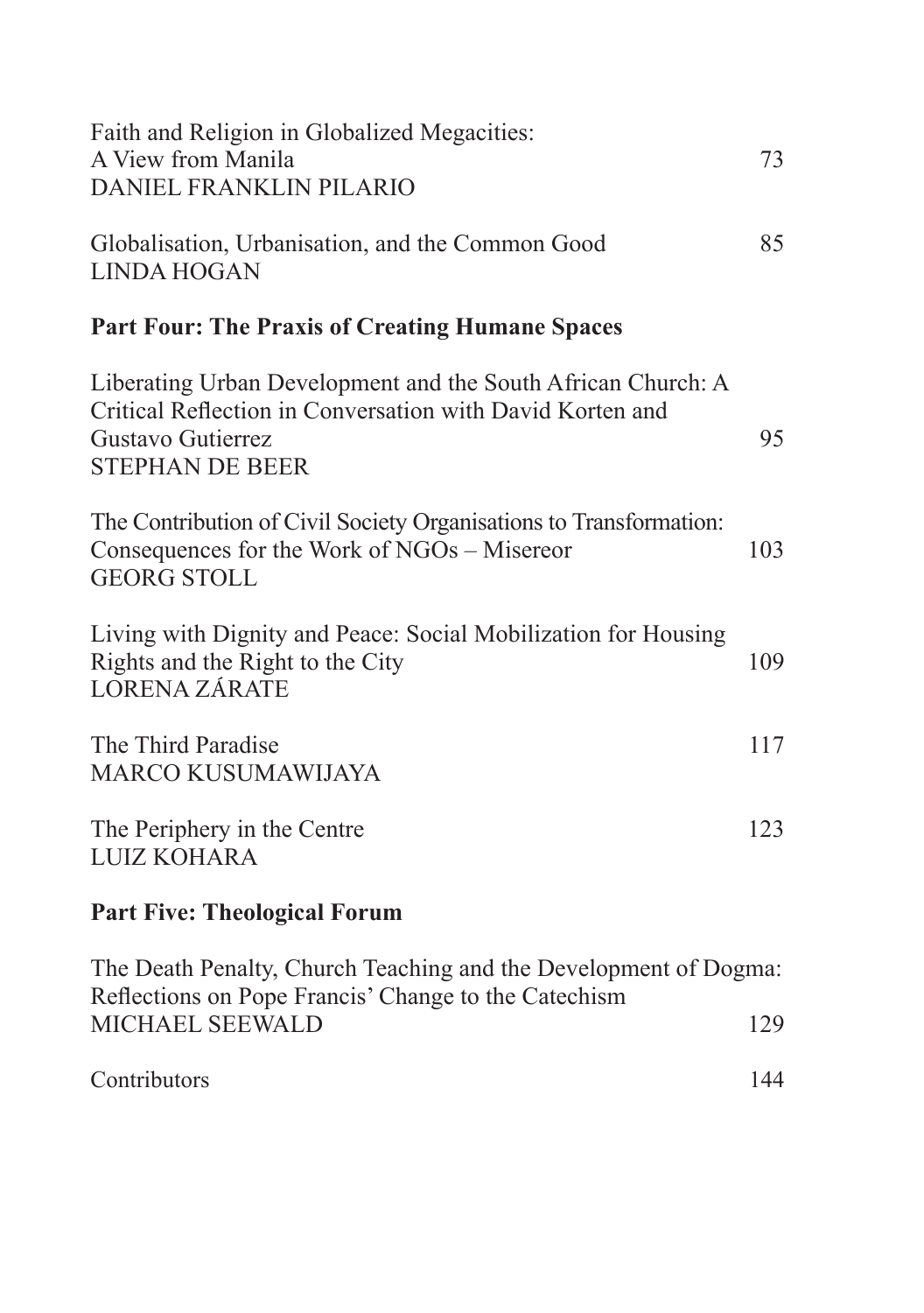### Editorial

### Global Development in an Increasingly Urbanised World

The 2030 Agenda and the Paris Agreement commit the international community to significant and extensive changes in order to address the current threats to life and coexistence, before it is too late. There is a certain consensus regarding the reasons why this is necessary. Humanity is crossing planetary boundaries. For example: The prevailing carbon- and resource-intensive systems of production and ways of life are unsustainable. Refugees from the Middle East and Africa mean that the global problems of wars, state failure and a lack of prospects are visible on the doorsteps of people in Europe. The emergence worldwide of authoritarian governments and populist movements, and in some cases right-wing extremism, calls the functionality of traditional democracies into question. How can we ensure that all human beings are able to live in an intact natural and social environment, and that no one is left behind? Everyone – each according to his or her specific responsibilities and means – is called upon to play a part in developing joint solutions that embrace all continents, religions and social strata. What role do religions play in this context?

For many decades the commitment to development aid and co-operation has been considered a case of distributive justice or charity on the part of a 'developed North' towards an 'underdeveloped South'. It was understood as 'catch-up development', meaning that the 'poor South' was to open up to an existing model, and to integrate into the prevailing system of the early industrialised countries in the so-called 'developed North', which is based on capitalism and market fundamentalism. Today, this understanding is no longer tenable. It is not just knowledge of the complex causal mechanisms linking 'development' and 'underdevelopment' that place the relationship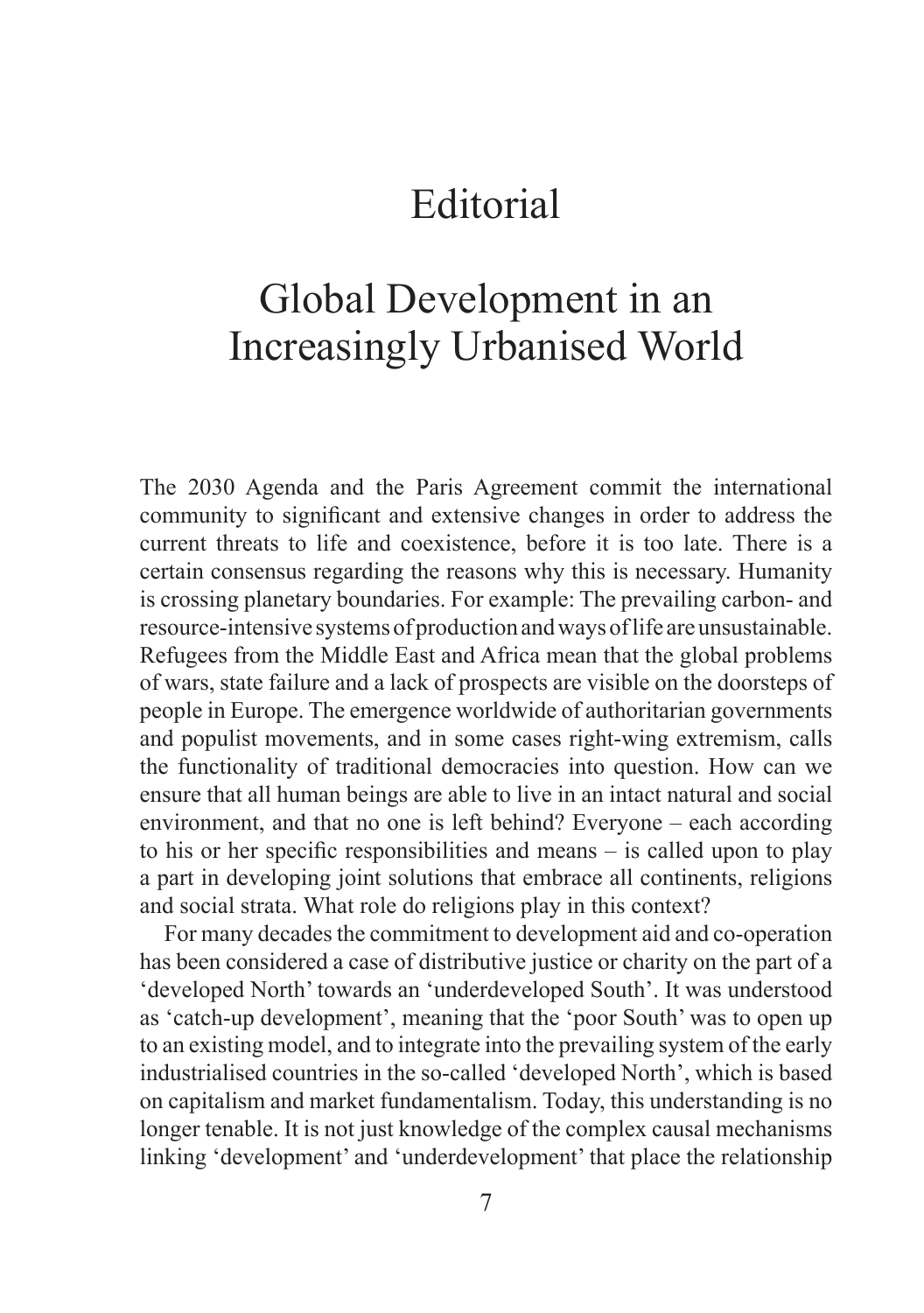between the North and the South in a new light. More importantly, the growing awareness of fundamental negative impacts undermines the explanatory force and legitimacy of the development paradigm itself – and thus the polarity between North and South. Problems such as hunger, climate change and all forms of structural violence can only be understood in a global context. The global expansion of the externalisation mechanism, through which the 'developed' early industrialised countries shift the social and environmental costs and risks of their development to other regions (in the 'South') and into the future, is reaching its limit. To the extent that distances across time and space are shrinking and truly global markets are emerging, it is becoming clear that the notion of 'outside' implied by 'externalisation' was always an illusion. Human beings and nature, whose exploitation was, and is, integral to the development of the North, no longer remain on the outside. The question of what we make of our life together for the benefit of all, and for the benefit of each and every generation (including those to come), can no longer be answered by a compass whose needle always points 'North'.

Nonetheless, differences remain between North and South – not only between the different ways people live, but also between their basic opportunities: their access to resources, the realisation of their human rights, their nutrition, health, education, life expectancy, security, and their political and economic participation. Moreover, these differences are amplified in the context of the rapid urbanisation that has accompanied globalisation, and that is transforming identities, life-styles and world-views.

That urbanisation is transforming our world is already evident in the statistics and is the focus of Messner's opening essay Humanity on the Move. In it Messner highlights how the 21st century will be the century of the cities and how the force of this urbanisation surge will primarily affect developing countries and emerging economies in Asia and Africa. Therefore, as Messner argues, if we are to address climate change and implement the 2030 Agenda, this can only be done in the context of new and different urban perspectives and strategies. Models of progress, resource consumption, forms of political association and governance, the nature of work, culture and pluralism are fundamentally transformed in this process of rapid and radical urbanisation. Theological and ethical reflection on the nature and impacts of this urbanisation is both essential and overdue.

In order to address this neglect, part two of this volume pursues a series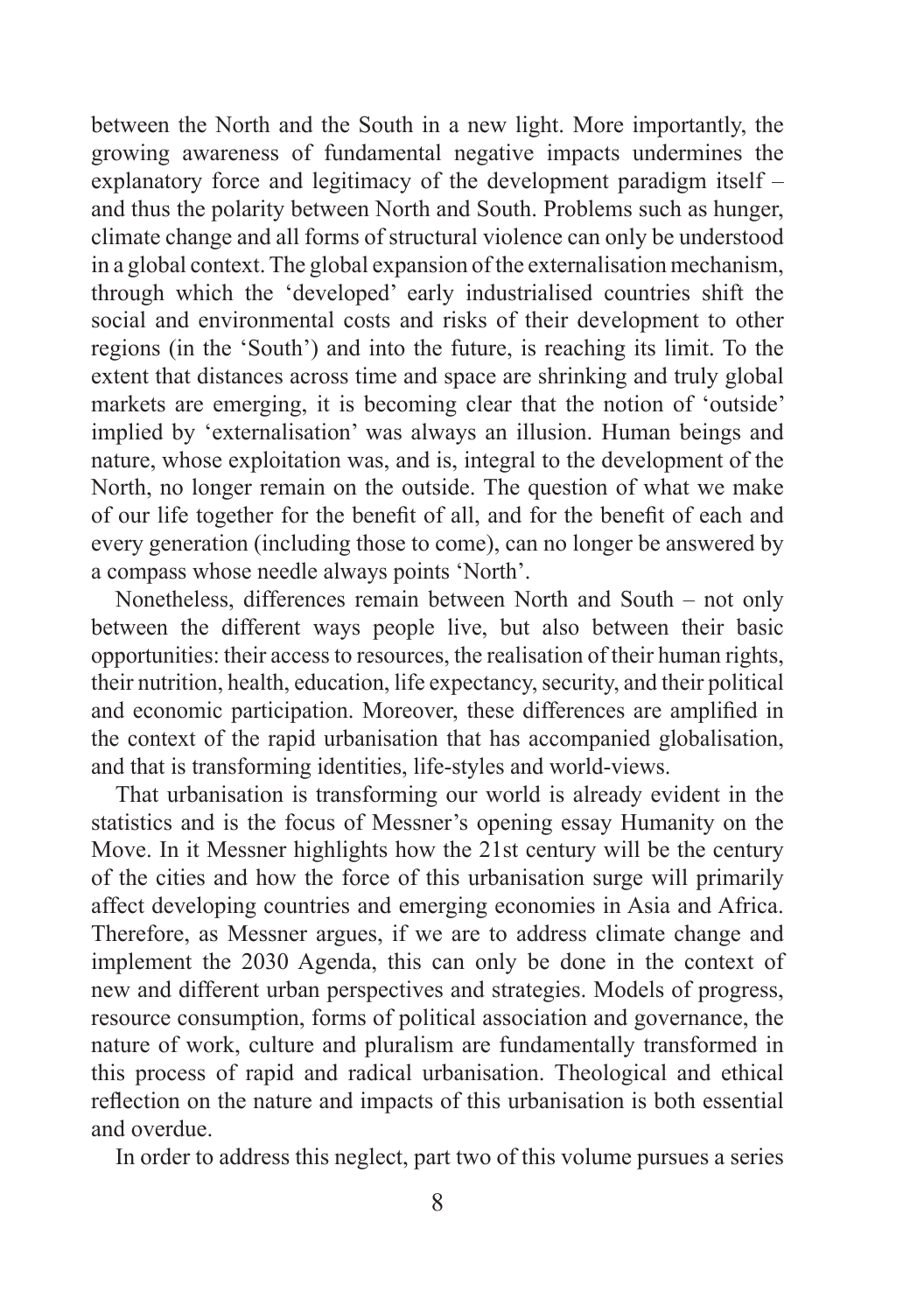#### *Editorial*

of theological reflections on urbanisation and its challenges. Martin Ebner reflects on how the theme of cities has been present in Christian thought from its very beginnings and highlights how, in the time of Paul, the perception of city was transformed and replaced other operative motifs, including especially the Imperium Romanum. Margit Eckholt extends the theological reflection in the context of hospitality and shows how cities create new preconditions for the faith of its inhabitants and argues for a brave new way of working and living. By contrast, Felix Wilfred focuses in his farewell article regarding his presidency, not on the opportunities, but rather on the ambiguities of cities as public spaces. In a searing condemnation of neoliberalism's impact on the poor and marginalized, particularly in cities, Wilfred argues for a theological vision and agenda that pursues a humanistic vision of coexistence in cities, one that makes common cause with others in the pursuit of humane communities and ecologically sound habitats.

Wilfred's analysis is both theological and ethical, and part three turns its attention in a more focused manner to the ethical dimensions of urbanisation. Both Michelle Becka and Daniel Franklin Pilario frame their respective ethical reflections in the context of globalisation and the differentiated positions occupied by cities North and South, where the boundaries of these categories are increasingly blurred. Thus, Becka discusses global responsibility from the perspective of Germany (one of the engines of industrialisation and globalisation) while considering the conditions necessary for a just city. Pilario's point of departure is the globalised megacity of Manila. His focus is on the role of faith and religion therein, and particularly on the ability of religion to provide a vision of humane co-operation. Much like Wilfred, Pilario sees seeds of hope in the praxis of lived religion. Hogan's analysis also focuses on the issue of humane co-operation arguing that the cities have a crucial role to play in managing pluralism while also promoting social cohesion.

Following on from the theoretical perspectives, the fourth part foregrounds the praxis of creating humane spaces. The section consists of five inspiring cases of civil society actors who work to address the challenges in different geographical, policy and infrastructural contexts. Stephan De Beer's focus is that of post-apartheid cities, with their challenges of spatial (re)segregation, homelessness and precarious housing. His imperatives for theological action are drawn from his deep practical engagement with this issue. Georg Stoll meanwhile discusses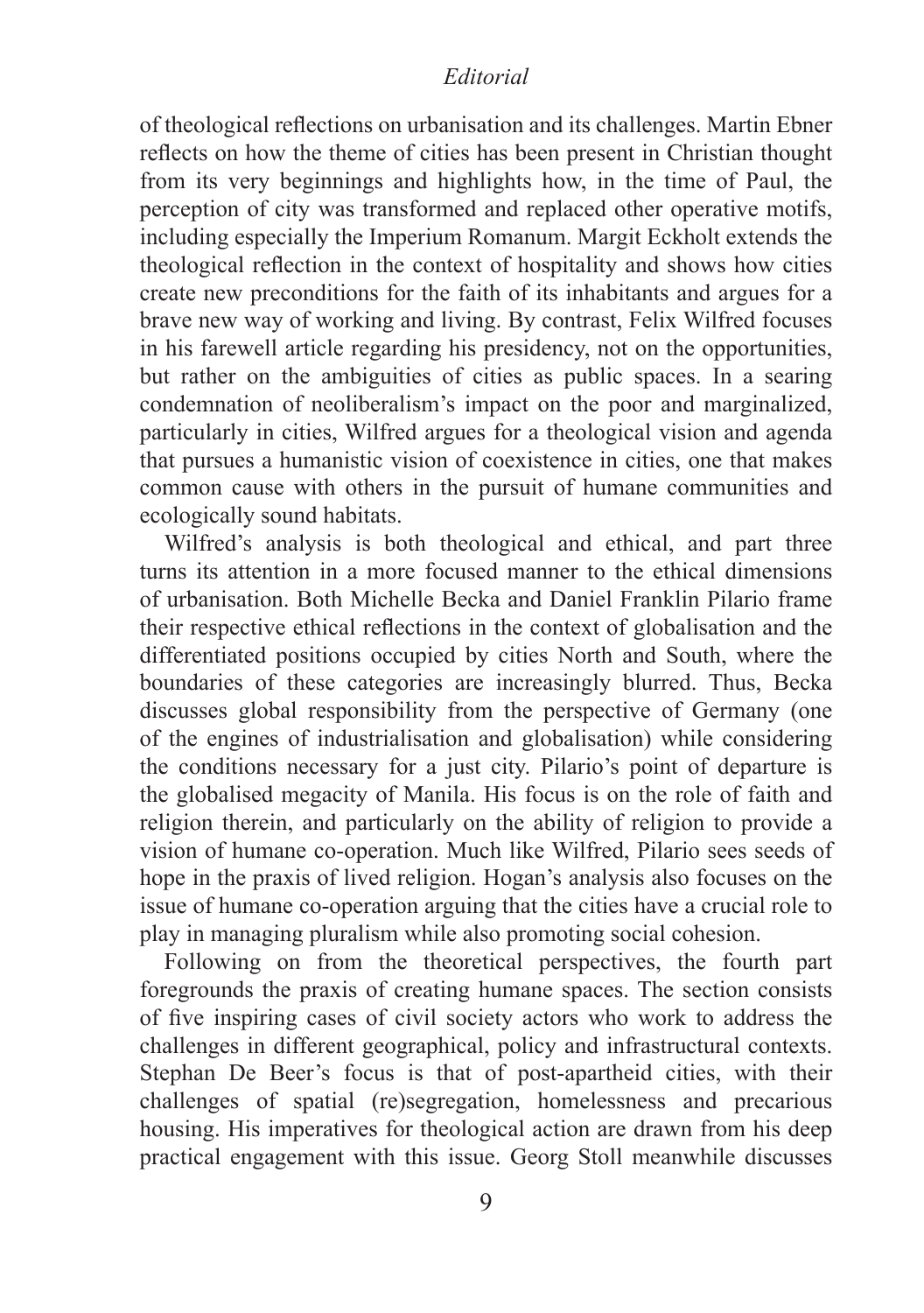how such trends re-focus the activities of NGOs like MISEREOR in global megacities, while Zárate discusses the inspirational work of the Habitat International Coalition which has been working for forty years to defend the rights of individuals to have a safe place to live with dignity and respect. Marco Kusumawijaya's perspective from Indonesia reflects on his role as an architect and urbanist and speaks to the challenges of creating an eco-social development. Luiz Kohara's essay completes the praxis-focus with a discussion of the role and impact of the NGO Centro Gaspar Garcia in São Paulo, which he co-founded, and which works for social inclusion amongst the most marginalised of the urban population.

Contrary to what has been long held, the world has not become a global village, rather it has become a global city. How this city continues to develop will depend not only on its diverse heritage and the existing structures and institutions, but also on how well people from the various continents succeed in exploring joint ways of living together, and in the process, creating new identities and solidarities that enable a good life for all.

Our issue concludes with an extended Forum essay that charts the recent change in the Catechism regarding the Catholic church's position on the death penalty. Presented by Michael Seewald the essay analyses the Catholic Church's position on the death penalty in its historical and theological dimensions. Moreover he highlights how Pope Francis' position represents a doctrinal innovation and concludes with a searching and provocative question about how this theological and doctrinal innovation on the death penalty coheres with the self-image of the magisterium of the Catholic church.

*Markus Büker, Alina Krause, Linda Hogan*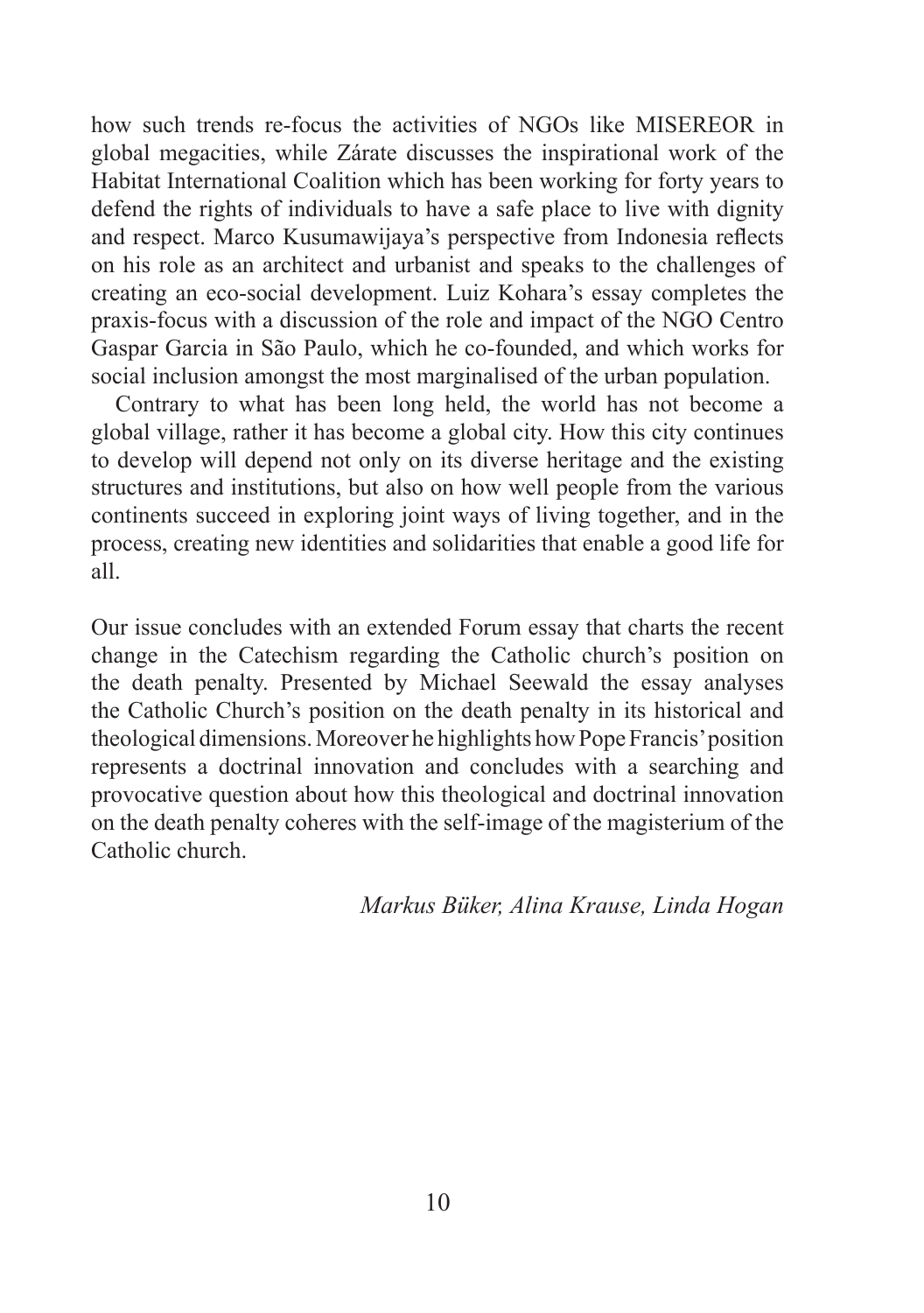### Part One: Humanity on the Move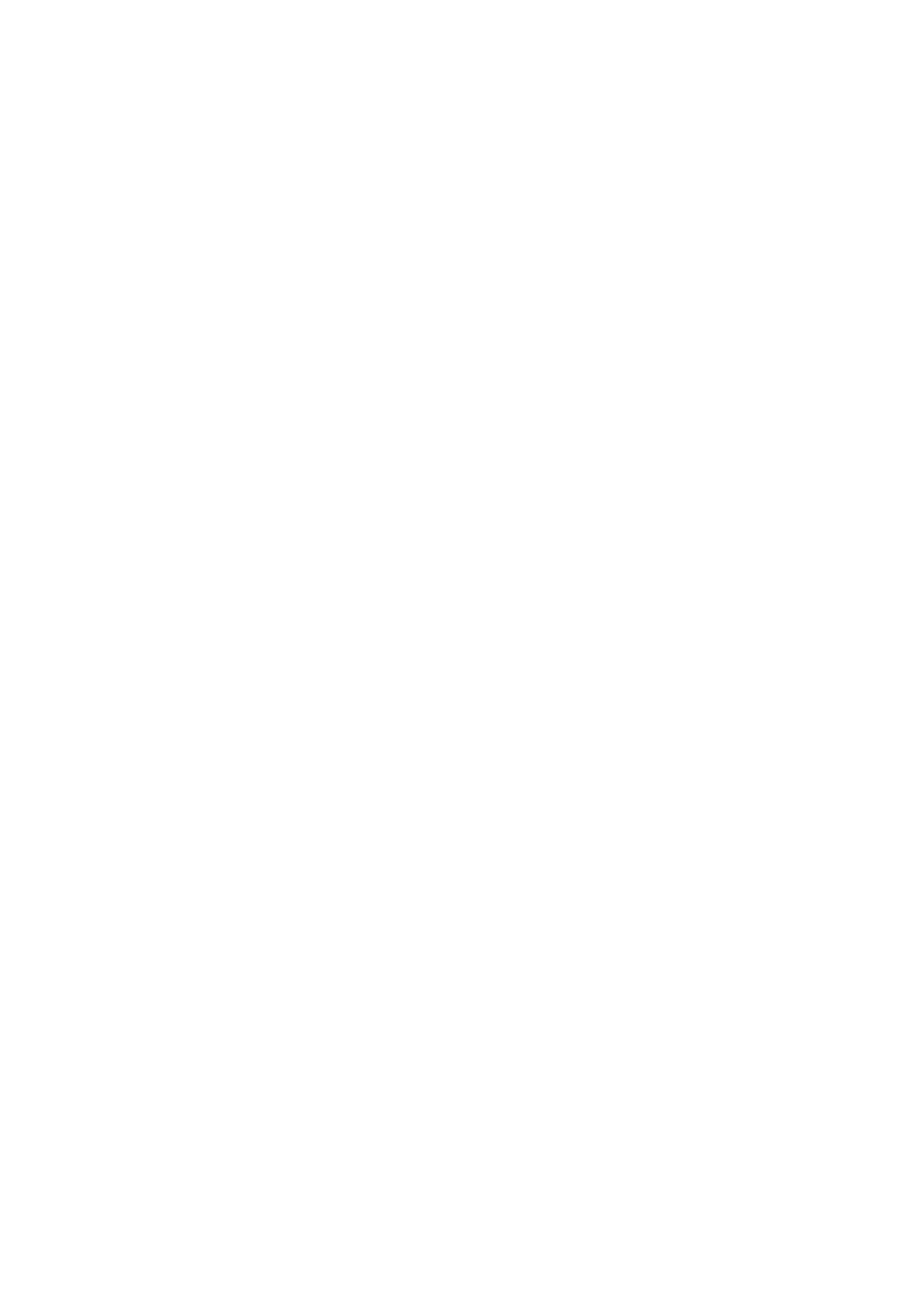### The Century of Cities: Pathways Towards Sustainability

DIRK MESSNER

*The 21st century will be the century of the cities. Urban areas are becoming the central organizational form for almost all human societies. The global urban population could increase from just under 4 billion today to 7.5 billion people by 2050 – and urban infrastructures will grow with it. About two-thirds of humanity will then have their homes in cities. The force of the urbanization surge will primarily affect developing countries and emerging economies in Asia and Africa. Almost 90  % of urban-population growth up to 2050 is expected on these two continents (UN DESA, 2014). Nearly three quarters of the global urban population will then be living there (UN DESA, 2015). Climate change goals and the implementations of the 2030 Agenda can only be achieved based on fundamentally changed urban perspectives and strategies.* 

#### **I Introduction**

Humanity is on the move. This manifests itself in demographic growth within cities, as a result of the influx of people from the countryside to the city and from small and medium-sized towns to the metropolises; of migration both between poor countries and between poor and rich countries; and of social advancement from shanty towns to middle-class neighbourhoods. This relocation of humanity could become a process of social change that has most powerful impacts in the 21st century.

Urbanization has a formative effect on the world economy and society, on people's quality of life, on the future of democracy, as well as on the global consumption of resources and energy – and thus on the future of the Earth as a whole. Cities offer many opportunities for cultural, social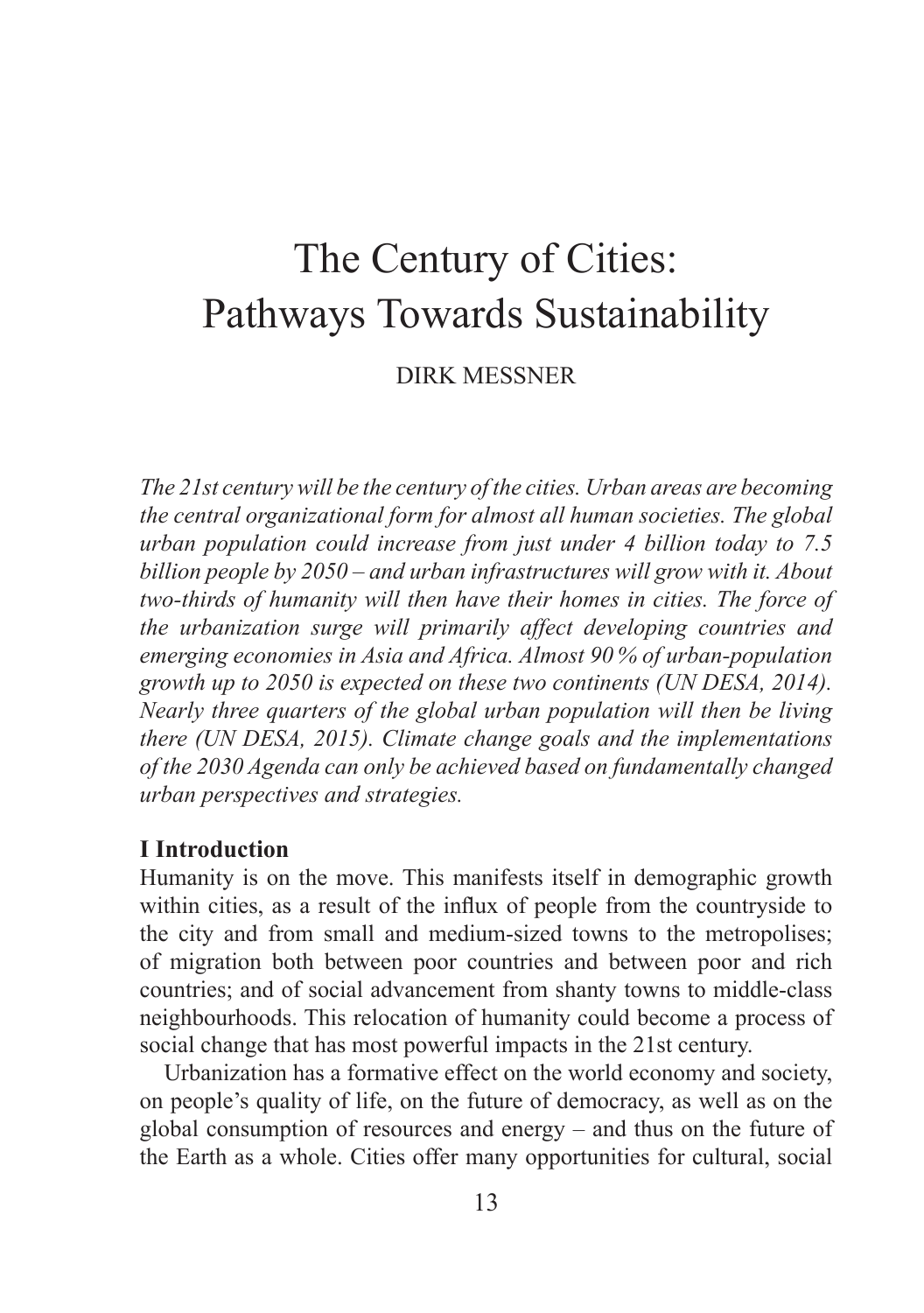#### *Dirk Messner*

and economic development, and for improving resource and energy efficiency. But urbanization must be actively managed in order to counter the following risks: in developing countries and emerging economies, one third of the urban population do not have access to adequate housing; in sub-Saharan Africa, this figure is even higher at almost two thirds. In 2012 more than 850 million people were living in slums (UN DESA, 2015) without adequate access to vital infrastructures. How can the number of slum dwellers be prevented from doubling or even tripling? In sub-Saharan Africa, two-thirds of all new city-dwellers currently move into informal settlements or slums, and half of them are expected to remain there in the long term. According to UN forecasts, Africa's population could rise to a total of 4.4 billion people by 2100 (UN DESA, 2015). If the current urbanization trends were to continue in Africa, and, for example, 80  % of the people in Africa were to live in cities by  $2100 -$  and  $60\%$  of these in slums – this would mean about 2 billion people having to live in degrading city districts. Such a development must be prevented for reasons of social responsibility, but also from the perspective of security policy, since the massive social exclusion of people always carries with it the potential of societal destabilization.

A fundamental change of perspective is needed here, one that does not fight the symptoms but focuses on what causes the emergence of informal settlements with inadequate housing. In addition, what can be done to ensure that quality of life increases in cities, and people can make the most of their potential? What are the characteristics of cities worth living in? Cities and urban societies are responsible for the overwhelming majority of all worldwide resource consumption and greenhouse-gas emissions. How can the global urbanization surge be harnessed to ensure that efforts to improve quality of life are decoupled from environmental pollution – and that natural life-support systems are safeguarded? To achieve this, existing guiding concepts and strategies must be adapted (or new ones invented), developed and implemented. In view of the expected massive extension of the urban infrastructure, the challenge from the outset lies in avoiding path dependencies. If the new districts and cities were built according to the resource- and emissions-intensive models used in the last two centuries, global society would find itself in conflict with the planetary guard rails in the course of the 21st century. In other words, the spread of conventional urbanization on a global scale must be stopped.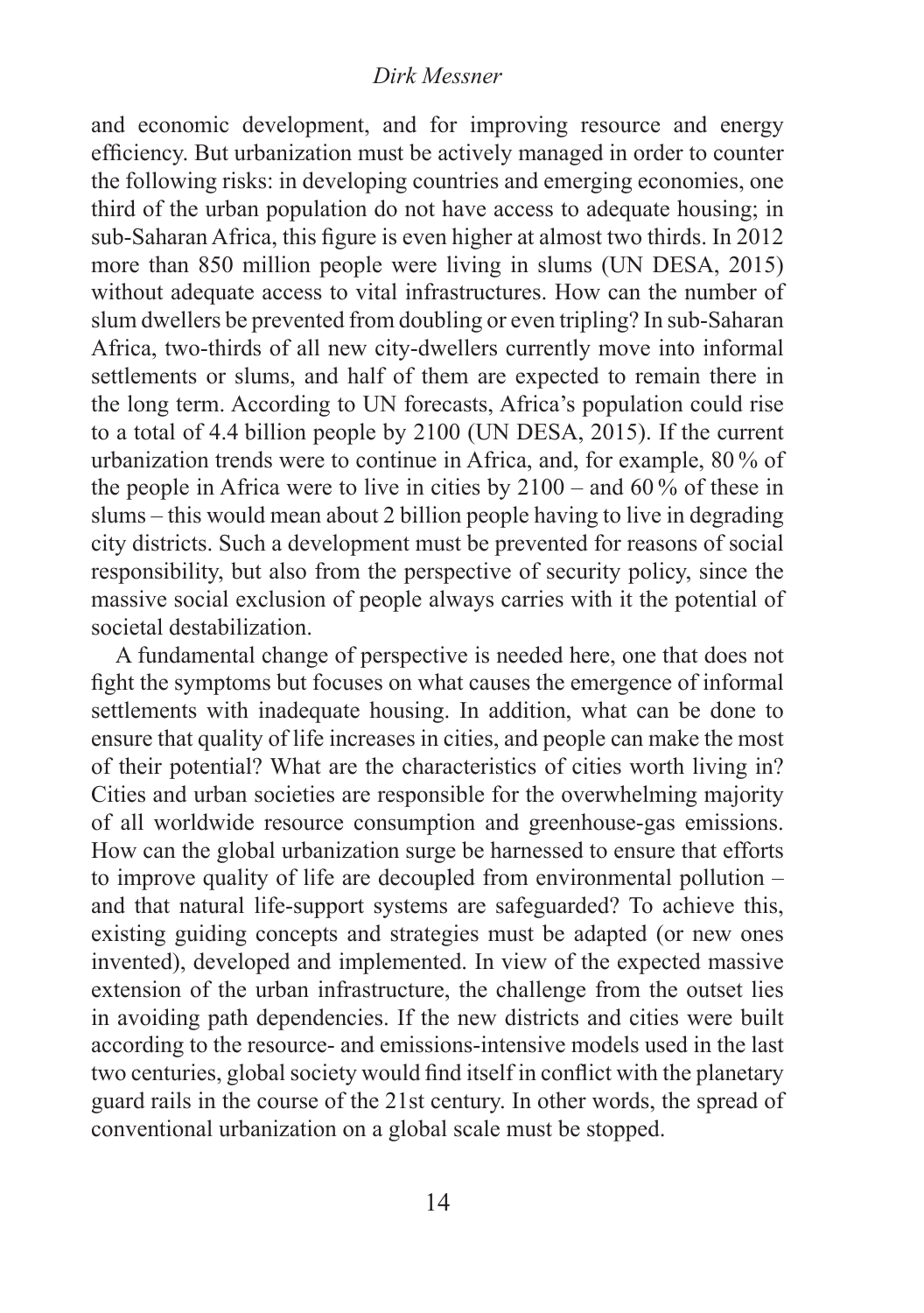#### **II Urbanization and the Great Transformation towards Sustainability**

The WBGU has already examined the topic of urbanization in the context of the 'Great Transformation' towards sustainability, which it analysed in its 2011 flagship report (WBGU, 2011). Now the WBGU applies the Great Transformation towards sustainability to urban areas (WBGU, 2016). WBGU's intention is to clarify where challenges and opportunities lie and to point out the areas where fundamental modifications and system changes are required.

Cities and their populations are drivers of global environmental change, while at the same time being affected by it. In this context, mitigation of climate change is one of the greatest challenges of the transformation: unabated climate change would jeopardize humankind's life-support systems. The extensive analyses conducted by the IPCC reveal the specific impact on cities. Many urban areas are situated in low-lying coastal zones, where there are particularly serious hazards – e.g. as a result of a combination of sea-level rise, the subsidence of land masses caused by the weight of buildings and groundwater depletion, storm events and flooding. Other risks are associated with the urban heat island effect, droughts and water scarcity. In order to achieve the target agreed at the UN climate conference in Paris in 2015 of holding the increase of global average temperature to well below  $2^{\circ}$ C above pre-industrial levels, fossil CO2 emissions should be completely stopped by 2070 – or correspondingly earlier if the more ambitious limitation of the increase to  $1.5\,^{\circ}\text{C}$  is to be achieved. Consequently, the energy system in every city must also be decarbonized by that date. For this to happen, the dominance of the system of fossil-energy use must soon be overcome. Furthermore, both the mobility sector and systems for heating and cooling buildings will also have to get by without fossil CO2 emissions in the future. There are encouraging signs that the international community is moving closer to this decisive turnaround. The public discourse on anthropogenic climate change has shifted significantly in just a few years and is now broadly anchored in society. The 2015 Paris Agreement is exemplary for the worldwide consensus on the need to mitigate anthropogenic climate change. Cities are the biggest consumers of energy and will thus play a key role in the implementation of the agreement.

The progress of the Great Transformation will depend substantially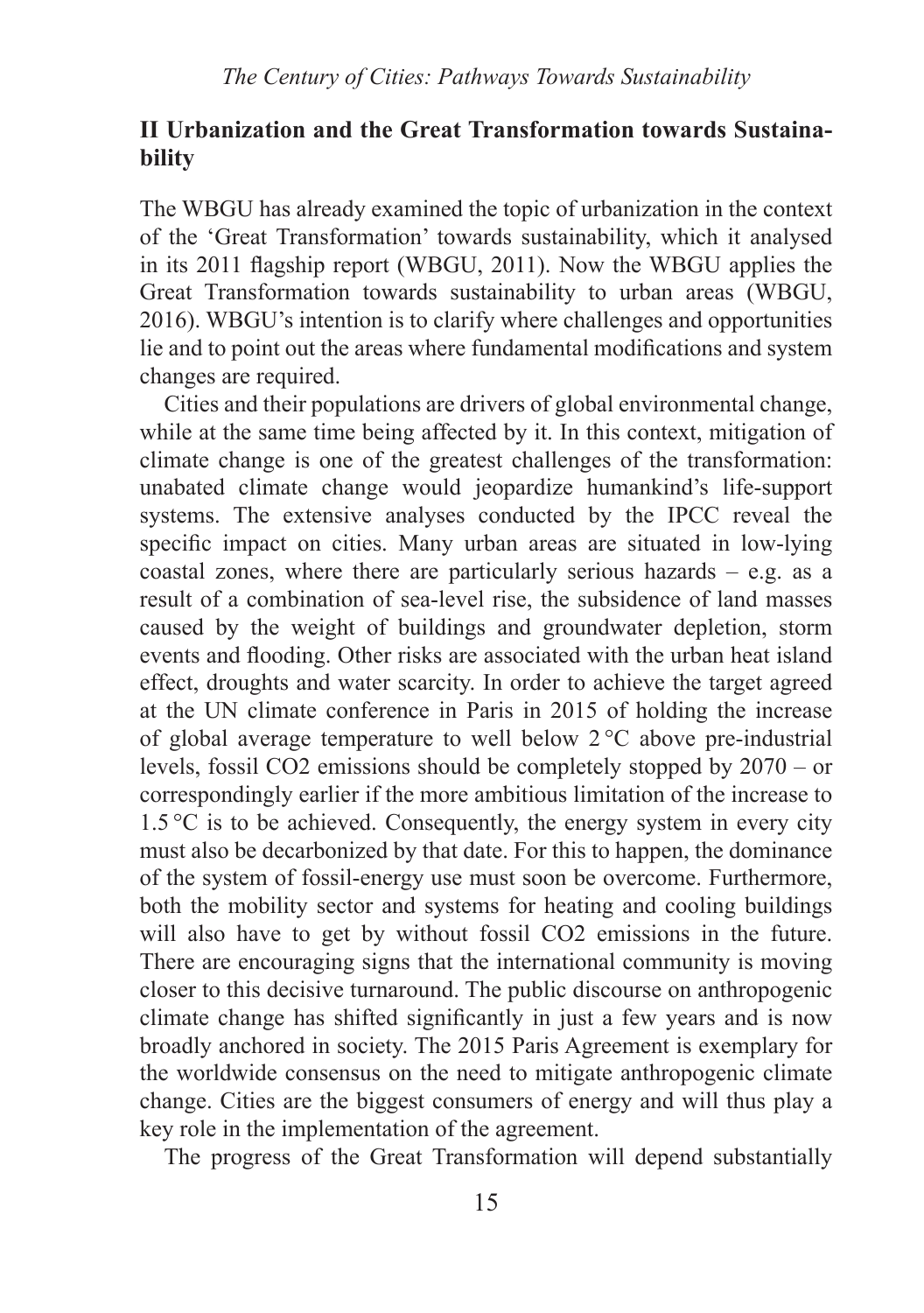#### *Dirk Messner*

on the decisions that will be taken in cities over the next few years and decades. There is a need for a paradigm shift away from incremental approaches that are essentially driven by short-term requirements, towards transformative changes with a strategic, long-term view of humanity's natural life-support systems and the creation of a form of urbanity that sustainably promotes human quality of life. In this context, it is not so important to look to the future from today's perspective, which usually makes the path already being followed look inevitable; rather, one should look back to the present from a desirable future: what paths should be followed and what dead-ends should be avoided today to make this sustainable future possible?

With this change of perspective, the WBGU places people, their quality of life, their capabilities and options for action, as well as their long-term future prospects, at the centre of its reflections on cities. There is a certain tradition in the idea that development concepts and strategies should be geared to people and their quality of life – and not only to growth prospects. Almost three decades ago, the United Nations Children's Emergency Fund (UNICEF, 1987) and the UN Economic Commission for Latin America and the Caribbean (UN CEPAL, 1996) were already calling for an economic "adjustment with a human face" in their criticism of the onesidedly neoliberal structural-adjustment programmes of the World Bank and the International Monetary Fund. Securing a minimum of supplies and services (e.g. access to adequate housing, food, health, education) for all should be seen as a target system of development. This orientation can also be found in the Millennium Development Goals (MDGs) adopted in 2000. In the last few years, it has become clear that even when these minimum standards are met, significant sections of the population often do not participate at all, or not enough, in the process of economic and societal development. Poverty reduction does not guarantee that all people are equal before the law and will not suffer discrimination. So the aim must also be to reduce the considerable social and economic inequalities and to prevent the social, political and cultural marginalization and exclusion of – in some cases sizeable – sections of the population in urban societies. The Sustainable Development Goals (SDGs) internationally agreed in 2015 lay down a framework for this, particularly SDG no. 10: "Reduce inequality within and among countries" and SDG no. 11: "Make cities and human settlements inclusive, safe, resilient and sustainable".

Against this background, the WBGU, with its people-oriented view of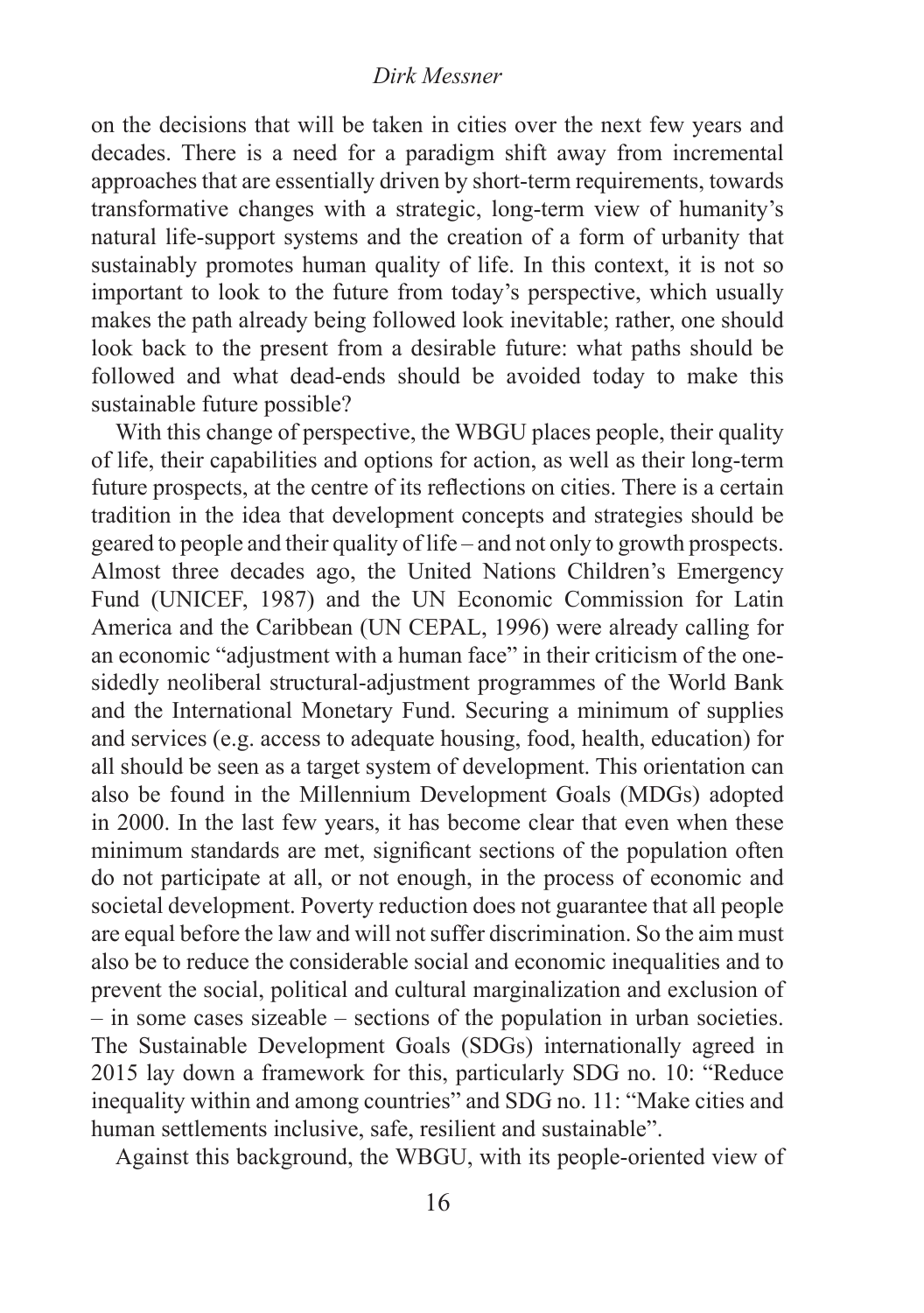#### *The Century of Cities: Pathways Towards Sustainability*

urbanization, advocates a comprehensive concept of quality of life and prosperity which goes beyond minimum targets of substantive inclusion: e.g. overcoming absolute poverty and ensuring appropriate housing. It also contains comprehensive political and economic inclusion, i.e. the belief that the urban population should be enabled to take an active part in urban development. The WBGU's concept also aims to take into account essential preconditions for human quality of life, such as self-efficacy, identity, solidarity, a sense of belonging, trust and social networks. On the one hand, reversing the trends of growing inequality in people's living conditions and development opportunities, and realizing the transition from exclusion to inclusion are prerequisites and goals for human development; on the other hand, this is the only way in which risks for the stability of urban societies, nation states and ultimately also the global community of states can be contained. The current implosions and explosions of a rising number of societies in countries of north and sub-Saharan Africa, which are characterized by high levels of exclusion, are a warning signal to the international community that should not be overlooked. The WBGU has developed a 'normative compass' to help shaping the massive changes in the 'century of cities' in a people-oriented way. This compass comprises three dimensions:

- *First*, sustaining natural life-support systems by complying with planetary guard rails and protecting the local environment.
- *Second*, ensuring substantive, political and economic inclusion for the city dwellers.

• *Third*, the WBGU draws attention to the socio-cultural and spatial diversity of cities and urban societies, as well as the resulting plurality of urban transformation pathways: every city must seek 'its own way' to a sustainable future. This *Eigenart* (a German word meaning 'character') is not only hugely important for creating urban quality of life and identity, it is also an indispensable resource in the sense of developing each city's specific potential for creativity and innovation. With the dimension of *Eigenart*, the WBGU is introducing a new category into the sustainability discussion.

The WBGU advocates paying greater attention to polycentric approaches to urban development. The concentration of the population in one or a few central locations and urban agglomerations, which can be observed in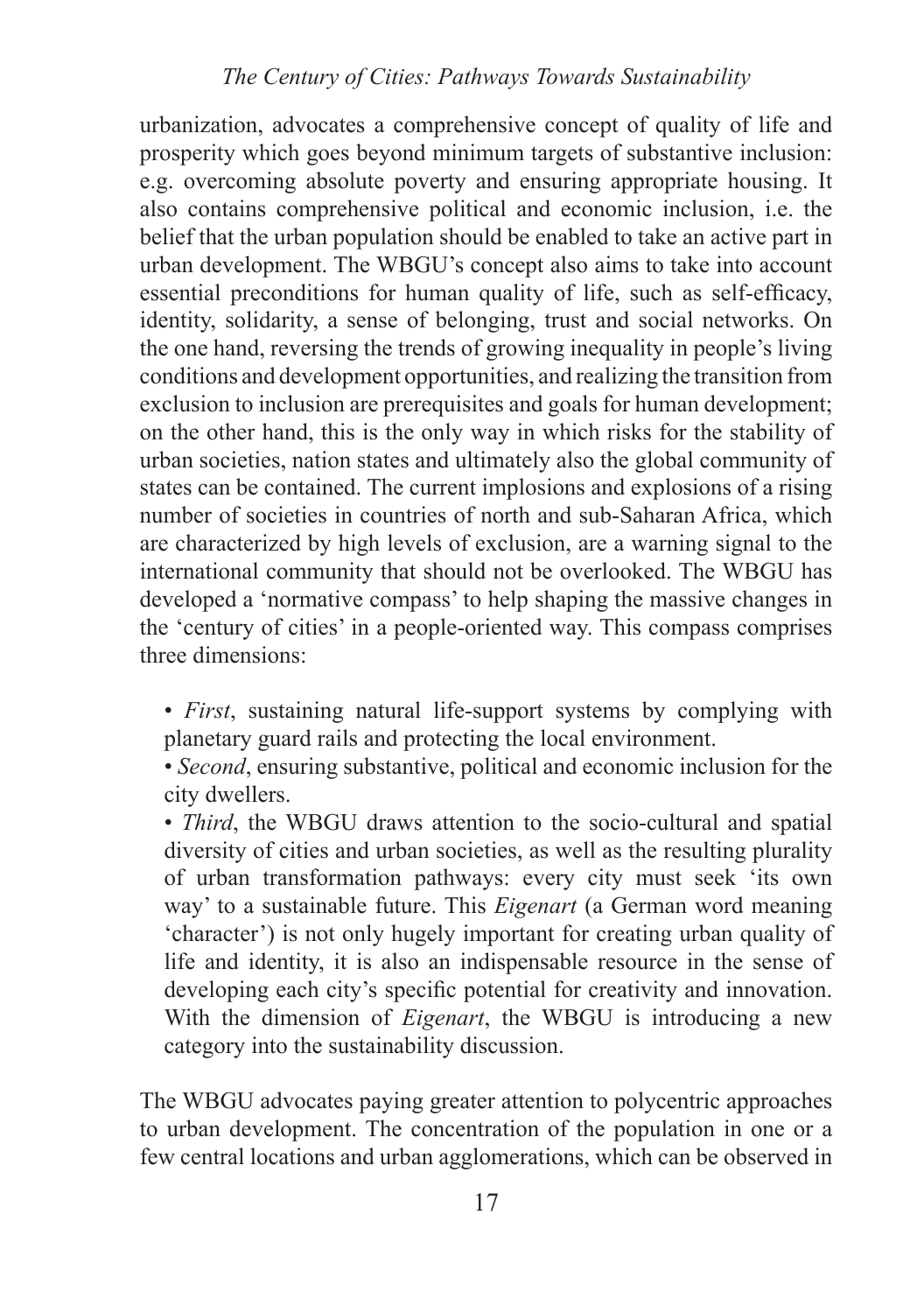#### *Dirk Messner*

many regions of the world, coupled with simultaneous economic, social, political and cultural marginalization and discrimination against rural and small-town areas, leads to (mega-)cities 'sucking in' more and more people, resources and capital at the expense of their surrounding areas. The influence of cities, which will expand on a global scale by the middle of the century, now extends from the direct hinterland to remote regions. Brenner et al. (2013) have described this reach of the urban demand for resources as 'planetary urbanization'.

Not infrequently, deserted, unattractive rural regions are left behind, while rapidly growing (mega-)cities emerge – especially in developing countries and emerging economies – with overtaxed infrastructures, overburdened municipal administrations, hostile-to-life settlement structures and socio-economically polarized urban societies. Thailand is an example. More than 80 % of Thailand's urban population live in the capital Bangkok (World Bank, 2015: 114). The WBGU recommends a change of direction. Polycentric approaches could make cities more attractive, avoid the disadvantages of excessive urban concentration and densification, and, at the same time, mobilize the advantages of decentralized settlement patterns. The conventional dichotomy between migration into and away from cities, and between the concentration and dispersion of settlement structures, is overcome by an approach which, instead of clearly separating 'city' from 'country' and 'centre' from 'periphery', systematically focuses on networking between poles of settlement and on the spaces in-between which connect small and large cities and rural areas.

Polycentric urban development is, for example, an EU policy framework and focuses on bridge-building between agglomeration and deconcentration, not on their polarization. By strengthening small and medium-sized towns and networking them with larger cities, it combines the advantages of agglomeration and decentralization.

Such a hybrid settlement strategy that emphasizes polycentric approaches is relevant for a number of dimensions in urban development.

• With *polycentric spatial structures* better use can be made of resources if water, food and energy no longer have to be transported over long distances into the few centres. Decentralized provision of renewable energies and digital networking can support the advantages of polycentric spatial structures.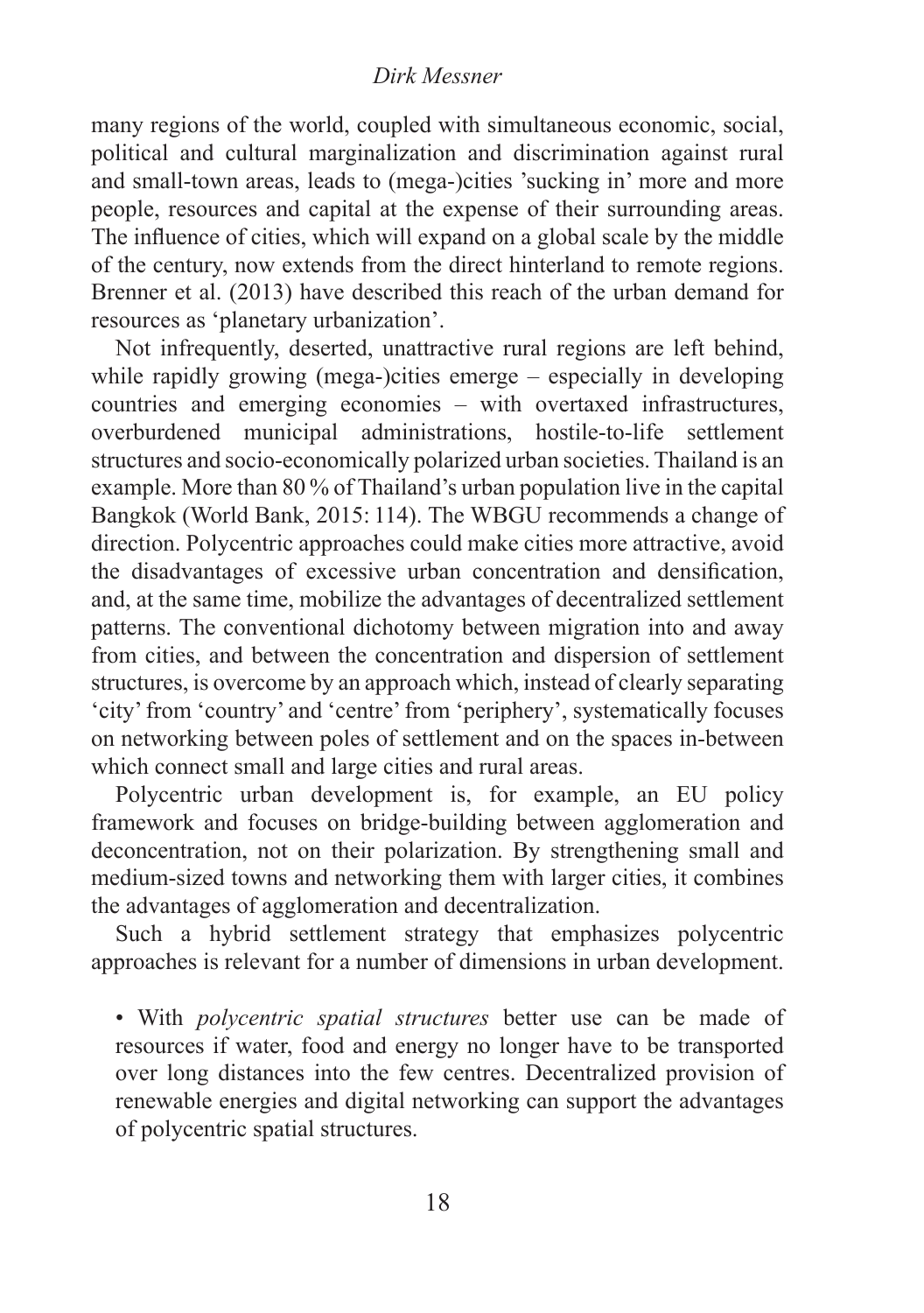#### *The Century of Cities: Pathways Towards Sustainability*

• *Polycentric settlement structures* and polycentric cities promote the formation of cultural identity. They combine a diversity of urban societies with manageable settlement patterns and neighbourhoods, can restrict trends towards segregation, and open up spaces for connectivity and innovation.

• *Polycentric urban structures* increase the absorptive capacity and resilience of urban societies vis-à-vis shocks (such as climate-induced extreme events or waves of immigration).

• *Polycentric decision-making and polycentric governance structures* in cities promote the participation opportunities of local civil society and collaborative governance.

• Cities should furthermore be embedded in a *polycentric responsibility architecture*. Giving cities and their civil societies more creative freedom within their nation states to shape their development pathways (vertical embedding of the cities plus local scope for shaping and planning) and enabling them to network horizontally leads to the development of a governance and responsibility architecture that is tiered locally, nationally and globally. Here, responsibilities should be distributed among different, mutually (semi-)independent nodes over different levels of governance. This polycentric governance approach creates coordinating mechanisms and reflexivities that highlight the relative independence of cities (but also of nations), and a simultaneously high level of interdependence between them (Messner, 1997; Stichweh, 2004; Ostrom, 2010).

#### **III A Normative Compass for the Transformation Towards a Sustainable 'World Cities Society'**

The WBGU has developed a 'normative compass' to provide orientation for societal action in the light of the above requirements. It describes the constraints within which cities' development pathways towards a peopleoriented form of urbanization should be realized, and which, if breached, would put sustainable development at risk.

The key message of the WBGU is that the transformation can be achieved by a combination of three dimensions:

• *Sustain natural life-support systems*: all cities should pursue development pathways that take account of the planetary guard rails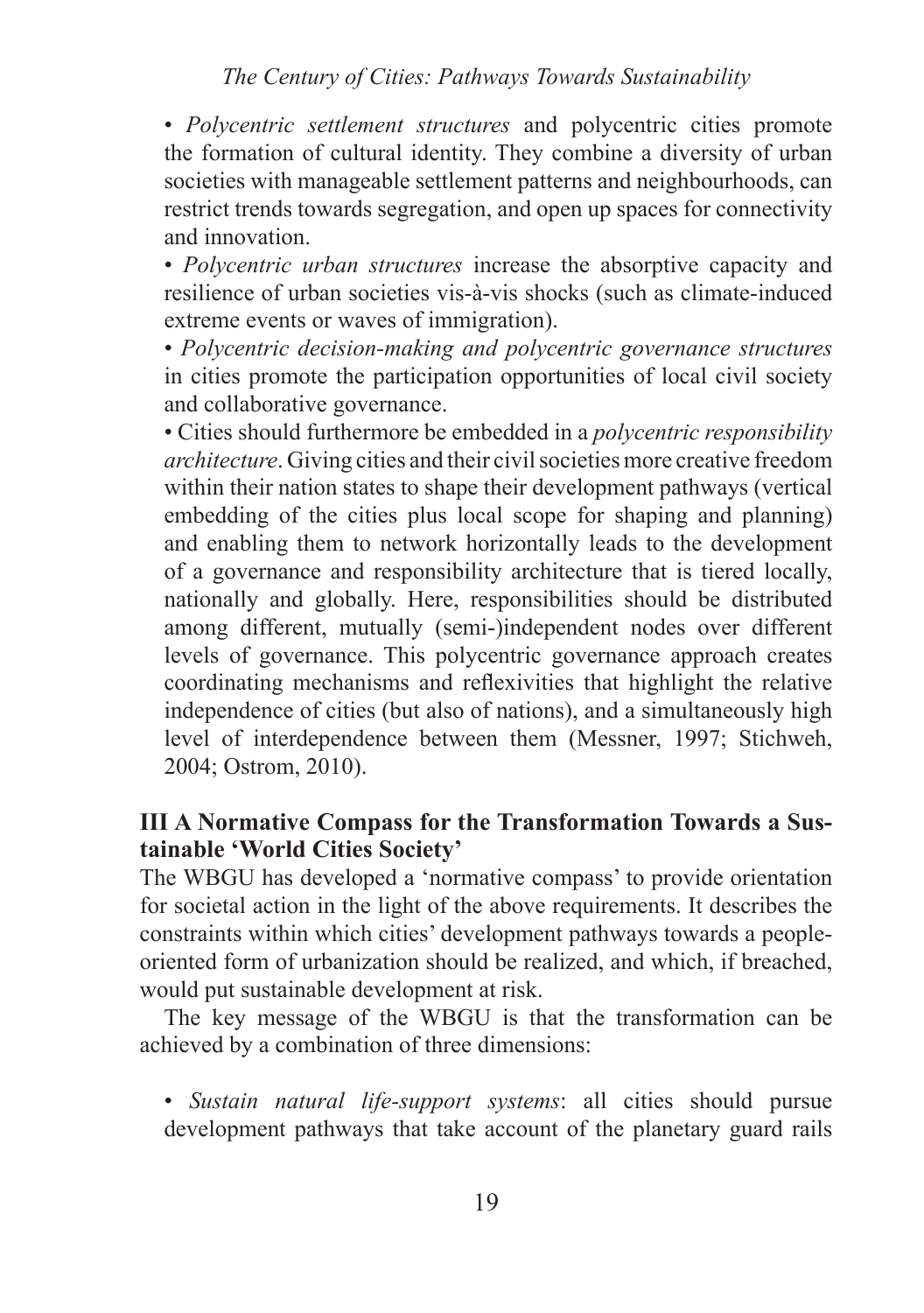#### *Dirk Messner*

relating to global environmental change and solve local environmental problems to ensure sustainable urban development and the protection of the natural life-support systems. This involves, for example, meeting the 2  °C climate-protection guard rail and combating health-damaging air pollution; further examples include ending land and soil degradation and stopping the loss of phosphorus, an essential resource for agriculture. • *Ensure inclusion*: universal minimum standards for substantive, political and economic inclusion should be met in all cities and by all cities. The aim here is to give all people access to human safety and development, enabling them to evolve and implement their individual and collective ways of living. In this sense, inclusion is simultaneously a means and an end. Substantive, political and economic inclusion mirrors many human rights that have already been internationally codified or discussed. Furthermore, such inclusion is based on the idea that people need corresponding opportunities to realize and implement these rights. *Substantive inclusion* lays the foundations: access e.g. to food, clean drinking water, sanitation, healthcare and education is the essential minimum standard for securing basic human needs. *Economic inclusion* entails, in particular, access to the labour and realestate markets. When people are made the main focus, they must be granted electoral rights – as well as procedural rights of information and involvement – in order to achieve political inclusion and a right to judicial control. This ensures that any violation of these rights can be sanctioned.

• *Promote 'Eigenart'*: with the dimension of *Eigenart*, the WBGU is introducing a new category into the sustainability discussion. According to the WBGU's normative concept, the first two dimensions – sustaining the natural life-support systems and ensuring inclusion – open up a framework for a wide variety of transformation pathways. Within this framework, every urban society can and must pursue its individual course towards a sustainable future. On the one hand, *Eigenart* comprises all that is typical of each particular city. This can be described on the basis of its socio-spatial and constructed environment, its socio-cultural characteristics and local urban practices (descriptive *Eigenart*). On the other hand, *Eigenart* is a target or orientation dimension of urban transformations: it emphasizes that socio-cultural diversity in and of cities, their urban form, and the autonomy of city residents are key components of people-oriented urban transformation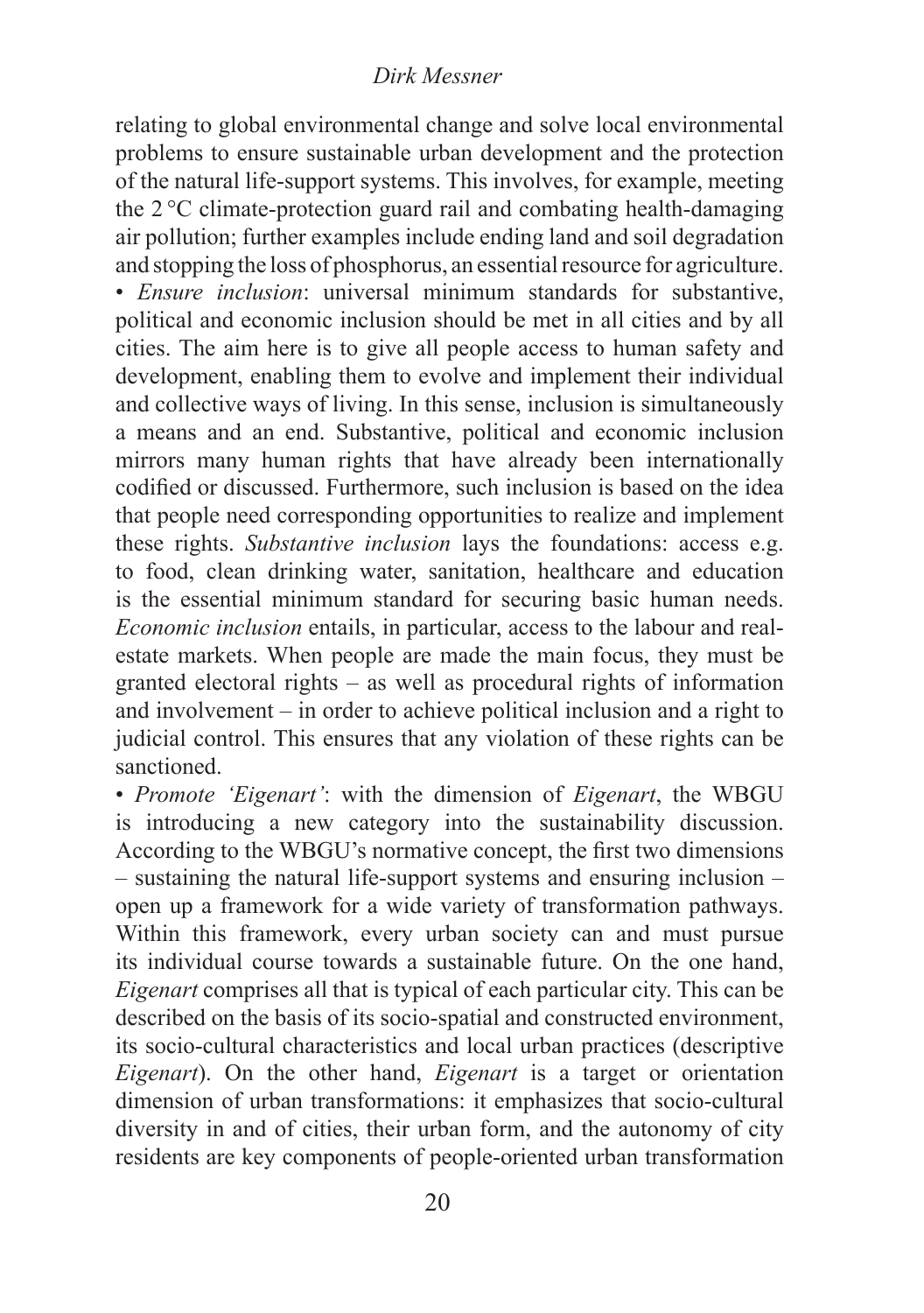in the creation of urban quality of life and identity (normative Eigenart). In this normative connotation of *Eigenart*, people are seen as actors who use their inclusion rights and thus design their cities in different and specific ways in order to realize quality of life. *Eigenart* thus enables and equips people to develop self-efficacy and to shape urban societies and urban spaces, in order to develop quality of life, trust, identity and a sense of belonging – and to design cities, infrastructures and spaces in a way that supports this. In the WBGU's view, two essential principles must be guaranteed to enable people and urban societies to develop *Eigenart* – and thus quality of life and sustainability: (1) the recognition of creative autonomy, i.e. that the residents themselves should shape and appropriate urban spaces, and (2) the recognition of difference, i.e. the recognition of the Diversity of Cultural Expressions (UNESCO, 1997) and the individual opportunity to appropriate cultural identities. The introduction of the concept of Eigenart draws attention to the spatial-social pre-requisites for the appropriation of space, and thus for the creation of urban quality of life, social cohesion and local identity. It also makes it possible to take account of the diversity of cities and their transformation pathways. The spotlight is thus directed at the many and varied forms, designs and cultural manifestations of urban areas. The focus is also on the specific potential for social and economic creativity and innovation which develops as a result of local interactions (connectivity) between stakeholders from different societal spheres. Furthermore, the WBGU regards diversity in and of cities as an important resource for the urban transformation towards sustainability.

Cities should take their orientation from universal sustainability and inclusion goals, but keep their *Eigenart*. Universal inclusion rights, as described above, are a necessary prerequisite for people and urban societies to draft and manage their own development pathways – universal inclusion rights and the Eigenart of the cities are mutually dependent and generate interactions.

Complying with planetary ecological guard rails and ensuring substantive, political and economic inclusion represent global minimum standards for the 21st century's civilizatory project for humankind. As concepts, '*sustainable development*' and '*inclusion*' each contain a dialectical principle. In the case of sustainable development, the principle is the need to find a balance between conservation on the one hand, and, on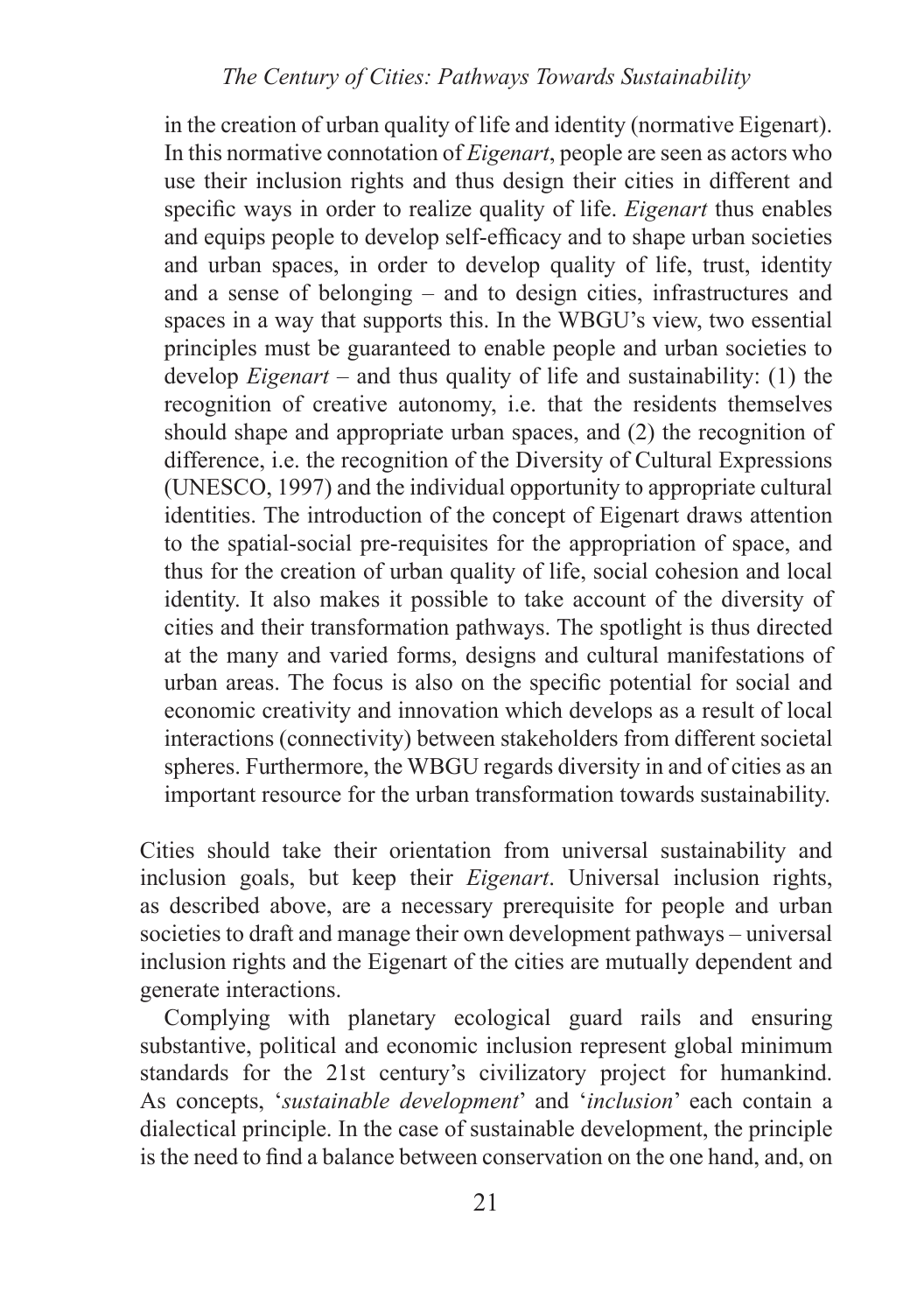#### *Dirk Messner*

the other, the facilitation of development, which historically is associated with 'growth', i.e. with 'having more and consuming more'. In the case of inclusion, it is the balance between the collective idea of 'sharing' and that of individual 'having' that needs to be found. Against this background, *Eigenart* becomes both a normative orientation and a source of innovative strength for a humanity on the move. The German word *Eigenart* (which means 'character', or more literally 'own way' or 'own type/kind') is itself characterized by the dialectic of *Eigen* ('own', i.e. individual, new, different, distinctive) and *Art* ('way' or 'type/kind'), as an expression of class, community, group, generalizability.

Sustainable, future-oriented societal development and quality of life can only evolve if these dialectics and tensions are balanced out in situations of dynamic equilibrium. Concepts of society that aim to overcome this dialectical complexity and the seemingly paradoxical contradictions of societal development – as expressed in the terms 'sustainable development', 'inclusion' and '*Eigenart*' – by propagating narrow-minded imperatives for unlimited growth or the primacy of the 'individual' or 'society'/'community' – are destined to fail. This applies to the radical capitalist concepts of the 'shareholder society' and to Milton Friedman's view that there are no societies, but only individuals; it also applies to community protagonists of right-wing, left-wing, and sometimes even religious provenance, where the rights of individuals are made subordinate to the 'greater whole'. The urban transformation towards sustainability can only succeed if transformation pathways are developed which balance out the ambiguity, dialectic and tensions expressed in the terms 'sustainable development', 'inclusion' and '*Eigenart*'.

Based on the interaction between the dimensions of sustaining the natural life-support systems, inclusion and *Eigenart*, the WBGU provides a compass for dealing with fundamental upheavals in the century of urbanization. With its normative compass for sustainable urban development, the WBGU tries to take the global diversity of cities into account.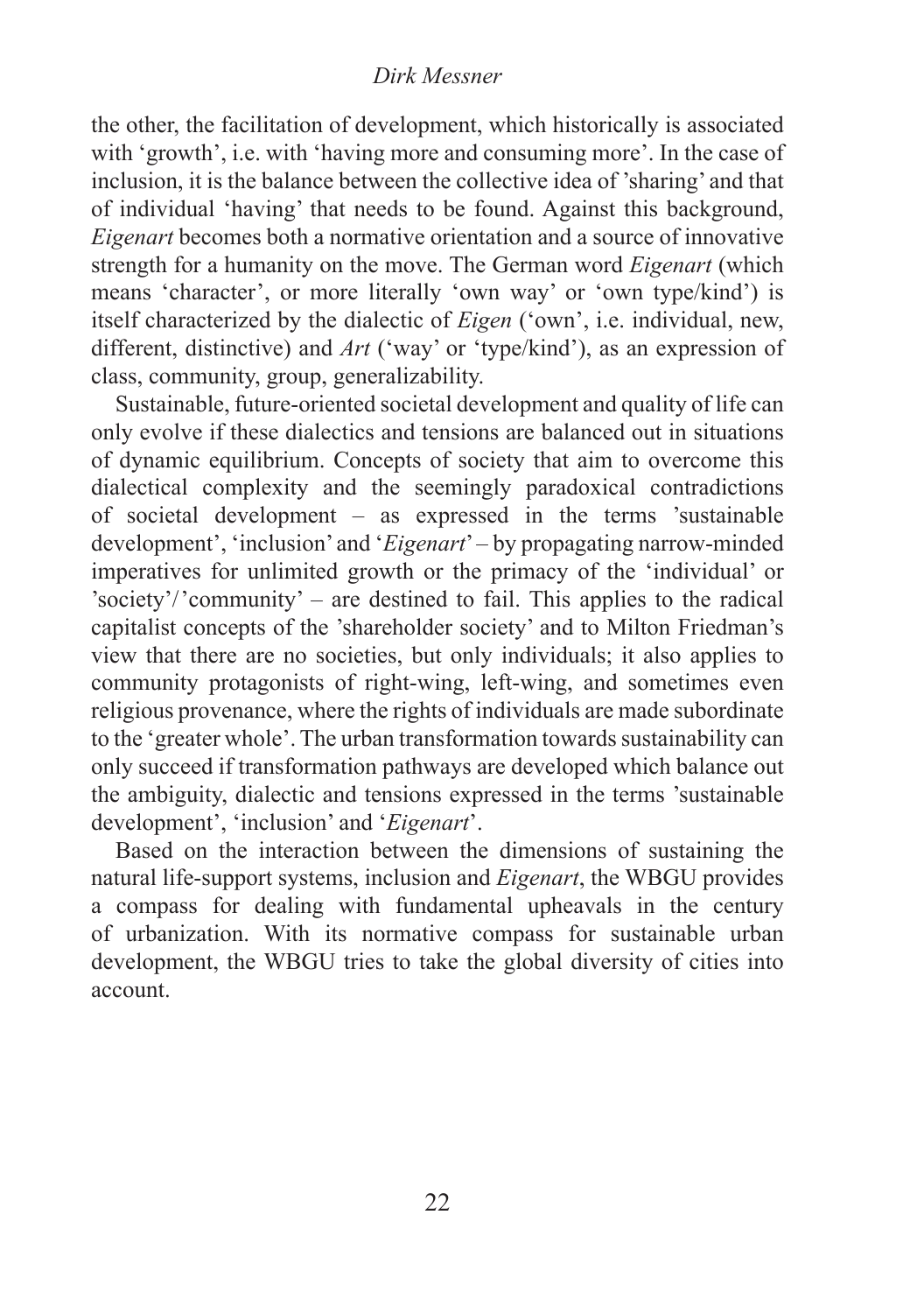#### *Notes*

1. This article is based on a report of the German Advisory Council of Global Change: WBGU (2016): *Humanity on the Move – Unlocking the transformative power of cities*, Berlin: WBGU

#### *Bibliography*

Brenner, N. (ed.) (2014) *Implosions/Explosions. Towards a Study of Planetary Urbanization*. (Berlin: Jovis Verlag)

Messner, D. (1997) *The Network Society*, (London: Frank Cass Publishers)

Ostrom, E. (2010) 'Polycentric Systems for Coping with Collective Action and Global Environmental Change', *Global Environmental Change* 20, 550–557.

Stichweh, R. (2004), Der Zusammenhalt der Weltgesellschaft: Nicht-normative Integrationstheorien in der Soziologie' in Beckert, J., Eckert, J., Kohli, M. and Streeck, W. (eds.) *Transnationale Solidarität. Chancen und Grenzen*, (Frankfurt/M., New York: Campus) 236-245.

UN CEPAL – United Nations Comisión Económica para América Latina y el Caribe (1996) *Transformación Productiva con Equidad. La Tarea Prioritaria del Desarrollo de América Latina y el Caribe en los Años Noventa.* (Santiago: CEPAL)

UN DESA – United Nations Department of Economic and Social Affairs (2014) *World Urbanization Prospects. The 2014 Revision. Highlights*. ST/ESA/SER.A/352. (New York: UN DESA)

UN DESA – United Nations Department of Economic and Social Affairs (2015) *World Urbanization Prospects. The 2014 Revision. Final Report*. ST/ESA/SER.A/366. (New York: UN DESA)

UNESCO – United Nations Educational, Scientific and Cultural Organization (1997) *Our Creative Diversity. Report of the World Commission on Culture and Development* (Pérez de Cuéllar-Report) (Paris: UNESCO)

UN-Habitat – United Nations Human Settlements Programme (2011) *Global Report on Human Settlements 2011: Cities and Climate Change* (Nairobi: UN-Habitat)

UNICEF – United Nations Children's Fund (1987) *Annual Report 1987* (New York: UNICEF)

WBGU – German Advisory Council on Global Change (2011) *World in Transition – A Social Contract for Sustainability. Flagship Report* (Berlin: WBGU)

WBGU – German Advisory Council on Global Change (2016) *Humanity on the Move. The Transformative Power of Cities*, (Berlin: WBGU)

World Bank (2015) *East Asia's Changing Urban Landscape: Measuring a Decade of Spatial Growth*  (Washington, DC: World Bank)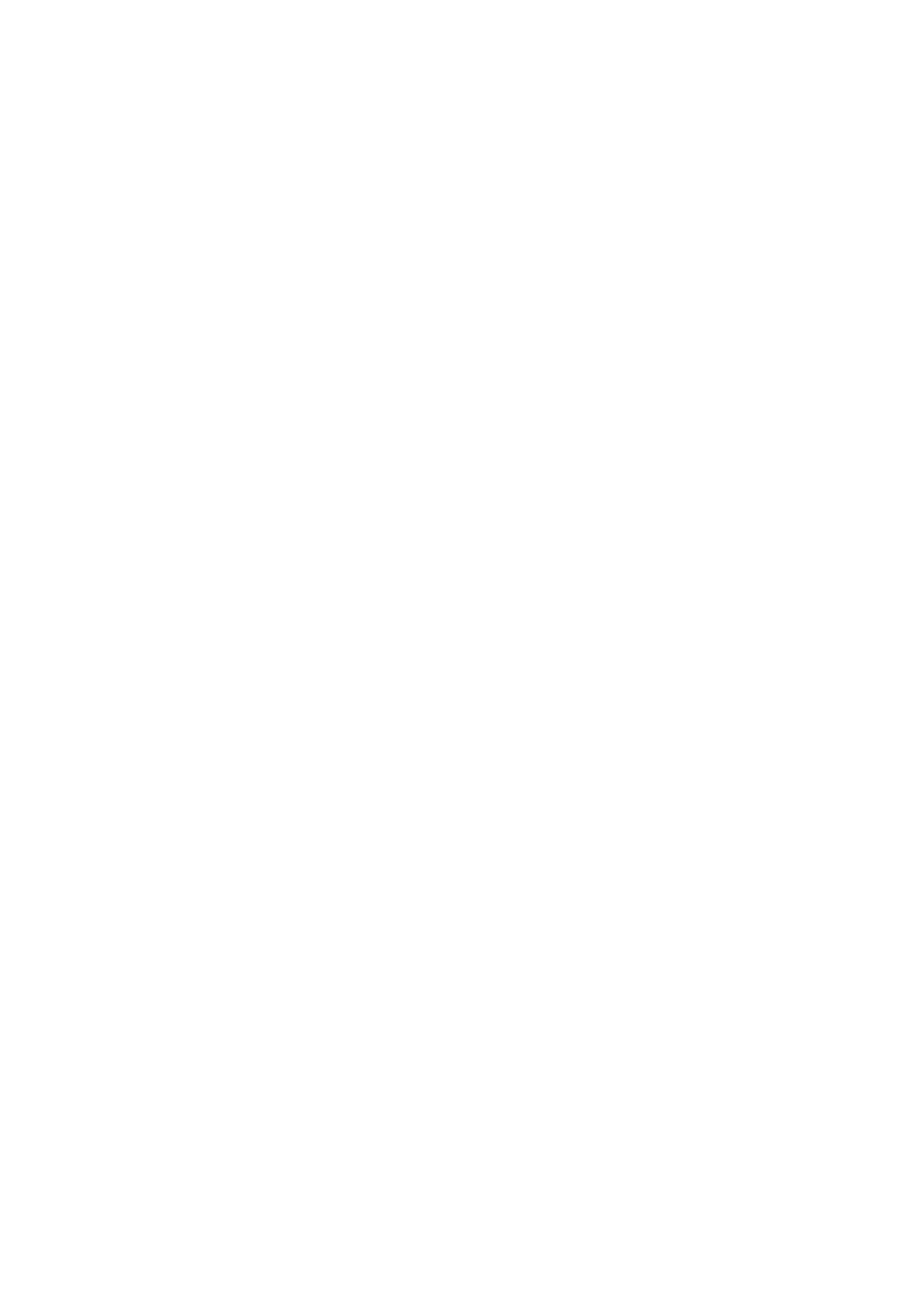### Christians as Troublemakers in the City: Initial Experiences and Visions On the Value of Christian Faith for Shaping Society

#### MARTIN EBNER

*The shaping of what we today call 'Christianity' took place in the great cities of the Roman Empire. Considering it against this background highlights the particular features of this beginning. This article explores them with the aid of the Pauline letters and the architecture of the City of God described in Revelation 21ff.*

Christianity grew to adulthood in the city.<sup>1</sup> The first places in which we can be certain that believers in Christ lived are cities, indeed urban centres of the Roman Empire: Corinth, Ephesus, Damascus, Antioch – and finally Rome itself. And moreover Christians were responsible for disorder in these cities, giving offence within the Jewish synagogue communities because of their lax attitude to the conditions for joining the holy people of God, and even being subversive in the wider city because within their own ranks they experimented with alternative models of society, at least in the Pauline communities. And it was none other than Paul, with his upbringing as a Pharisee – before his dramatic switch – who discovered these dissidents in Damascus (Acts 9), and at first tried to eliminate them (Gal 1.13), but then developed and theologically underpinned what had originally shocked him so much. What had seemed threatening to Paul and the synagogue communities, and yet at the same time represented the characteristic emphasis of the mission of the earliest believers in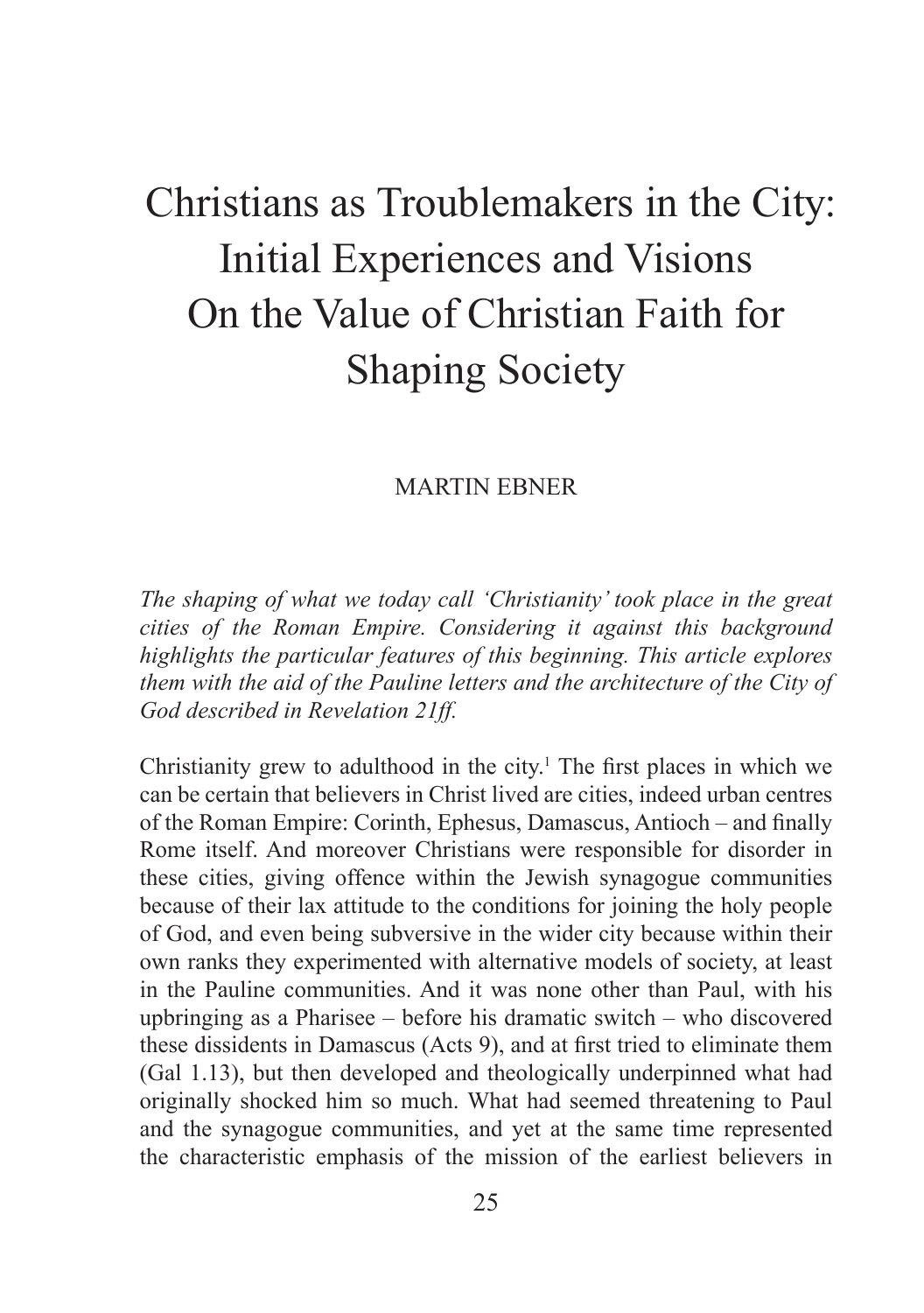#### *Martin Ebner*

Christ, was their willingness to open God's covenant to people who were interested in the monotheistic faith and Jewish ethics, 'God-fearers', as they were called, but shrank from circumcision and the dietary laws, because both were disapproved of in the Greco-Roman world.2 Full membership was therefore denied to them in the synagogue communities, but not by the believers in Christ. This gave rise to sharp clashes in Jewish circles. Under Emperor Claudius in AD 49, Jewish trouble-makers were expelled from Rome (cf Suetonius, *Claudius*, 25.4), as can be seen from the fate of Prisca and Aquila (Acts 18.2), who were Jewish Christian missionaries who promoted and practised a 'Judaism light'. In Antioch, where the 'Gospel of Jesus as Lord' was also preached to the 'Greeks', the 'disciples' were for the first time officially listed as 'Christians' (Acts  $11.20$ ,  $26$ ),<sup>3</sup> in other words as an independent group alongside and outside the Jewish synagogue. This may have been the work of the Jewish leaders, who wanted to distinguish themselves from these dissidents, because their blurring of the Jewish identity markers might threaten the privileges enjoyed by 'the Jews'.

#### *Baptism and the abolition of legally inspired divisions*

It was probably also from these groups of Christian believers in Damascus and Antioch that Paul learned the baptismal tradition that he himself later quotes in his letters: 'As many of you as were baptised into Christ have clothed yourselves with Christ. There is no longer Jew or Greek, there is no longer slave or free, there is no longer male and female; for all of you are one in Christ Jesus' (Gal 3.27-28; cf 1 Cor 12.13). This abolished divisions, typical both of mainstream Judaism and of Greco-Roman society, that were the basis of hierarchies and helped to stabilise group identity. The fact that people dared to cross these boundaries as part of their normal practice – as almost an empirically perceptible splash of the colour of the new world (cf 2 Cor 5.17; Gal  $6.15$ ) - is the key sign of faith in Christ. Paul, a 'convert' also to this way of thinking, included clear signs of this change in his letters. He enthusiastically campaigned for the recognition of those Christian believers who were socially 'unequal', for the baptised slave Onesimus (in Philemon), against the propagandists of the idea that circumcision was necessary to complete baptism (Galatians), against the 'unworthy' celebration of the Lord's supper in Corinth, where the hosts made others aware of their inferior status *at the meal*. To be served different food according to one's rank and status was standard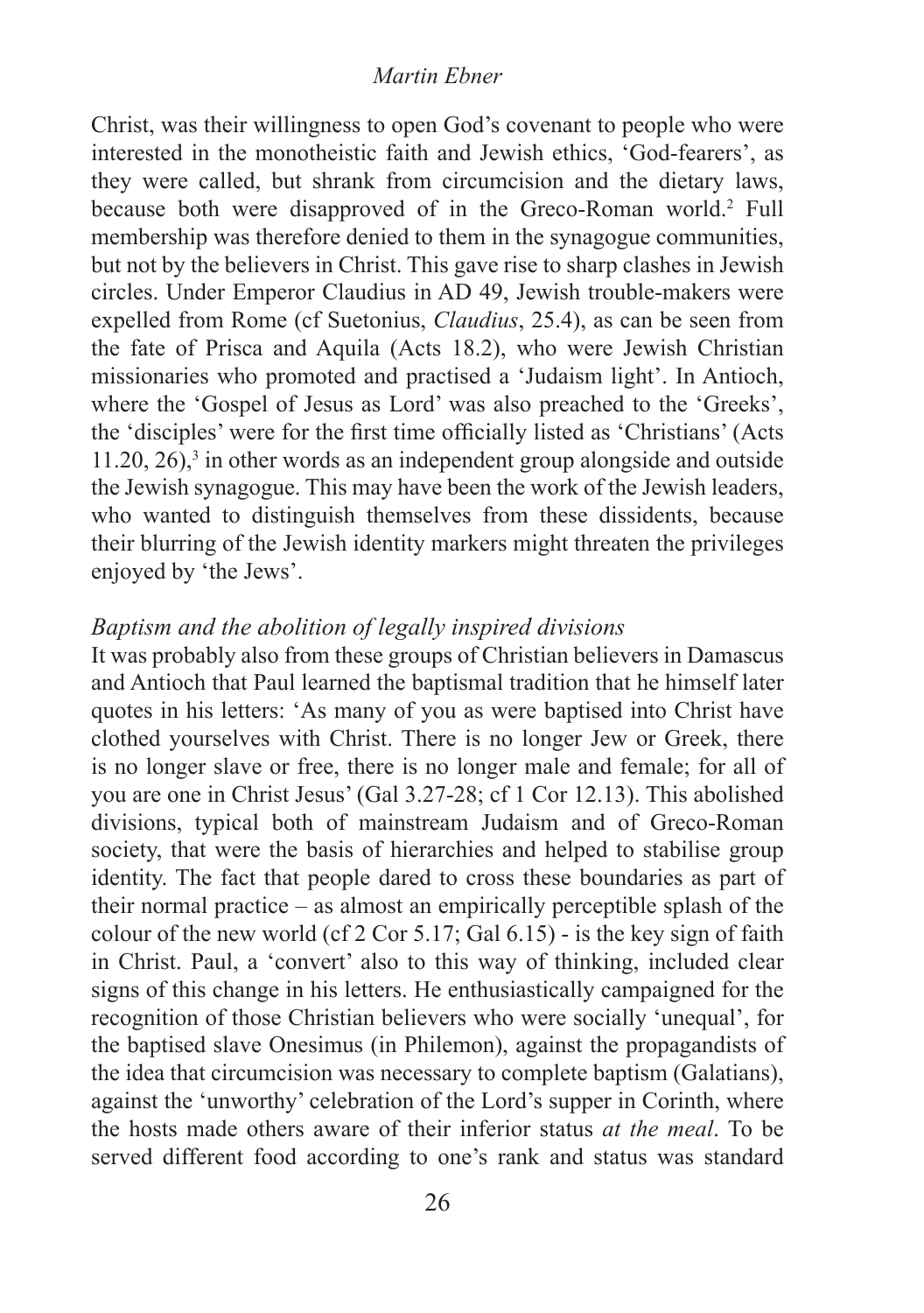practice in Greco-Roman culture, but if it happens among the baptised that makes the occasion simply a normal supper, but not the Lord's supper (1 Cor 11.17-34). For Paul the tangible recognition of those of the baptised who were of lower social status as in fact equals is the distinctive mark of Christianity.

#### *The ekklesiai of God and the citizenship of the baptised*

'*Ekklesiai* of God' is the name Paul gives to these groups whose Christian faith enables them to transcend the divisions of the Old World. To people living in cities, this term would call to mind the citizen assemblies that discussed city affairs and took decisions by a vote. It should be noted that only freeborn men could attend these assemblies and vote – no women, no slaves, no men without the citizenship that was passed down from generation to generation in old-established families. Believers in Christ thought of themselves by analogy as God's citizen assemblies, but with different membership criteria (faith in Christ) and a different composition (they included women, female and male slaves and non-citizens). All these had the right to exercise the citizenship of the baptised. They formed regulated *ekklesiai* (Rom 16.23; 1 Cor 11.18, 20; 14.23); their rules gave women and men an equal right to speak (1 Cor 11.4-5).<sup>4</sup> Difficult decisions, even about individuals, were taken by a show of hands (2 Cor 2.6; 8.19). Under Roman rule the autonomy of the *ekklesiai* in the cities had shrivelled to almost nothing.<sup>5</sup> Paul is almost reviving an old constitutional right of cities and transferring it to the groups of believers in Christ – though with modified membership criteria.

#### *Christ's domains and subversive infiltration of Roman imperial structures*

In Paul's thinking we can even detect a sort of strategic concept of mission that tries to infiltrate the structures of Roman rule in a targeted way and simply 'conquer' the world for Christ. The cities in which Paul founds communities or in which he spends a longer period of time are all colonies (that is, settlements of Roman veterans), such as Philippi, or capitals of provinces of the Roman empire (Thessalonica, Corinth, Ephesus). In other words, they are hubs from which the huge empire is 'ruled'. Each is the base of the local governor, who, with a small staff, holds the reins of power: foreign policy, jurisdiction including the death penalty – and finance, i.e. collecting taxes. In restive provinces Roman legions applied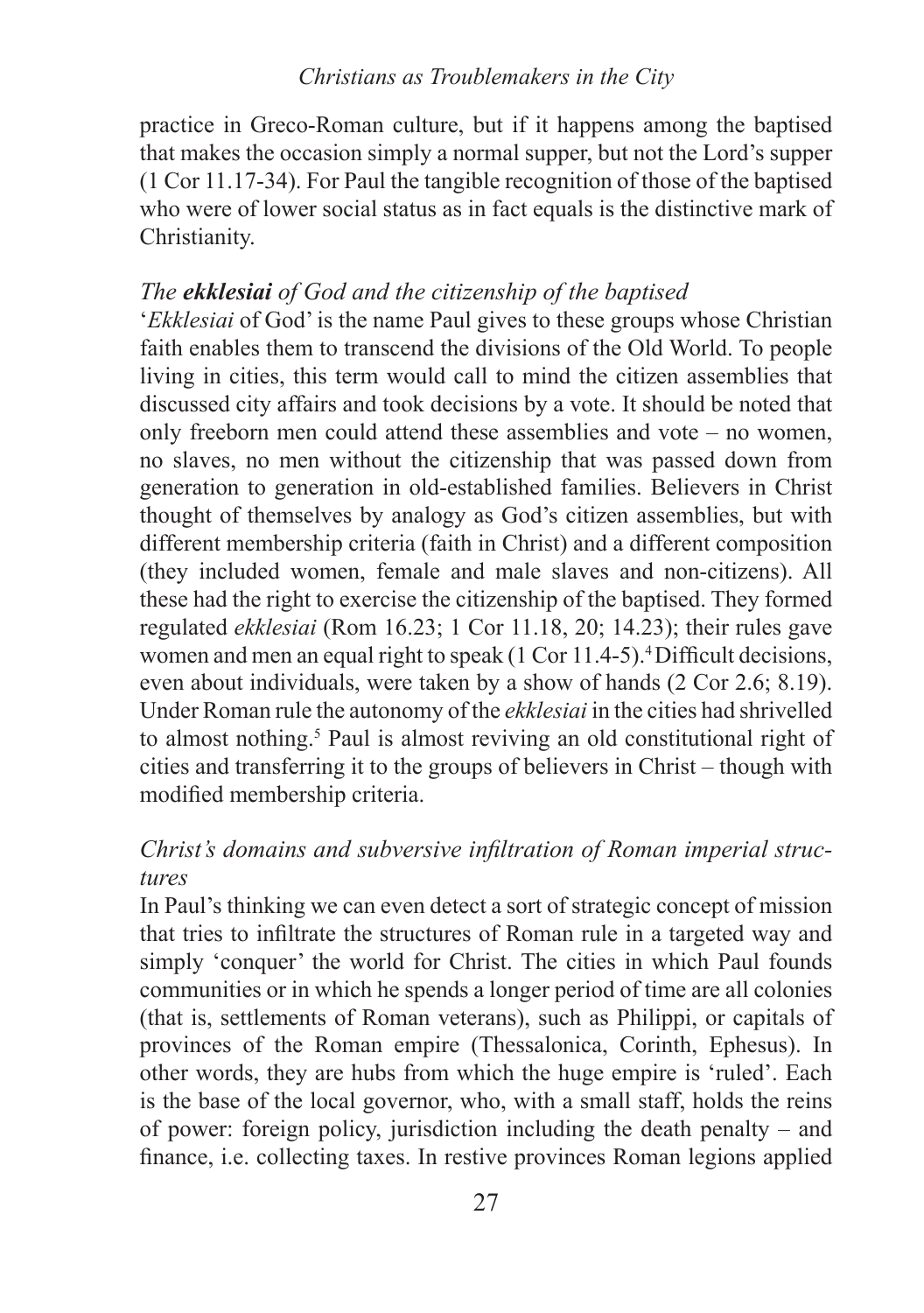#### *Martin Ebner*

appropriate pressure. Paul did not just target these hubs of Roman rule; he even thought like the emperor. When 'the household of Stephanas' in Corinth were baptised, Paul identifies them as 'the first fruits (*aparche*) of (the province of) Achaia' (1 Cor 16.15). From Ephesus he writes: 'The *ekklesiai* of (the province of) Asia greet you' (1 Cor 16.19). According to 1 Thess 1.8, 'the word of the Lord has sounded forth from you' into the provinces of Macedonia and Achaia (cf also Rom 15.19, 26). In each case he is talking about the small house communities in Corinth and Ephesus, which probably numbered not many more than 30 to 40 members, probably fewer.<sup>6</sup> For Paul, however, they represent the new power that is subversively undermining Roman rule. If the Romans are conquering the world with their legions in order to subject it to their rule, that is, to exploit it financially, Paul wants to conquer the world with his gospel in order to subject it to the rule of  $Christ<sup>7</sup> - with the corresponding consequences for$ the social structuring of these new dominions of Christ, which together form a new network of communion.

*The architecture of the City of God and the real utopias of Christianity*  In the last work of the New Testament canon readers are allowed sight in a vision of the very architecture of the alternative city itself, the city of God as it comes down from heaven to earth (Rev 21.1-22.5). Its architecture gives us an insight into the conception of the alternative society intended by God. As is usual with descriptions of cities in the ancient world, readers are given a detailed description only of what they are meant to notice and what is meant to impress them. To put it another way, the gaps are crucial to discovering how the reader's gaze is being steered. In addition, in most cases an understanding of the Jewish background is necessary to decode the hidden messages, though this can be taken for granted as regards the intended readers<sup>8</sup>

#### *Multi-ethnic character*

In terms of its layout the city of God is a Jewish city: with twelve gates named after the twelve tribes of Israel (cf Ezek 48.30-34), a theme continued with the names of the twelve apostles of the Lamb inscribed on the foundation stones of the walls. But it is open for God's peoples (λαοί), in the plural (Rev 21.3; cf 5.9; 7.9), in other words, for all people who are not excluded under the terms of the two vice catalogues of Rev 21.8, 27, that is, those who have kept clear of the tendencies to assimilate to the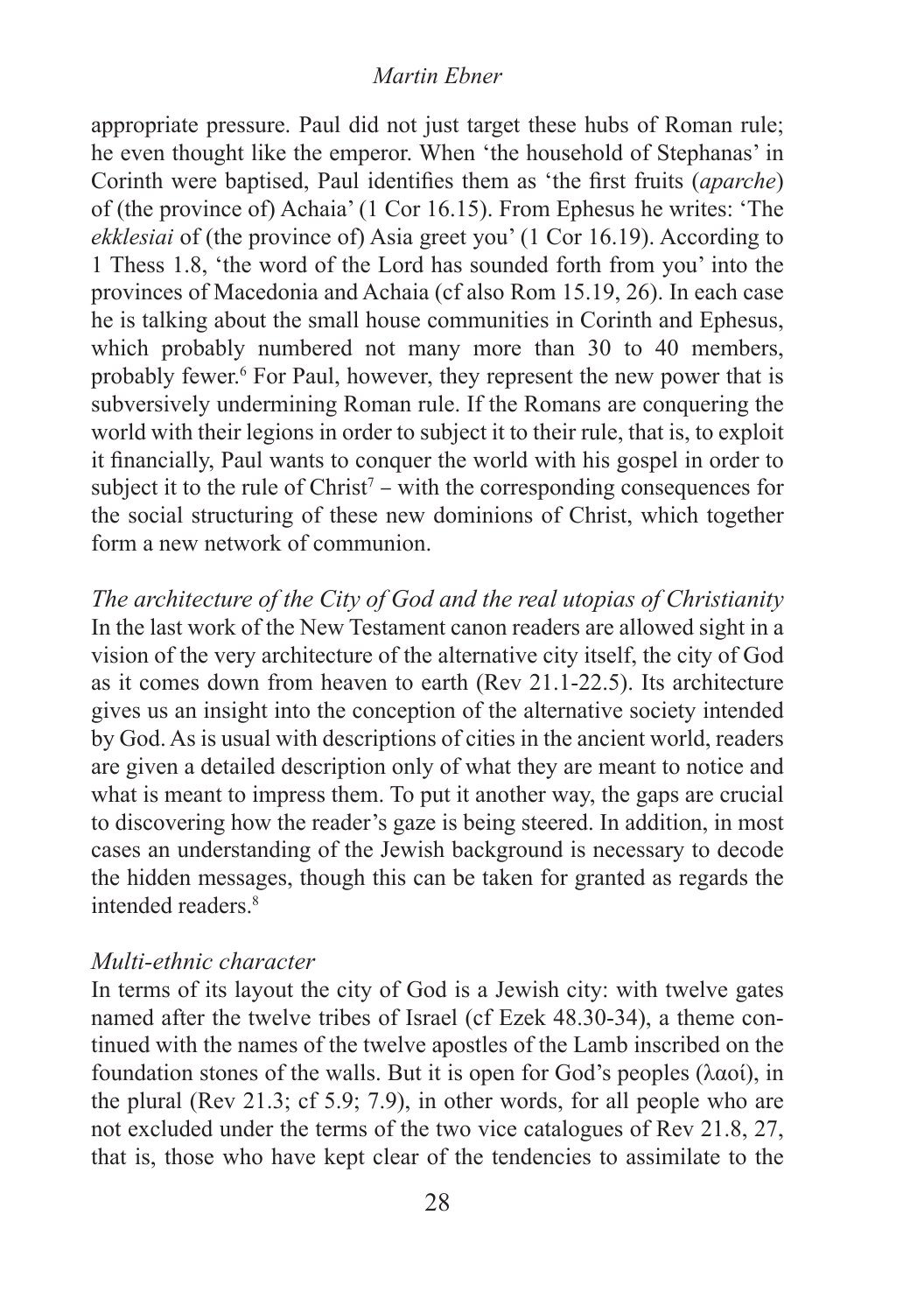imperial power, Rome, as they were propagated among their own ranks (Nicolaitans, the prophetess Isabel).9 They are written in the 'book of life' (Rev 21.27), by analogy with the corresponding citizen lists of the cities, full citizens of the city of God, thus giving the city, behind its traditional Jewish exterior, a multi-ethnic stamp.

#### *The blood supply for the inhabitants*

Normally Greek cities display a grid pattern of streets, with right-angled intersections, into which the temple, public buildings and squares are integrated. The typical Roman city layout has two main thoroughfares, the *cardo* and the *decumanus*, which are markedly wider than all the other streets and set apart from them architecturally by colonnades on either side. In principle they divide the city into four equal parts, though sometimes they have to fit the geographical features of the site, but their intersection always brings one to the forum, where the capitol and possibly the temple of Caesar and the basilica represent the Roman central administration in both religious symbolism and practical effect. The street plan of the city of God, in contrast, which the reader can easily imagine by remembering the three gates on each side, clearly breaks with this pattern: the three times three main streets which cut through the city divide it into a total of 16 districts. They do not lead to an architecturally imposing centre of power,10 but are 'arteries' for the inhabitants. Instead of colonnades, behind which the city's most select shops display their wares, they are lined with fruit trees.11 The fruit and the medicinal leaves are freely available to all the inhabitants. The trees are planted along a stream of crystal clear water – quite different from the situation in many towns under Roman administration, in which a foul sewer beside the main street filled the air with its stench (Pliny the Younger, *Letters* X.98).

#### *An alternative city*

When considering the appearance of a city, ancient authors focused on the size and area. In order to get higher figures, Pliny the Elder, to take one example, calculates the size of Rome by taking the length of all the streets, which would give a total of more than 60 miles, and if the height of the buildings were also included, no city in the world would surpass Rome in size (*Natural History*, 3.67). The lengths of the streets of the new Jerusalem also steadily increase from Ezekiel 46, via the plans in the Qumran texts to the Sibylline Oracles (5.252), according to which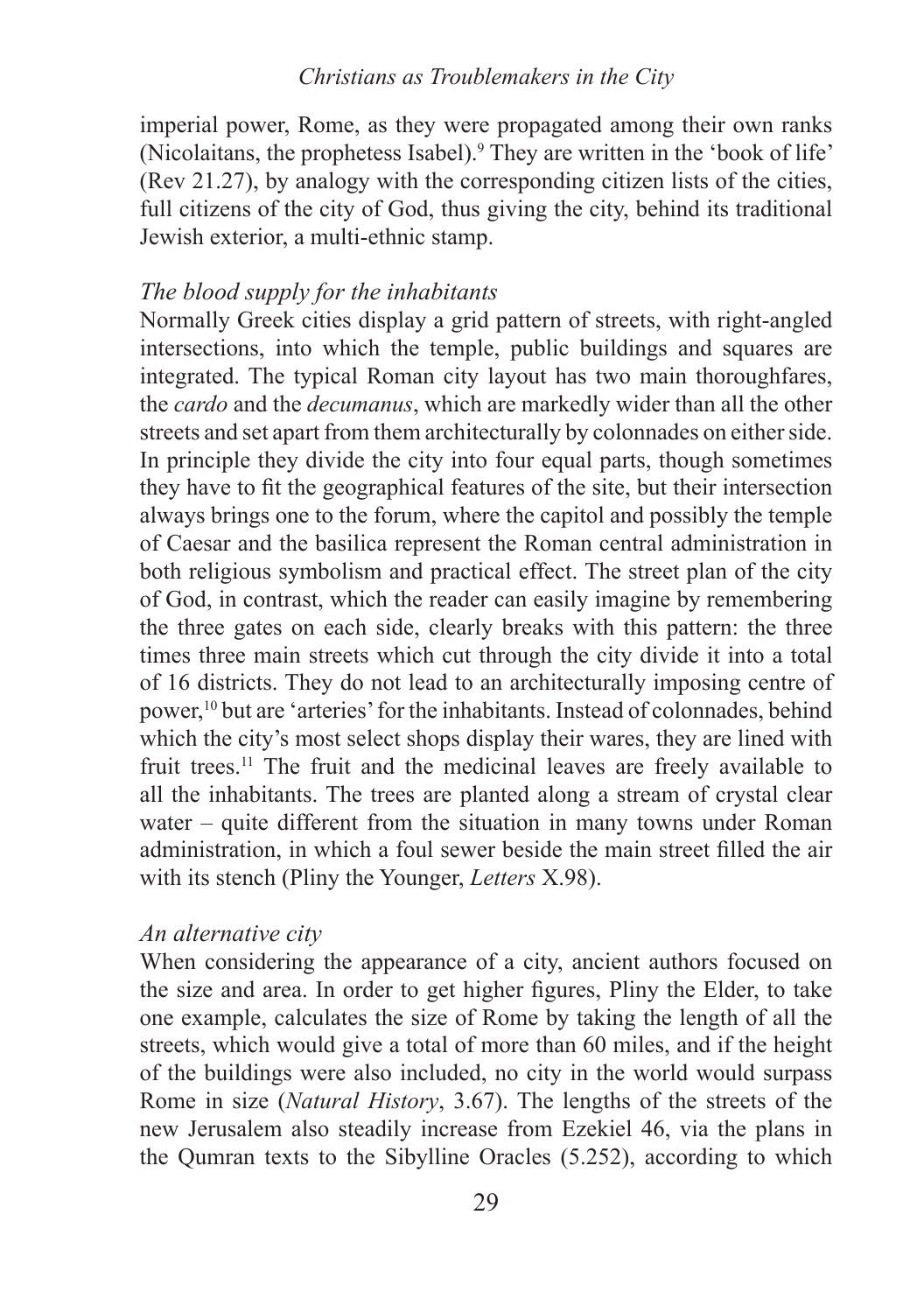#### *Martin Ebner*

the walls of the new Jerusalem stretch as far as Jaffa on the sea. A normal city such as Timgad in North Africa was about 1,100 x 1,200 ft (around 335 m) wide. In contrast, the square City of God measures 12,000 stadia, about 2,200 km, on each side. This not only gives it an area of around 5 million sq. km, but means that, when it comes down from heaven to earth, it covers the entire Roman empire.12 In other words, the city of refuge expected by believers in Christ and open to all who rejected assimilation, replaces the *imperium romanum* claimed by the Romans.

#### *The city as the Holy of Holies*

The city is also 2,200 km high (cf Rev 21.16), which makes it a totally surreal cubic city. This makes the City of God not only unrivalled down to the present, but also – considered in Jewish terms – a huge provocation. The cube form is reserved to the Holy of Holies in the temple (cf 1 Kings 6.20; 2 Chr 3.8; cf Ezek 41.4), which only the high priest is allowed to enter, and then only once a year and with the most extreme liturgical security measures (Lev 16.12-17). It now becomes clear why there is no temple in the city (Rev 22.1): the city itself *is* the temple's Holy of Holies.*13* And all the citizens of this city move around within this space. We could also put it this way: the City of God as described in Rev 21- 22 is a city without a centre of worship, but full of priestly people in God's presence. Now if we know that the whole Jerusalem temple area was divided into hierarchically determined areas of access (from the court of the gentiles, which was strictly separated from the Jewish area, which in its turn leads into the women's court, then into the men's court and then into court of the priests, who alone are allowed to enter the altar area and the outside parts of the temple, while only the high priest is allowed, once a year, to enter the Holy of Holies), and if we know that – according to the account of the Jewish historian and priest Josephus (*Life* 1) – in Judaism membership of the priesthood denotes nobility or prominence in a family, we can understand how explosive this conception is in sociopolitical terms. All 'citizens' of the City of God are – as befits citizens – of equal status and also 'nobles': as priests before God, irrespective of the rank they were born into or the ethnic group from which they come.<sup>14</sup> The analogy with Gal 3.28 is startling.15

#### *A social utopia*

The City of God is built of materials out of which the great merchants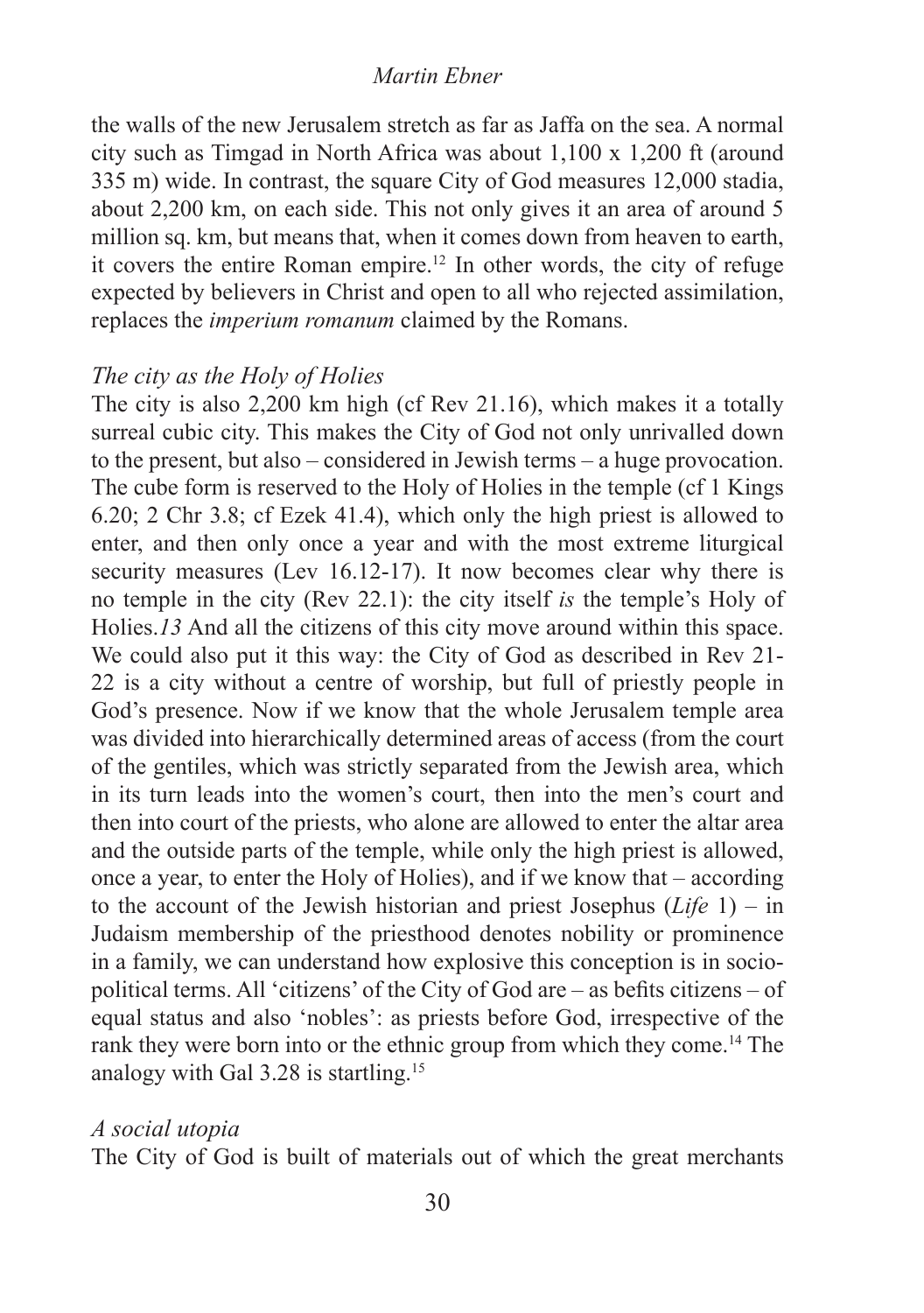#### *Christians as Troublemakers in the City*

had made their fortunes out of trade with Rome's elites: gold, precious stones and pearls (cf Rev 21.18-21). They burst into tears at the fall of the 'whore Babylon', because they have lost their market (cf Rev 18.11- 16). Understood in this internal context, this image of the most precious materials out of which the ideal city in the vision is built, itself taken from utopian description of cities, continues the socio-political theme. In the City of God the things that enrich the political and economic elite in the Roman world become accessible to all inhabitants: all walk along streets of pure gold, all live within walls of precious stones and gates of pearls (Rev 21.18,21). And if we remember that in the Roman world it is the census, the estimate of personal wealth, which determines entry into the group of the *honestiores*, the higher classes of the *decuriones*, knights and senators, we see that in the City of God the basis for these distinctions is removed.

#### *A political utopia*

The 'citizens' of the city are both slaves and kings (Rev 22.2-5). The first relationship exists with God, before whom all are always slaves, while kingship belongs to the status of 'citizens' of the City of God, in which the kingdom of God becomes a reality because the only people who have access to it are those who live according to God's will (cf Rev 21.8,27). Since there is neither a religious nor a social hierarchy among the inhabitants, all will 'reign as kings' (βασιλεύσουσιν), though they will have no subjects. All have the status of rulers but the act of ruling is reduced to absurdity. The 'royal power' of God's 'slaves' consists in the worship of God (λατρεύσουσιν), as is to be expected of people who are (high) priests. Here the sociology of the City of God adopts the connection between the political and the sacred realms in the forum that was typical of the architecture of Roman cities, but gives it a new connotation. The two sides of the demonstration of Roman power to the people of the city are transposed into the definition of the status of the people in the city: they are both priests and kings – provided that they give God the glory.

To sum up, the description of the City of God in Revelation 21-22 details the kingdom of God (βασιλεία τοῦ θεοῦ) as a city that replaces the *Imperium Romanum*, that is, the kingdom of the Romans. In doing so it takes the traditional biblical imagery of God's royal power, which in practice was based on the imagery of oriental or Hellenistic monarchies, and transposes it to the imaginative world of city culture. From this position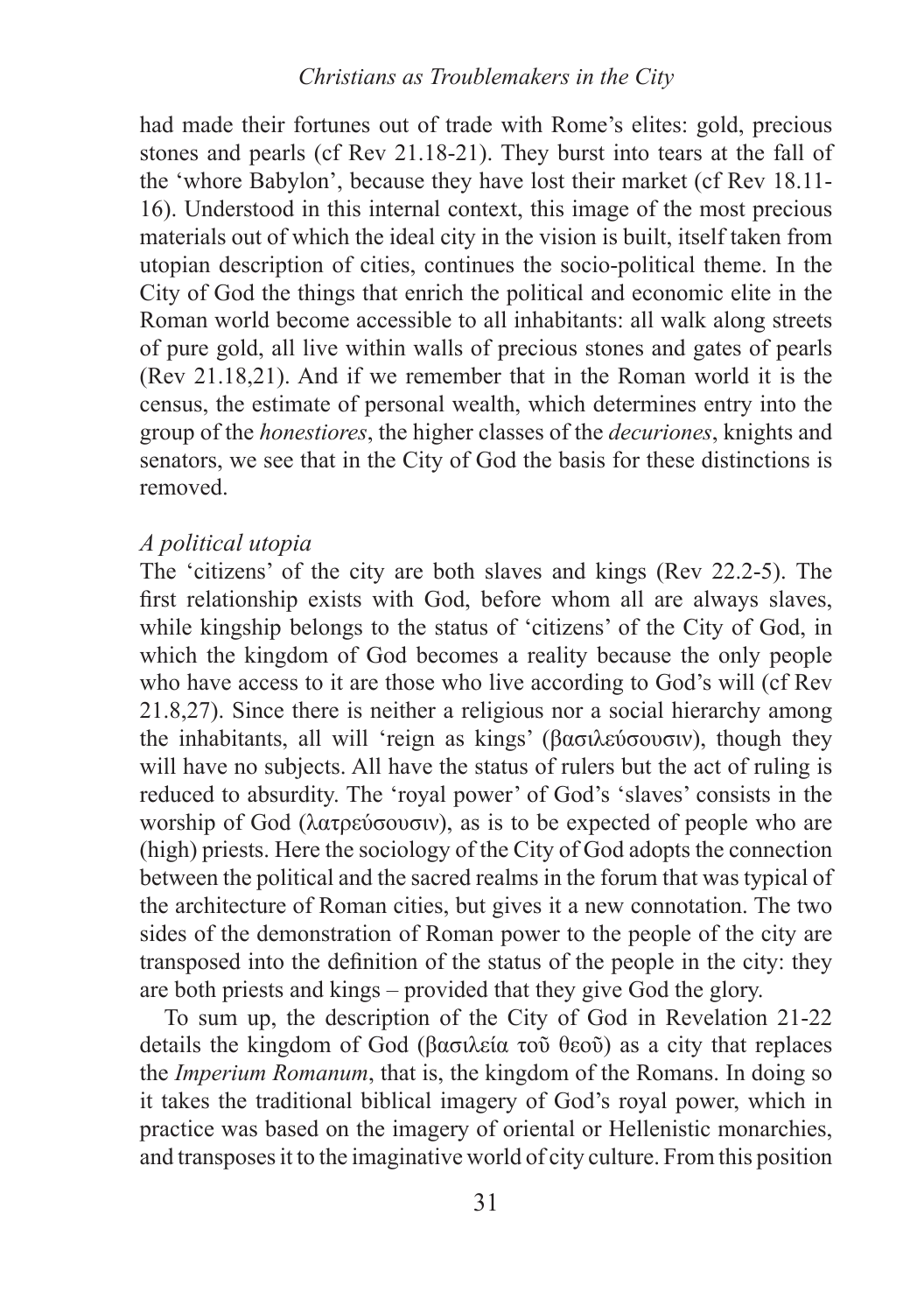#### *Martin Ebner*

it produces a provocative critique both of Rome's power structure, which had only avoided the term 'monarchy', and of the social order established by Rome. Through the description of architecture and social interactions Revelation 21-22 implies a change in the structure of society that is wholly in accord with Gal 3.28.

#### *Looking ahead*

Christianity grew to maturity in the city, and it almost seems as though the survival of Christianity will be decided in the great conurbations of the 21st century. The visions the New Testament writings offer us for this prospect, and the directions believers in Christ in fact took in the 1st century, are far from having outlived their usefulness. Described in relation to their roots in the culture of their time, they give us expressive analogies for today. And what they show is that the real scandal the first Christian communities created was that they understood the exaltation of the Crucified One to be joint ruler with God as the task of living here and *now in this world* under *his* rule as *his* citizens, in other words to make a start on relevant social changes in their own ranks and reject any sort of cooperation that conflicted with this goal. They realised that anyone who did not start practising this new way of life here and now would not be able to enter the City of God that God had already planned, and which was coming down *to the earth*. In short, for the first believers in Christ practising the faith in the God who raises the dead meant reshaping everyday social environments. Theocentricity taken seriously cannot put up with hierarchies constructed by human beings, different levels of social and religious rank. The decision is coming in the cities….

*Translated by Francis McDonagh*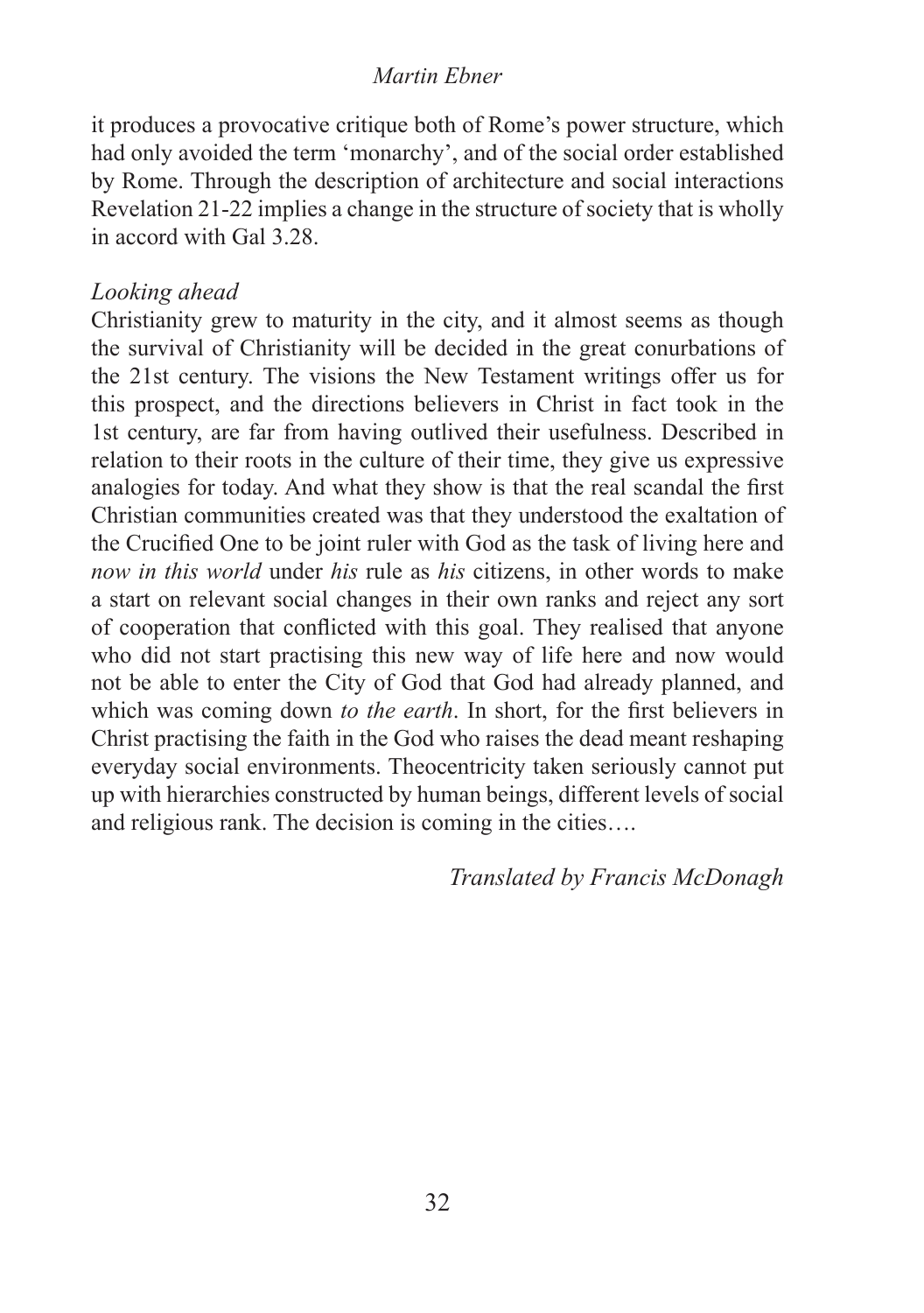#### *Christians as Troublemakers in the City*

#### *Notes*

1. For a detailed account see Martin Ebner, 'Die Stadt als Lebensraum der ersten Christen', *Das Urchristentum in seiner Umwelt* I (GNT 1,1), Göttingen, 2012.

2. A penis not concealed by a foreskin, that is the exposed head, was associated with permanent 2. A penis not concealed by a foreskin, that is the exposed head, was associated with permanent <br>sexual excitation; cf Andreas Blaschke, 'Beschneidung. Zeugnisse der Bibel und verwandter Texte' (TANZ 28), Tübingen 1998; constantly to refuse pork would inevitably provoke suspicion and also be regarded as unreasonable, since pork was regarded, particularly by the Stoics, as particularly healthy.

3. χρηματίζειν/*chrematizein* is Roman official terminology. 'Christians' is a Latinising coinage and describes the supporters of a person; cf Hans G. Kippenberg, *Die vorderasiatischen Erlösungsreligionen in ihrem Zusammenhang mit der antiken Stadtherrschaft* (Stw 917), Frankfurt am Main, 1991, pp 300-301.

4. In phrasing that is completely parallel, we are told here that both men and women 'speak and prophesy' – only hairstyle must be gender-specific! The instruction that women should be silent in the *ekklesia* (cf 1 Cor 14.34-35) is in all probability a post-Pauline interpolation (cf 1 Tim 2 11-12). 5. Their main function was to vote marks of recognition for the deserving.

6. Cf John S. Kloppenborg, 'Membership Practices in Pauline Christ Groups', *Early Christianity* 4 (2013), 183–215, 189–195.

7. In 2 Cor 2.14-16 Paul refers to the Roman triumphal processions, held to celebrate a general's conquest of territory, to emphasise Christ's status as a conqueror, leading Paul with him to demonstrate 'the fragrance that comes from knowing' Christ (through Paul's preaching).

8. On the cultural background of the author and his readers, cf. Stefan Schreiber, 'Die Offenbarung des Johannes', M. Ebner and S. Schreiber (ed.), *Einleitung in das Neue Testament* (KStTh 6), Stuttgart, 2nd ed., 2013, pp 566–593, 573–576.

9. Cf Heinz Giesen, *Die Offenbarung des Johannes (Regensburger Neues Testament)*, Regensburg, 1997, pp 459-60, 472-73.

10. Nothing of the sort is ever mentioned. The location of God's throne (Rev 22.1) is never mentioned, but only its function: it is the source of the river of paradise.

11. Like ξύλον/'tree' in the sense of a number of trees (cf Giesen, *Die Offenbarung des Johannes,* p. 474), πλατεῖα in Rev 22,2, should be understood as 'streets' in general.

12. Certainly on its eastern side: calculated from Jerusalem, the imperial capital, Rome, is definitely covered.

13. Correspondingly, the wall of the city is referred to in Rev 20.16 by the same term

 (ἐνδώμησις), as used in inscriptions from Smyrna and Tralles, which are part of the immediately surrounding cultural environment, for the enclosure of a temple; cf Giesen, *Die Offenbarung des Johannes*, p. 467).

14. The status of priest in judaism was rooted in genealogy.

15. Even if women are not specifically mentioned, they are included in the 'priestly people' of the City of God.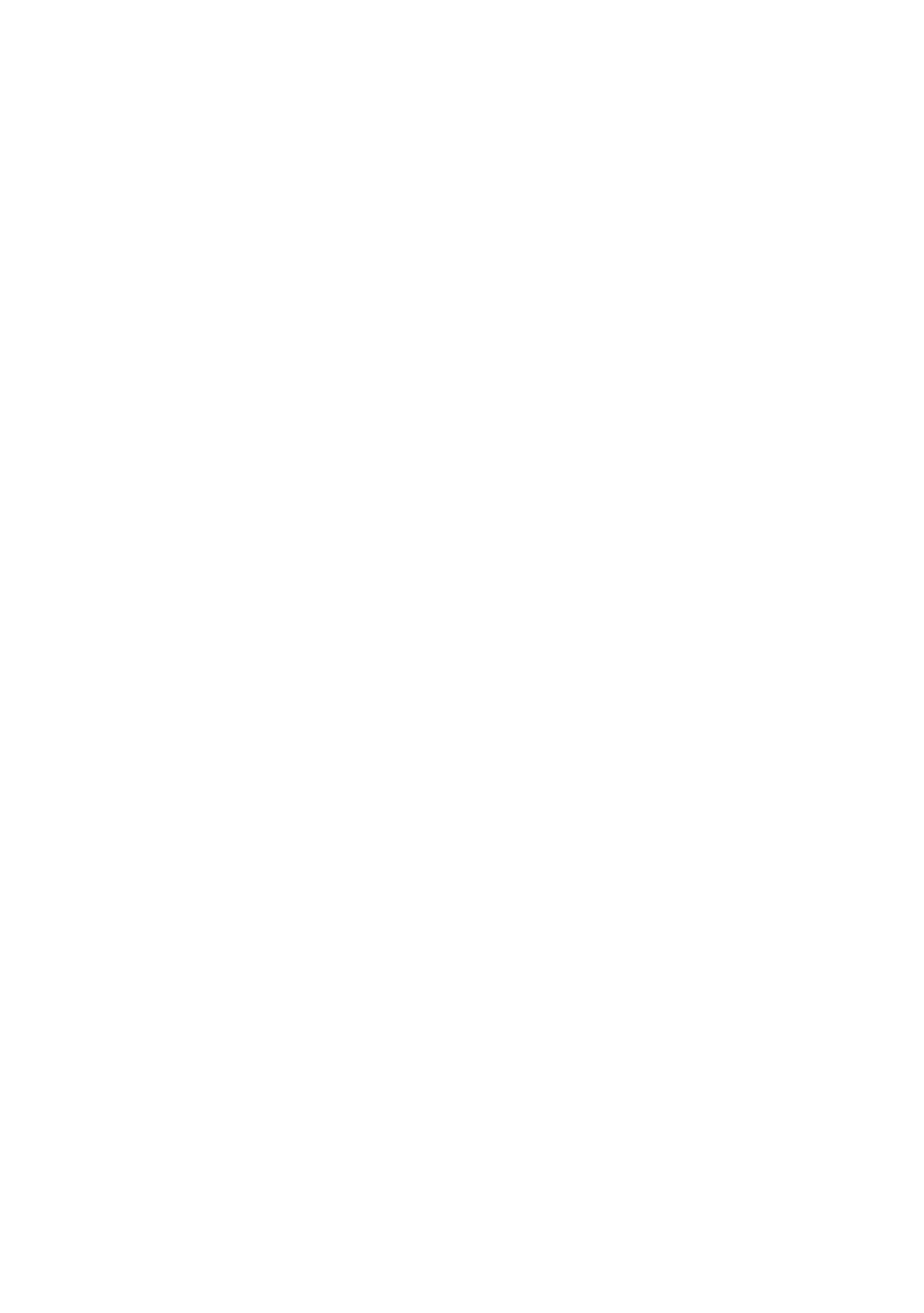### Learning to Live a Life of Hospitality: Theological Foundations for Proclaiming the Faith in the Cultural Plurality of Big Cities

#### MARGIT ECKHOLT

*Pope Francis regards 'pastoral conversion' as central to city ministry. The key to the proclamation of the faith is provided by the cities themselves and the processes of social, cultural and religious transformation taking place in them. A key concept of city ministry in this connection is 'hospitality'.*

#### **I Introduction: Faith in the 'new cultures' of big cities**

Since the 1980s an intercontinental network focused on pastoral urbana or city ministry<sup>1</sup> – with which Pope Francis in his time as archbishop of Buenos Aires was connected  $-2$  has been thinking about emerging forms of faith and Church practice in the fast-moving spaces of metropolitan centres and mega-cities. In his Apostolic Exhortation *Evangelii Gaudium* Pope Francis draws attention to the 'new cultures' emerging in these spaces, driven by the energy, creativity and liveliness of changed forms of relationships and work, a product indeed of new communications media and a new 'style' of communal life, but driven also by the violence and fragility of precarious economic and social networks in the abysses and 'non-places' of big cities. 'New cultures are constantly being born in these vast new expanses where Christians are no longer the customary interpreters or generators of meaning. Instead, they themselves take from these cultures new languages, symbols, messages and paradigms which propose new approaches to life, approaches often in contrast with the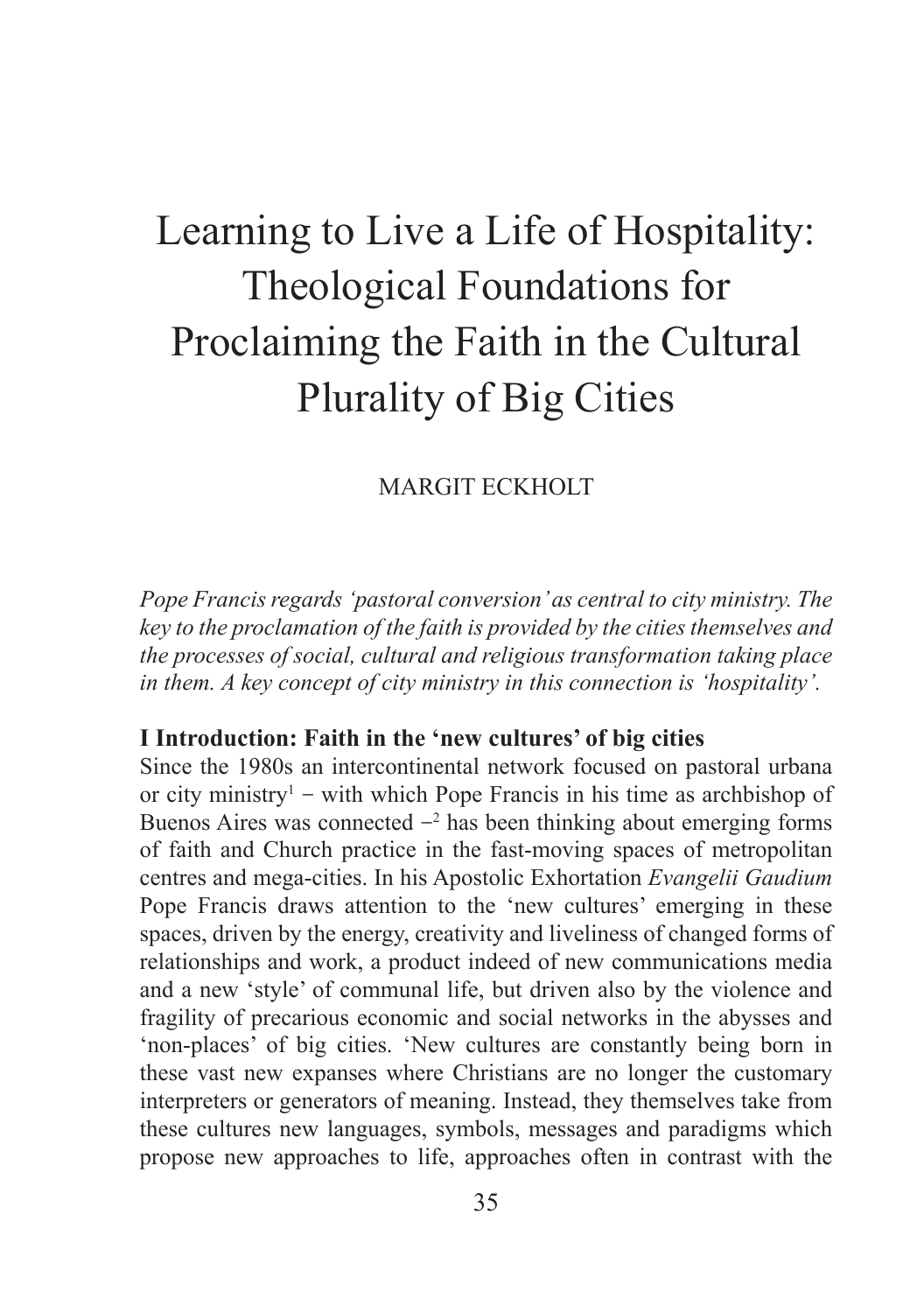#### *Margit Eckholt*

Gospel of Jesus. A completely new culture has come to life and continues to grow in the cities' (EG 73). This is where the Church has to be: 'It must reach the places where new narratives and paradigms are being formed, bringing the word of Jesus to the inmost soul of our cities' (EG 74).

In the following remarks I should like to outline the theological and ecclesiological framework for the changes that Pope Francis mentioned in *Evangelii Gaudium*. Evangelization means reaching 'the inmost soul of our cities', and this is only possible when the radical nature of the changes in our ways of life, and our religious life, in the fast-moving spaces of our cities on a cultural level are taken seriously. Studies in the sociology of religion indicate the breakdown of institutional ties to the Church. This is happening not just in European countries, but, because of the crisis of credibility that the Catholic Church has been suffering through the revelations of abuse and the misuse of power, in the countries of Latin America as well. Rejection of the Catholic Church as an institution, secularisation and the growth of religious pluralism – which in Latin America means the growth of Pentecostal churches and other charismatic forms of religious movement – are a feature of the breakdown of traditional forms of religion, and this is particularly intense in the mega-cities and large conurbations because of the dynamism, fascination and fragility of life in these turbulent spaces. This has turned cities into what the bishops at Aparecida called 'laboratories of this complex and many-sided contemporary culture' (509). The bishops produced an important and quite critical self-appraisal of the way they had dealt with the challenges created for the Catholic Church and its mission of evangelization by the cultural, social, political and religious transformations of our time. They talk about 'other religious groups' – and no longer, as they were still doing at the Latin American bishops' conferences in Puebla (1979) or Santo Domingo (1992), of the 'sects'<sup>3</sup> – and recognised that Catholics were turning to them, 'not for doctrinal but for experiential reasons…, not for strictly dogmatic, but for pastoral reasons; not due to theological problems, but to methodological problems of our Church. They hope to find answers to their concerns.<sup>14</sup> There have now been very many studies, especially sociological studies, of the Pentecostal movement, and what they say is that these new churches are better able to find their place in the turbulent spaces of the cities and find it easier to react to cultural change.5 In an interview at the end of the 2013 World Youth Day in Rio de Janeiro,<sup>6</sup> Pope Francis talked about the need for new ecumenical encounters and a different attitude to the charismatic movement within Catholicism,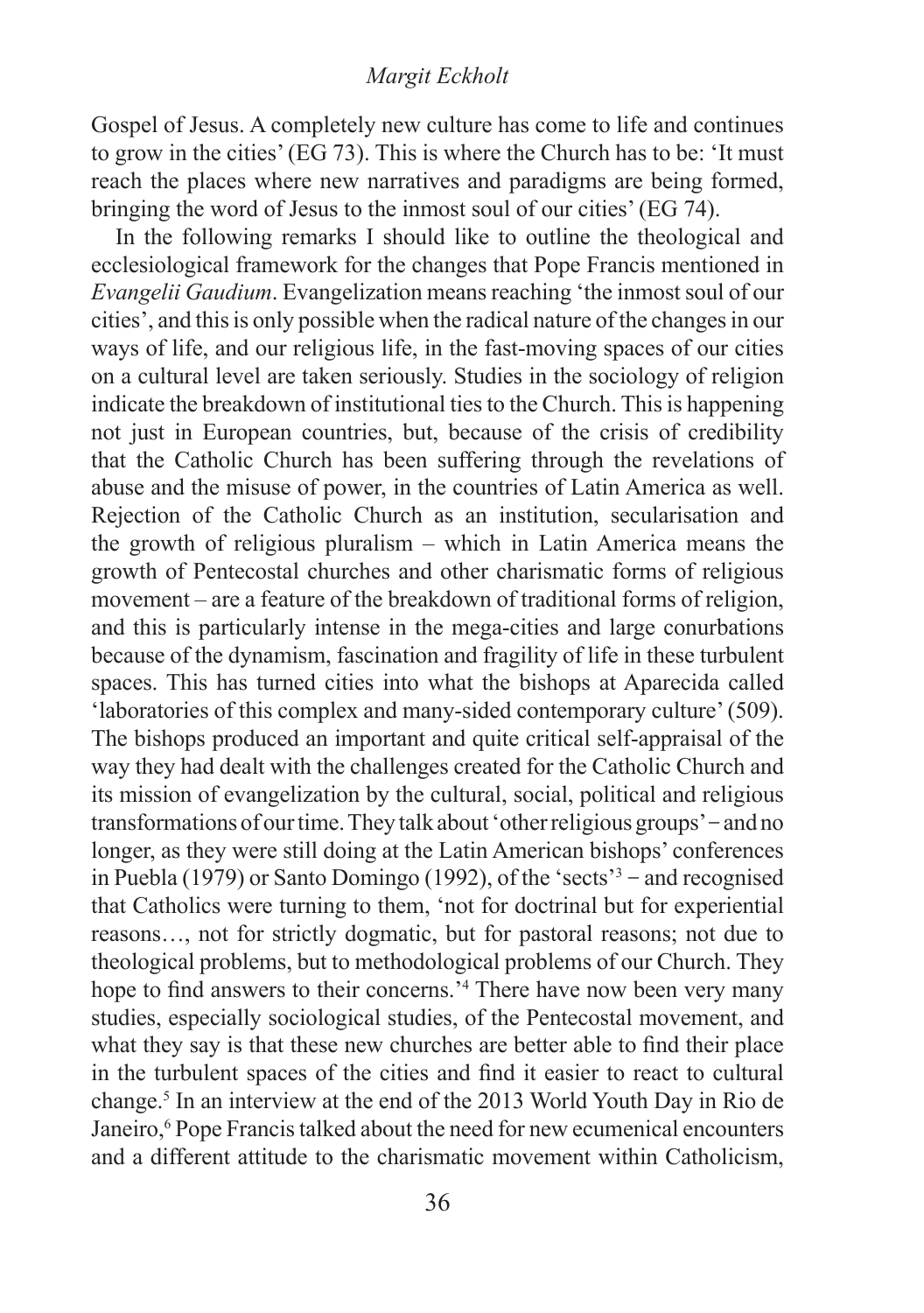## *Learning to Live a Life of Hospitality:*

and called for a 'pastoral conversion' and a related 'ecclesial conversion'. This is the overarching perspective of the Latin American network known as *pastoral urbana* (urban ministry), as it is of the research carried out in 2010-2014 by the project of the same name commissioned by the German bishops' conference.<sup>7</sup> When the character of evangelization is no longer decided by the Church, but determined in the light of the challenges posed by the city, as the theological and pastoral studies on *pastoral urbana* suggest, this means a return to the ecclesiological paradigm shift produced by the Second Vatican Council and its application to this new situation; it takes as its starting point the gospel of Jesus Christ, which becomes incarnate afresh in different cultural settings. I shall discuss this in more detail in the next section and then focus on the overall perspective of this 'ecclesial conversion' in the third and final section with a reference to the concept of hospitality as explored in modern French philosophy. 'Learning to live a life of hospitality' is the path an 'outgoing Church' must take, a new way of being a Christian and becoming the Church. It sets out with the energy of a constantly new departure, on a journey with so many others – other Christian denominations, other religions and all people of 'goodwill' and in the turbulent spaces of the city reveals the 'city of God' symbolically – sacramentally – by working for peace, justice and the defence of our common home, creation.

# **II 'Ecclesial conversion' – foundations for ecclesiology in the light of Vatican II and the Medellín conference**

# *The relationship between Lumen Gentium and Gaudium et Spes*

For the Catholic Church the Second Vatican Council meant an ecclesiological and theological paradigm shift, turning it from a Western Church into a world Church, from a hierarchically structured 'perfect society' to a Church as the people of God that acquires its specific expression among the variety of forms cultures offer, and shows itself to be the 'sacrament' of Jesus Christ especially when it is at the service of peace and justice and the developing unity of the one human race. The celebration of the 50th anniversary of the Latin American bishops' meeting in Medellín in 1968 reminded us of the significance of the Vatican II Pastoral Constitution *Gaudium et Spes* for this ecclesiological paradigm shift. With its 'option for the poor' the Latin American Church has radicalised the 'discovery of the world' that took place at Vatican II. 'Incarnation' into the world became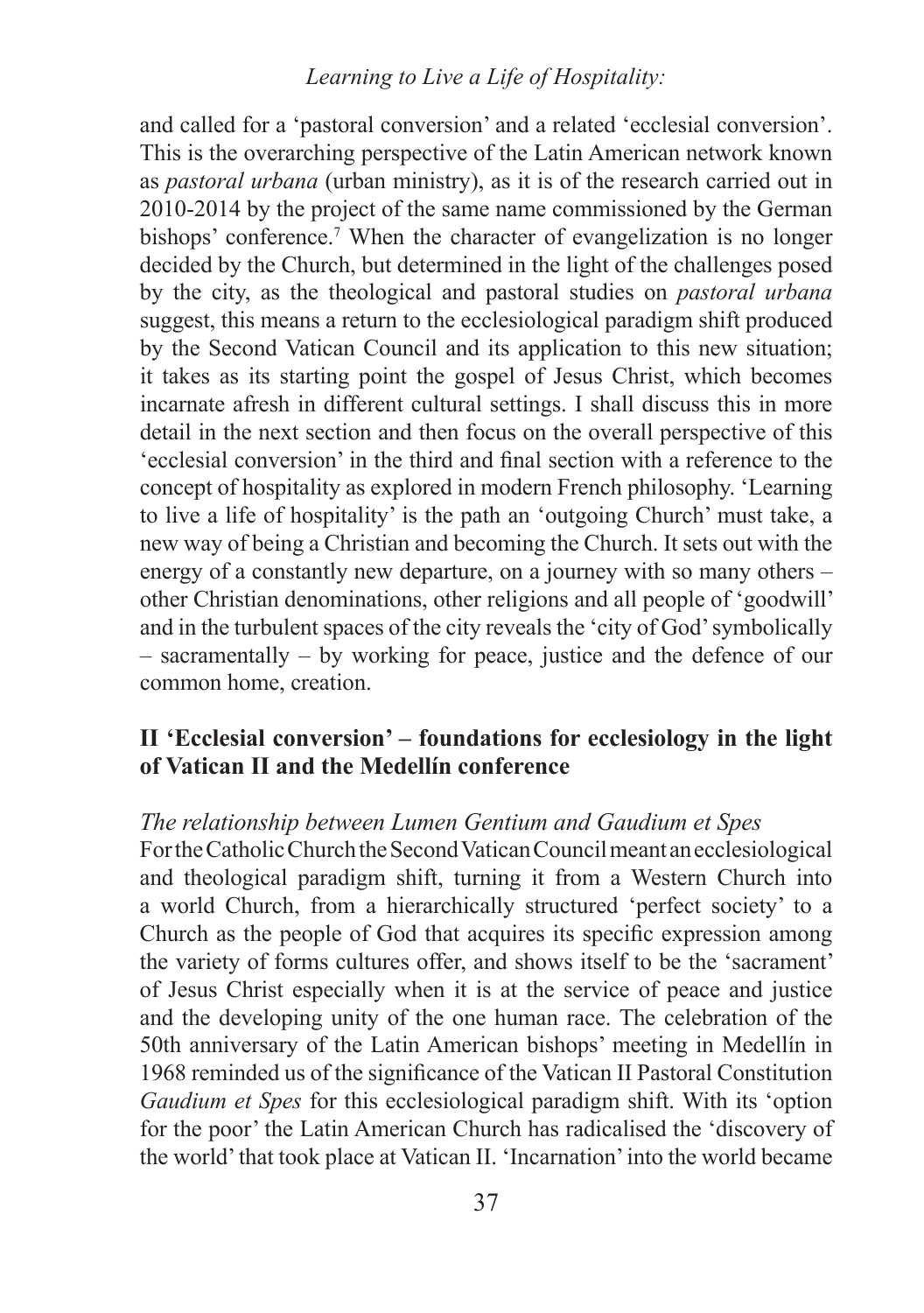#### *Margit Eckholt*

an abandonment of status in which the original meaning of the gospel was rediscovered, and it took on new expressions in the most diverse forms of action on the side of the poor and excluded, to the point of martyrdom, surrendering one's life. The laity now became leaders, a core feature of this new type of Church expressed in the idea of the people of God and *Lumen Gentium*'s emphasis on charisms, and their role is always particular, related to cultural, social, political and economic contexts. This role is an expression of Christian freedom, which comes to fulfilment as freedom in the recognition of the freedom of others, which means working for the liberation of the 'poor' and their chance to become leaders – and 'poor' here means all those who are excluded, whose rights and life prospects have been stolen from them, especially indigenous peoples, girls and women. When Pope Francis in *Evangelii Gaudium* talks about the 'new cultures' that are emerging in the cities, these cultures are the product of the creative and intertwined processes initiated by these new leaders; we have to recognise and understand them if we are to bring the gospel to the 'soul' of these new cultures.

# *Freedom and liberation in Jesus Christ*

The basis of this recognition of others is the gaining of freedom in Jesus Christ. New forms of city ministry have to bear in mind this Christian freedom, which belongs to the essence of the Church, and use it to find the power to invent new, liberating forms of participation and communication in a Church 'in' the city. Contributing to an 'ecclesiogenesis', enabling the Church to be born, is only possible if all participate and if their diversity is recognised. The Second Vatican Council laid the foundation for this. It proclaimed an empowerment of all based on baptism, which summons all, men and women, young and old, to take responsibility for making their contribution to the construction of the people of God.<sup>8</sup> This includes allowing faith to be shaped by life, it includes educational processes, and an introduction to spirituality and piety. Of course it is important that the Church's liturgy and its services remain 'attractive', but the traditional 'Church of ritual' must open up so that new forms of participation and shared responsibility can emerge, a new relationship between priests and laity, men and women. As part of the research project on *pastoral urbana* the members of the women's theology association Teologanda from Buenos Aires have emphasised the importance of the role of education in the creation of living faith communities, $9$  of the recognition of the abilities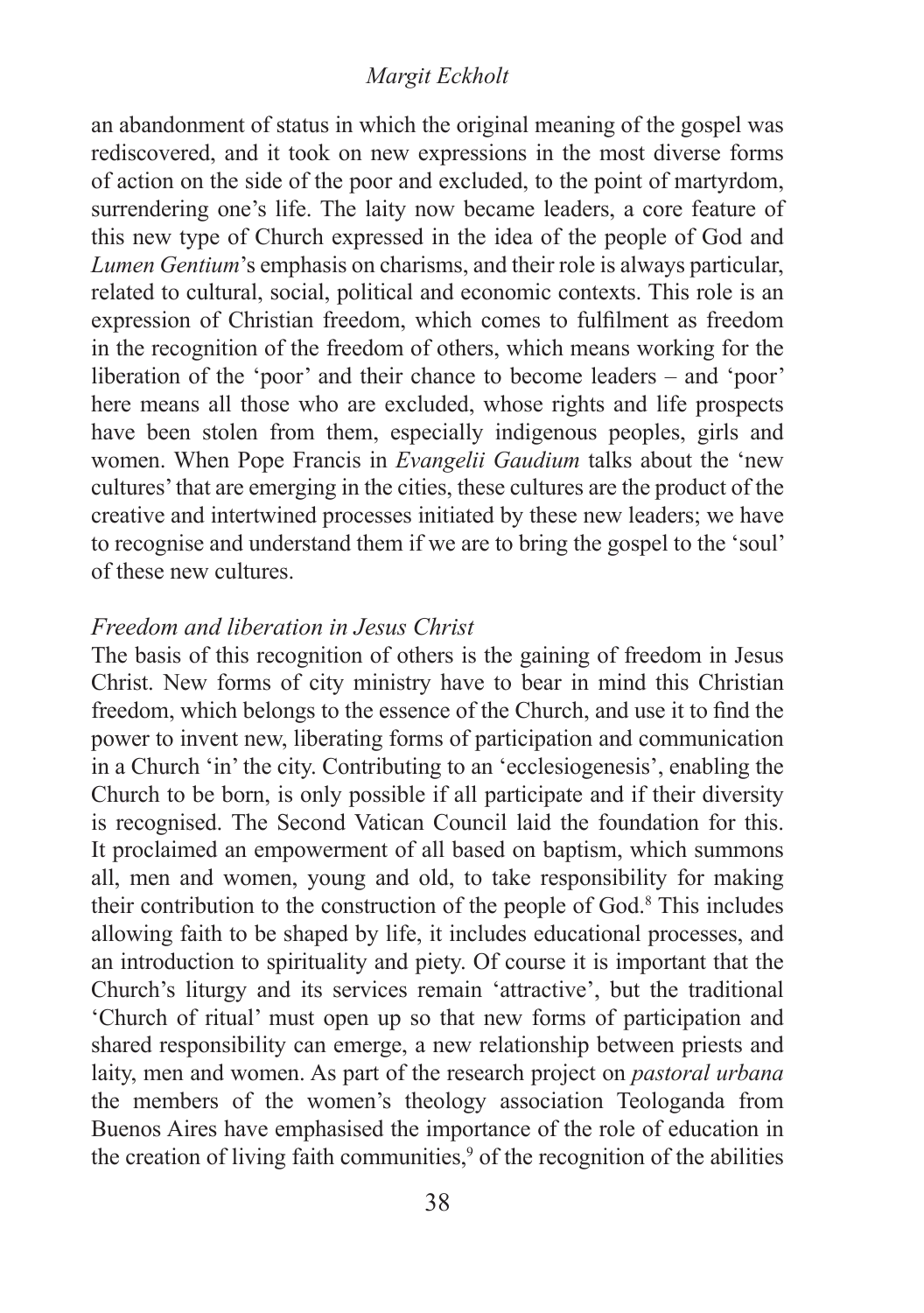### *Learning to Live a Life of Hospitality:*

of all, especially women, and the importance of new thinking about authority and the official structures of the Church. The Catholic Church cannot put off this renewal, in itself a sort of 'ecclesiogenesis', especially if in its service of the gospel it wants to reach the various emerging cultures. The Church is not 'apart from' the world; it takes its identity from the many lives people lead, and that is expressed in its liturgy, its rituals and official structures. These things are part of its contribution to the formation of citizenship, and that is also a pastoral task. The city of God and the human city are not alongside each other or opposite each other. No, in Jesus Christ God takes up residence in the human city and by so doing gives it an energy that breaks open all its narrowness and self-obsession – that of society, culture and Church too – and opens it up to the expanse of a God who is always greater, a space that leads to a new-look citizenship, centred on friendship with God and between human beings, based on the principle that 'There is no longer Jew or Greek, there is no longer slave or free, there is no longer male and female; for all of you are one in Christ Jesus' (Gal 3.28). In this way Christians become 'leaven' for this one world. They are not 'citizens of two worlds'; the 'city of God' grows in the 'human city'.

#### *A new 'public theology' in the fast-moving space of the city*

The multi-layered novelties of the 'fast-moving space of the city' to which Church ministry must respond has as yet hardly made itself felt in theological discussion, especially not in dogmatic theology. In contrast, in recent years the city has become a key topic in the human sciences, precisely because it reflects new developments in today's culture. The 'topographical' or 'spatial' shift in human sciences, developed to its greatest extent in interdisciplinary dialogue with human geography, approaches the city through the paradigm of space.10 Spaces and places, borders and bridges, connecting lines, highways and light rail, all are important to describe a city. In the city's space cultures recreate themselves, in encounters, in the various 'translations', in the 'border areas'. The city is a 'fast-moving space',11 in which cultures are not translated but take shape in mutual translation processes.12 Theology for its part has tended to neglect this environment, even though it was precisely in the city that theology emerged as an academic discipline and developed a form of reasoned argument that presupposed universal structures of plausibility which transcended the contexts of science and culture. It was in the 'fast-moving city' of our time, above all, and facing what was for the Christian faith a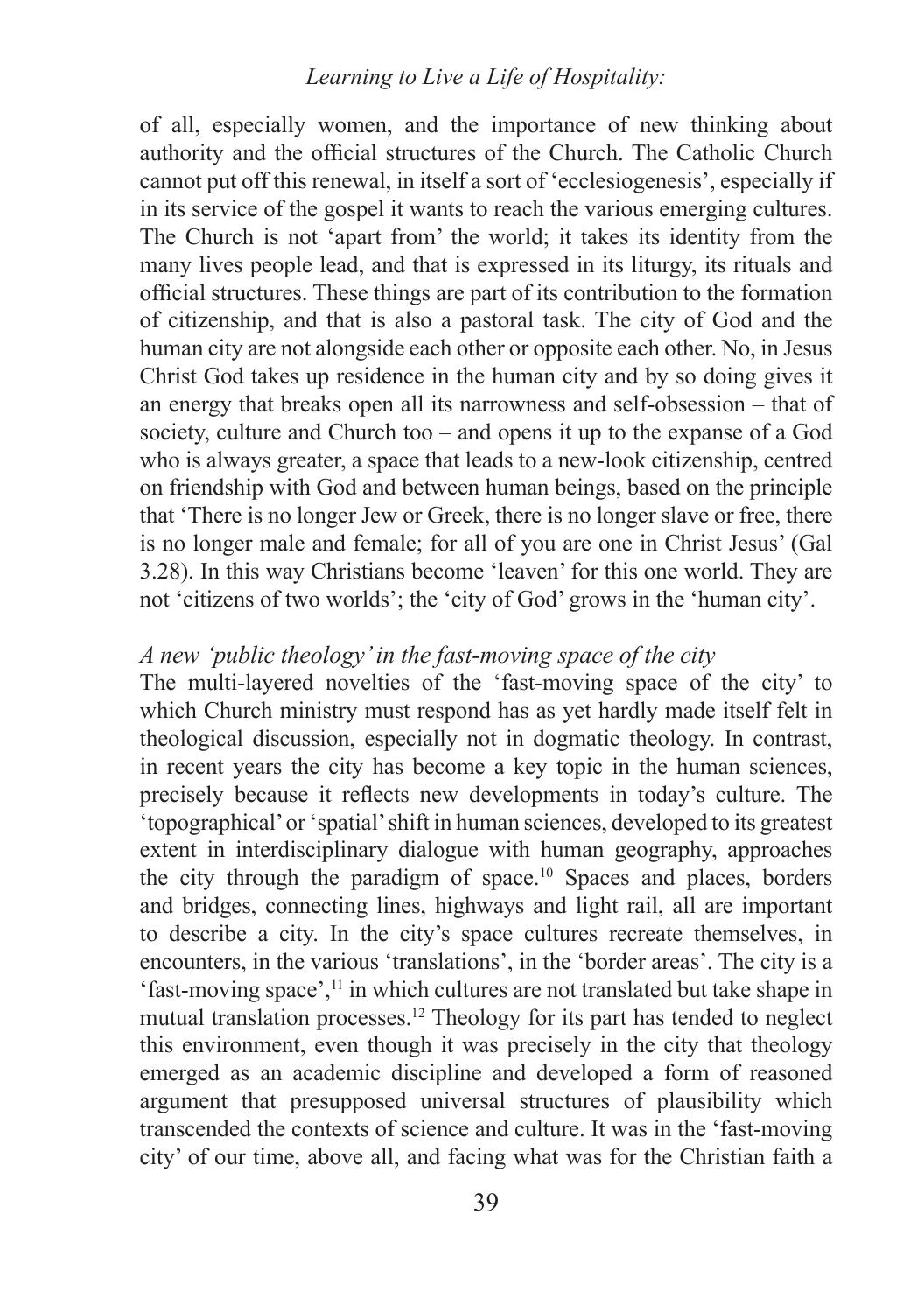### *Margit Eckholt*

new situation of a fragmented, multi-religious and secular environment, that theology was questioned and challenged in a new way. Recognition of others, the autonomy of different areas of culture, freedom of conscience and religion, led theology to position itself in a different way in the 'fastmoving' city of our time. This means a de-centring of the ecclesiological perspective, but a new presence of the Christian faith 'among the nations'. Christians form the 'messianic people' among the nations; they are one actor among many in the culture, and their delivery of the gospel 'in the city' is what decides their 'profile'. This does not mean 'mission' in the traditional sense, but the realisation that the proclamation of the gospel grows in dialogue with many others, and is even 'present' among the others, precisely because the One whom Christians 'proclaim' is already there. The 'arrival city' is becoming the new locus of reference for the universality of the faith. Theology cannot be anything other than 'local'; it grows out of the various locales in this city in which theologians are at work. As 'local' theology, it is plural and 'in movement', just as the city is in movement. The theologian, man or woman, is constantly switching between different places in the city, and his or her theology grows 'in translation', is 'intercultural'. Life forms of the faith develop in the 'fast-moving space' of the city in tension-filled and creative plurality. These are Church places, in terms of which the theologian meditates on the new proclamation of the faith. What is proclaimed is always a new 'translation exercise' and in the complex processes of translation in which links are formed in the fragile, plural, tension-filled 'arrival city' theology is in the service of a Church that wants to be the 'sacrament of the nations'.<sup>13</sup> In the space of the 'arrival city' theology takes shape 'in translation' and it is in this process that it makes its contribution to 'pastoral conversion' or 'ecclesial conversion'.

# **III Hospitality in the 'arrival city'**

In the political philosophy of recent decades the concept of 'hospitality' has been developed as a concept for exploring new forms of relationships with strangers and 'new arrivals' in a world that is becoming steadily smaller. Whereas Aristotle in his political philosophy regards hospitality as an imperfect form of friendship, because its object is merely 'benefit',<sup>14</sup> in Immanuel Kant's *Toward Perpetual Peace*, precisely because of the 'inhospitable behaviour of the civilised states in our part of the world, especially the commercial ones',<sup>15</sup> hospitality acquires a new significance. Kant defines hospitality as 'the right of a stranger not to be treated in a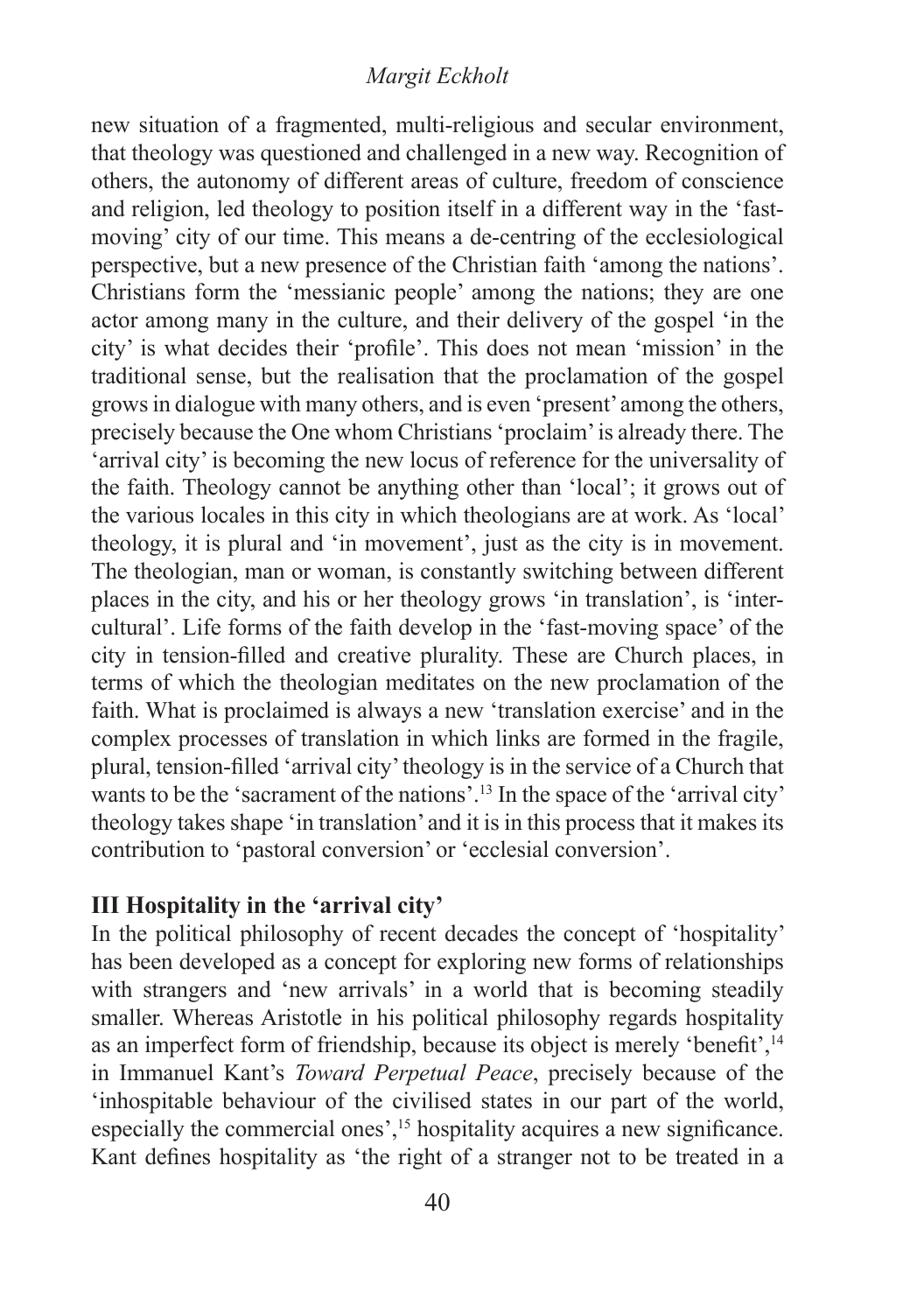# *Learning to Live a Life of Hospitality:*

hostile manner by another upon his arrival in the other's territory'.<sup>16</sup> He 'develops the ancient idea of cosmopolitanism or world citizenship by recognising, for the first time, the right of a stranger to hospitality, thereby going beyond an ethics of humanity to argue for legal and political duties. The fact that Kant recognises the stranger as a subject, and above all a subject of rights, shows him to be still a pioneering thinker even in the 20th and 21st centuries, especially in view of the many failures over migration and asylum.'17 The Jewish philosophers Emmanuel Lévinas and Jacques Derrida, in their philosophical arguments in the 20th century – against the background of the horror of the holocaust and the migrations from the Arab countries – went back to this idea of Kant's and set it in a new framework. They draw attention to the dilemma of hospitality, the tension between ethical demand – hospitality is an inalienable human right – and its political and legal enforcement. Following this line of thought, Jacques Derrida distinguishes between hospitality in the legal context and 'absolute hospitality',<sup>18</sup> which is present in the religious sources of Judaism and Christianity. Hospitality stands for the gratuitousness of a relationship, and goes beyond legal regulations governing social life. In the Rule of St Benedict hospitality is covered in Chapter 53: 'Let all guests who arrive be received as Christ, because He will say: "I was a stranger and you took Me in" (Mt 25:35).' Throughout history the guest house – the hospice – was always a place of protection, which took in the stranger without – initially – asking their name. It was a place of meeting free from ulterior motives. Guest and host, stranger and native, became a gift to each other in the experience of hospitality. The stranger is given the gift of hospitality, often enriched by a meal. The guest, the stranger to whom the door is opened, also expands the horizon to a new relationship of giving and taking, which creates space for something extra: 'A guest brings God in,' as Romano Guardini put it.19 This connects with the absolute form of hospitality to which Derrida refers; it opens the relationship out to an 'economy of giving': 'The guest becomes the host's host… The master of the house is at home, but nonetheless he comes to enter his home through the guest – who comes from outside. The master thus enters from the inside, as if he came from the outside. He enters his home thanks to the visitor, by the grace of his guest (*par la grâce de son hôte*).'20 Hospitality in its absolute form allows companionship to be experienced as 'gifted', as a mutual giving and receiving. This hospitality is deeply embedded in the Christ-event – through which the Church is constantly made new: the Eucharist is the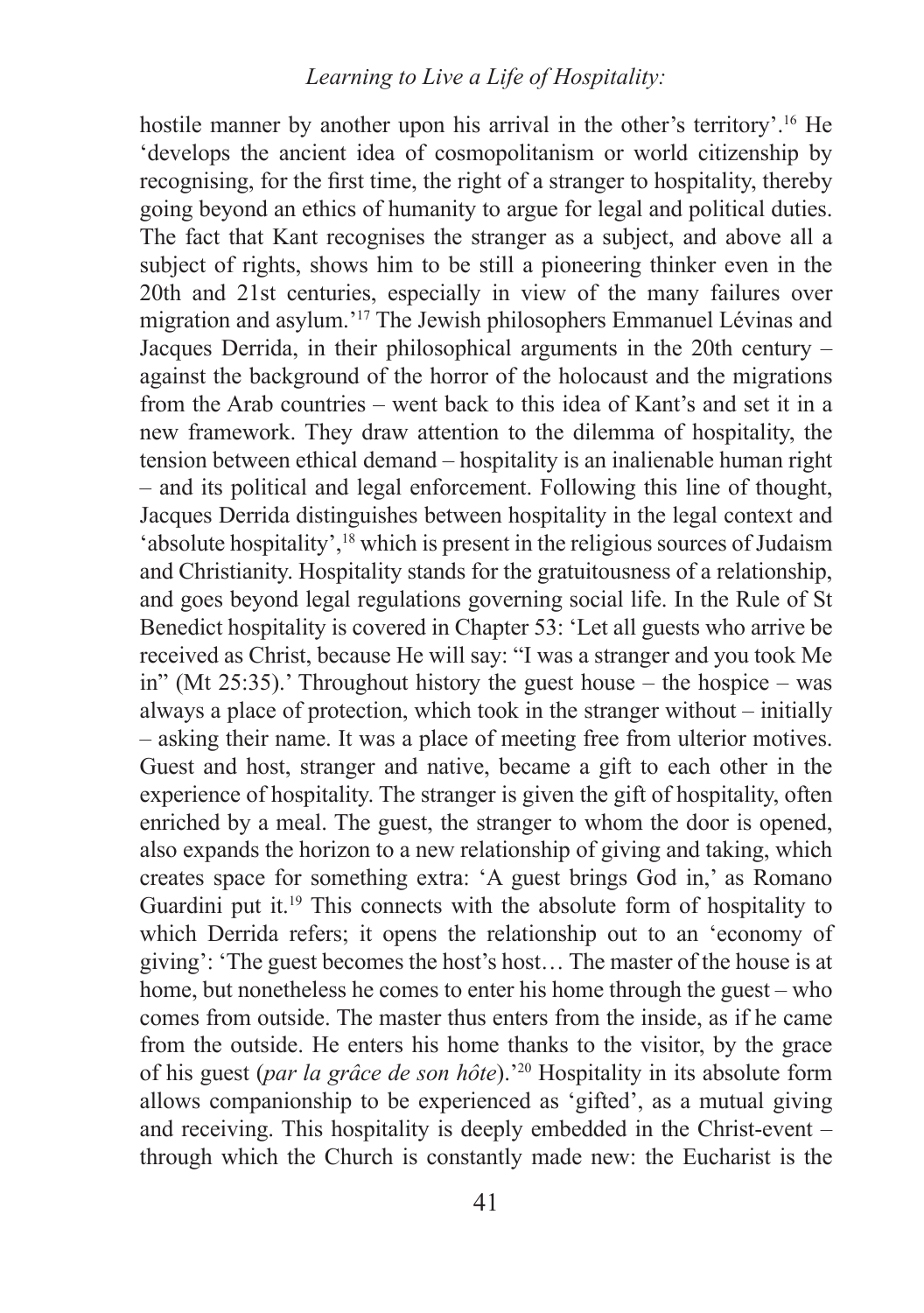#### *Margit Eckholt*

sacrament of God's absolute hospitality, and the radical recognition of the other that here takes place as the deepest mystery of the faith becomes a sign for the recognition of others, without which companionship in peace and justice in the fast-moving spaces of the city is not possible. It allows the stranger over our threshold and allows us to find ourselves anew on each occasion through 'the grace of the guest': 'Do not neglect to show hospitality to strangers, for by doing that some have entertained angels without knowing it' (Heb 13.2). When we practise hospitality like this, we do not lose anything of our identity, but grow into the depths of the community of life with the God who is always greater.

It is therefore no small contribution to the 'future' of the city if the Church – and in a culture with a plurality of religions this can only be while recognising freedom of religion and in a new attitude of dialogue and ecumenical and inter-faith encounters – supports people in their 'arrival' in the city and helps them to develop a sense of belonging, without any disadvantage on social, cultural, religious or sexual grounds. If there come to be again first, second or third-class citizens, whether practically through difficulties in acquiring citizenship, or only 'invisibly', through cultural, religious or social exclusion, the city loses what makes it a city, the free and liberating community of the mass of citizens, men and women, the possibility offered of a good life on very different levels of community: family, economy, politics, society, culture and religion. Another part of this is creation of new ways of living faith, beyond the 'traditional' boundaries of the parish, which include ecumenical, inter-faith and inter-cultural projects. Part of this 'ecclesial conversion' is having the courage to try new forms of community, of participation at all levels of the Church, in dioceses, parishes, association, etc. The Church can only contribution to the 'freedom' of the city if it lives by the freedom of the gospel. Christians then take their direction from the gospel that Jesus of Nazareth preached: 'Repent, for the kingdom of God has come near' (Mk 1.15). It is on its way and meets new arrivals when there is 'salvation', in a good shared life in the city, when there is love, when reconciliation takes place, when hospitality is experienced and a hand is offered to the stranger, when those who were excluded and despised experience justice, and peace is made in the city.

*Translated by Francis McDonagh*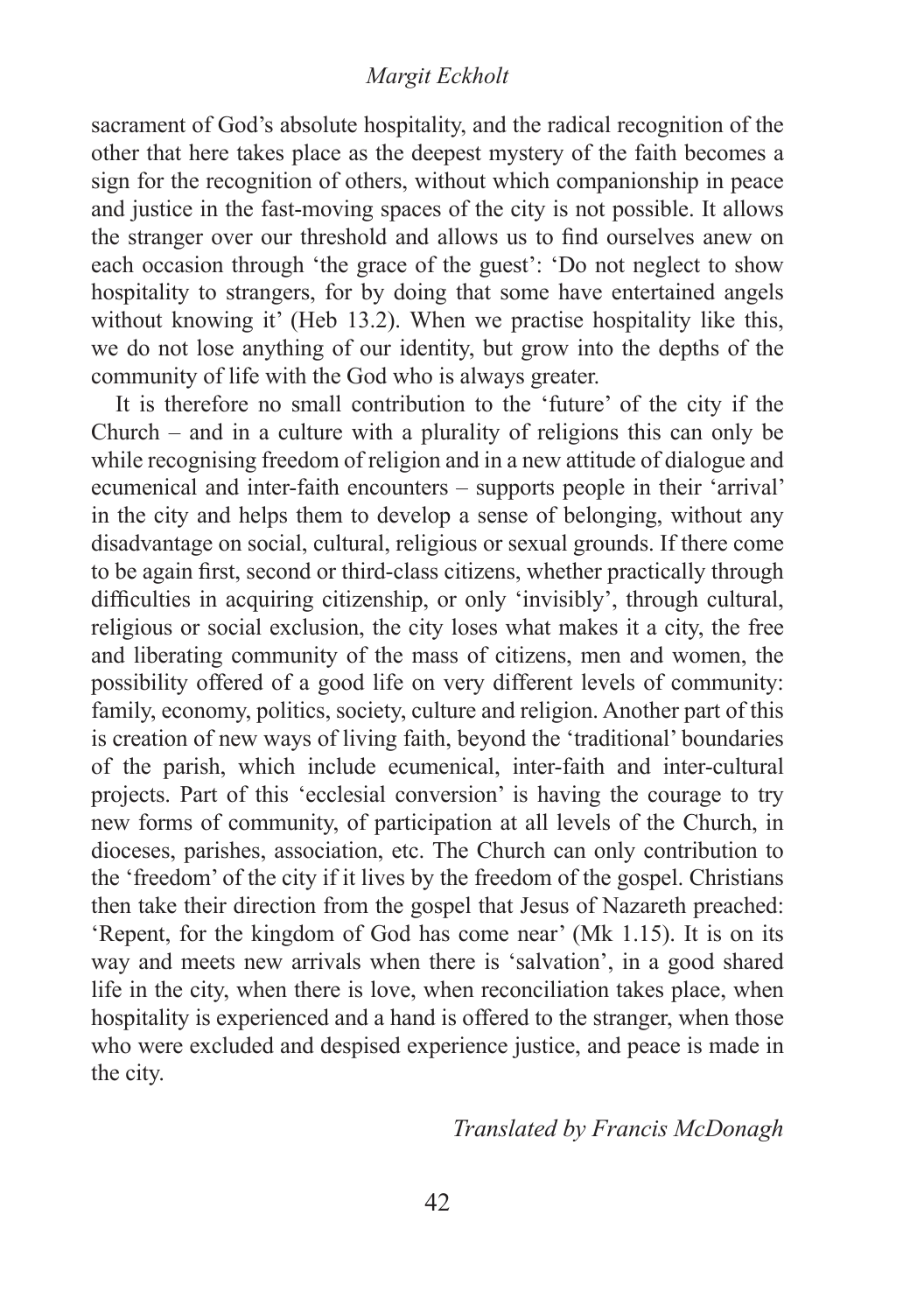### *Learning to Live a Life of Hospitality:*

#### *Notes*

1. E.g. Benjamín Bravo/Alfons Vietmeier (ed.), *Gott wohnt in der Stadt. Dokumente des Internationalen Kongresses für Großstadtpastoral in Mexiko 2007*, Zürich and Berlin, 2008.

2. See 'Entrevista al Cardenal Jorge M. Bergoglio sj', in Virginia Azcuy (ed.), *Ciudad vivida. Prácticas de Espiritualidad en Buenos Aires*, Buenos Aires, 2014, pp 237-244.

3. See Margit Eckholt, 'Ernstzunehmende Anfragen. Die katholische Kirche und die Sekten in Lateinamerika', *Herder-Korrespondenz* 47 (1993), 250-255.

4. *Fifth General Conference of the Bishops of Latin America and the Caribbean, Aparecida, 13-31 May 2007, Concluding Document*, para 225: http://www.celam.org/aparecida/Ingles.pdf

5. On this see Margit Eckholt, 'Pfingstkirchen als Herausforderung für den Katholizismus', in: MD – *Materialdienst des Konfessionskundlichen Instituts Bensheim* 65 (2014), 56-59; 'Pfingstlich bewegt und befreiungstheologisch geerdet? Die "Pentekostalisierung" des Christentums in Lateinamerika und Herausforderungen für den lateinamerikanischen Katholizismus', in Polykarp Ulin Agan SVD (ed.), *Pentekostalismus – Pfingstkirchen. Akademie Völker und Kulturen* 2016/17, Siegburg, 2017, 33-57. 6. Interview of 28 July 2013, quoted from Jakob Egeris Thorsen, *Charismatic Practice and Catholic Parish Life. The Incipient Pentecostalization of the Church in Guatemala and Latin America*, Leiden and Boston, 2015, p. 220.

7. Margit Eckholt and Stefan Silber (ed.), *Glauben in Mega-Cities. Transformationsprozesse in lateinamerikanischen Großstädten und ihre Auswirkungen auf die Pastoral*, Ostfildern, 2014.

8. See Margit Eckholt, 'Citizenship, Sakramentalität der Kirche und empowerment. Eine dogmatisch-theologische und ekklesiologische Annäherung an den Begriff der "citizenship", in Virginia R. Azcuy and Margit Eckholt (ed.), *Citizenship – Biographien – Institutionen. Perspektiven lateinamerikanischer und deutscher Theologinnen auf Kirche und Gesellschaft*, Berlin and Zürich 2009, pp 11-40. 9. See Margit Eckholt (ed.), *Prophetie und Aggiornamento: Volk Gottes auf dem Weg. Eine internationale Festgabe für die Bischöfliche Aktion ADVENIAT*, Berlin, 2011.

10. See Stephan Günzel (ed.), *Raum. Ein interdisziplinäres Handbuch, Stuttgart and Weimar, 2010; Nikolai Roskamm, Dichte. Eine transdisziplinäre Dekonstruktion. Diskurse zu Stadt und Raum*, Bielefeld, 2011.

11. see, e.g., Frank Eckardt, *Soziologie der Stadt*, Bielefeld, 2004.

12. Judith Gruber, 'Kirche und Kultur. Eine spannungsvolle Identifizierung im Anschluss an *Gaudium et Spes*', Franz Gmainer-Pranzl and Magdalena Holztrattner (ed.), *Partnerin der Menschen – Zeugin der Hoffnung. Die Kirche im Licht der Pastoralkonstitution Gaudium et Spes*, Innsbruck and Vienna, 2010, pp 301-322, esp. p. 318.

13. The term comes from the book by Doug Saunders, *Arrival city: how the largest migration in history is reshaping our world* (London, 2010) and refers to the areas, often on the edges of cities, that tend to be occupied by newly arrived migrants.

14. Aristoteles, *Die Nikomachische Ethik. Aus dem Griechischen und mit einer Einführung und Erläuterungen versehen von Olof Gigon*, Munich, 7th ed., 2006, p. 285.

15. Immanuel Kant, 'Toward Perpetual Peace. A Philosophical Sketch', *Toward Perpetual Peace and Other Writings on Politics, Peace and History*, ed. Pauline Kleingeld, New Haven and London, 2006, p.82.

16. Immanuel Kant, 'Toward Perpetual Peace. A Philosophical Sketch', p. 82.

17. Rolf Gärtner, *Seid jederzeit gastfreundlich. Ein Leitbild für heutige Gemeindepastoral*, Ostfildern, 2012, 21-22.

18. Jacques Derrida, *Of Hospitality. Anne Dufourmantelle invites Jacques Derrida to respond*, Stanford, CA, 2000, pp 25-26.

19. Romano Guardini, *Briefe über Selbstbildun*g. Bearbeitet von Ingeborg Klimmer, Mainz, 1978, 'Dritter Brief "Vom Geben und Nehmen, vom Heim und von der Gastfreundschaft"', pp 27-43, quotation from p. 37.

20. Derrida, *Of Hospitality*, p. 125 (translation adapted).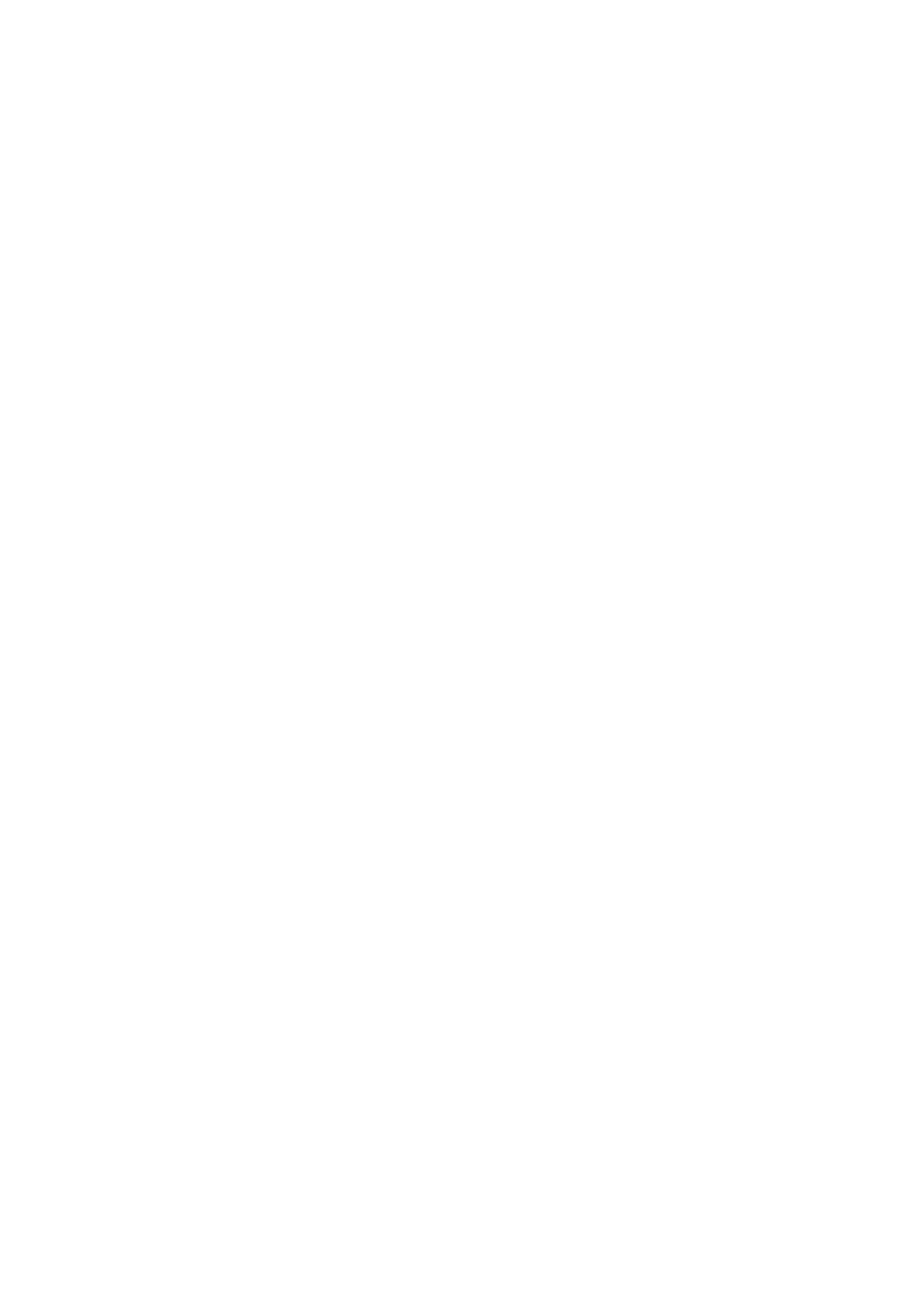# Transforming Our Cities: Public Role of Faith and Theology

### FELIX WILFRED

*Having engaged themselves for long with time and history, faith and theology are invited today to reflect on space and geography. City space presents ambiguity: On the one hand, it provides an ambience of freedom and opportunity for cultivation of talents; on the other hand it is a haven for the poor and the displaced. Neoliberal economy has turned the city space into an arena of competition in which the poor are the losers, as they experience many negations. Their cry is not heard, nor their participation enlisted, even as city spaces are planned for them through technocratic management. The problems of the poor, the migrants and refugees are far from being solved basically due to persisting xenophobia and for lack of deeper humanistic vision. Hence the challenge for theology is to contribute with the help of other disciplines to an alternative vision of life in the city space embodying the dreams and aspirations of the poor and downtrodden and to foster dignified human existence and coexistence for all through solidarity, care and compassion. With our cities turning increasingly multicultural, and pluri-religious, theology is further challenged to come out with refreshing perspectives on pluralism and coexistence in contemporary situation, moving beyond social contract as the basis of societal constitution. Non-state actors and faith-inspired voluntary groups could be catalysts with whom faith and theology could interact to make common cause for the shaping of cities of the future as humane communities and ecologically sound habitat. For theologians to engage with such ideals for future cities would be a vocation to become public intellectuals, seasoned by faith and echoing the Good News to the Poor.*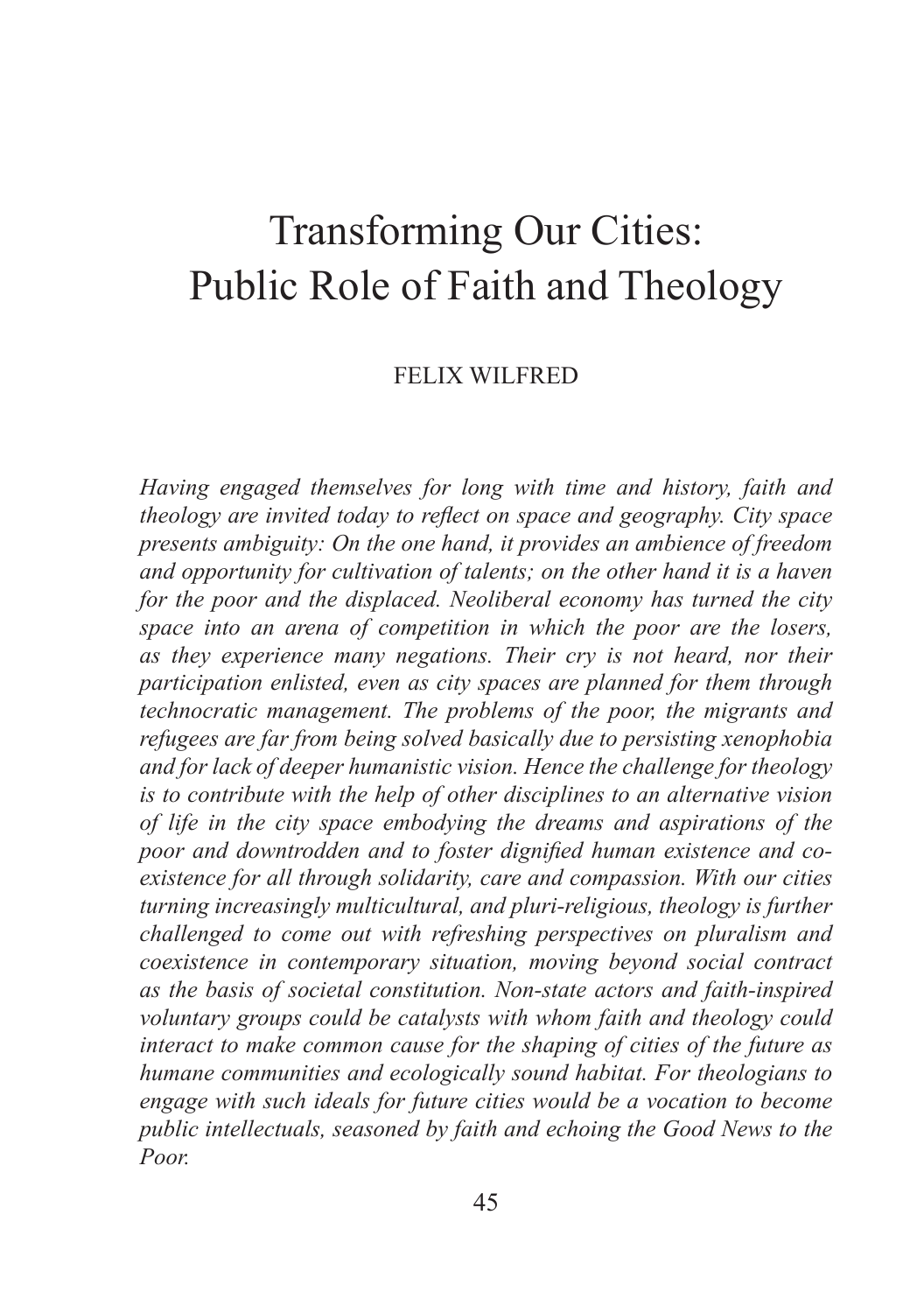# **I City and Its Opportunities**

Many are the reasons and motives for people to move into the cities. For some, city is a place of wealth, comfort and high quality of living; for others, it offers facilities and opportunities for their skills and talents to flourish. No wonder, Aristotle characterized city as an indispensable place for 'living well' by which he meant a place for leading a life of happiness and for pursuing 'virtues' or talents.<sup>1</sup> In fact, unlike the hinterlands, cities with dense human proximity and concentration of talents create an ambience for the maximization of human capacities, for innovation, and create opportunities to practice justice and serve common good. Moreover, city is a place of freedom providing an atmosphere to cultivate individual self, free from social pressures, oppressive traditions and conventions.

Besides such ideals, in many developing countries, and increasingly also in the developed countries, city is the shelter to many victims of our world today – the impoverished, the landless, the abandoned, the displaced, the refugees, asylum-seekers, victims of ecological disasters, floating population from the countryside in search of labour and so on. City is some hope of survival in the midst of many deprivations the poor suffer. Chinese cities offer labour opportunities and draw people from hinterland, and Indian cities offer for many Dalits (the 'Untouchables' a sense of anonymity sparing them the humiliation of their oppressive casteidentity.

# **II The City Context of Theological Interventions**

The social, economic and cultural opportunities cities offer is in stark contrast with the many darker sides they represent. Describing the cities in our global world, Zygmunt Bauman has this to say:

Today, in a curious reversal of their historical role and in defiance of the original intentions of city builders and the expectations of city dwellers, our cities are turning swiftly from shelters against dangers into dangers' principal source. Dicken and Laustsen go as for as to suggest that the millennia-old link between civilization and barbarism is reversed. City life turns into a state of nature characterized by the rule of terror, accompanied by omnipresent fear.2

Moreover, modern technocratic city-planning seems to exacerbate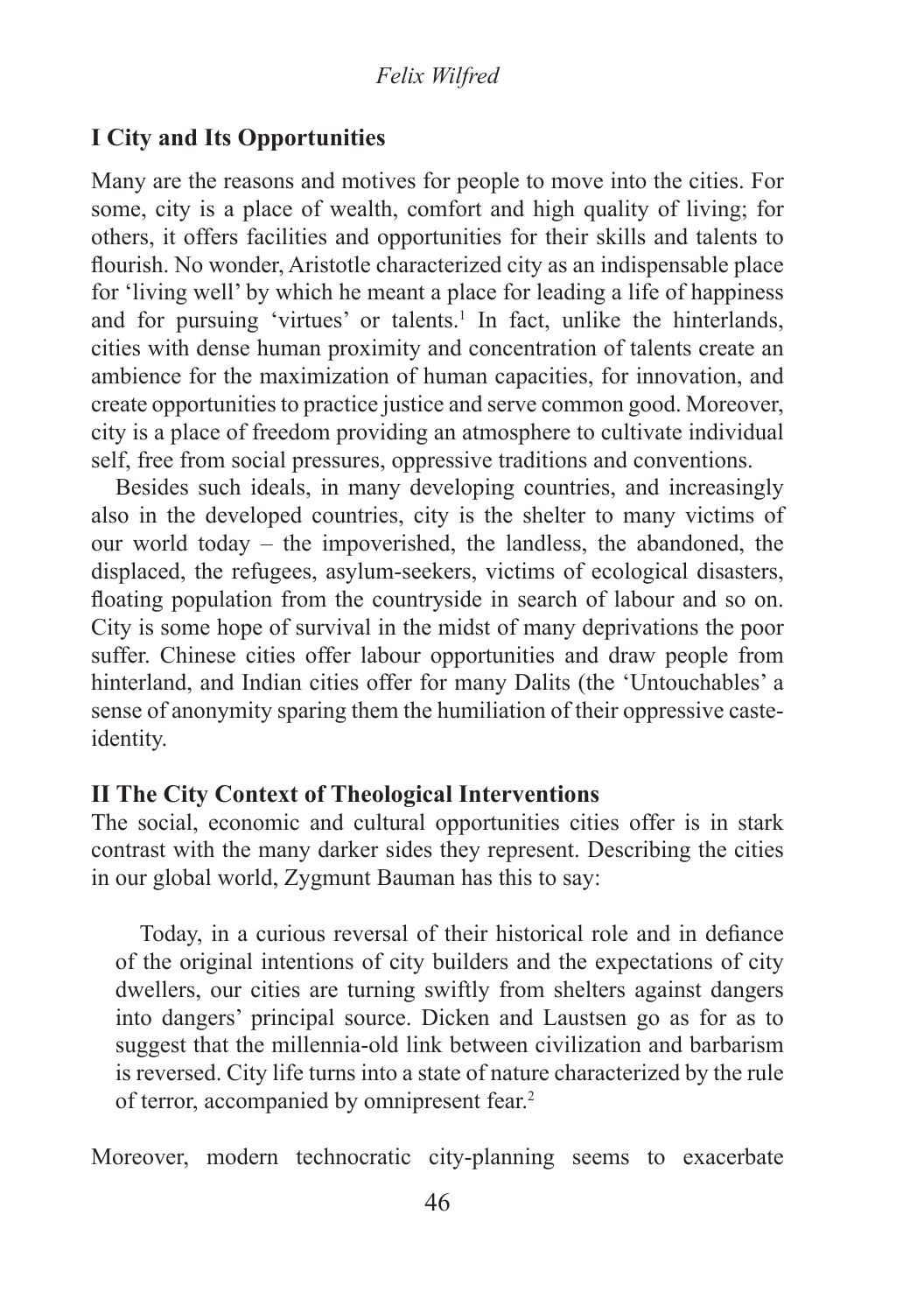especially the life of the poor, and, paradoxically, makes their life more insecure as never before, with constant danger of displacement of their dwellings, loss of occupations for their livelihood, and worst of all, negation of their human dignity – all in the name of city-development.

While the city as material space calls for the expertise of planners, architects, demographers, economists, and others, as a humanly constituted space it requires the support of *humanistic and social sciences*. Theology could join these disciplines to make its own contribution to this common project of a humane and eco-friendly cities of the future.<sup>3</sup>

But, modern theology has been preoccupied all along with temporal categories – the issues of time and history – in the study of scriptures, tradition and in hermeneutics. Since the *Sein und Zeit* of Heidegger, time and history have become important philosophical categories too. However, thanks to cultural and ecological studies, the category of *space* and geography have just begun to draw global attention. They have been long neglected. Faith-reflection needs to focus today on city as the space, the milieu of human coexistence in optimal environmental conditions. Increasingly the spaces of our cities are culturally, religiously, and ethnically plural and diversified. The arrangement of material space and planning of city may be a technical activity, but faith could contribute to create social spaces and ambience of mutuality and understanding among different ethnicities, religious and cultural groups. To be able to make its contribution, faith and theology need to take into account anthropological and social factors making up the city.

Negation of survival needs such as nutrition, housing, health care, clean environment, along with the experience of oppression, unemployment, and absence of educational opportunities are sources of insecurity and violence in cities across the world. Cities are where one experiences poverty in its old and new forms. The list is not complete if we do not include ethnic and racial and religious factors. One conveniently sidesteps these latter factors in analysis of the situation of cities. Further, in many cities of the world, religion far from being a solution is part of the problem. Religion and its symbols are used in conflict of power. For example, the Indian Muslims are increasingly marginalized and vulnerable minorities in Indian cities, and targets of violent attacks.<sup>4</sup> In many cities in the West there is, unfortunately, *institutionalized racism and religious prejudices* leading to expressions of violence. I think theologians and faith-communities in the West have the responsibility to challenge prophetically overt and covert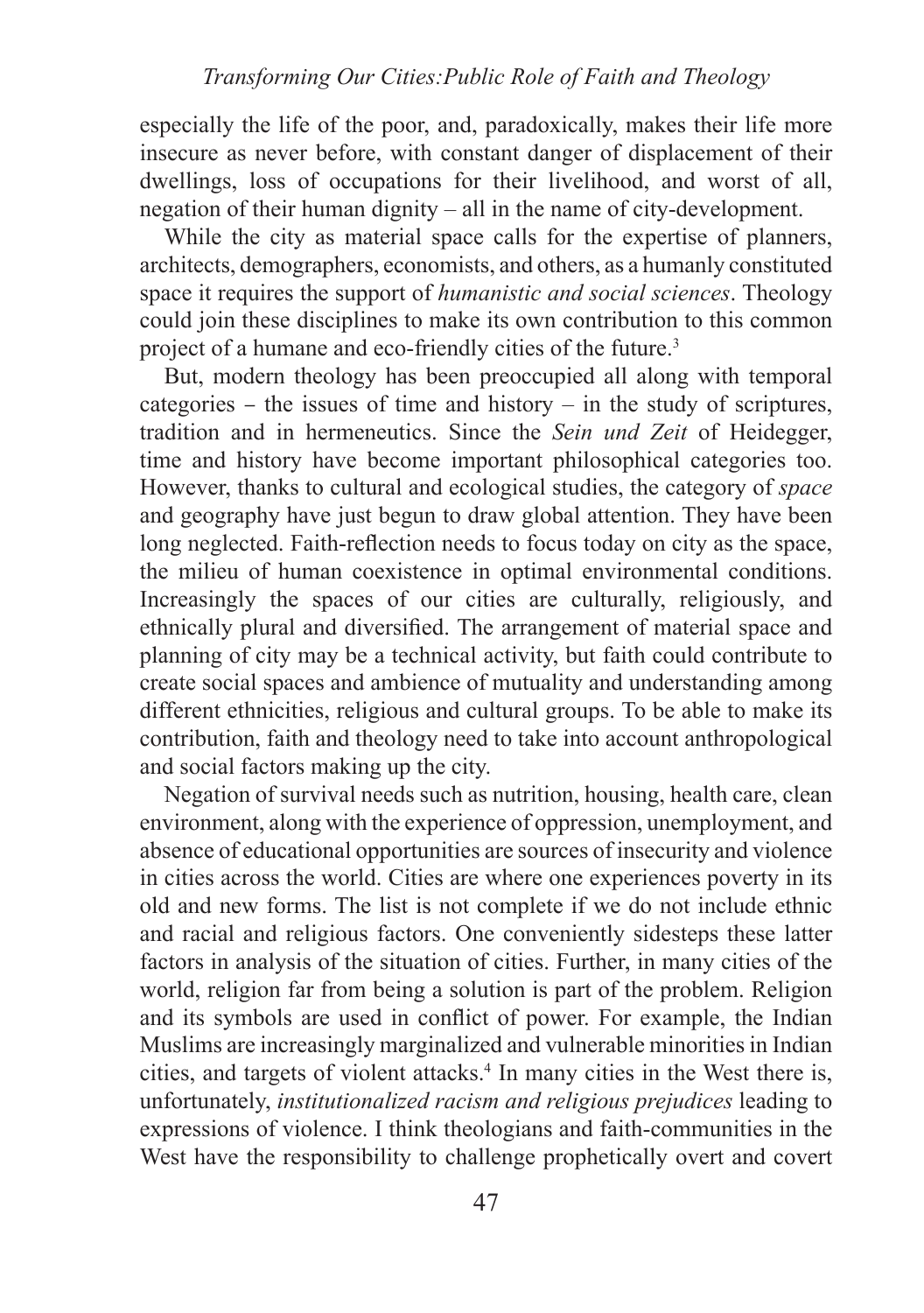## *Felix Wilfred*

expressions of racism and discrimination against minorities, ethnicities, migrants, and refugees at a time when these issues are threatening to break the European Union.

# **III Inter-Culturalism and Social Capital**

On the one hand there is growing scepticism about the viability of multiculturalism. On the other hand, one would not like to go back to a policy of forced assimilation to the culture and tradition identified with the majority. It is at this juncture we realize the importance of *interculturalism*. Whereas multiculturalism advocates the right for diversity, interculturalism calls for openness to the other and communication with the other. This may not be achieved through psychological strategies or moral persuasion; these need to be accompanied by a different vision and appropriate policies and practices. A simple patronizing multiculturalism with acknowledgment of the legitimacy of plurality could lead to  $-$  as often feared  $-$  to ghettoization. This could be avoided through policies and practices of social, economic, and political equality and participation. To employ a classical distinction in sociology by Ferdinand Tönnies (later taken up by Max Weber), one of the important contributions faith and theology could make is to turn cities from *Gesellschaft* (society) into *Gemeinschaft* (community).

In modern times a model of future inter-cultural city was inspired by Sri Aurobindo of India and a French mystic Mirra Alfassa. Such a city called *Auroville* exists at the outskirts of Pondicherry, India. As an experiment, here people across nations, religions, races, languages live together and make up the city, foreshadowing the unity of humanity. It is set in the harmony of nature. Auroville embodies concretely the vision of alternative cities of the future. As the charter of this city states 'Auroville will be a place of unending education, of constant progress and a youth that never ages'.<sup>5</sup>

Robert Putnam made current the concept of *social capital*.<sup>6</sup> He makes a distinction between two aspects of social capital. One aspect of social capital is *bonding*, by which similar people bind themselves together in terms of common identity, shared values, history, tradition, religion etc. This has its own set of problems. It needs to be balanced by the other aspect of social capital, namely *bridging*, reaching out to the other. For the regeneration of urban life with the poor and disadvantaged as the focus, engaged faith-communities could help strengthen their social capital (both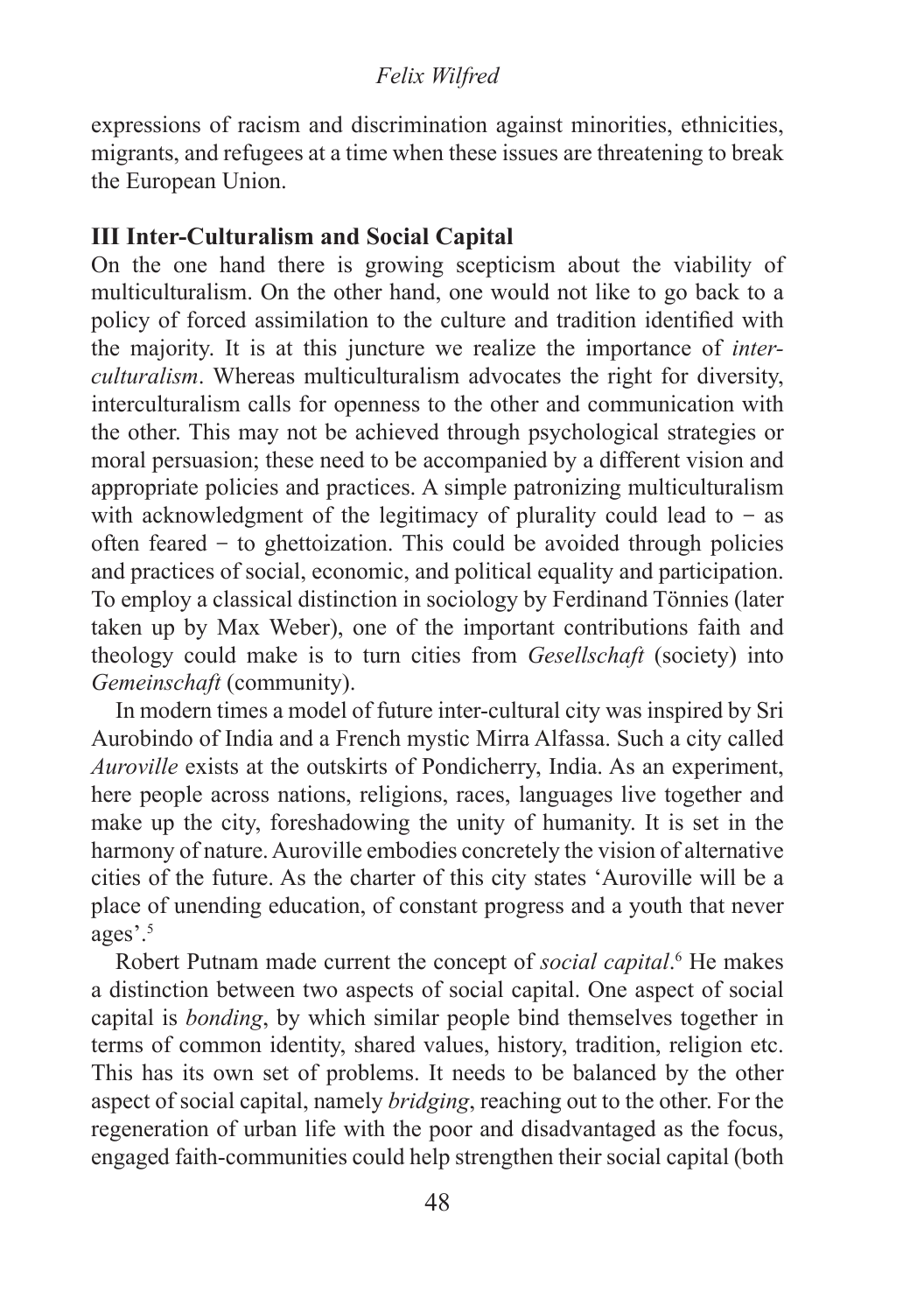in bonding and bridging) and improve their quality of life in all respects. Social capital – especially with a balancing of bonding and bridging – can create the resilience necessary to overcome poverty in the city, which financial resources alone cannot do, and make up to some extent the appalling absence of sense of community.

# **IV Cry of the Poor in Cities**

In the city of Pharaoh the cry of the poor was not heard. Our cities have their social and economic peripheries in innumerable slums with abysmal living conditions of many negations, where the voice of the poor and the victims are silenced. In Asia, Africa and Latin America, the poor live on the crumbs of the city created by forces of late global capitalism and neoliberal market. On the beautiful hills surrounding Rio de Janeiro are perched the *favelas* where more than a million live on the waste of the city. India has an urban population of 377 million – larger than the entire population of the USA! Of these, several millions live in slums like Dharavi in Mumbai, the largest slum in Asia. They sleep, cook, copulate and defecate in crammed spaces and pavements, with no security, no adequate nutrition, and healthcare. Slums are 'unintended cities'.<sup>7</sup> In Manila as many as 50% of the city population lives in slums. Till some years ago in the 'smoky mountain' of Tondo, Manila, thousands of families survived scavenging two million metric tons of city-waste. The poor in the slum also become victims of human trafficking, sexual abuse, dangerous medical experimentations, drug peddling and so on. One speaks of quality of life today. Where is the quality of life in our cities if we exclude people and deny a modicum of space for a dignified human life? With lack of open spaces and social isolation and no common spaces to meet and socialize – as the case in the villages – the poor opting to live in the city suffer immensely. There is an inextricable connection between poverty and environmental degradation. Poverty is the greatest pollutant, something one could experience palpably in the cities of the developing world.

Besides sound economy, infrastructure creation, environmental safety, recycling of waste, and governance, city requires a *human face* or as Emmanuel Levinas would put it, '*humanist urbanism*'.<sup>8</sup> Here faith and theology could contribute to create a human face to the city by addressing those issues and concerns of the people which economic, political, and cultural actors leave out of their purview. Faith perspectives and theology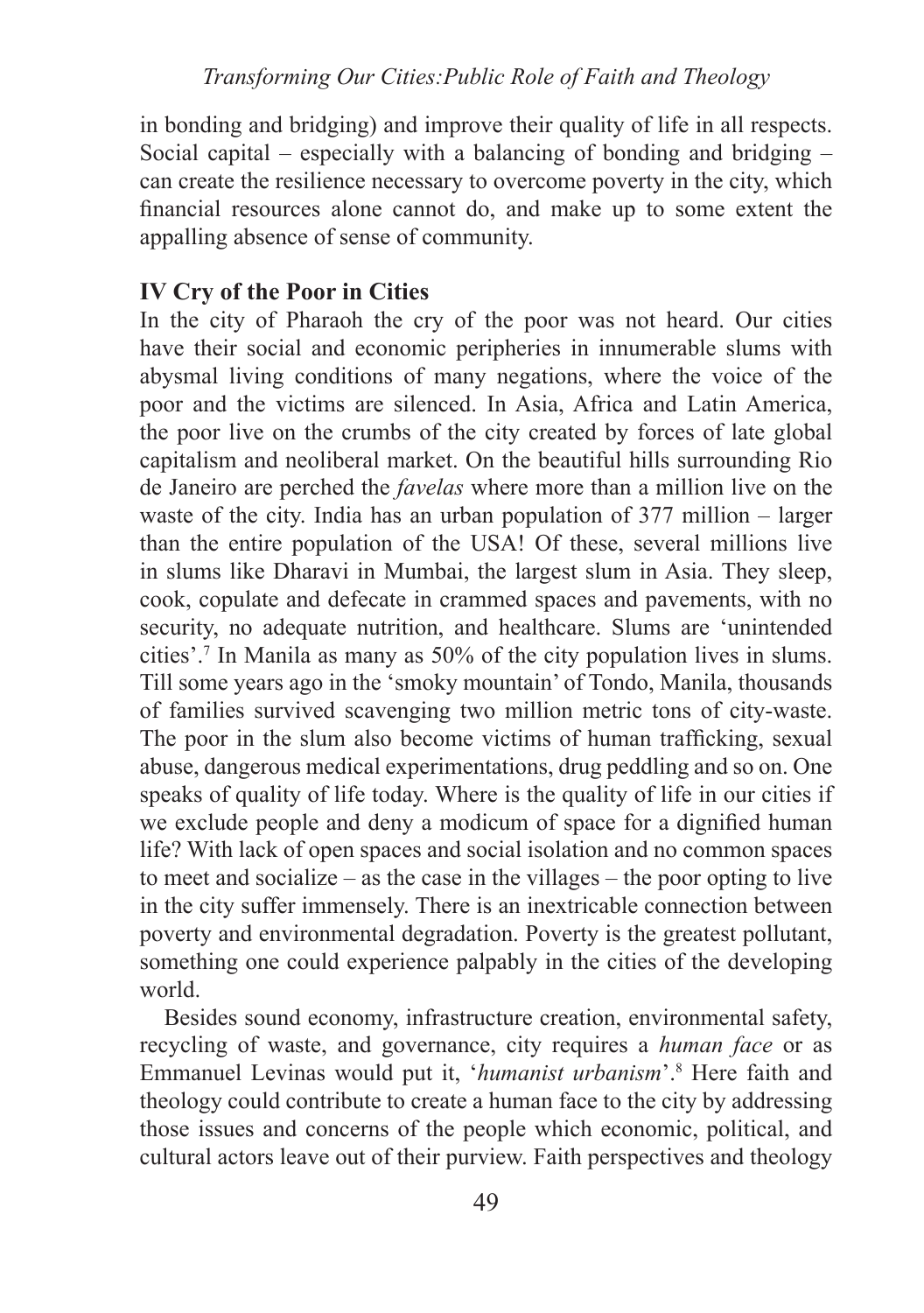#### *Felix Wilfred*

will take us beyond service delivering to the urban victims to their dignity as human beings. The Gospel option for the poor will translate into a cityplanning that will start from bottom up, listening to the cry of the poor, attending to their conditions, responding to their needs and aspirations. For many, city pastoral work means how best we could bring faith to the people who are being secularized and save them from becoming materialists and consumerists. Today, we need to interpret faith and pastoral involvement in the light of *Gaudium et Spes*. Pastoral here refers to the nature of presence of the Church in the world. It means how Church, faith, and theology could address the larger issues of the city affecting the people across religion, geography, race, and culture.

As a theoretical premise to this faith-inspired enterprise we need to be aware that identity of city space, like other identities, are constructed relationally, and not in terms of an a priori essentialist conception. Spaces are ascribed meanings, and they become places, through interhuman encounters and relationality. What technocratic approach does is to take city space in its materiality leaving out the constructive aspect that makes space a humanly endowed reality which is an important presupposition for understanding the poor in the city spaces. That leads us to the next point.

## **V From Smart City to Compassionate City**

Since 2008, smart city has become the stated objective of many states and business enterprises across the world.9 This project proposes to transform cities and govern them through digital and other technological means of communication and automation by using available resources smartly. What dominates is the managerial approach to life in the city. It looks to me that the dominant city-projects of today are but contemporary application of the European Enlightenment paradigm of linear or dialectical human progress, development, and evolution. This paradigm has exercised such a great influence that even the Christian Scriptures were so interpreted as if God, like a city-planner and manager, had God's own map and *plan of salvation*!

All human problems cannot be solved by money; nor by technology and management. Enticing as it may sound, the project of smart city hides behind a multitude of human social, economic, and political issues. A humane city cannot be created and sustained without putting people above technology, which has only a service role to play. Policies and practices need to evolve after interaction and dialogue with the people and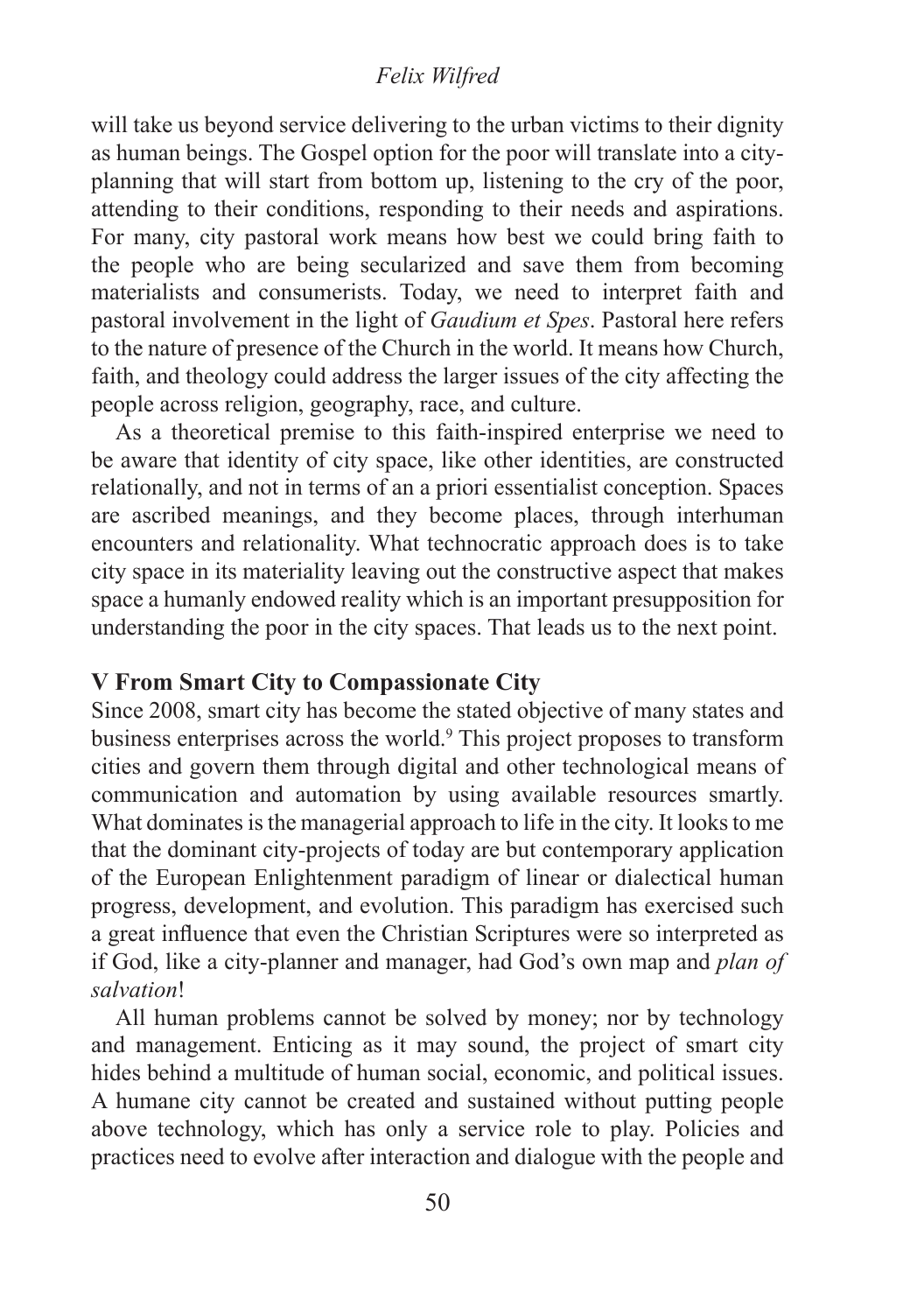ascertaining their needs and aspirations. We succumb to the dangerous Enlightenment idea of progress and development when we place plans above dialogue. A process of dialogue will create cities from below. In short, the project of a city is a continuous process of dialogue and human interactions.

In situations of massive poverty and negation of basic needs of life and absence of adequate spaces in the city - as is the case especially in the so-called developing world - the project of smart city is likely to go to the advantage of the elite and the middle class, and may respond to the demands of the capital and market. What is forgotten is that there is a whole political process involved in the construction of the city where one has to come to terms with opposing classes and castes, different ethnicities, migrants, refugees, displaced people, and divergent economic interests. The problem with smart city is that it is a totally de-politicized project acting on presumed neutrality and impartiality vis-à-vis the inequality among the citizens, their contrasting socio-economic positions, and their conflicting interests.

As it is, city-planning is heavily influenced by the capital and the demands of the market with lip-service paid to the poor and those pushed to the margins of city-life. The city of the future, on the other hand, requires badly the spirit of human solidarity, radical care and infinite compassion which are really in shorty-supply today. We cannot expect these where human relationships are mediated by money and market. In fact, Friedrich Hayek was candid when he said love has no place in economics.<sup>10</sup> One of the most important contribution faith and theology could make for the future of our cities is to instil a new and alternative vision and orientation inspired by the spirit of love, care, and compassion. We are on a very weak foundation if we were to ground our contemporary social life and political institutions on the theory of an imaginary *social contract*  (Jacques Rousseau) or to rely on justice to happen on a hypothetical *'original position'* (John Rawls). We are seeing the serious limits and weakness of such a basis which is at the bottom of the crisis of liberalism, capitalism, and market.<sup>11</sup> If we go by social contract and the logic of the market, there is no convincing answer for solidarity with the poor and the marginalized. The poor are to blame themselves for their lot, so goes the argument. Such being the situation, we are in need of alternative vision and perspectives that will illumine our common humanity, define our social life and interhuman relationships beyond the frame of self-interest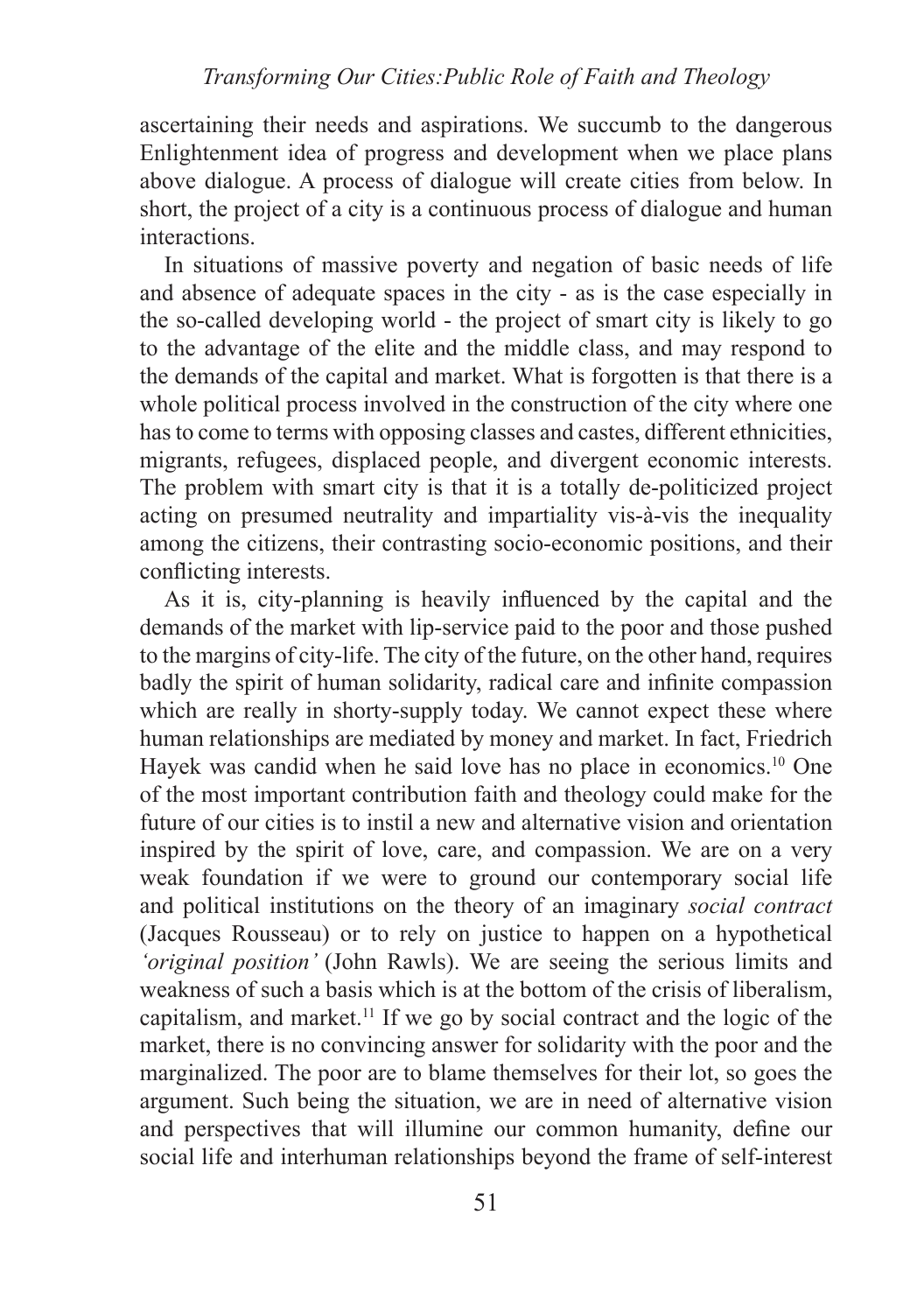#### *Felix Wilfred*

and competition. This needs to get reflected in the way we construct and reconstruct cities with different priorities and values, other than the ones dictated by the market and consumerism.

Any amount of technology and managerial techniques cannot supplant human solidarity, care and compassion which will be the heart-beat of the cities of the future. Compassionate eyes see more and far than the most advanced technological means and projects. Like in the Gospel narrative, while the eyes of the elites are turned on the grandeur of the temple and its beauty, the compassionate eyes are turned to the poor widow. The quite offer of her mite in the temple invites praise from Jesus (Mk 12:41-44, Lk 21:1-4). The very people who contribute the lion's share in the creation of city through their hard labour – the poor, the migrants, the refugees, the discriminated – are ignored and sidelined, with no voice in shaping their habitat. Slums have become for planners an embarrassment. Instead of encountering them as human realities, one plans in order to eliminate them. This is diametrically opposed to the vision of a new Jerusalem Isaiah projected. ' I will rejoice in Jerusalem, and be glad in my people; no more shall be heard in it the sound of weeping and the cry of distress… They shall build houses and inhabit them. They shall not build and another inhabit ' (Is 65:19, 21-22).

The city is not simply a place, but a *milieu*. It is a milieu of community where peoples and groups can flourish by interconnecting and living in solidarity. Loving one's neighbour was relatively easy as long as the neighbour was of one's own colour, race, religion, culture and language. It has become a serious issue when we do not share any of these, and yet called to love and forge relationships. Neighbour is not simply a matter of physical proximity but a matter of negotiation and communication. The strangeness of the neighbour creates *xenophobia*. Now how does one move from the situation of xenophobia to *xenophilia* – that is the love for the stranger? How can we transform the growing mistrust that cuts off the vital human communication, by creating greater sense of confidence and solidarity among city-dwellers? Could faith and theology help people to make this transition?

It is significant that almost all the letters of Paul were written to citydwellers, and addressing the problem of the communities there.<sup>12</sup> Using a rare expression, Paul enjoins the Philippians 'to live as good citizens (*politeuesthe*)' (Phil. 1:27). For Paul, city is a place of community, mutuality, relationships, completely different from today's image of city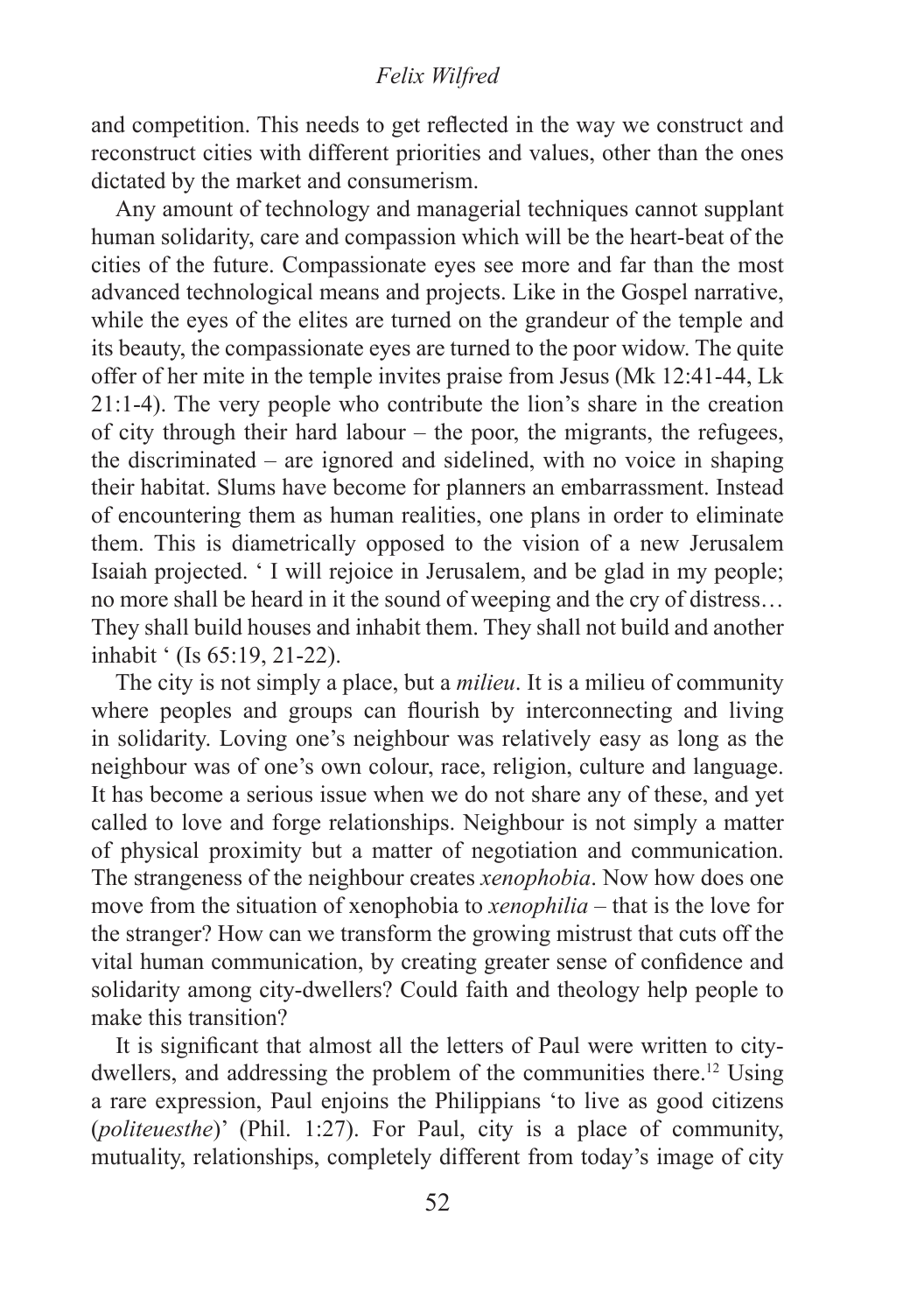as a concentrated space of traders and consumers. He exhorts the citizens of Colossae to clothe themselves with compassion' (Col. 3:12) which should characterize their relationship in the community and in the larger society.

City as a community is a creation by all. Unsustainable city is the one where there is no community participation. Refusing to accept the participation of the poor, the migrants, and refugees will only add further to their vulnerability. In large cities, especially in developing countries, we note how the rich insulate themselves in the so called 'gated-communities' by erecting walls and fences and barring access to the poor. The wealthy also ensure for themselves the best lands and greeneries, privatizing public spaces. If the Church wants to be a witnessing Church in such situations, one of the best ways is to make available Church buildings, premises, infrastructure and facilities for the common purposes of the citizens, especially the vulnerable ones. This means to be a Church without walls. In this way, the Church will be entering into genuine communication with the local community, and the people will begin to feel that the Church is there for them. These are the ways to create solidarity and community. All this will help also to allay the fears and suspicion by 'secularists' and by peoples of other religious traditions about the motive of the Church in its city-involvement.

# **VI City and Ecology**

The present model of development takes place at the cost of nature. Unbridled global consumerism continues to create mountains of waste (two billion tonnes in 2016) in our cities, posing serious threat also for the health and survival of the humans. Pope Francis, tells us that the planning of the city should be such that it chimes not only with canons of aesthetics, but most importantly that it contributes to *the quality of life* and facilitates human interconnectedness, solidarity and sense of belonging. The pope dreams of another model of city. To quote his words,

How beautiful those cities which overcome paralysing mistrust, integrate those who are different and make this very integration a new factor of development! How attractive are those cities which, even in their architectural design, are full of spaces which connect, relate and favour the recognition of others!<sup>13</sup>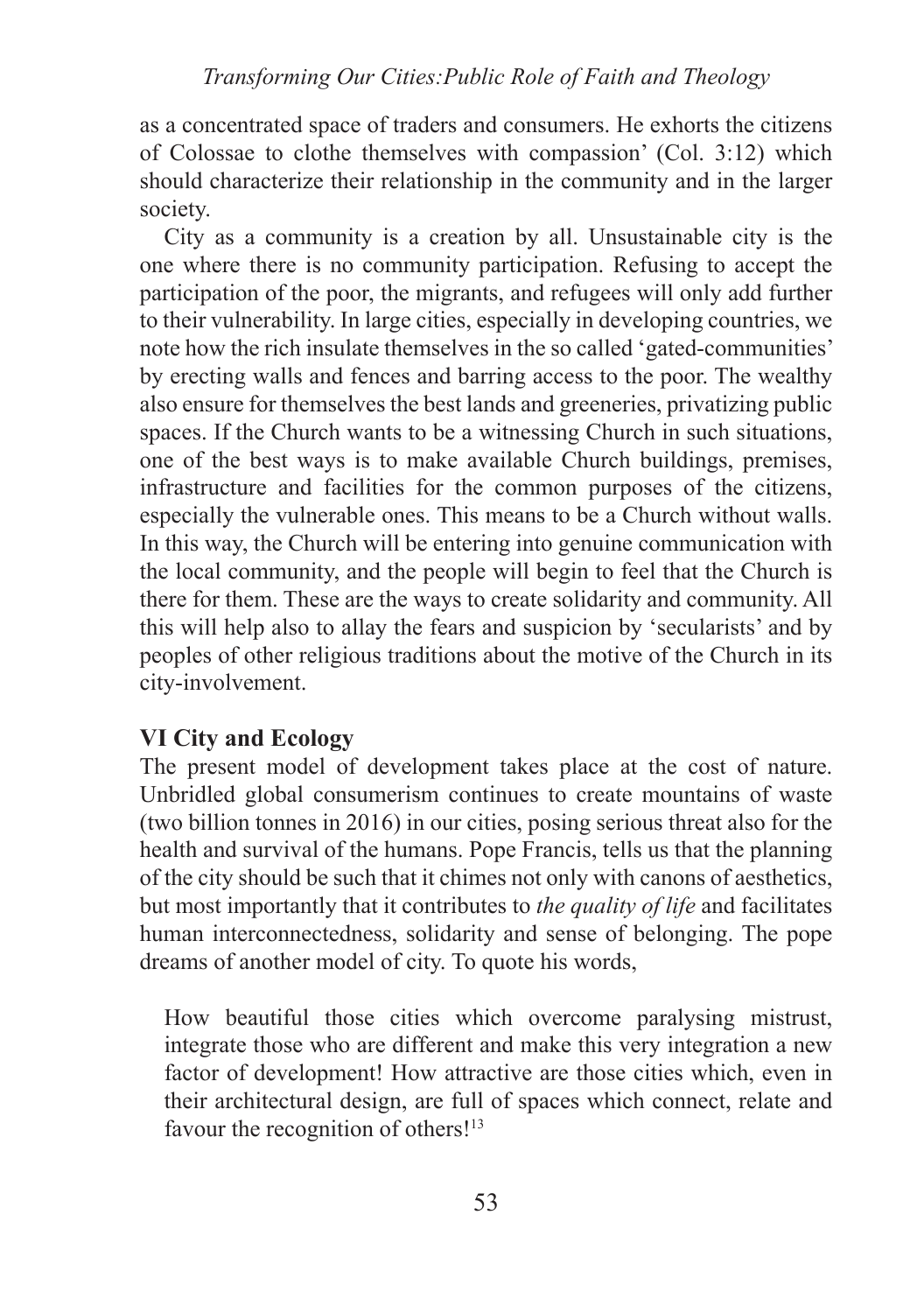## *Felix Wilfred*

Pope Francis in his *Laudato Si'* invites planners to consider the environmental impact of city projects and integrate the human and the social with the natural environment.

Alternative vision concerns also development of an environmentally sustainable landscapes and way of life in the cities. The environmental decline and climate change caused by city for its residents and for the world may not be responded only by technocratic solutions or change in urban planning. It calls for a new mindset and a way of life that is respectful of nature and responsible in the use of its resources, something to which faith and theology could richly contribute.

# **VII Faith-Inspired and Humanistic Non-State Actors**

Voluntary groups and non-state actors (NGOs) have their hands on the pulse of the people and their feet on the rough ground at the bottom. Civil society and social movements– which autocratic states tend to suppress – have a great role to play in shaping our cities echoing the hope and aspirations of the people, especially the marginalized and the discriminated ones. An encounter of faith and theology with civil society initiatives and social movements could become mutually beneficial and strengthen the common cause of creating peoples' cities.

A significant document of the Anglican Church titled *Faithful Cities* reminds us what faith-sources could represent vis-à-vis the cities of today. It notes,

Despite its ambivalent history, and its capacity to incite hatred and conflict, religious faith is still one of the richest, most enduring and most dynamic sources of energy and hope for cities. Faith is a vital and often essential— resource in the building of relationships and communities. In the values they promote, in the service they inspire, and in the resources they command, faith-based organizations make a decisive contribution to their communities.<sup>'14</sup>

These grassroots organizations may not place much value on traditional religious establishments, but they represent, so to say, *liquid religion*. Their fluidity is a great advantage for effective, timely and relevant interventions in urban social and political processes. Dialogue and cooperation among faith-inspired organizations and humanistically-oriented non-state actors could reinforce the work of each other for transforming our cities. Faith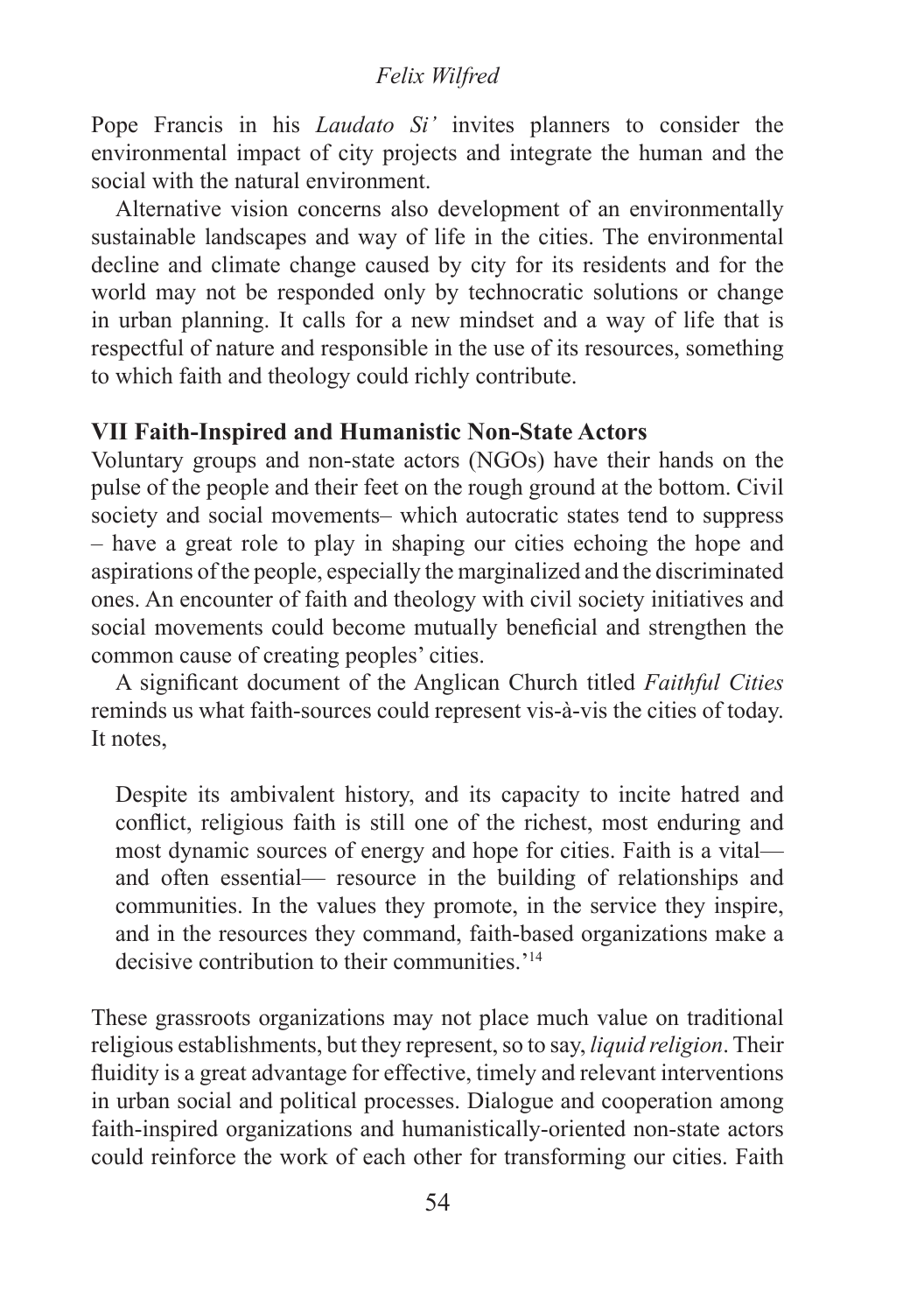and theological reflections could accompany the non-state actors. They can jointly play a prophetic role of protest and resistance to a model of the city that is structurally anti-poor and inspirationally pro-greed. Such a city is diametrically opposed to the values and vision the Gospel and its Good News to the poor stands for.

# **VIII Challenge to Theology**

The dominant theology has been grappling with the question of how to reconcile faith with modernity. But today theological question needs to shift and address the question of poverty and material deprivation, justice, issues of human dignity, human rights, community and social cohesion, drawing from the rich sources of faith for action and active engagement. This has implications for theological method and orientation. To be able to respond to the life of the city, for example, theology needs to increasingly take on narrative form embedded in life-experience of the people. For lack of this kind of approach, the institutions pursuing theology today, unfortunately, have very little public influence. The challenges our cities offer is an opportunity for theology to break loose of its self-isolation and enter into conversation with wider issues and questions taken up by non-state actors (NGOs) today, so vital for coexistence and harmony.

Further, theology could widen its scope and contribute to create *public intellectuals* who would advocate the cause of an equitable and environmentally sustainable cities. Public advocacy of the issues touching the life of the city – especially its poor – and formulation of economic and environmental policies to redress the persisting woes and enhance the quality of life for all – these are what engaged faith, Church, and theology could do hand in hand with non-state actors.

Out of these experiences we need to think of new areas of study and research on the part of theologians as public intellectuals with the future of the city as the focus. Though cities across the world share many things in common, yet, undeniably there are remarkable differences deriving from past history, the social, political condition in each case. Theologians could look into some of the most pressing issues and concerns and identify areas of reflection, study and research in context. This would support the formulation of urban public policies bearing upon the promotion of social justice and cohesion, and protection of the environment. This can be done meaningfully when theology and theological researches are shaped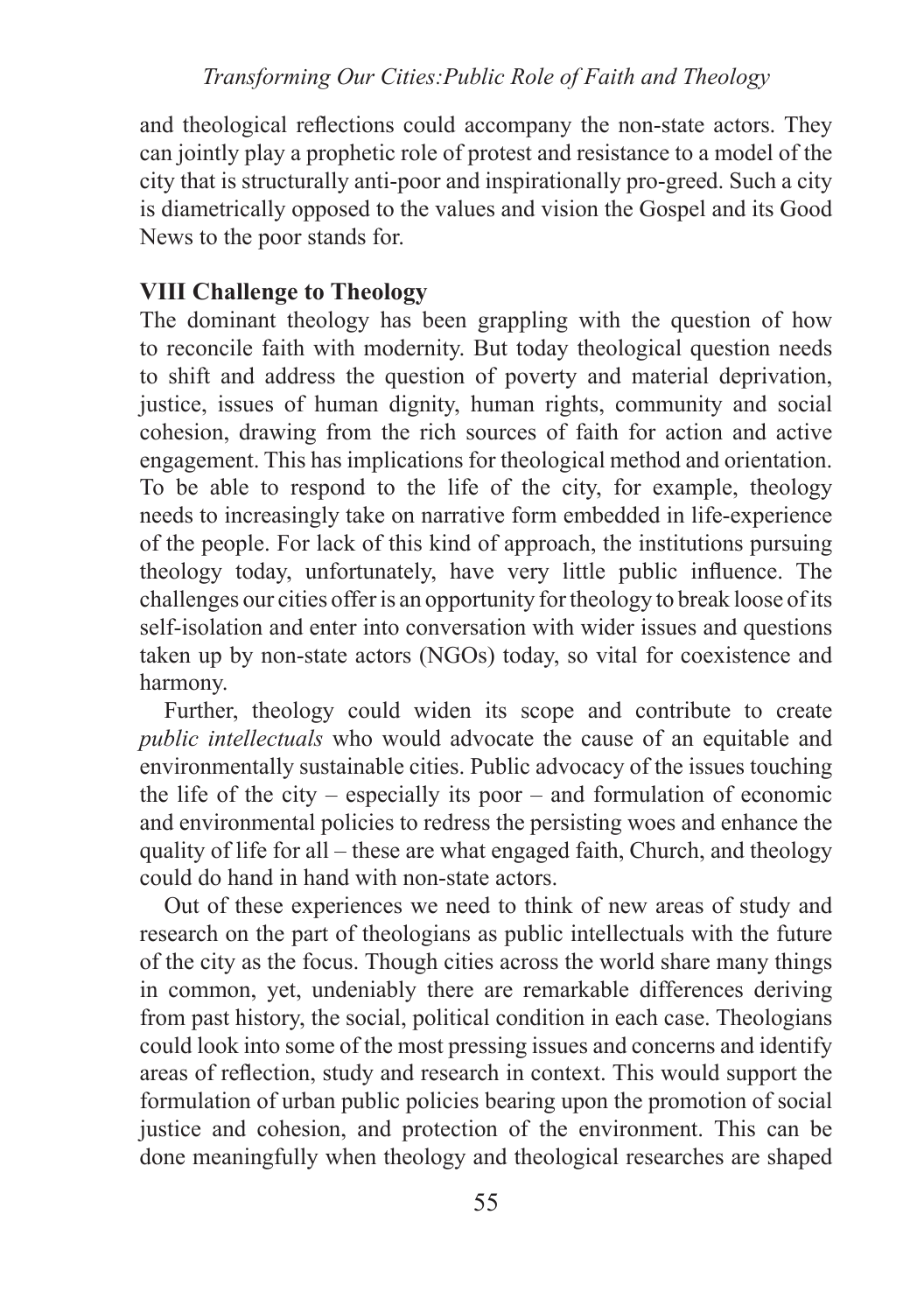#### *Felix Wilfred*

by other disciplines, and theology itself takes on the character of public theology.

# **IX Conclusion**

In former times, walls with watch-towers erected around the city served to protect the citizens. Far from havens of security, today our cities have become centres of terror and insecurity. Correctly understood human rights are the real new security of our future cities.15 However, human rights are not the privilege of some; it is applicable to all. It is not that we lack human rights; the real problem is *the hypocrisy* in the selective application of human rights, to the advantage of the already rich and powerful. Hence, I think today it is important to focus on the rights of the poor, which includes the right to city.

Cities are also spaces filled with *community obligations* the fulfilling of which expresses a sense of solidarity and interdependence. Promoting the participation and cooperation of all in building the city could help overcome the opposition between residents and strangers. Faith and theology are called upon to assist in the process of making everyone in the city feel at home, what the German language expresses as *Beheimatung*. The language of 'hospitality' often employed today appears to me as an ambiguous concept. It does not express the much needed *sense of belonging*. Here is the crux of the question.

Care and compassion for the poor and the marginalized, upholding justice and rights of the victims, facilitation of their active participation in the life of the city, the quality of social relationships, harmony and cohesion among the diverse groups of the people in the city – these should become new parameters and criteria for evaluating the cities of the future. This humanistic criteria will override the assessment of cities on the basis of their physical structure and technocratic management.

Further, it is important to remember that human societies are not perfect blueprints nor cute photo finish. There is a *price to be paid* for the richness and diversity our cities represent. I mean we need to be prepared for a certain amount of *uncertainty, unpredictability, disruption and disorganization*. Theology and faith will need to step in when one would like to give up the value of pluralism for the sake of an imagined perfect order of the society. Faith and theology could play a public role by focusing on i*nterculturalism, communication, dialogue and negotiation*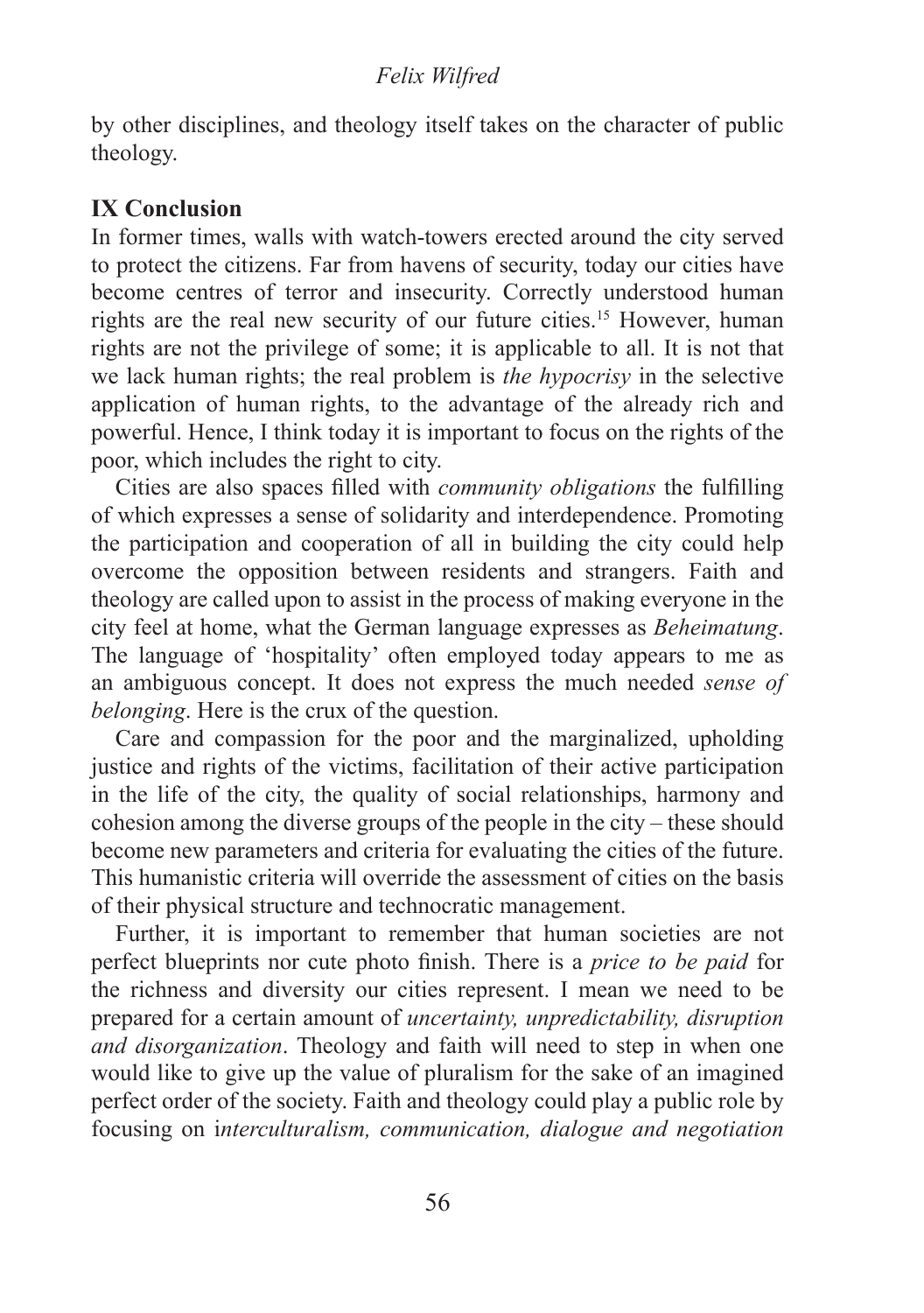reaching out to the culturally, religiously, ethnically, and linguistically different other.

# *Notes*

1. Aristotle, *Politics* (London: Penguin Books, 1992), 1252b27.

2. Zygmunt Bauman, *Does Ethics Have a Chance* (Cambridge MA: Harvard University Press, 2008), p. 65.

3. Space does not permit me to go into a discussion on the legitimacy and manner of faith-intervention and theological contribution in socio-political issues, especially in post-secular societies. I have treated this elsewhere. See, Felix Wilfred, T*heology for an Inclusive World* (Delhi: ISPCK, 2019); *Theology to Go Public* (Delhi: ISPCK, 2013); see also Nigel Biggar – Linda Hogan (eds), *Religious Voices in Public Places* (Oxford: Oxford University Press, 2009).

4. Cf. Laurent Gayer and Chrisophe Jaffrelot, eds., *Muslims in Indian Cities* (Noida: HarperCollins, 2012).

5. https://www.auroville.org/contents/1 [accessed on 30 September, 2018]; see also Anu Majumdar, Auroville, *A City for the Future* (Noida: HarperCollins, 2017).

6. See Robert Putnam, *Bowling Alone. The Collapse and Revival of American Community* (New York: Simon & Schuster Paperback, 2000).

7. Cf. Jai Sen, 'The Unintended City', in *The Oxford Anthology of the Modern Indian City. Making and Unmaking the City,* edited by Vinay Lal (Delhi: Oxford University Press, 2013) pp. 145-154.

8. Cf. Michael L. Morgen, *Levinas's Ethical Politics* (Bloomington: Indiana University Press, 2016), p. 179.

9. In June 2015, the Government of India launched 'Smart Cities Mission' with the aim of developing one hundred cities, technologically oriented and sustainable.

10. Cf. Friedrich A. von Hayek, *The Constitution of Liberty* (Chicago: Chicago University Press, 1960). 11. See *The Economist* September 15 – 21, 2018, dealing with the crisis of liberalism.

12. Cf. Steve Walton et al. eds, *The Urban World and the First Christians* (Grand Rapids: William B. Eerdmans, 2017).

13. *Evangelii Gaudium* no. 210.

14. The quotation is from *Faithful Cities* – a document of the Anglican Church, as quoted in *International Journal of Public Theology* 2008/1 p. 17. This document from the Anglican Church was preceded by Faith in the City (1985), different in tone, approach, and orientation.

15. See the special issue 'Human Security', *Concilium* 2018/2.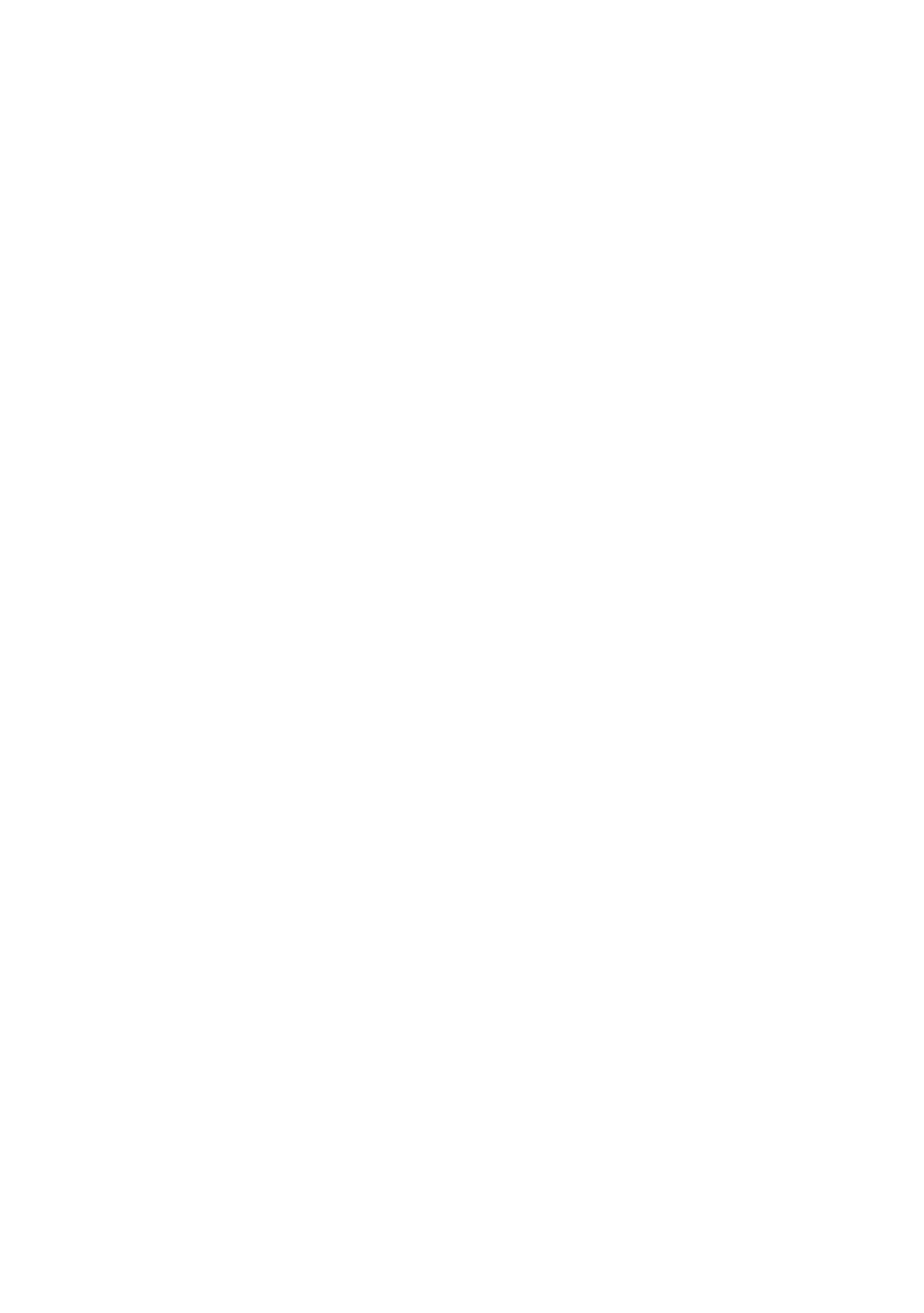# Part Three: Ethical Reflections on Urbanisation and its Challenges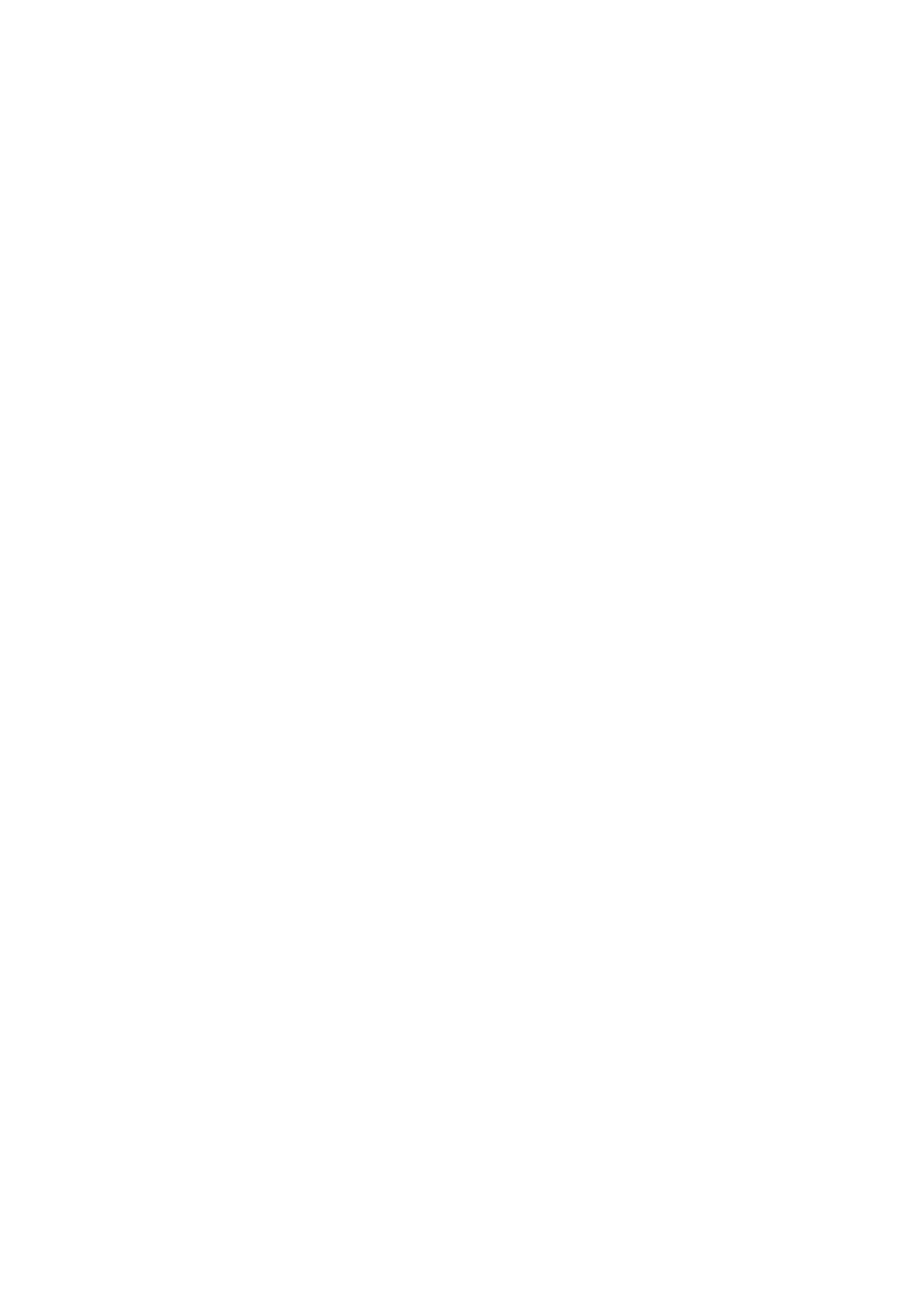# Cities and their Global Responsibility: Reflections on Social Ethics from a German Perspective

## MICHELLE BECKA

*Cities and conurbations in Europe, and especially in Germany face various social and ecological challenges. But while local social problems are usually immediately visible through phenomena such as gentrification or social segregation, ecological problems linked to the use of resources and CO2 emissions tend to be less visible here than in other parts of the world. This article calls for social and ecological issues not to be separated, and focuses on the interweaving of local and global responsibility. Cities play a particular role in the recognition of this dual responsibility, as is demonstrated by issues of climate justice, social integration and city networking.*

Mumbai, Rio, Cape Town – none of the mega-cities is located in Germany or Europe. Fast-growing informal settlements, a very high population density alongside inadequate infrastructure – these are rarities in this part of Europe. Instead, Germany – more than other European countries – is characterised by having a large number of medium-sized cities and small towns. And yet there are social and ecological challenges in Europe's cities, especially Germany's, which this article will attempt to outline and consider from a perspective of social ethics. Central to this reflection is the interweaving of the local and global responsibility of cities, exemplified by questions of climate justice, social integration and transnational solidarity.

A central social problem is that of high property prices and rents, which have led to a dramatic shortage of affordable housing in German cities. This is no longer true just of the large cities themselves, but also of the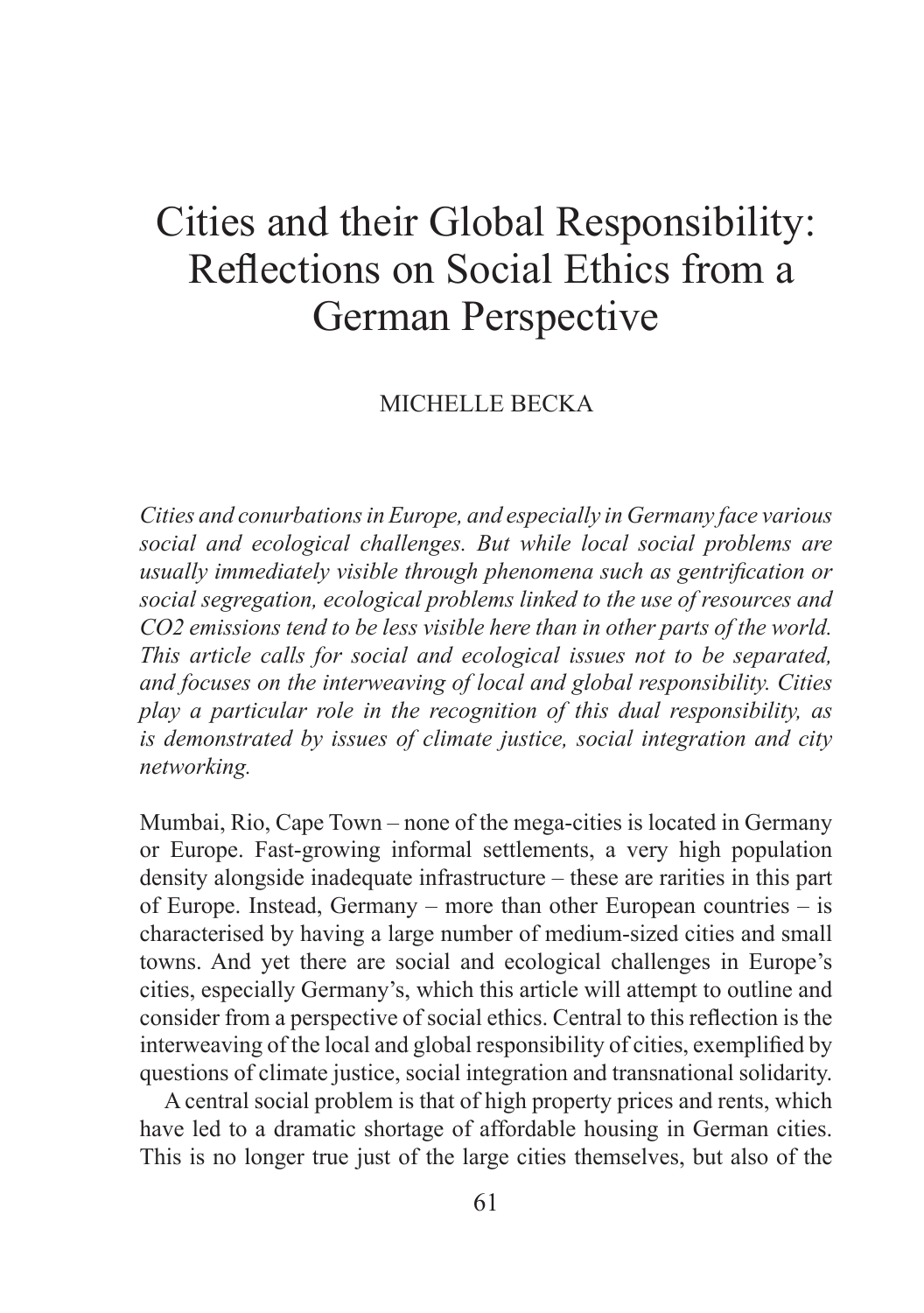#### *Michelle Becka*

so-called metropolitan regions: families and people on low wages struggle to find adequate housing. This development is taking place alongside gentrification: tenants are being driven out by the rising costs. This leads to an increase in segregation, which becomes the spatial illustration of social inequality. Social intermingling, and the mixing of generations and nationalities, is happening less. This especially true of large cities, where social segregation is more marked than ethnic segregation.<sup>1</sup> When the two types of segregation are superimposed, however, they are mutually reinforcing: there is a correlation between ethnic and spatial concentration, poverty and unemployment.2 Increasing socio-spatial inequality reappears in the schools and is thus further reinforced, making integration difficult. Prospects for training and jobs in such areas are meagre. There are numerous inadequacies in policies for promoting integration, ranging from inadequate basic provisions (a lack of housing and language courses) to everyday racism, which remains a problem.

Among ecological problems the main complaint is of high air pollution in some cities, especially through goods vehicles fuelled by diesel. Much less attention is given, however, to other, less obvious environmental and climate problems. This is because since the 1980s various environmental policies have been introduced that have improved the quality of life in many cities. Nevertheless these achievements disguise more recent deficits, especially in dealing with climate change, which is our most urgent current problem, though less evident in cities of the global North because the results of the excessive use of resources and high CO2 emissions are mainly felt in other parts of the world.<sup>3</sup> This illustrates the interlocking of the local and global aspects of climate, to which we shall have to return.

# **I Sustainability – local and global**

One of the factors making sustainable (urban) development more difficult is that social and environmental issues are too often considered separately or even as in opposition. For example, in Germany the energy-saving regulation introduced in 2007 requires improving the insulation of old buildings. For renters, however, these generally sensible measures are the prelude to often massive rent increases. Those who cannot afford the high rents have to get out. A measure causing social problems can be justified by appeal to mitigating climate change, and the supply of affordable housing is reduced. The principle of sustainability, which is relevant to social ethics and politics, says that no more resources should be consumed than can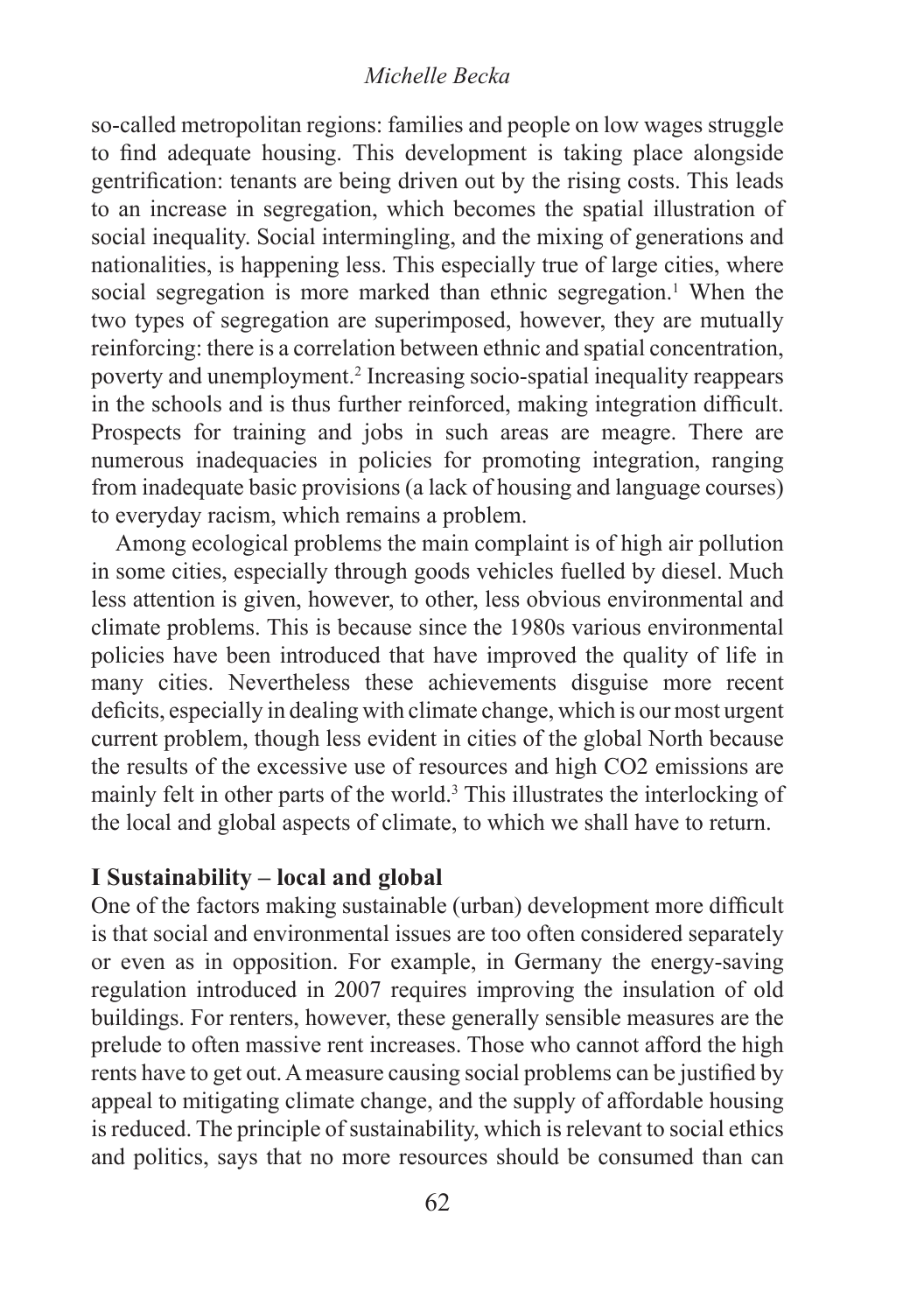# *Reflections on Social Ethics from a German Perspective Cities and their Global Responsibility*

regrow, regenerate or be replaced over time: it introduces a time parameter into the concept of responsible behaviour. Part of the obligation is to take account simultaneously of both environmental and social (and economic) considerations. Pope Francis too, in *Laudato Si´* (49) emphasises that: 'Today, however, we have to realize that a true ecological approach always becomes a social approach; it must integrate questions of justice in debates on the environment, so as to hear *both the cry of the earth and the cry of the poor* (italics in original).' This does not happen enough in practice. One reason is that in a highly complex society areas of work are divided, with the result that responsibility for the environment and responsibility for social justice are distinct areas. In view of the great complexity of political connections this is completely necessary and sensible, but if the distinction of responsibilities becomes a division and there is no overall sense of direction, there are blind spots and contradictory measures. Christian social ethics – and not just since *Laudato Si´* – expands human responsibility for our actions beyond the interpersonal and institutional into the non-human environment. But it remains a single responsibility: we have to counter artificial divisions that try to set ecological issues in opposition to social issues. This eco-social responsibility has not only local but also transnational dimensions. According to Article 3.1 of the 1992 Climate Framework Convention, 'The Parties should protect the climate system for the benefit of present and future generations of humankind, on the basis of equity and in accordance with their common but differentiated responsibilities and respective capabilities. Accordingly, the developed country Parties should take the lead in combating climate change and the adverse effects thereof.'<sup>4</sup> The industrialised countries have contributed to climate change over a long period and are today, because of their resources, better able to transform their life-styles in a way that protects the climate. Consequently, by virtue of the 'Polluter pays' principle, and because obligation presupposes ability, they have a greater responsibility to contribute to slowing climate change. Germany and the EU as a whole are not facing up to this responsibility; the measures are not sufficient. Germany, once a pioneer in environmental and climate matters, is also not meeting its own goals: the 2017 Climate Protection Report makes it clear that the original goal of reducing greenhouse gas emissions by 40% (from 1999 values) by 2020 cannot be met. The expected reduction is currently 32%.<sup>5</sup> Another factor is that awareness in the population of our worldwide responsibility because we are all affected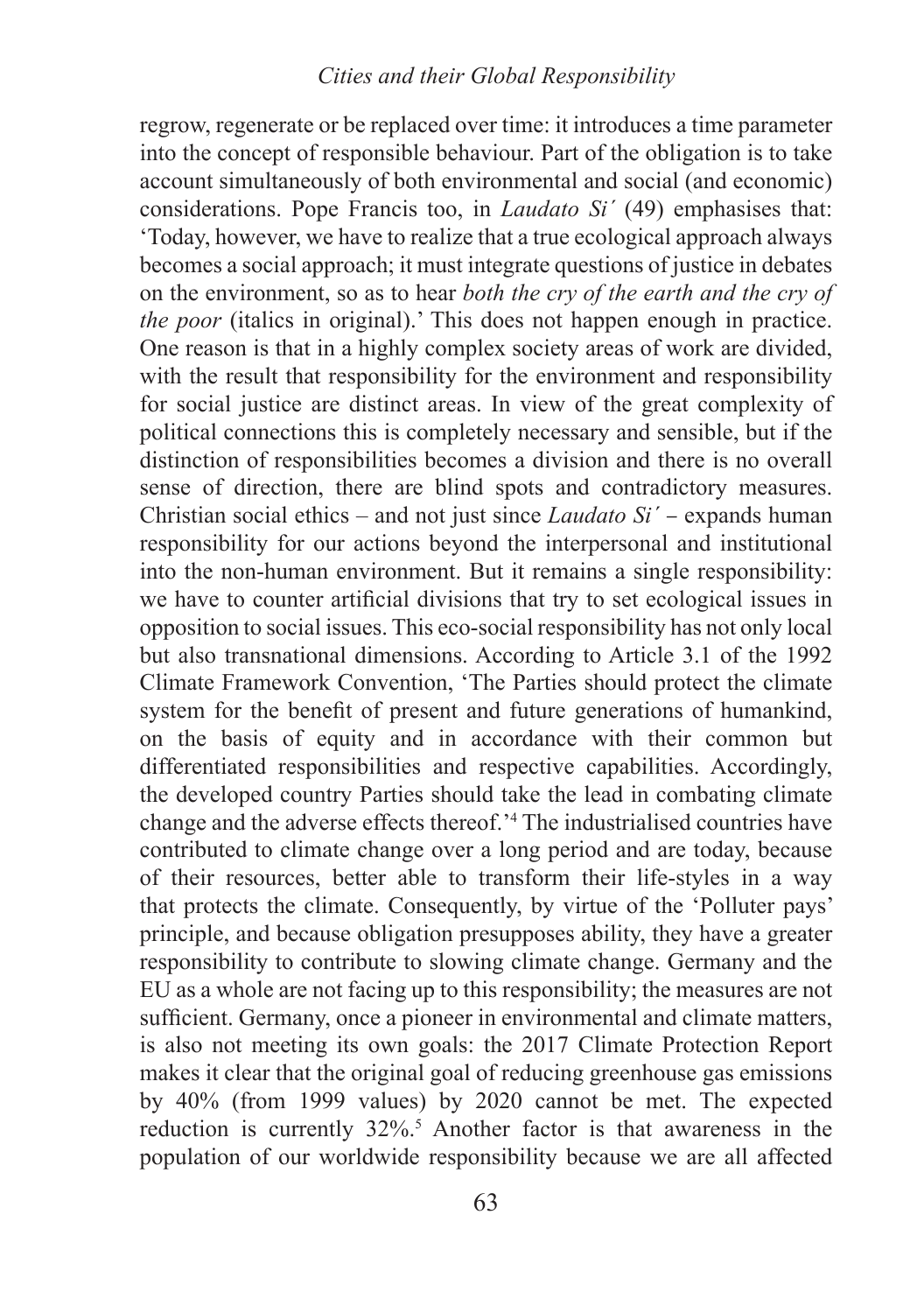by climate change is low, and we need a powerful lobby for a policy to protect the climate.

*Laudato Si´* demands responsibility from the richer countries and calls our lifestyle into question; it insists that it is not enough to maintain our existing growth and consumption model and simply add a few compensatory mechanisms. Francis talks about rethinking and repentance – and this reorientation needs to be understood both individually and structurally (though Francis underplays the structural dimension). Limited resources mean that the Western lifestyle cannot be universalised, but on grounds of justice the countries of the global South cannot simply be barred from consumption and 'development'. Logically this implies a need to change consumption patterns and lifestyles in the more industrialised countries, but this is not explained in political and public debate. It is hardly ever stated in public that a more modest lifestyle would be necessary in the countries of the global North to make possible a good life for all.<sup>6</sup> It is understandable that people should be concerned with maintaining or improving their status quo, and so talk of restrictions is unpopular, and parties will hardly win votes with this platform. But it is not right to exclude moral responsibility from the debate on grounds of convenience. In the sphere of moral education there is work to be done to explain the consequences of our lifestyle and, even more forcefully, a need to insist on policies that take climate and environmental problems seriously if we are to create structures that promote climate-friendly behaviour (through taxation, subsidies, infrastructure, etc.). The scientific recommendations and strategies have been available for a long time; for example, the cities paper of the German government's Advisory Council on Global Change (WBGU) spells out a convincing set of guidelines and offers practical suggestions. In recognition of our common but distinct responsibilities, we need a determined implementation of the core recommendations in the cities of the global North, especially in Germany.7 The This obligation applies also to the Church, as a part of civil society. Many Church institutions, such as conference centres, are trying to reduce CO2 emissions and implement other measures to prevent climate change and protect the environment. Nevertheless, action on climate change needs to be 'louder' and clearer if *Laudato Si´* is to be more than a theoretical essay.

Questions of sustainability are closely connected with those of justice. One place in which they arise in cities is in connection with town planning. According to the German Advisory Council on Climate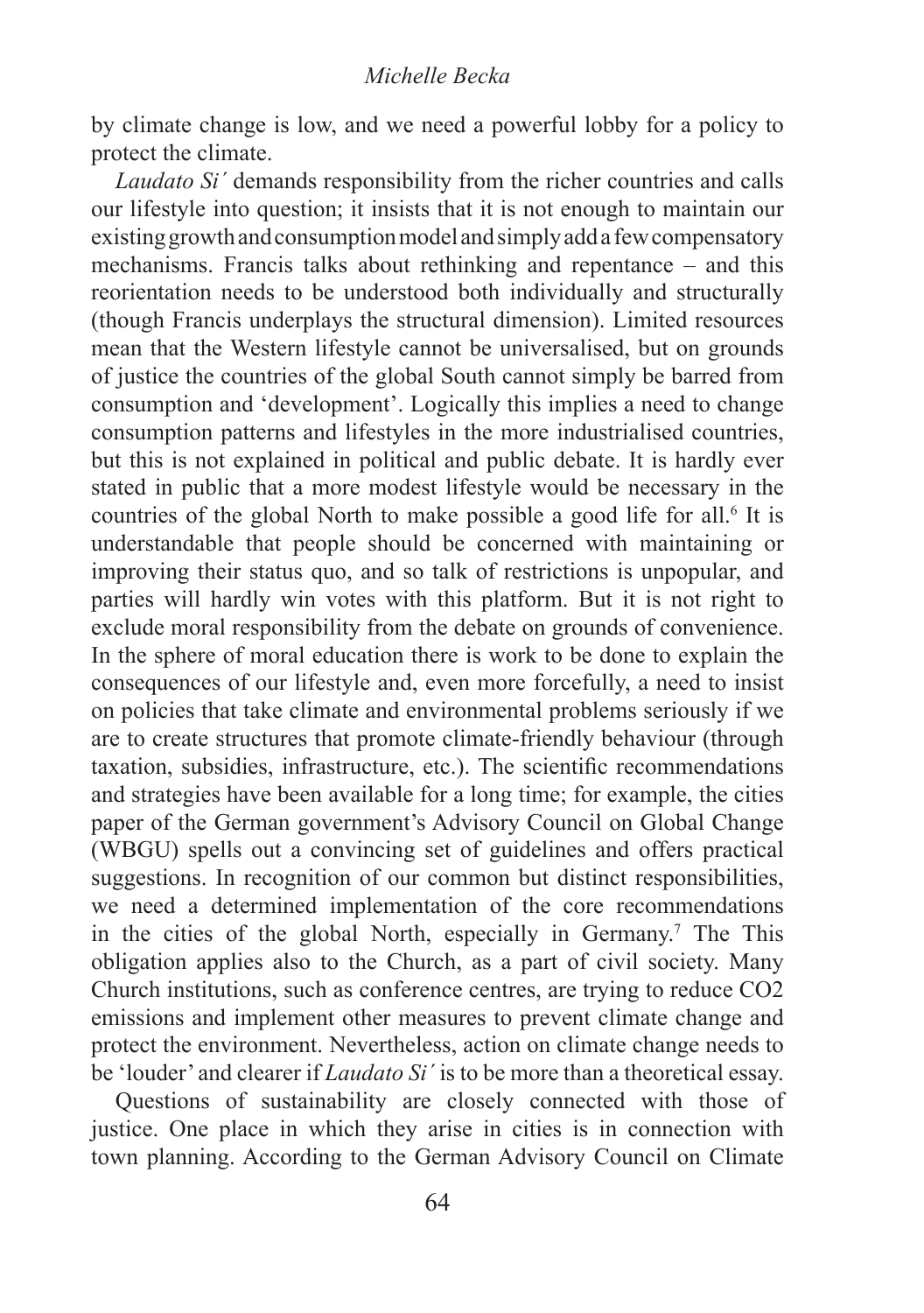Change, 'In investment decisions and architectural competitions in cities priority should be given to the poorest 40% rather than the richest 5% of the population.'<sup>8</sup> This apparently simple rule makes sense in terms of justice, as it would help to resist segregation. This can be interpreted as an expression of the option for the poor and equally as an application of John Rawls' second principle of justice, which states that economic and social inequality should bring the greatest possible benefit to the least advantaged. The least advantaged should therefore be at the centre of urban investment decisions. If in addition these decisions are taken not for the poorest  $40\%$  but – in accord with the principle of subsidiarity, which implies participation – with them, this raises the question how this is to happen. Equal conditions – for example, when everyone has a vote or when public discussions are organised – are not enough to ensure justice in participation, because the situations of those involved are too unequal. There is a need for appropriate processes, practical empowerment strategies or long-term community building strategies that enable disadvantaged population groups to take part and accompany the processes in an appropriate way, without a relapse into paternalism.

# **II City networks as particular actors**

The interlocking of local and transnational levels of behaviour is illustrated by the growing importance of city networking. Cities are not only affected in a particular way by the challenges we have outlined and by international developments, but are also increasingly proving to be a significant actor in global connections. Their goals are often concerned with spatial development, which are easier to achieve in an association than separately, but in addition they also pursue political goals (policies on the climate, peace and migration), and so assume responsibility for tasks traditionally performed by the state. Transnational city networks are introducing a new level into political activity. Their activity is often fed by dissatisfaction with national politics. 'The increased assumption of responsibility by cities and associations of cities for the process of transforming urban areas creates a poly-centric structure of responsibility in which responsibilities are not exclusively ranked hierarchically, but distributed horizontally over several levels of the governance system.'<sup>9</sup> The transformative potential of cities is being recognised and exploited globally. The report of the Advisory Council on Climate Change talks about 'transformative urban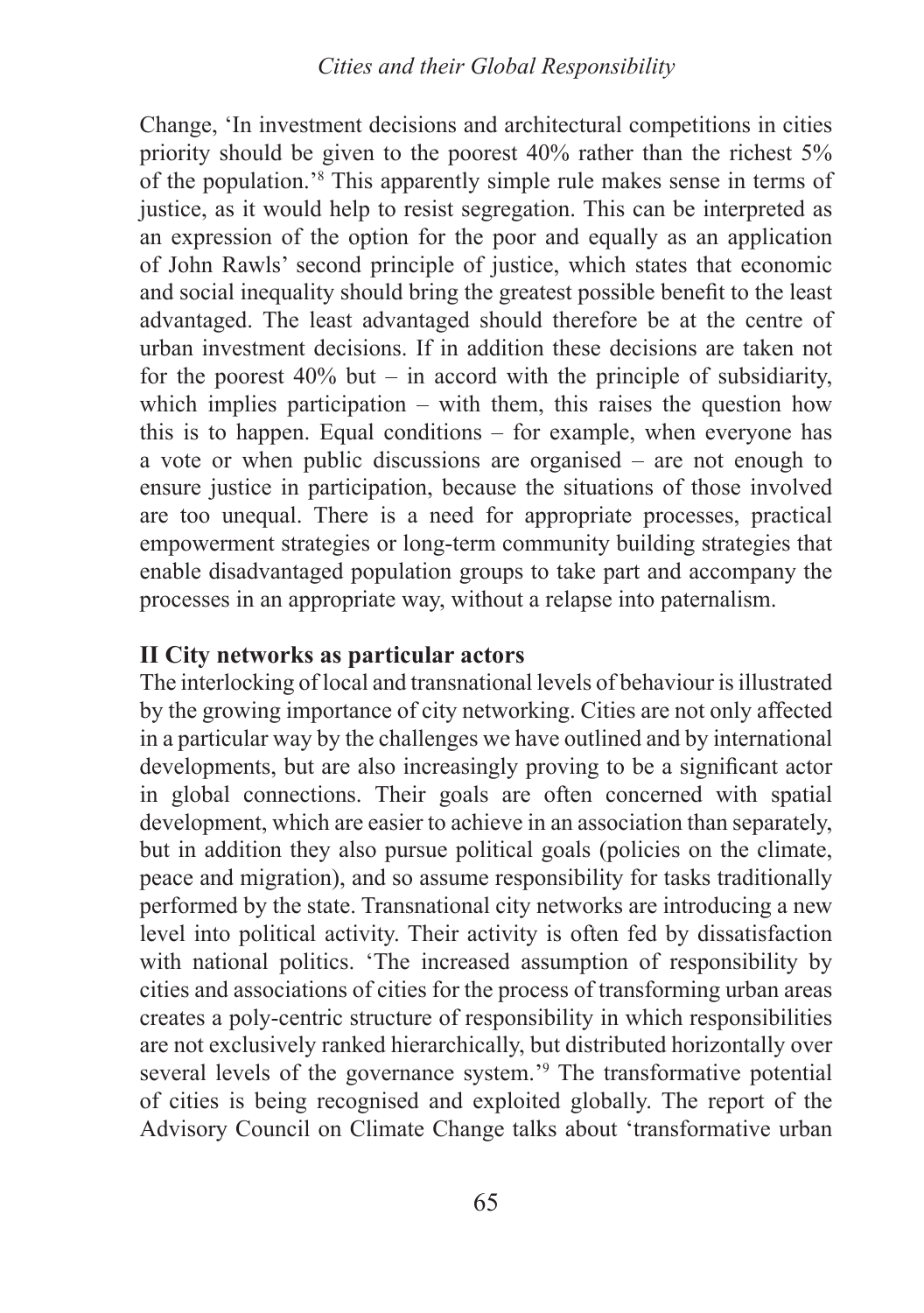governance'.10 What this means can be illustrated by city alliances on climate issues and immigration.

The biggest transnational city network is the Climate Alliance. 'Climate Alliance was founded in 1990 when a group of 33 institutions comprised of 12 municipalities from Germany, Austria and Switzerland as well as 6 indigenous organisations of the Amazon Basin met in Frankfurt, Germany, motivated take action against the climatic changes taking place.'11 The Alliance claims a membership of 1700 local authorities, motivated by the recognition that global climate issues must be tackled locally. To this end they have set themselves the obligation to reduce CO2 emissions by 10% every five years, which is a more ambitious goal than that set by national governments.12 To encourage cooperation on issues of migration and integration, in 2008 the CLIP network (Cities for Local Integration Policy) was founded. 'The economic and cultural integration of migrants represents both a challenge and an opportunity for all Member States. Many of the challenges are dealt with at the local level. Cities and local authorities have a vital role to play, not only in the implementation of integration policies, but also in the development of innovative policies on housing, education and cultural diversity.'13 In view of this the cities that make up the network exchange ideas and seek to learn from each other's experience, to share examples of best practice, and engage in research to improve their policies to increase their effectiveness.

City networks are an expression of global solidarity for the purpose of strengthening local actors. There is a link between them because cities around the world are alike in many ways: they are areas of plurality and urbanity, in the sense of civilised living, they have specific environments but similar problems and sometimes struggle with their dependence on national authorities. This recognition of the similarity of cities across borders creates a degree of connection that bridges the categories of North and South. This link enables them to defend their common interests and each other; it is a form of international solidarity. It is an important step in the understanding of global solidarity, as not so much a single solidarity, but plural or rather a worldwide network of solidarities, to which the city networks can make a contribution. Nevertheless, as in other solidarity relationships there is a need to guard against exclusivity: it would be regrettable if the strengthening of the links between cities led to a (greater) weakening of their links with their rural hinterlands and produced competition. On balance, however, transnational networks make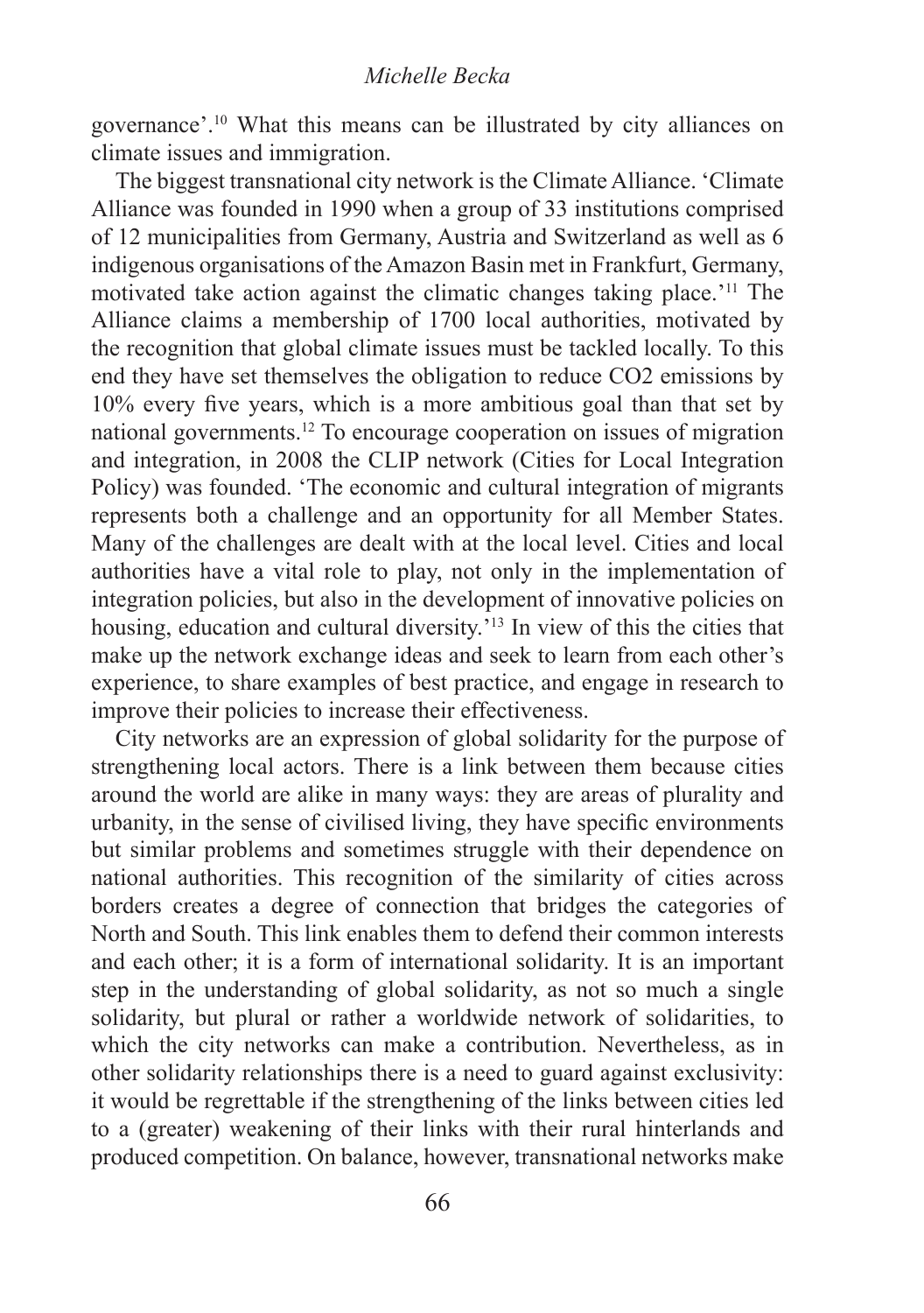# *Reflections on Social Ethics from a German Perspective Cities and their Global Responsibility*

sense. They strengthen cities over against national bodies and thereby promote increased competence, practical governance structures and new forms of subsidiarity. At local level citizens gain opportunities for strengthening their identity and developing plans, and social cohesion is increased; networking to some extent makes local ties global. The growth of participation and representation is also significant for democracy. And since cities can be more flexible in their action than nation states, they can be pioneers in responding to challenges as they arise, as shown by the examples mentioned above.

# **III Sharing the city**

Regional and national networks take on a similar function within a country. In summer 2018 a particular city initiative in Germany reacted to the ending of the rescue programmes in the Mediterranean that left migrants dying. At first three cities, Düsseldorf, Cologne and Bonn, formed an alliance and wrote to Chancellor Merkel as follows: 'We agree with you that there must be a European solution for the acceptance, the asylum process and the integration or repatriation of refugees. Until a European solution is agreed with all those involved, we must as a matter of urgency resume rescue efforts in the Mediterranean and ensure that the people who are rescued are taken in. Our cities are able and willing to take in refugees who are in difficulty – just as other cities and communities in Germany have already offered to do.'<sup>14</sup> This alliance is a strong protest against the criminalisation of refugees and tries to save human life. It combines criticism of higher political levels with action and commitment at local level, and also provides an alternative to the indifference that characterises public debate. At the same time the initiative points to the fact that those best placed to deal with integration are people at local level. Equity argues for national schemes and criteria for the reception of refugees by communities, and it would be wrong to challenge the basic competence of national authorities. Nonetheless local possibilities and the experience of local actors demand a degree of flexibility. Specifically, this can, as in the case of the three-city initiative, turn into a request to take in more people because certain cities are in a position to do so. Ultimately it means paying attention to local characteristics, needs and expertise and valuing it – and supporting it with the necessary funding.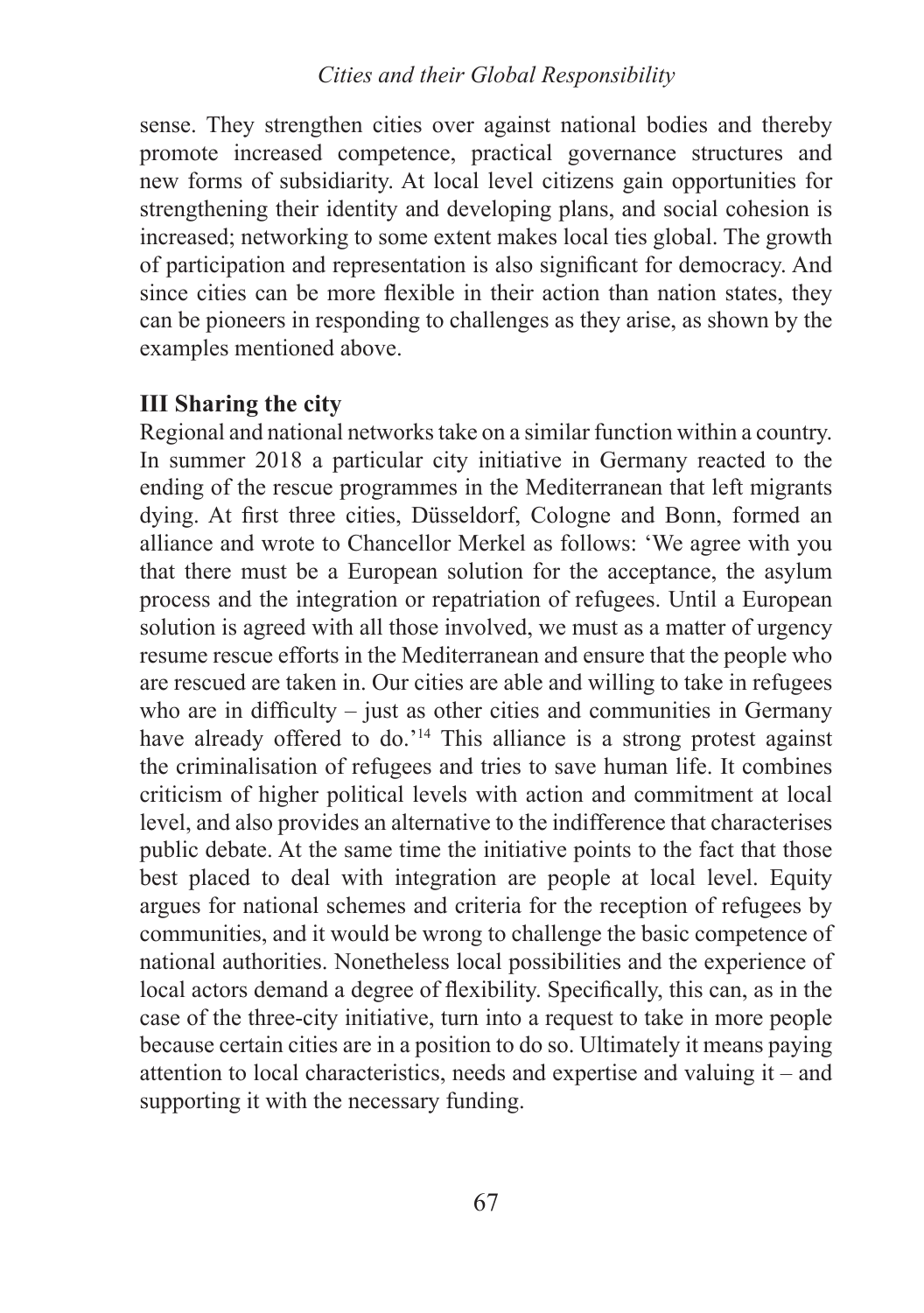#### *Michelle Becka*

# **IV Integration**

This brings us back to the question of how people of different nationalities, cultures and religions live alongside each other, some with a migration background and others without. It is in the cities that we discover whether community and integration succeed.<sup>15</sup> Integration always implies reciprocity. This includes willingness to integrate on the one hand alongside acceptance on the other. A group that is willing to integrate can only integrate if there is a minimum of interest on the part of the host society.<sup>16</sup>

Because the main factors in successful integration are collaboration and participation, it is precisely these that must be made possible: immigrants must be able to take part in community life. The German Expert Council on Migration and Integration identifies different interlocking dimensions of participation: According to this definition, integration is about striving to achieve 'equal participation to the furthest extent possible in the key areas of social life'. This places the economic (employment, income, training, etc.), the cultural (language, education, religion, traditions, etc.), the social (community, living, circle of friends, identification, etc.) and the political (civil participation, parties, associations, etc.) aspects of life at the centre of the analysis.'<sup>17</sup>

Ensuring participation does not replace individual initiative in these various fields, but does draw attention to the forms of support required to make individual initiative possible. For example, willingness to learn the language must be matched by the provision of language courses (and making it possible for people to take part), etc. Structural support, the creation of basic conditions by local authorities, must be supplemented by other, 'softer' factors. A basic condition for enabling people to live side by side is avoiding polarisation in attitudes, opposing a supposedly clear 'we' to 'the others'. This not only makes it more difficult for people to integrate as they arrive, but also creates a problem for cohesion between different sections of the community. Even if society, as opposed to community, does not require friendly relations, respect for one another is nevertheless necessary if we are to form a society despite our diversity: basic sense of common identity is required. Integration in society means tolerating, respecting and, at best, appreciating difference – and at the same time looking for and nurturing a basis for cohesion.

Among the many factors that play a role in this process, a brief reference is appropriate here to religion and faith communities, which is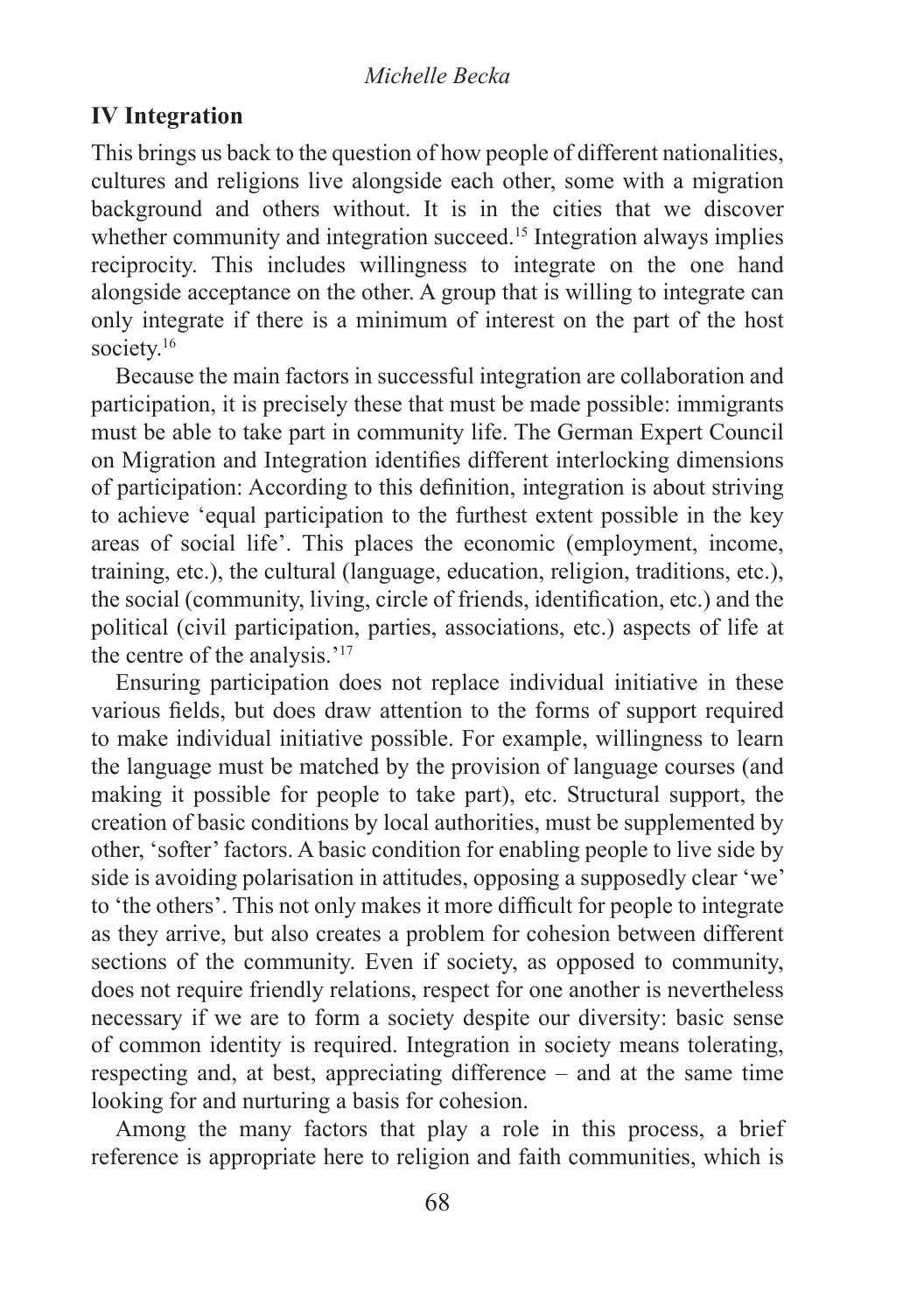# *Reflections on Social Ethics from a German Perspective Cities and their Global Responsibility*

thoroughly ambivalent. 'If the primary function of religions is to codify the difference between members and non-members of a community, they would tend to be an obstacle to social integration.'18 At the same time, however, religions can be seen as stores of social capital. Social capital makes it possible to form ties to others within a group, which strengthens the group. As Lesch emphasises, welcoming strangers into this group of people with the same language or religion creates a feeling of security and acceptance, but this experience of security within the group then provides a basis for making contacts outside this group.19 The creation of relationships of trust reduces insecurities and so contributes to confidence in activity in the new social context. Strengthening this bridging function of social capital turns out to be the central task of Church communities, and interdenominational and interfaith initiatives active in cities. This can take place through language communities such as exist in some German dioceses. Of course a strict separation between language communities and territorial communities is not desirable, since a feature of catholicity is that it crosses national and linguistic boundaries. But language communities can be important for social capital because they make Catholics with a migration background feel at home and give them a sense of identity – and in this way enable them to network beyond this small community. It is also important for these communities to be able to feel part of the city community or territorial community. Brigitta Sassin not only uses the example of Frankfurt's City Church to illustrate the diversity it contains (23 languages spoken), but also cites an example of best practice in the shape of the German-speaking parish in the Gallus area, which values the languages and countries of origin of parishioners and links this with a comprehensive support outreach.<sup>20</sup> The parish's outreach work has given rise to networks and initiatives supported by a variety of people, which have contributed to community building in the area. In addition, there is also collaboration with the local mosques – in this case the Church's role not exclusive, but inclusive.

Strengthening participation and cohesion and avoiding polarisation: this has been shown in these examples to be the key to facing the challenges cities face, both within the cities and internationally: between ecology and social issues, between those who have only recently come to live in the city and those who have lived in the city for some time.

These are not sufficient, but necessary, conditions for a just city, one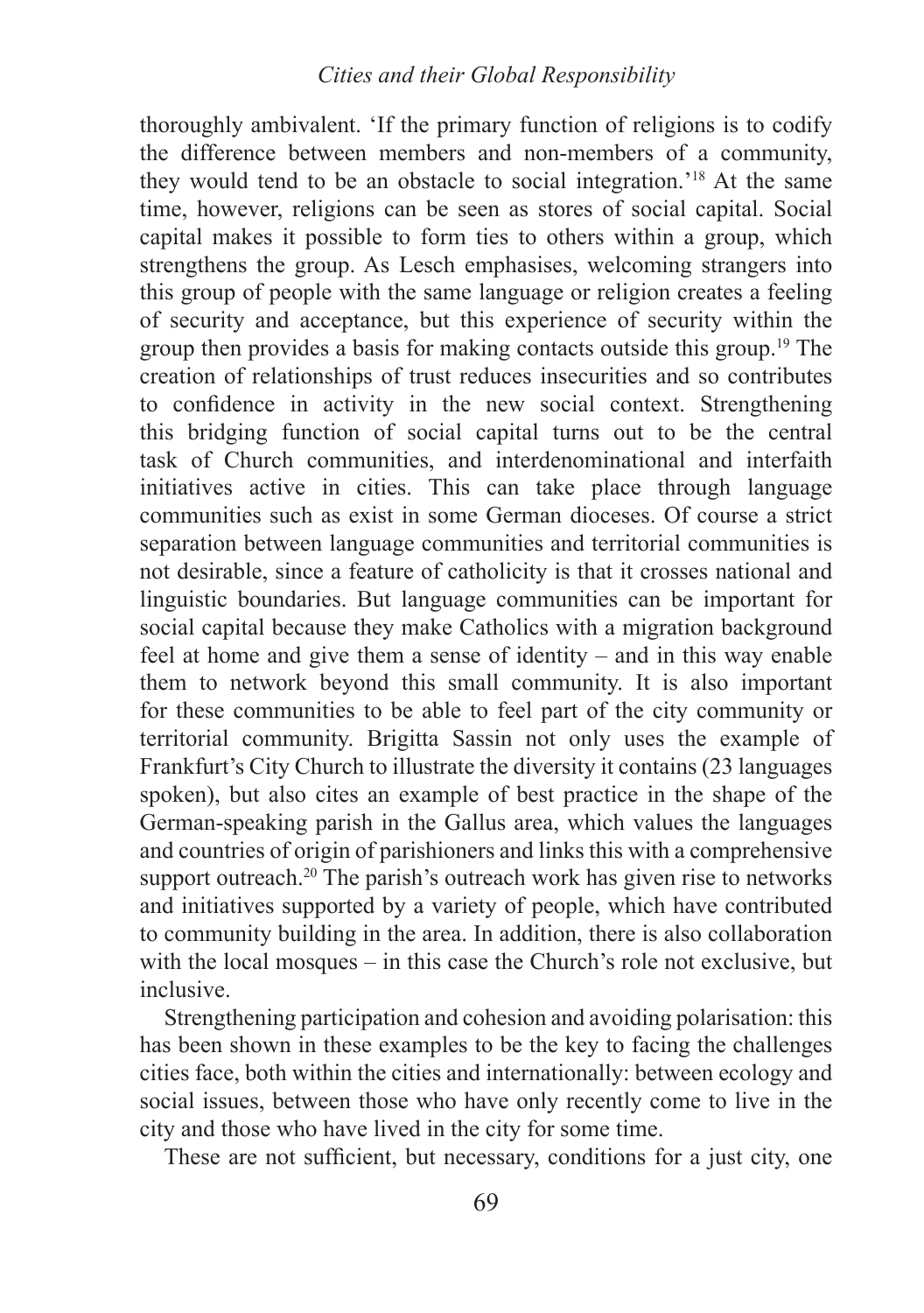#### *Michelle Becka*

which allows all to enjoy a good life, but a good life that does not make a good life for others (across the world) impossible.

# *Translated by Francis McDonagh*

*Notes*

1. Cf J. Goebel und L. Hoppe, *Das sozio-ökonomische Panel, Ausmaß und Trends sozialräumlicher Segregation in Deutschland, Abschlussbericht einer Studie im Auftrag des Bundeministeriums für Arbeit und Soziales*, Berlin: 2015, p. 8: https://www.bmas.de/SharedDocs/Downloads/DE/PDF-Publikationen/a-305-7-abschlussbericht-ausmass-trends-sozialraeumlicher-segregation.pdf;jsessionid=4683D0A53758031BFEF390074F85A6B7?\_\_blob=publicationFile&v=1 , accessed 15.08.2018. 2. For example, Frankfurt am Main is a city with a very international character, containing very different groups of immigrants and displaying wide income disparities. Cf A. Treichler, 'Die Wahrnehmung, Interpretation und Bearbeitung sozialer Ungleichheit in und durch die Global City Frankfurt am Main', in P. Pielage et al. (ed.), *WISO-Diskurs, Soziale Ungleichheit in der Einwanderungsgesellschaft. Kategorien, Konzepte, Einflussfaktoren*, Berlin, 2012: https://www.bibb.de/dokumente/pdf/Soziale\_Ungleichheit\_in\_der\_Einwanderungsgesellschaft\_FES.pdf (accessed 4/01/2019), pp 154-171. It is impossible to explore here the extremely complex interrelations between economic, social and cultural factors that go to produce the spatial signs of inequality.

3. In addition, (big) cities generally have more climate protection measures than small cities and communities. The reason for this is denser housing and poor infrastructure (such as a lack of local public transport outside big cities) and especially life style and habits (SUVs, the lack of ecological construction, etc.).

4. *United Nations Framework Convention on Climate Change*: https://unfccc.int/resource/docs/convkp/conveng.pdf, accessed 02.01.2019.

5. Cf Bundesministerium für Umwelt, Naturschutz und nukleare Sicherheit, *Klimaschutzbericht* 2017, Berlin, 2018, pp 7-8.

6. The Bolivian idea of 'living well' calls for a good life for all people instead of a better life for a few. Putting this into practice may raise many questions, but it offers stimulating suggestions.

7. Cf Wissenschaftlicher Beirat der Bundesregierung Globale Umwelveränderungen (WBGU), *Der Umzug der Menschheit: Die Transformative Kraft der Städte*, Berlin, 2016, pp 28-29; For the English version, German Advisory Council on Global Change (WBGU), *Humanity on the move: Unlocking the transformative power of cities*, Berlin, 2016: https://www.wbgu.de/en/flagship-reports/fr-2016-urbanization/, accessed 07.01.2019.

8. WBGU, *Der Umzug der Menschheit: Die Transformative Kraft der Städte*, p. 29.

9. WBGU, *Der Umzug der Menschheit*, p. 24.

10. WGBU, *Der Umzug der Menschheit*.

11. Climate Alliance, 'The Growth of a Movement', http://www.climatealliance.org/about-us.html, accessed 07.01.2019.

12. Climate Alliance, 'Tangible Targets': http://www.climatealliance.org/about-us.html.

13. Cities for Local Integration Policy, 'About CLIP': https://www.eurofound.europa.eu/about-clip, accessed 07.01.2019.

14. See the statement from the Düsseldorf city authorities on the internet: https://www.duesseldorf. de/aktuelles/news/detailansicht/newsdetail/duesseldorf-koeln-und-bonn-angebot-und-appell-zurfluechtlingshilfe-an-kanzlerin-merkel-1.html, accessed 07.01.2019.

15. The next two paragraphs draw on M. Becka, 'Integration der Migranten – Integration der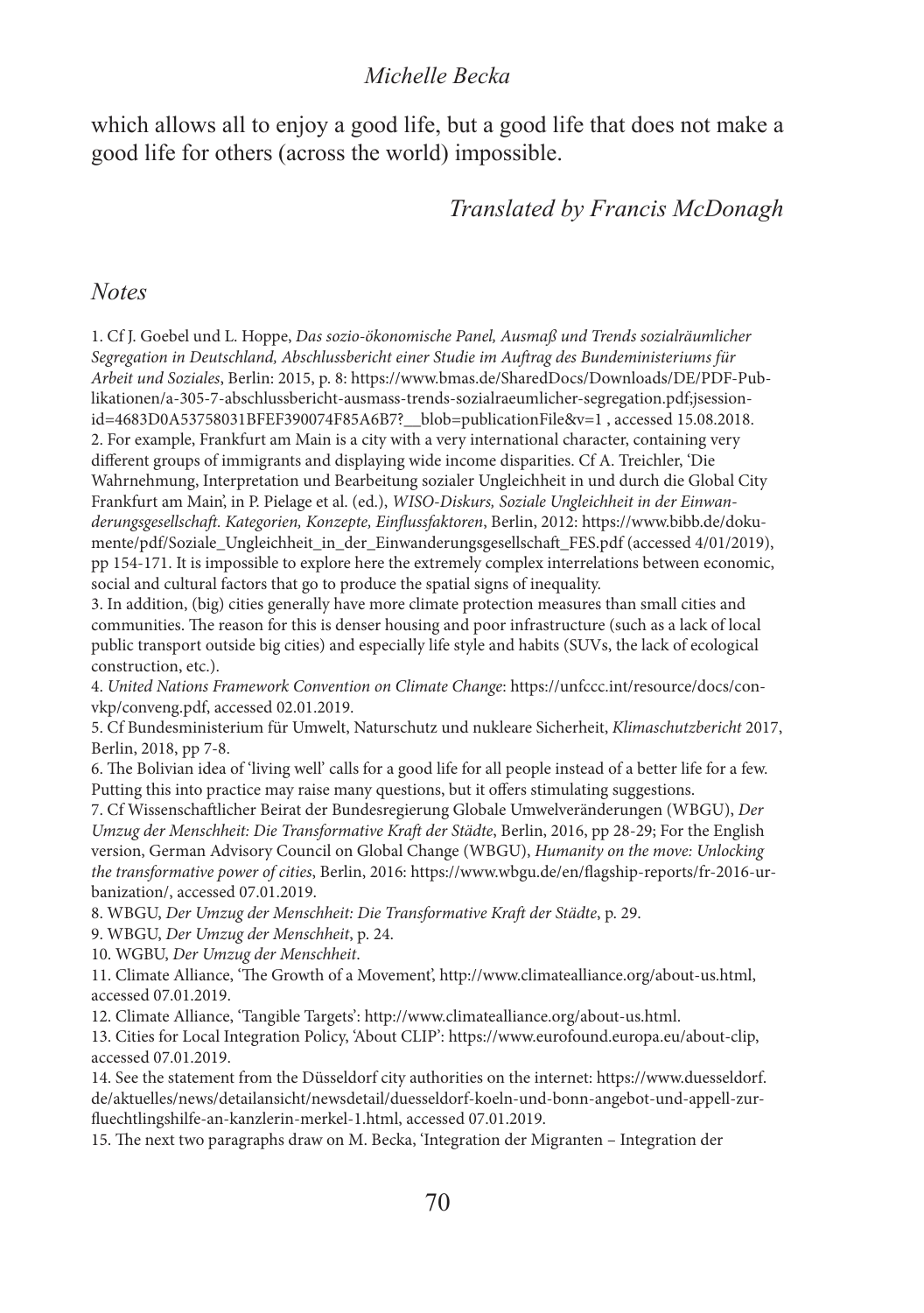# *Cities and their Global Responsibility*

Gesellschaft', in M. Heimbach-Steins (ed.), *Zerreißprobe Flüchtlingsintegration, Freiburg im Breisgau*, 2017.

16. Discussions about multiculturalism have for some time made the point that all involved have to display a degree of openness and even a tolerance of uncertainty. This is also relevant to questions of integration. And yet it is here that there is a particular difficulty, because fears often dominate or prevent encounters. This is currently one of the main challenges.

17. Sachverständigenrat Deutscher Stiftungen für Migration und Integration, *Deutschlands Wandel zum modernen Einwanderungsland. Jahresgutachten 2014*, Berlin 2014, p. 20. English version: https:// www.svr-migration.de/wp-content/uploads/2014/11/SVR-annual-report-2014\_nine-core-messages. pdf.

18. W. Lesch, 'Religion als Ressource in Einwanderungsgesellschaften?', in J. Könemann and M.-T. Wacker (ed.), *Flucht und Religion. Hintergründe – Analysen – Perspektiven*, Münster, 2018, pp 211- 228, quotation from p. 219.

19. W. Lesch, 'Religion als Ressource in Einwanderungsgesellschaften?', op. cit.

20. See B. Sassin, 'Migranten – Rückgrat der Pastoral von morgen', in P. Hundertmark and H. Schönemann (ed.), *Pastoral hinter dem Horizont. Eine ökumenische Denkwerkstatt*, Katholische Arbeitsstelle für missionarische Pastoral, *KAMP kompakt*, vol. 6, Speyer, pp 182-189.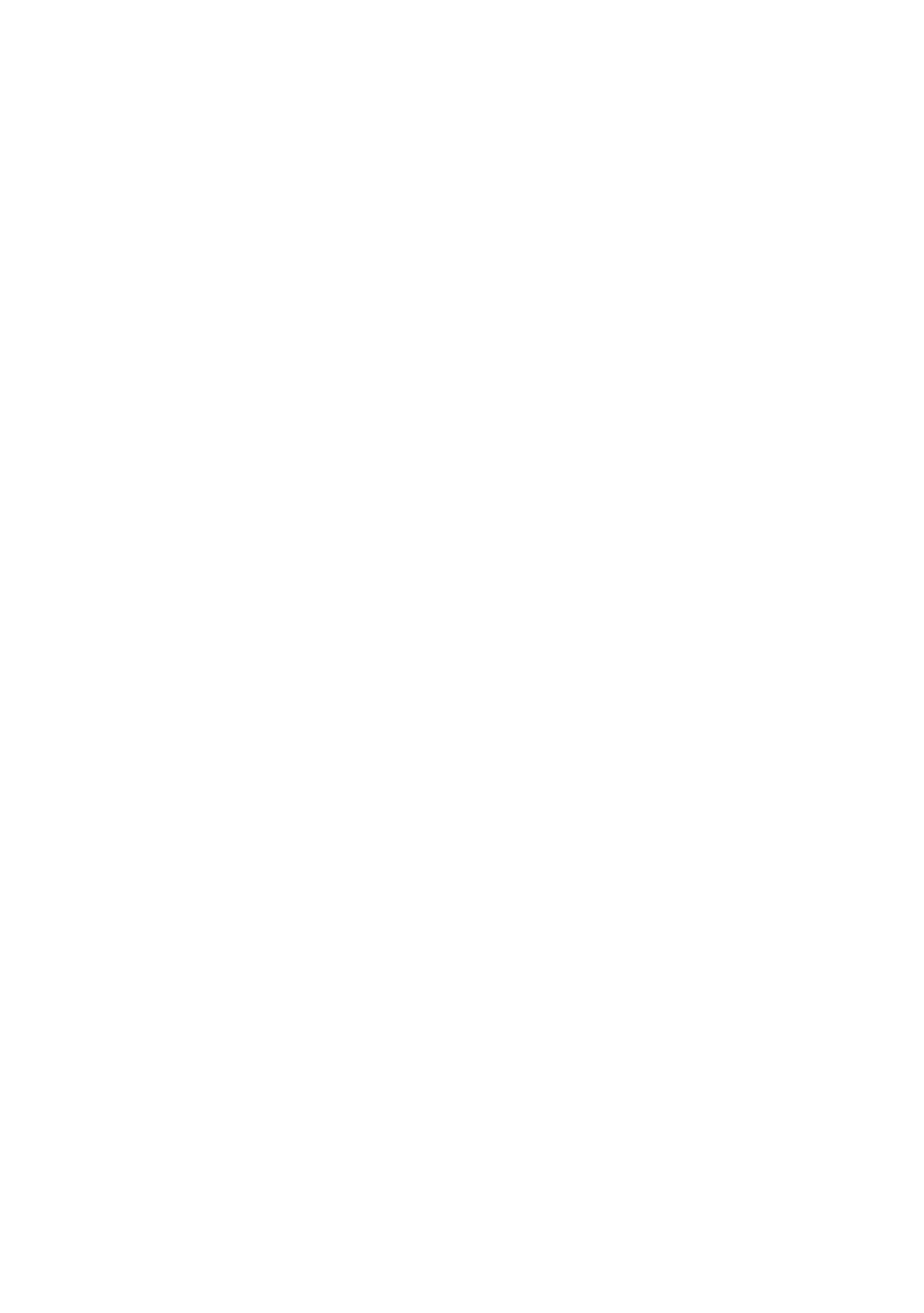## Faith and Religion in Globalized Megacities: A View from Manila

## DANIEL FRANKLIN PILARIO

*Against secularization theory and its variants, religions abound in cities not only in our globalized postmodern times but as they have always been. The fluid networks of cultures provide a fertile backdrop for their proliferation and flourishing. Two observations about religion in the megacity Manila: first, the everyday religious practice of grassroots communities, mostly dubbed by outsiders as popular religiosity, to our assessment is the natural expression of all religions in contact with others. Second, the institutional Church becomes an ambivalent force in this context: on the one hand, it provides an alternative system to what the oppressive political and global economic structures neglect; on the other hand, it still needs to open itself more to contending and plural social forces characteristic of urban cosmopolitan cultures.*

Have the gods left the city? Or have they come back with a vengeance? Where can we find them now? Popular imagination has ambivalent notions of the divine presence in urban and cosmopolitan contexts. On the one hand, we have metaphorical 'sin cities' deserving of God's wrath and punishment. On the other hand, all religions vigorously flourished in the world's main cities. Where shall we locate religion in our present globalized cities? Does it serve the well-being of peoples it was meant to? I intend to answer these questions from the perspective of Manila, one of the world's megacities. This reflection is divided into three parts: the discourse of religion in modernity; contours of the faith life among grassroots communities in the city; the assessment of institutional Church as public religion.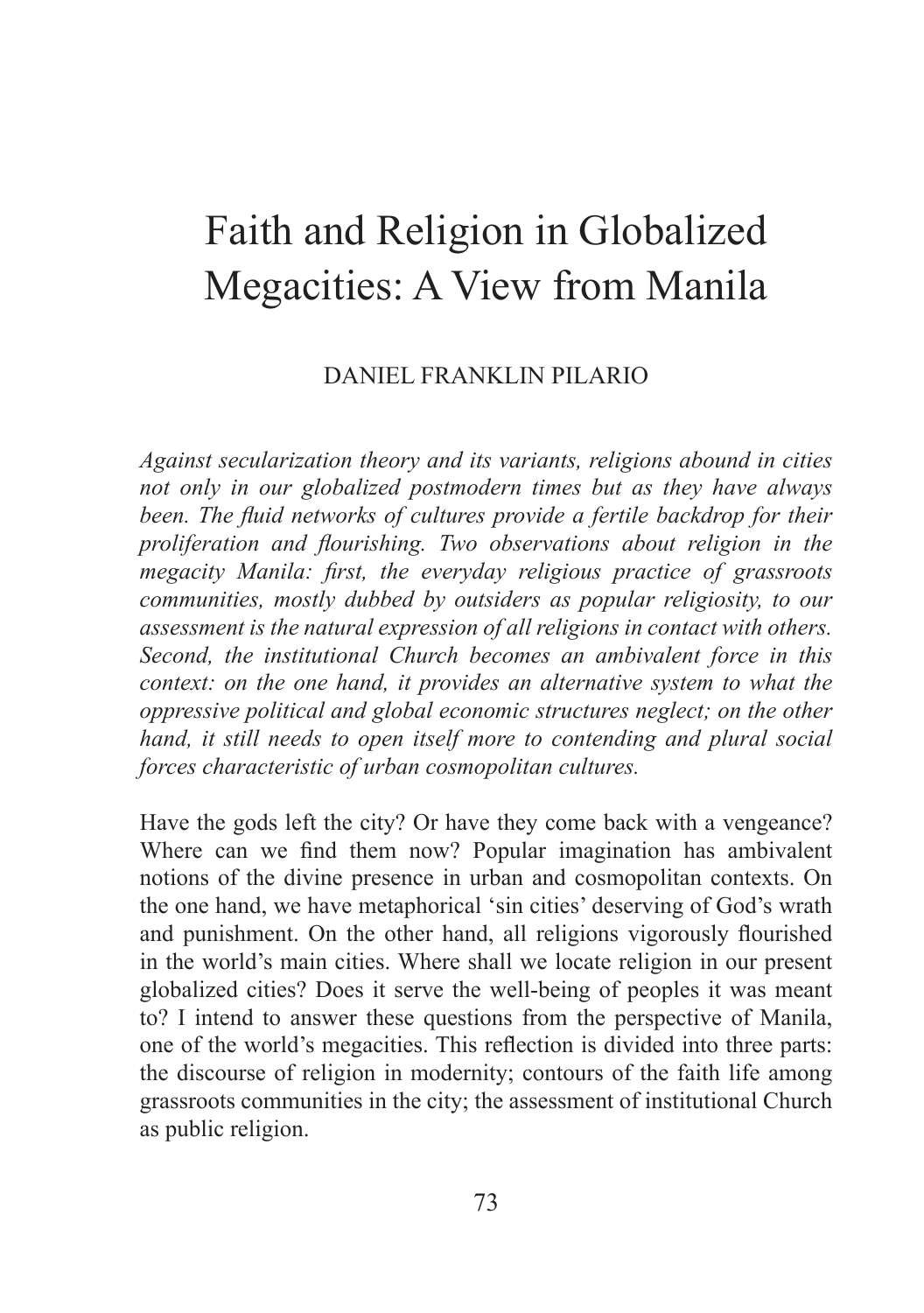#### *Daniel Franklin Pilario*

## **I The Adventures of Religion in the City**

Secularization theory has a view of religion that fades at the onset of modern rationality. As modernity advances, it argues, religion retreats from the social milieu. In the words of C. Wright Mills, religion will 'disappear altogether except, possibly, in the private realms.'<sup>1</sup> The modern 'iron cage of reason' is supposed to drive away the religious relegating it to one sphere of life – the private – rather than as one all-pervading narrative. Max Weber calls the 'disenchantment of the world' parallel to contemporary sociologists like Peter Berger's withdrawal of the 'sacred canopy' where 'all of social life receives ultimate meaning binding on everybody.'<sup>2</sup> Thus, the local and the rural overflow with religion while the cosmopolitan and the urban are bereft of it. Though Berger recants this secularist tune at a later time,<sup>3</sup> its remnants still persist in the 'spiritual but not religious' (SBNR) or 'believing but not belonging' discourses in contemporary sociological analyses.4 What disappears is public religion, but not private spirituality. People still believe but do not want to belong to traditional institutions.

The secularist narrative of religion can be read hand in hand with its evolutionary cousins.<sup>5</sup> Robert Bellah's *Religion and Human Evolution*<sup>6</sup> theorizes that religions evolve from the tribal, to the archaic and to the axial ages; from ritual to mythical to theoretical. The evolutionary logic is not a new narrative: Karl Jaspers already periodized history into four stages, e.g., Promethean, ancient, axial and modern histories; while August Comte divided sociology into three progressive states, i.e., theological, metaphysical and scientific. This is the point I want to establish: If we push the evolutionary logic to its limits, religions will soon disappear, or hide in some private realms of social consciousness as it is supplanted by the scientific technological paradigm in the present cosmopolitan and global city.

But there is another competing narrative worth recounting. Religions and cities in fact have never been strangers to one another. Religions created cities around them; and urban locations become a fertile network for the flourishing of religious beliefs. In the first millennium BCE, for instance, Buddhist and Jain monasteries started in the outskirts of cities like Taxila or Varanasi in India; and as the temples became popular, great cities thrived around them. In other instances, urban mobility takes over older religious sites and transform them into cities like Delhi, which was once the location of ancient Sufi shrines, or Punjab, which was built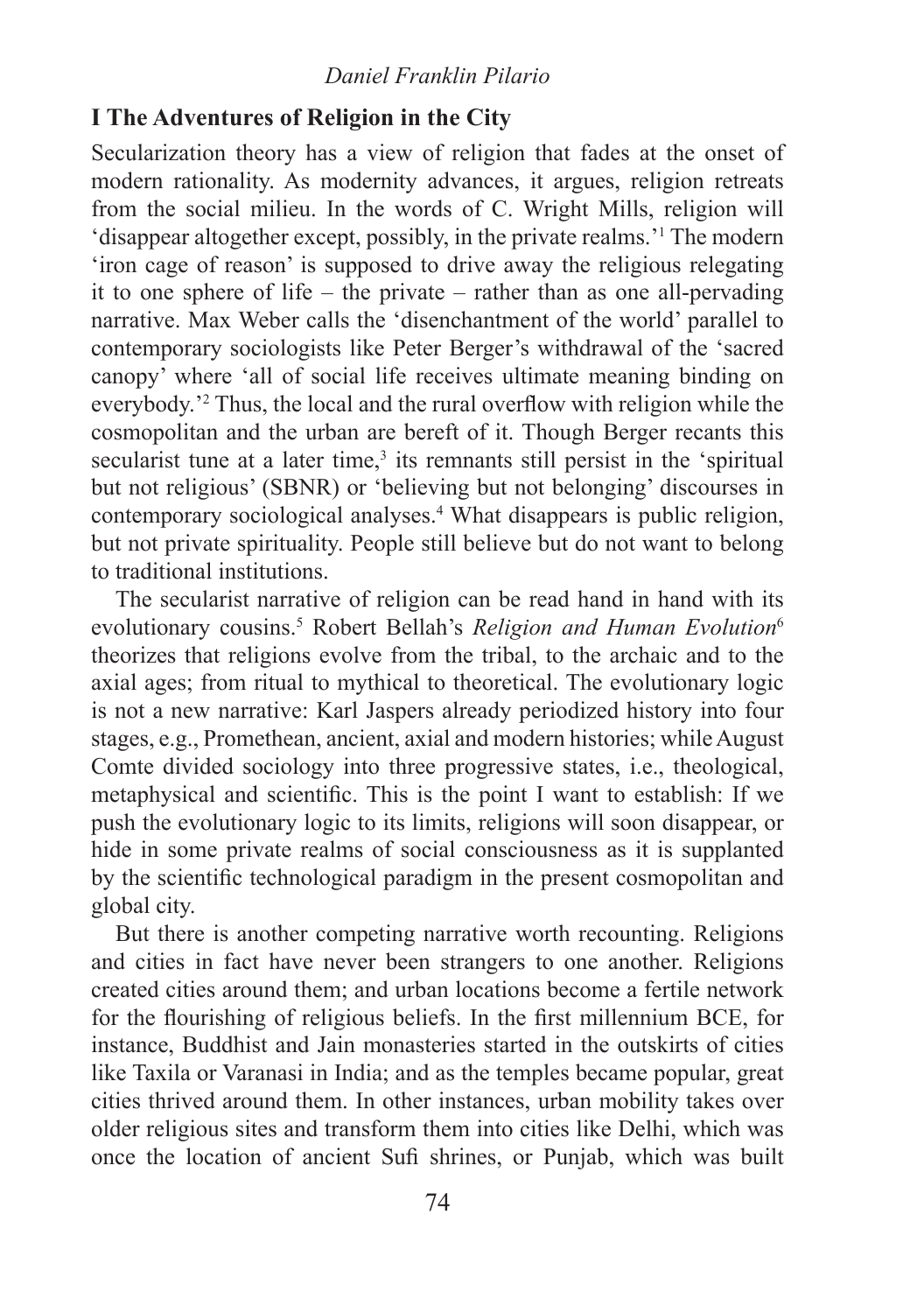over a famous centre of Sikh religion.7 The first cities that emerged in Mesopotamia around 3200 BCE were also organized around temples. Religion provided cohesion and control among the population, thus, explaining the intricate relationship between the notion of 'god' and 'king' in the city as the centre of power.<sup>8</sup> Though the Christian movement started in small villages around Palestine, its spread was facilitated by the system of urban centres across the Roman Empire – Jerusalem, Antioch, Corinth, Alexandria, Ephesus, Damascus, Edessa, Carthage and others. The historian Rodney Stark writes: 'Of the twenty-two largest cities in the empire, four probably still lacked a Christian church by the year 200.'<sup>9</sup> The intersection of cultures in these cities made possible the spread of Christianity to the urban areas of China or India in the first millennium of the Christian era. In short, the city and cosmopolitan urban centres are not inimical to religions as the secularization theories want us to believe. Religion has thrived on these centres' landscapes, transforming them according to its worldview, while at the same time being transformed by their divergent practices of politics and commerce.

If these examples are too ancient and archaic, thus, could have been already superseded by modern technological developments, some contemporary locations may help clarify. Robert Orsi's collection of essays on New York and other US cities tells us that the urban landscape does not only provide a backdrop – now more cosmopolitan and postmodern – of the religions therein. It also shapes these religions and their practices.10 The study on Haitian Vodou tells of dislocation of the immigrants from Haiti, but also of the discovery of new sacred spaces in the bustling alleys of New York. The same observation is made of the Cuban Catholic shrine of Our Lady of Charity in Miami or a Hindu temple in Washington, DC. I may add – from personal experience working among Filipinos in these places – the *Santacruzan* in Manhattan or *Simbang Gabi* in all main Catholic churches in any US City. Religions have not retreated to some private realm. These celebrations are publicly held for all to see and participate in. *Santacruzan* re-enacts the religious-cultural ritual-turned-beauty pageant in Philippine towns and villages commemorating the finding of the holy cross by Helena of Constantinople. Along Manhattan's Fifth Avenue, a *Reyna Elena* clad in medieval gown and her small boy, Constantine, lead a procession of her royal court composed of other lower 'queens', 'princesses' and their escorts under arches adorned with flowers. *Simbang Gabi* is a series of dawn Masses nine days before Christmas. In cities outside the Philippines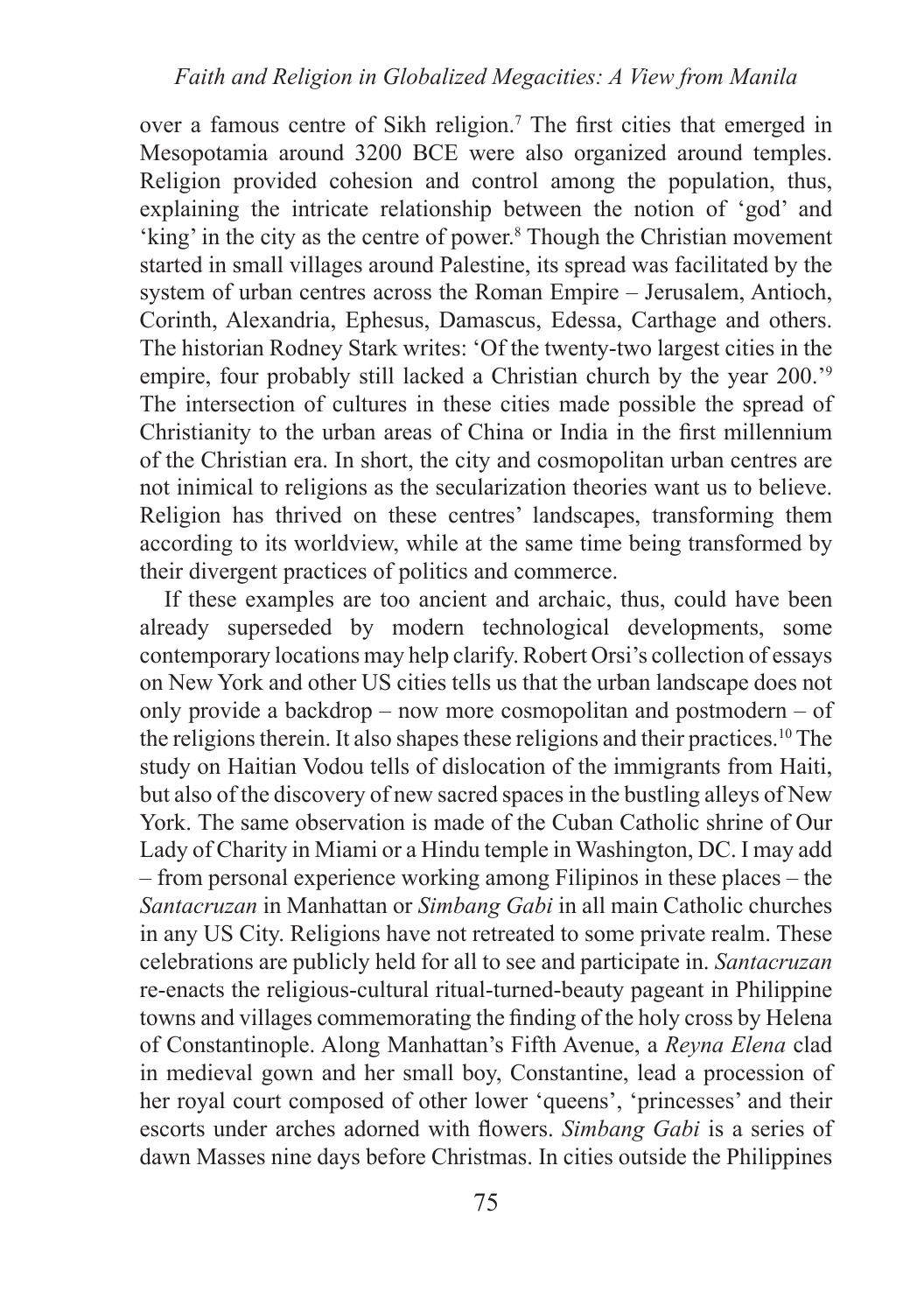#### *Daniel Franklin Pilario*

these Masses are attended not only by Filipinos, but also their friends from their host countries. As is usually the case at home, ritual food is served in parish halls after such Masses, to the delight of the non-Filipino guests. Participating in any of these celebrations shows the sacralization of the city as it encounters these religions and the urbanization of these otherwise traditional religious practices as it navigates the plural cityscapes.

Some thinkers declare this contemporary revival of religions as the 'resurgence of religion' in the city, the 're-enchantment of the world'. 'God is back',<sup>11</sup> some writers proclaim. Did God leave in the first place? This assertion still harks back to the secularization theories which sidelined the God-discourse at the coming of modernity and returned in its wake in postmodern times. This might be true of the European experience,but such a model does not hold water for the rest of world. The sociologist José Casanova rightly observes that 'as the rest of the world modernizes, people are not becoming more secular like us, but are becoming more religious – or, actually, they are becoming simultaneously both more secular and more religious, which of course only confuses our binary categories. But once it becomes obvious that the secularization of Europe is, comparatively speaking, rather exceptional, the old theory that explained Europe's secularity in terms of its modernity is no longer plausible.<sup>'12</sup>

The European experience only appears to be a local and singular phenomenon, thus, not universal. Western secularization theories, in fact, continuously fail to explain Asian, African, Pacific or Latin American worlds which endlessly burst with multi-religious fervor and practices regardless of their location in the so-called Western categories of premodern, modern and post-modern phases. In these non-Western contexts, immersed as they are in pluralist and multi-religious universes, what the West calls a 'resurgence' or 'revival' of spirituality and religions in postmodernity is, in fact, the usual state of affairs. There is nothing new to this phenomenon. It has always been this way ever since.

I would like to apply the above theoretical considerations on religion and modernity unto a specific context – Manila – considered to be one of the world's megacities. With a relatively small land area, it is densely occupied by 13 million people (out of 100 million-plus all over the country). While daytime and night time populations vary, it is estimated that 42,857 people live in every one square kilometre (or 111,002 per square mile) making it the world's most densely populated city.13 With this huge mass of people vying for limited opportunities, one can easily guess the consequent social,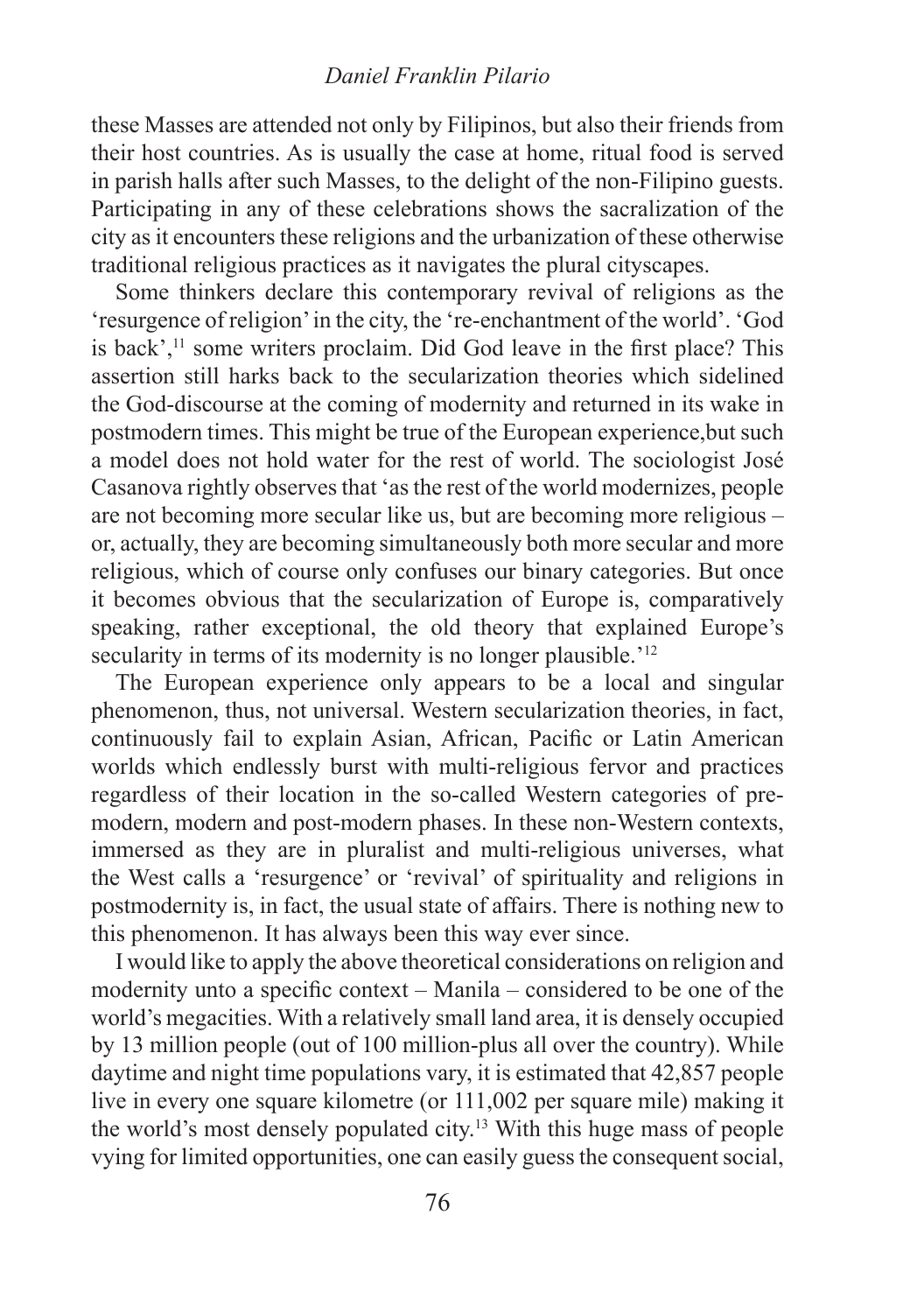#### *Faith and Religion in Globalized Megacities: A View from Manila*

economic and cultural issues, e.g., homelessness, traffic problems, garbage management, unemployment, hunger and disease, poor social services, etc. While sleek shopping centres and exclusive 'gated communities' of the elite and upper middle classes paint a picture of a bustling megacity, more than 500,000 households are informal settlers (derogatively called 'squatters'). According to the latest statistics, Manila has around 93-95% percent Christian population, mostly Roman Catholic. The rest (5-7%) are Muslims, Buddhists and other faiths. Let me forward two observations on the practice of the Christian religion on the ground on two levels – among the grassroots and on the level of the institutional church.

## **II Faith Life among the Grassroots**

Among the grassroots communities in the megacity, the practice of religion is often the only psychological resource for one's survival. Far from their traditional family networks in the provinces, they cling to religious practices learned from early childhood. Popular religiosity abounds in the megacities not only among Roman Catholics, but also among evangelical and charismatic churches. I surmise it is the same with Islam and other faiths practiced among the grassroots. The phenomenon of local and 'practical Islam' is a negotiation between the long-held fundamental tenets of the vast Islamic world and their adaptation to their local contexts, especially those farthest from Islamic centres of learning.14 With so many believers and only a few imams, pastors or priests, people on the ground are left to their own creativity in the practice of their religion in order to cope with everyday urban struggles.

Let me focus on Catholic practices at the grassroots since this is the only location I am most familiar with, but is also the religion of the majority in Manila. How do we explain the practice of popular religiosity among the people?15 Different interpretations from Asian thinkers are used to explain this phenomenon. Let me mention three readings.16 Jaime Bulatao's 'splitlevel Christianity'17 argues that Filipinos have been Christianized but not evangelized, thus, explains the persistence of their pre-Christian animistic beliefs and other discordant moral attitudes in their Christian life. This coexistence of dual moral standards but also dual religiosities (e.g., beliefs in spirits, the need to appease the gods through offerings, etc.) signals 'split-level consciousness' that needs to be overcome if we want authentic evangelization. This same narrative has been adopted by the Catholic hierarchy. Though it also fosters popular religious practices within its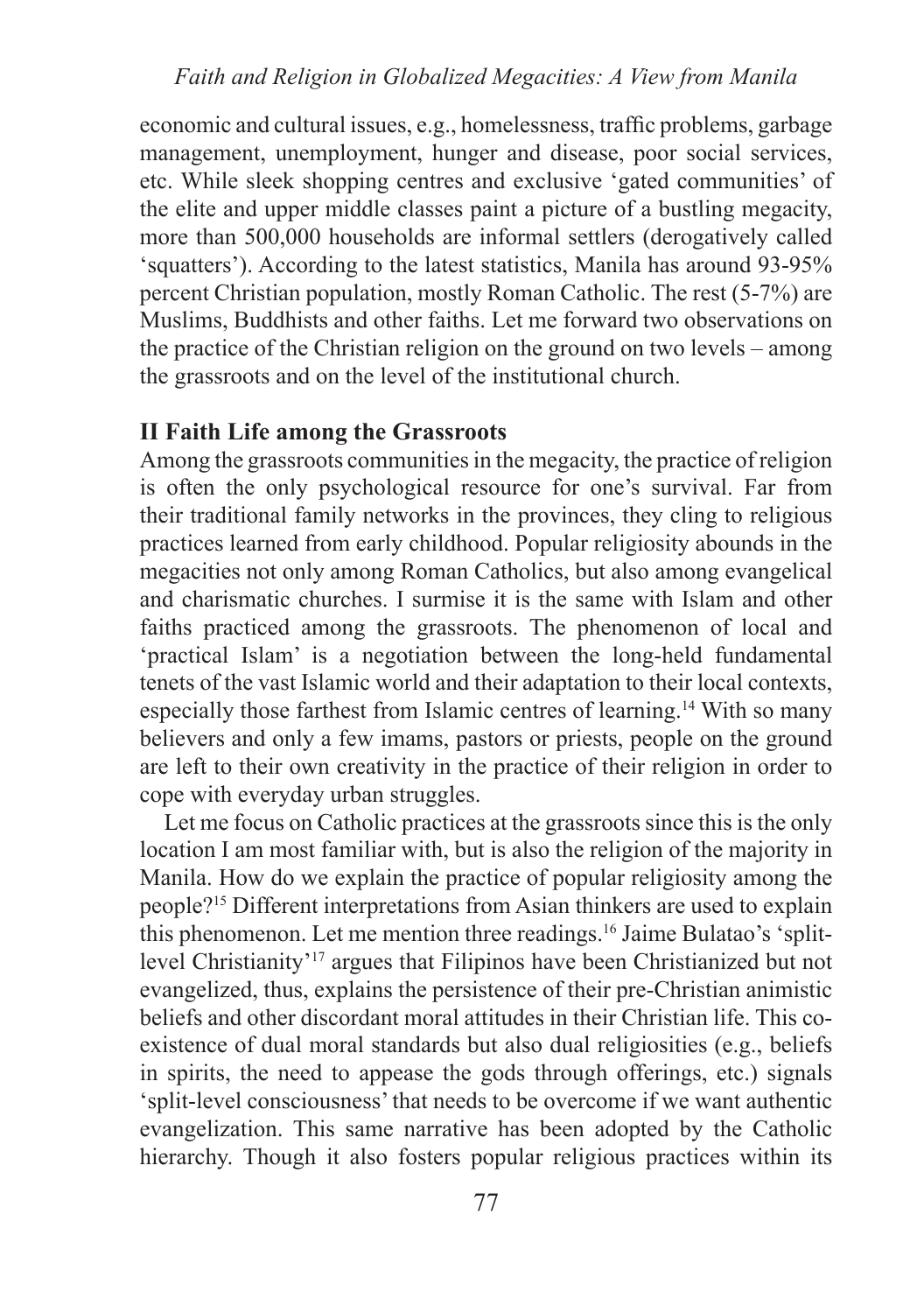#### *Daniel Franklin Pilario*

controlled universe, supervised as it is by doctrinal guardians, it also holds that these practices need to be purified, corrected or directed towards proper liturgical norms in order to avoid superstition and syncretistic mixtures with local cultures not compatible with Christianity. Such a view is founded on the belief that a 'pure' religion or a monolithic worldview exists. It assumes that if a person accepts one worldview, he or she will totally abandon the other. One who does not do so is not integrated and complete. With psychological categories applied into the theological field, Christians are seen as schizophrenic, socially displaying their bipolar tendencies.

The second optic used to interpret the same phenomenon is the notion of 'hyphenated Christianity' advanced by Peter Phan, a US-based Vietnamese theologian.18 Reacting to the first lens, Phan argues that religions in Asia are not monolithic nor should aim to be one; it is open to double belonging. One can be a Christian and Asian at the same time without granting primacy to any pole of the binary. According to Phan, there are three phases in the encounter between Christianity and Asian cultures: first is the colonial imposition of Western Christianity (primacy of Christianity); second is syncretistic projects of Matteo Ricci and Robert de Nobili (primacy of Asian cultures); and lastly, through the influence of Vatican II, is Asian-Christian 'hyphenated' existence where both Asianess and Christian-ness cross-fertilize each other. Against Bulatao's lens, this mixture of religious beliefs and sensibilities should not be seen as a malady that needs to be healed through catechises but a natural dynamics of all cultural encounters.

The third interpretative lens critiques the second. Albert Bagus Laksana,<sup>19</sup> an Indonesian philosopher, thinks that the concept of *double belonging*  is too 'conscious' a project of Church leaders, say, from the directives of Vatican II, as Phan wanted to envision it. Actual religious-cultural encounters on the ground do not have this programmatic exchanges. They just happen because everyday life makes it happen and, in the process, they mutually borrow from each other. Laksana thinks that Asians live *complex religious identities* toward some type of hybrid Christianity. Complex religious identities come in many forms: multi-religious shared pilgrimage sites; prayer services from different religious traditions; statues of saints or Buddha co-existing side by side on family altars; offering of food on tombs of ancestors on All Souls' Day, etc. Believers do not have qualms of conscience in moving from one religious tradition to the other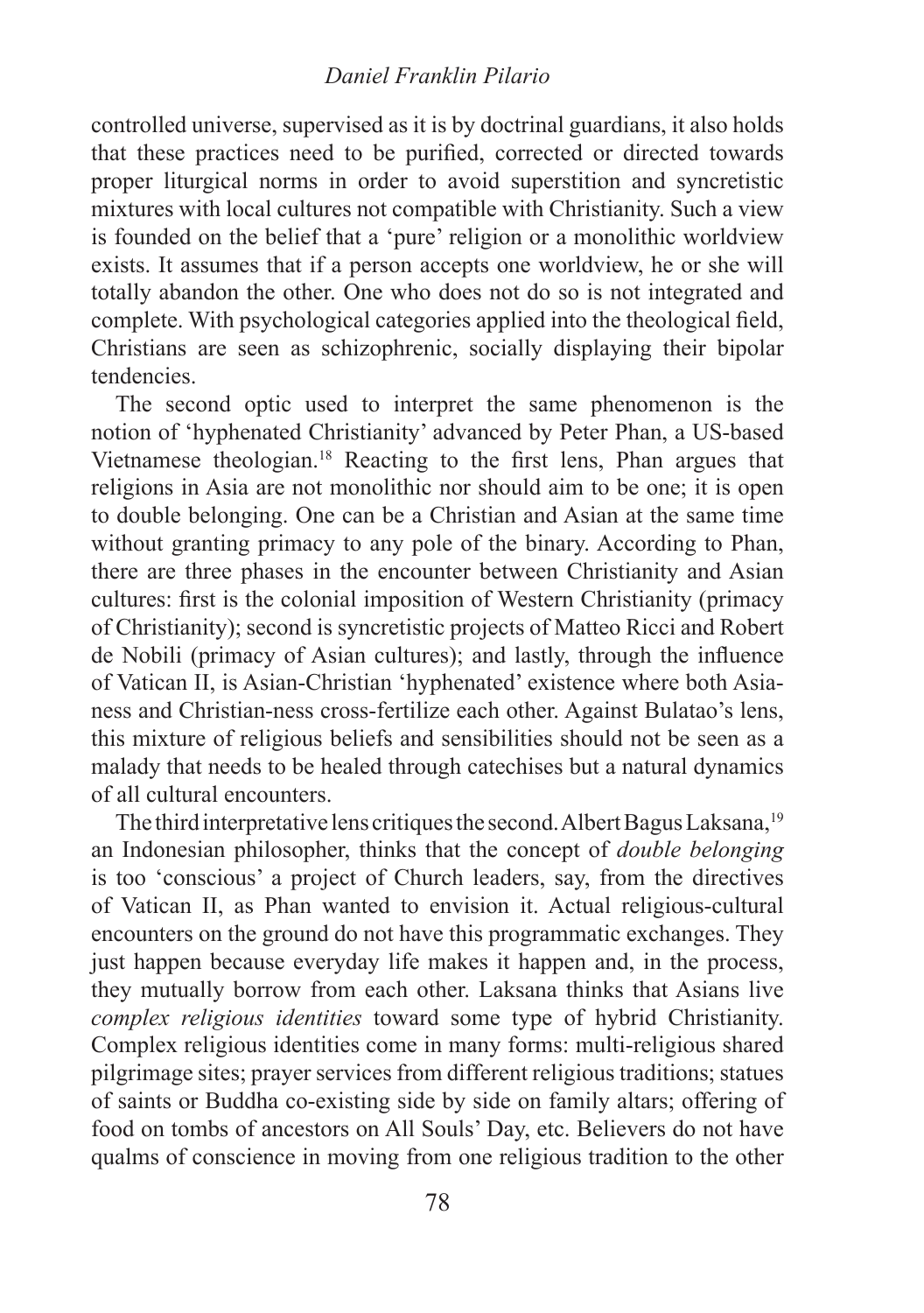or of belonging to all of them altogether. Purists, mostly coming from the hierarchical leaders of different religions, condemn this as syncretism or superstition, but it is all that ordinary people have.

This is also how any cultural interaction happens as I have also argued elsewhere.20 Be it in cultural customs, theologies or religious practice, it is the grassroots communities – not the cultural virtuosos or religious luminaries – who decide which elements of their everyday religiouscultural encounters shall be assimilated or modified, adopted or subverted, consented to or resisted. Be it in urban or rural contexts – religions thrive, mix, accommodate or modify themselves in the context of everyday lives of peoples. The more encounters, the more fusion, thus, the richer the religious practices become. The city and cosmopolitan centres because of its location vigorously allow for this multifaceted fusion making religions more open to the experiences of the other.

We are back to our original question: Has religion evacuated from the modern city as the secularization theories predicted? No. On the contrary, because of its location, religions are made possible to co-exist and flourish, not because the gods have come back with a vengeance after being eclipsed by Enlightenment, but because it has always been this way ever since.

## **III The Institutional Church and Public Religion**

The second observation is the theological gap between the institutional Church the proverbial 'person on the pew'. The Catholic Church in the Philippines and elsewhere pursues a robust theological agenda as can be found in its documents and pronouncements. There are designated church structures and functionaries – bishops, priests, religious and lay leaders – to implement its programs patterned as it is from Vatican directives and local authorities. On the surface, people mimic the gestures in all sincerity. But on the ground, they appropriate the doctrines as their own contexts allow. Actually, the old Latin dictum operates here: '*Quidquid recipitur secundum modum recipientis recipitur*' (Whatever is received, is received according to the capacity of the receiver). When asked to account for their religious affiliation, people never deny their institutional belonging. Though some may change denominational allegiances at one time or another, they still remain in the institutional fold especially during the crucial stages of their lives, e.g., baptism, marriage, death, and their attendant rites and rituals.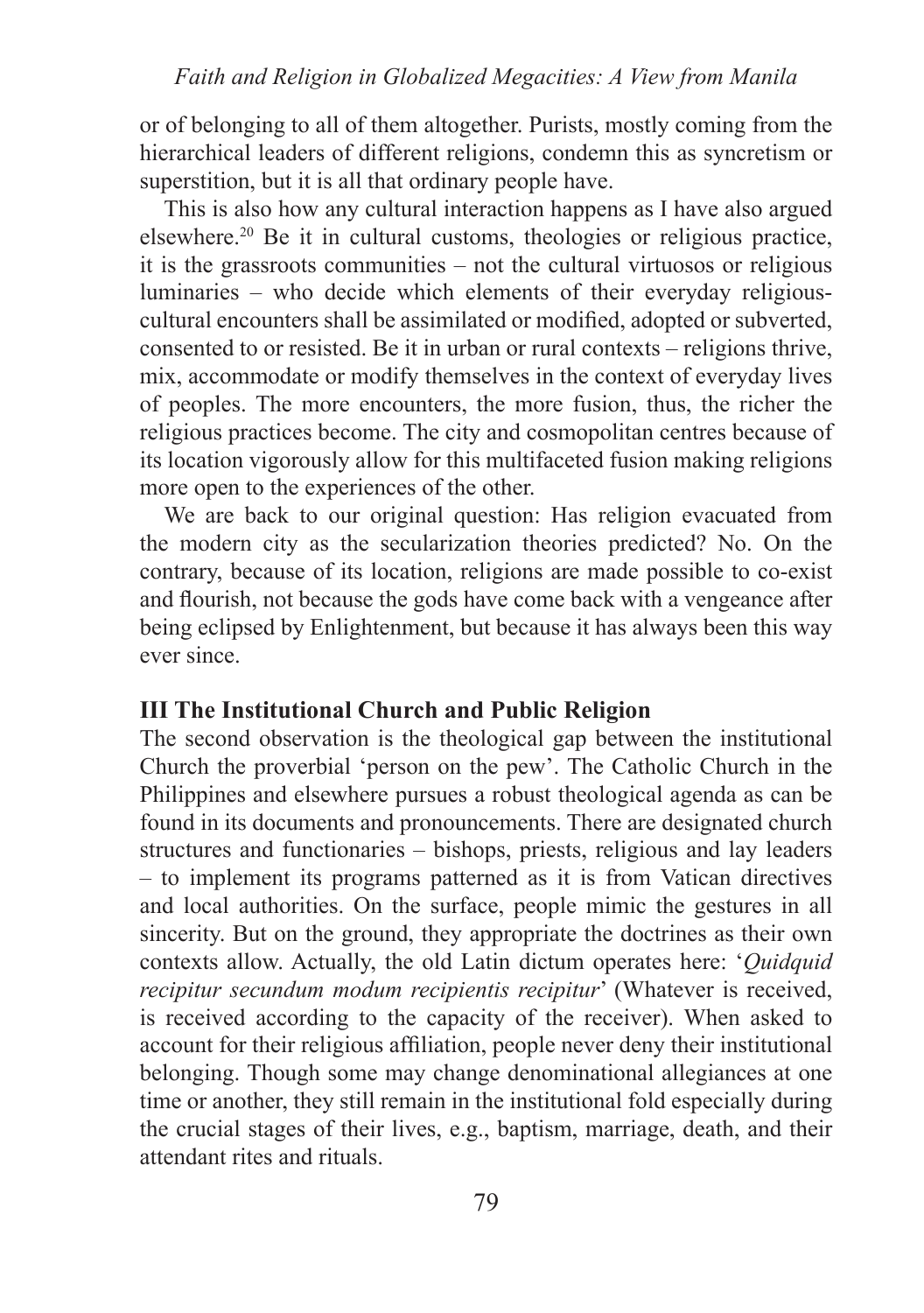#### *Daniel Franklin Pilario*

Despite its problems, the institutional Church in Manila still serves as the main institutional resource for survival. With the government system not delivering on its social and economic services, the Church comes in as an alternative source – sometimes literally – for people's concrete needs such as housing, poverty alleviation, drainage, youth programs, women protection and empowerment, refuge from political harassment, etc. That is why savings mobilization of the Grameen banking type, Basic Ecclesial Communities, religious congregations that take care of vulnerable population (PWDs, abused women, homeless persons, malnourished children, etc.) abound, providing an alternative resource to a dysfunctional government that cannot cope with the demands of its population.

Ministering to a community that lives around a garbage dump for two decades now, I have been often asked by visitors from abroad: 'What does the government do about it?' The answer is 'nothing'. More recently, in the context of a violent populist government, some sectors of the Church have become the only institutional protection of families whose fathers and sons have been killed by President Duterte's 'war on drugs'. The families and communities they have left behind have nowhere to go – the police, supposed to protect the citizens, are killing them with impunity; the courts are being filled with pro- administration justices; the legislature as well dances to the president;s tune. The Church institution alone provides an alternative haven for security, protection and survival.

Beyond internal relations, the institutional Church has to negotiate with its external 'others'. The sociologist Jose Casanova has ably examined the phenomenon of public religion: 'Religion in the 1980s 'went public' in a dual sense. It entered the 'public sphere' and gained, thereby, 'publicity'. Various 'publics' – the mass media, social scientists, professional politicians, and the 'public at large' – suddenly began to pay attention to religion. The unexpected public interest derived from the fact that religion, leaving its assigned place in the private sphere, had thrust itself into the public arena of moral and political contestation.'21 Reacting to the privatization of religion by secularization theories, Casanova thinks that religions have been de-privatized and has to account itself to its 'public', to the issues that society sees as important.

One question: how does the institutional Catholic Church in the Philippines position itself vis-à-vis democratic and development issues? The reactions we observe are far from monolithic. The positions we present here come from what one author calls the 'religious elite' related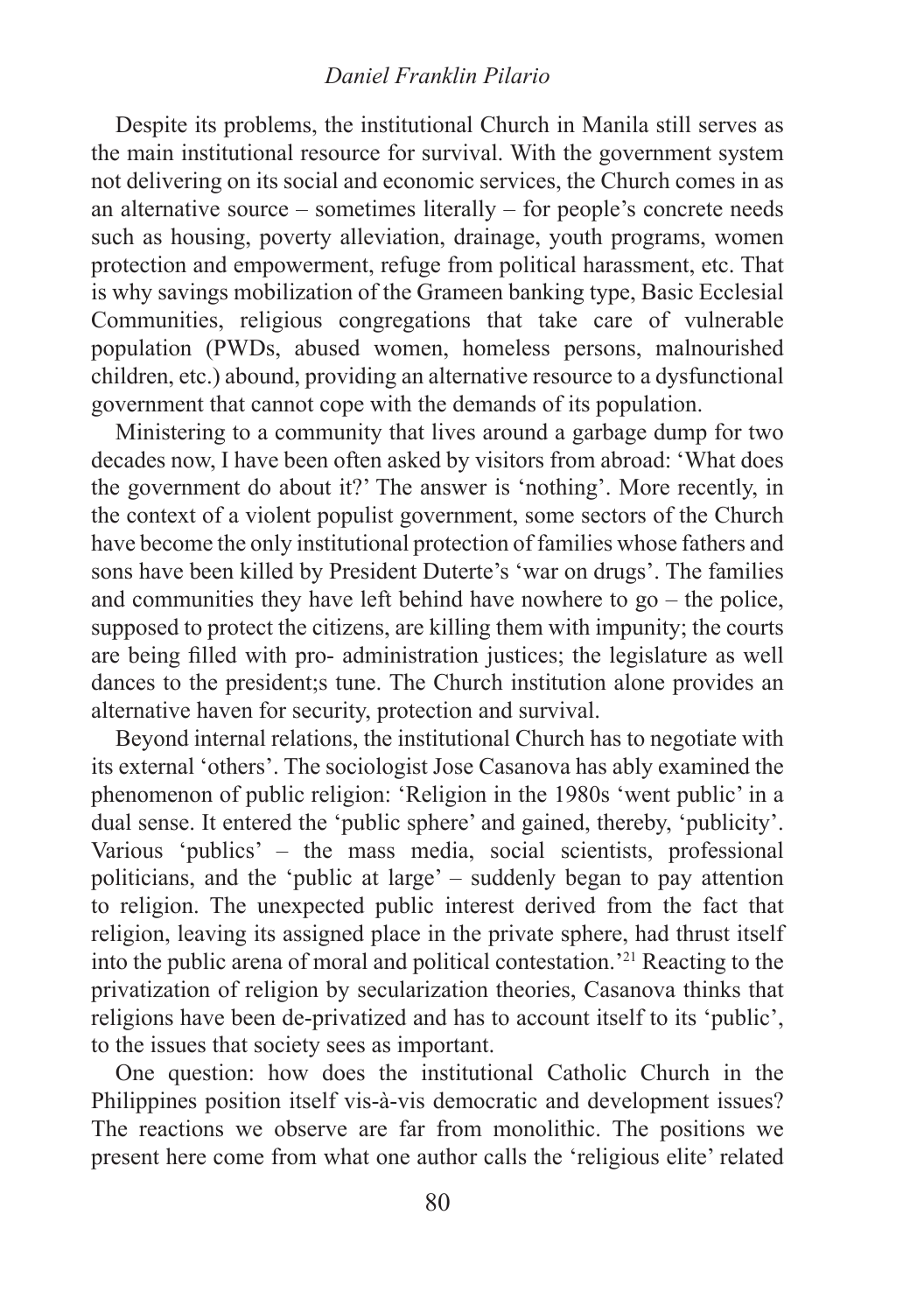## *Faith and Religion in Globalized Megacities: A View from Manila*

to its institutional structures.22 The first response is *defensive reaction*. Some democratic and social development agenda like the changing views on gender, abortion, divorce, women empowerment or LGBT issues are most likely to be met with fierce conservative reactions by the institutional church. For instance, the Catholic Bishops' Conference of the Philippines (CBCP) is quite advanced on justice issues against government corruption, but not on family and life issues. Some Church religious leaders are even willing to collaborate with corrupt politicians who uphold the Catholic agenda on family planning and contraception. The second reaction is *democratic preservation*. There is a significant portion of the religious elite that engages politics not in pursuance of issues through party affiliation, but in the preservation of democratic processes like elections. Proclaiming to be neutral, these religious leaders lead their parishioners to be election watchdogs as they try to be inclusive in order not to polarize relationships with the majority of their constituents who find themselves on the opposite side of the political issues. The third response is *comprehensive mobilization*. These sectors of the religious elite pursue clear democratic and development agenda in terms of issues like human rights to housing, comprehensive family planning to gender equality, etc. This makes possible long-term alliances with secular actors, but also the possibility of being censured by the conservative religious hierarchy.

#### **IV Conclusion**

Far from the retreat of the divine in globalized megacities, religions in their private and public forms are quite palpable in all nooks and corners of the urban centres. Most often it is a mixture of formal liturgical ritual and popular piety, of Catholic doctrine and pre-animistic practices, the use of amulets or music of New Age inspiration and Marian hymns or scapulars, which many ordinary people practice in the most spontaneous manner without being perturbed by some guilt of harbouring unorthodox belief or syncretic accommodation. Religion in the megacities thrives because it serves as resource for people's everyday survival. The institutional religion, for its part, shows more ambivalence in its position vis-à-vis people's religious practices and other social forces. On the one hand, the Church institution can curtail people's expression of faith by enthroning some practices and denigrating others. On the other hand, it can also provide an alternative haven to the cruel and oppressive political and economic system that dominates the lives of the poor. On the one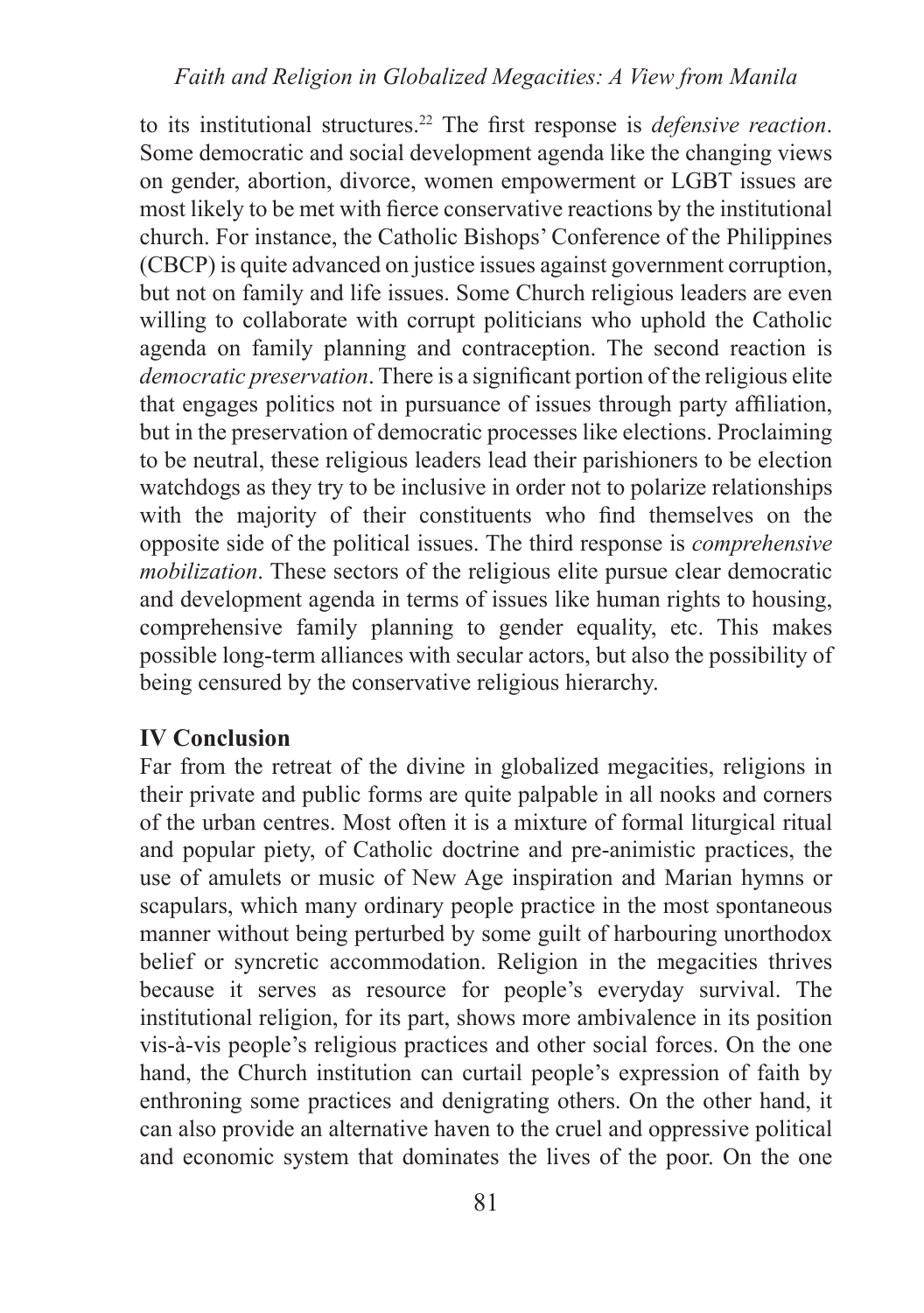#### *Daniel Franklin Pilario*

hand, some sectors of the institution impose a defensive agenda against the global democratic and development forces; on the other hand, other sectors continually dialogue with these new tasks and challenges. The act of living the faith – practiced reflexively in our times – is still considered a source of well-being (or what Christians call 'salvation') within the complex problems and opportunities of the megacities.

#### *Notes*

1. C. Wright Mills, *The Sociological Imagination* (London: Oxford University Press, 1959), 33.

2. Peter Berger, *The Sacred Canopy: Elements of a Sociological Theory of Religion* (1967), 134.

3. Peter Berger, *The Rumor of Angels* (Garden City, NY: Doubleday Books. 1969).

4. Cf. Robert Fuller, *Spiritual but not Religious: Understanding Unchurched America* (Oxford: Oxford University Press, 2001); Grace Davie, *Religion in Britain since 1945: Believing Without Belonging* (Oxford: Blackwell, 1994).

5. Cf. Daniel Franklin Pilario, 'Is Asia a Post-religional Society? The Post-religional Paradigm and its Others,' *Horizonte* 13, No. 37 (2015): 279-318.

6. Robert Bellah, *Religion in Human Evolution: From the Paleolithic to the Axial Age* (Cambridge, MA: Harvard University Press, 2011).

7. Mary Hancock and Smirit Srivinas, 'Spaces of Modernity: Religion and the Urban in Asia and Africa,' *International Journal of Urban and Regional Research* 32.2 (2008): 617-630.

8. Robert Bellah, *Religion in Human Evolution* (Cambridge, MA: Harvard University

9. Rodney Stark, *The Rise of Christianity: A Sociologist Reconsiders History* (Princeton, NJ: Princeton University Press, 1996), 10.

10. Robert Orsi, ed., *Gods in the City: Religion and the American Urban Landscape* (Bloomington, IN: Indiana University Press, 1999).

11. John Mickelthwait and Arian Wooldridge, *God is Back: How the Global Revival of Faith is Changing the World* (London: Penguin, 2010); Titus Hjelm, *Is God Back? Reconsidering the New Visibility of Religion* (London: Bloombury, 2015).

12. Jose Casanova, 'Exploring the Postsecular: Three Meanings of the 'Secular' and their Possible Transcendence,' in *Habermas and Religion*, ed. Craig Calhon (London: Polity Press, 2013), 45.

13. 'Manila Population 2018,' in http://worldpopulationreview.com/world-cities/manila-population/ (accessed Nov. 06, 2018).

14. Roy Ellen Ellen, 'Social theory, Ethnography and the Understanding of Practical Islam in South-East Asia,' *Islam in South-East Asia*, ed. M.B. Hooker (Leiden: E.J. Brill, 1983), 51-91.

15. For other studies, see Jayeel Cornelio, *Being Catholic in Contemporary Philippines: Young Catholics Interpreting Religion* (London: Routledge, 2016); Manuel Sapitula, 'Marian Piety and Modernity: Perpetual Help Devotion as Popular Religion in the Philippines,' *Philippine Studies: Historical and Ethnographic Viewpoints* 62, No. 3-4 (2014): 399-424. 16. Cf. Daniel Franklin Pilario, 'Catholics,' in *The Edinburgh Companions to Global Christianity, Vol. 4: East and Southeast Asia*, ed. Kenneth Ross (London: Oxford University Press, [forthcoming]).

17. Jaime Bulatao, *Split-Level Christianity* (Quezon City: Ateneo de Manila University, 1966).

18. Peter Phan, *Christianity with an Asian Face* (Marynoll, NY: Orbis, 2003).

19. Albertus Bagus Laksana, 'Multiple Religious Belonging or Complex Identity? An Asian Way of Being Religious,' *The Oxford Handbook of Asian Christianity* (New York: Oxford University Press,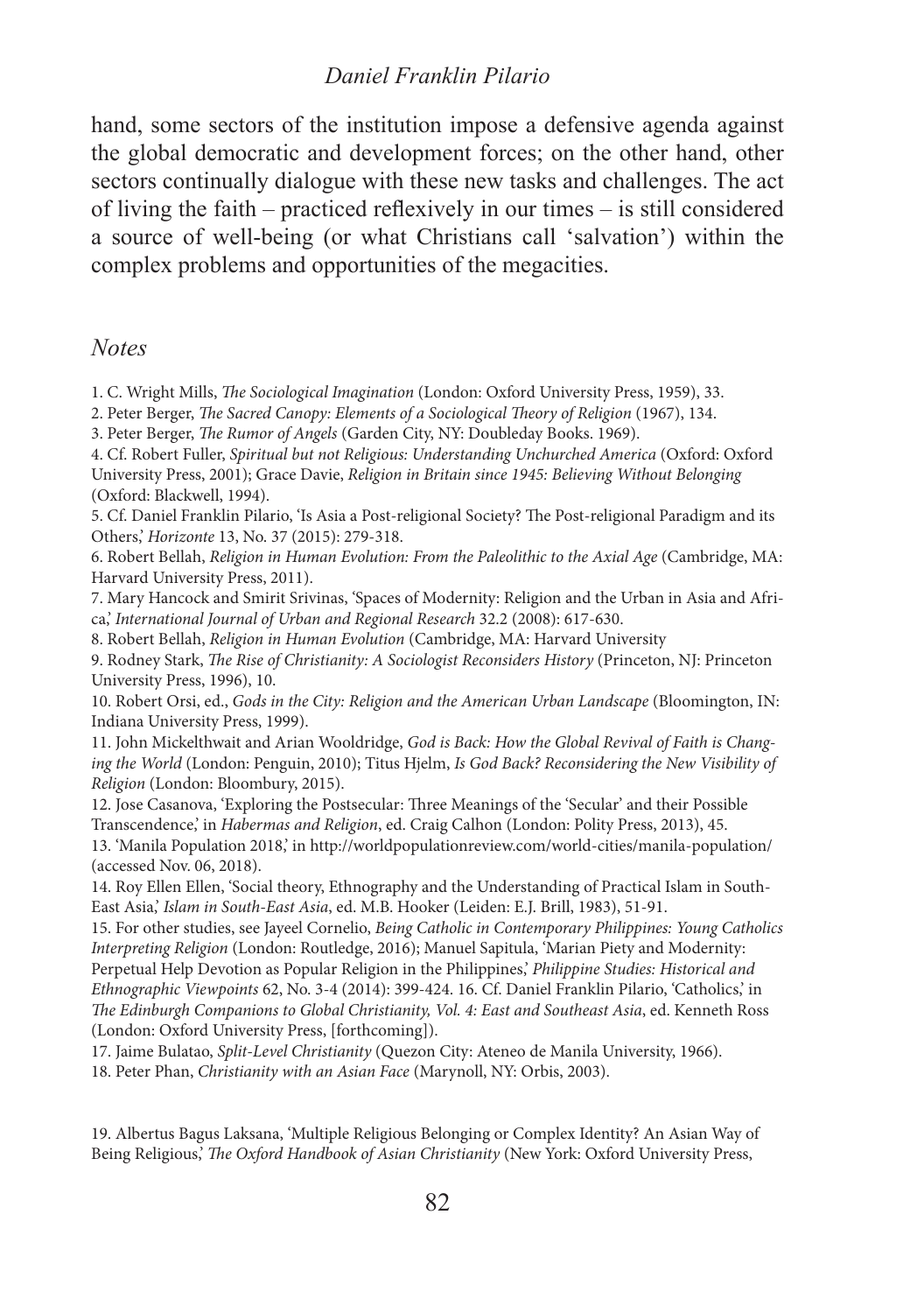## *Faith and Religion in Globalized Megacities: A View from Manila*

2014), 493-599.

20. Daniel Franklin Pilario, 'The Craft of Contextual Theologies,' *Hapag: An Interdisciplinary Theological Journal* 1, no. 1 (2004): 5-39.

21. Jose Casanova, *Public Religion in the Modern World* (Chicago: Chicago University Press, 1994), 3. 22. Here we follow the data and categories of David Buckley, 'Catholicism's Democratic Dilemma: Varieties of Public Religion in the Philippines,' *Philippine Studies: Historical and Ethnographic Viewpoints* 62, No. 3-4 (2014): 313-339.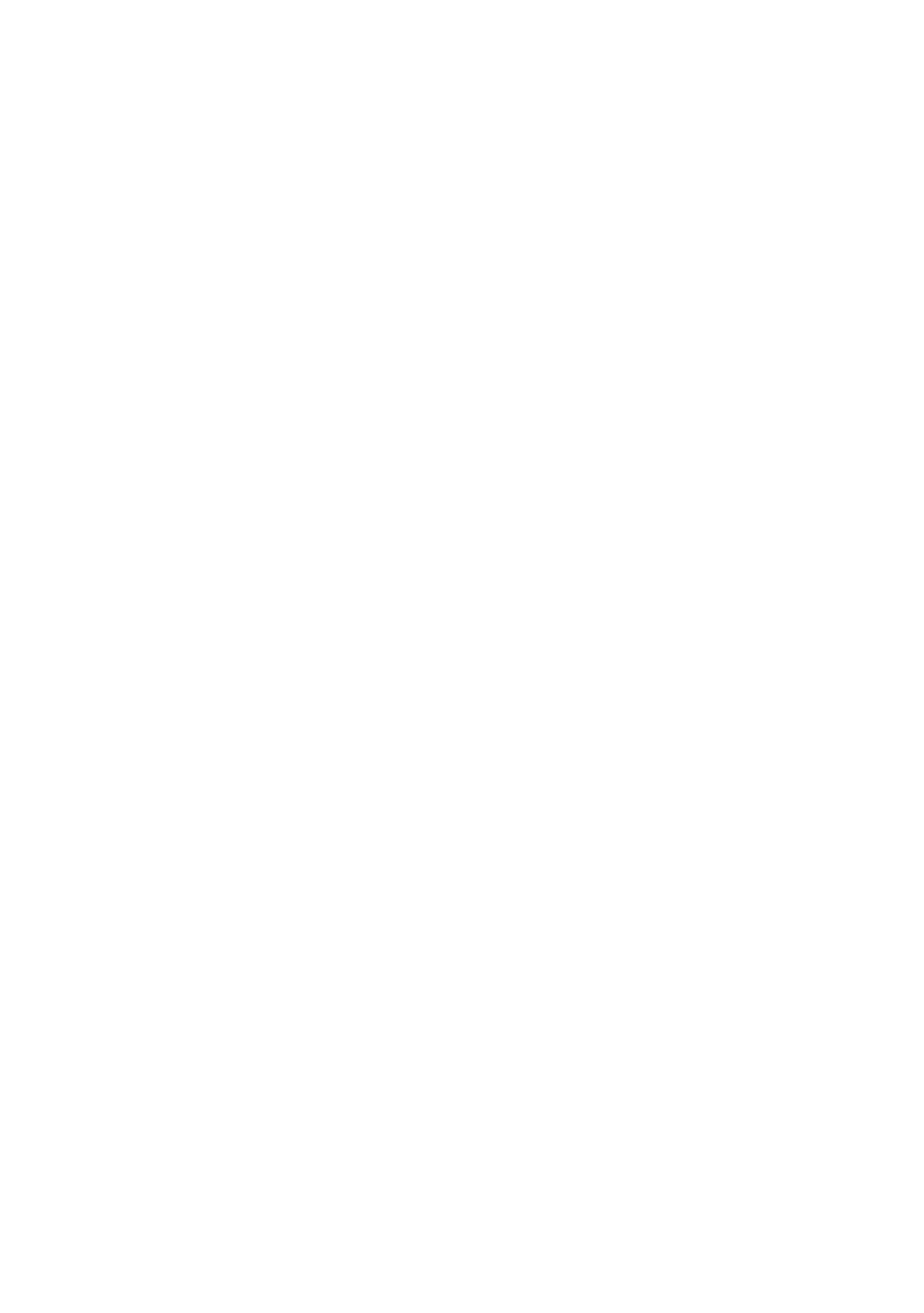## Globalisation, Urbanisation, and the Common Good

## LINDA HOGAN

*Globalisation has changed the nature of contemporary economic and political life and has created new ethical challenges. In this context the exponential growth of cities and the trajectory of urbanisation not only creates new social, political and economic challenges, but it also magnifies the difficulties associated with creating just, inclusive and equitable political and economic structures. The fact of urbanisation raises, in an acute way, the question of how to live well in the midst of intense diversity. Thus, the question of how cities can contribute to managing pluralism, while also promoting social cohesion, is a crucial one for contemporary society. Building a life in common is a vital task, and must be grounded in the integrity of cultures, traditions and life-worlds.*

That we live in the first genuinely global age is something of which one is deeply aware. This awareness is evidenced by the fact that the language of globalisation helps express the nature of our everyday lives. Its usage is no longer limited to the technical worlds of academia or policy-making, rather it has resonance in the wider social context. Referring both to the compression of the world and the intensification of consciousness of the world as a whole, globalisation describes a peculiar interplay of global and local whereby, as Giddens points out, local happenings are shaped by events occurring many miles away and vice versa.<sup>1</sup> Developments in global capitalism and culture, combined with the phenomenal success of technology, especially in the realm of communications, together create an experience of social and political life that is not only novel, but which is invigorating for its beneficiaries. Yet while the term is commonplace, the definition of globalisation and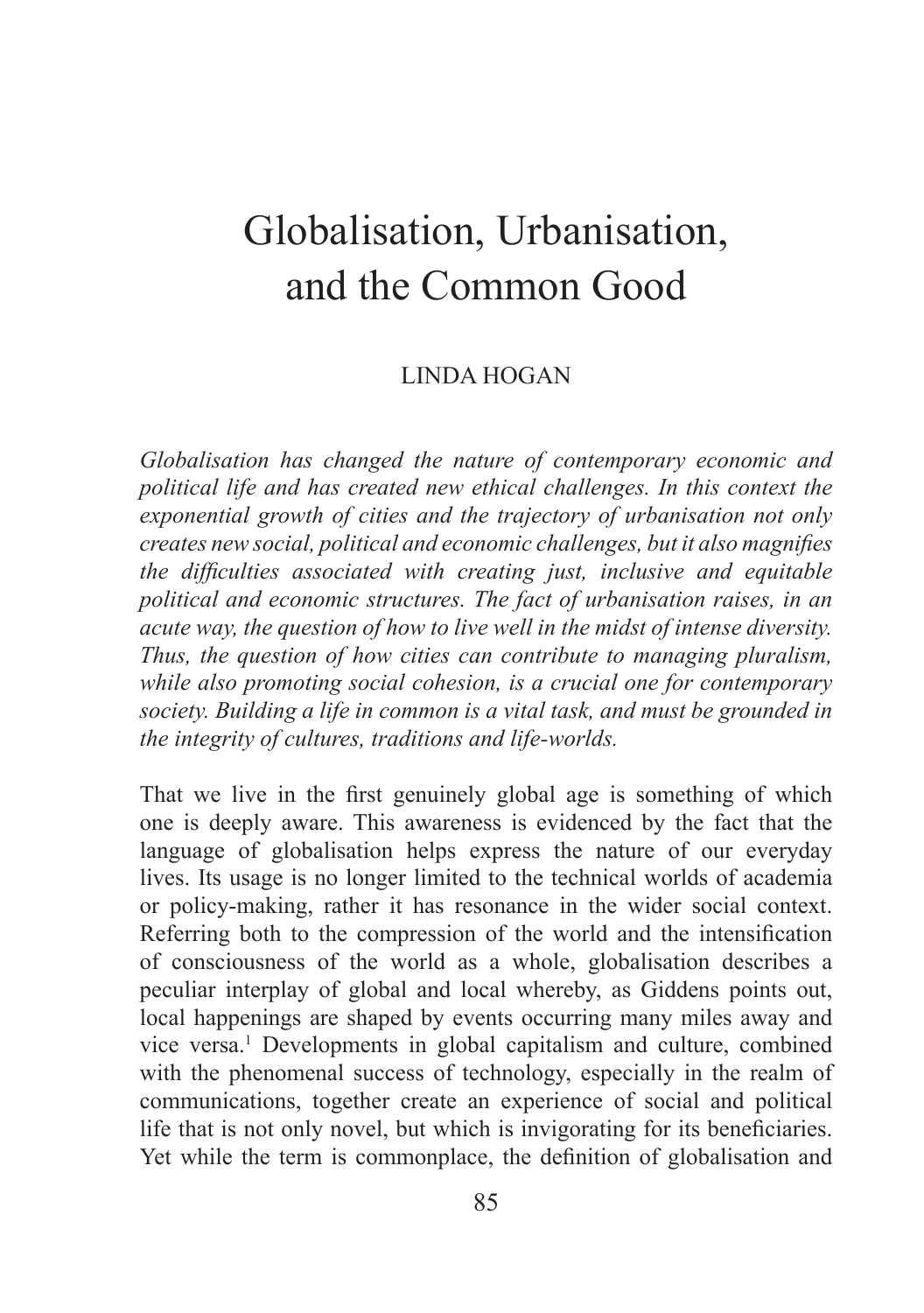the extent to which it is a new phenomenon has been the subject of extensive debate.

#### **I Globalisation and its Impacts**

Debates about the nature and impact of contemporary forms of globalisation are complex and highly charged. They involve disputes about the distinctiveness of the late twentieth-century wave of globalisation relative to earlier waves; about the extent to which economic globalisation provides opportunities for development and inclusion, or whether it propels impoverishment and exclusion; and about whether globalisation can be directed towards the global common good (however that is defined), or whether its forces inevitably undermine forms of solidarity that underpin a commitment to global goods and good. Through the 1990s and 2000s debates about the nature of globalisation and its impact tended to be premised on an account of globalisation that was primarily economic. Through this period, hyper-globalists pointed to the benefits that would accrue from the expansion of trade and investment flows, the integration of financial markets, the voluminous global trade in currencies and the nomadic practices of trans-national corporations.2 Critics, on the other hand, were concerned not only about the ambivalent economic impacts of globalisation on different populations world-wide, but also about the political and cultural impact of this unprecedented integration.3 The subsequent populist backlash against globalisation, expressed in the election of Donald Trump as President of the USA and by the decision of the UK to exit the European Union was anticipated by few, but has come to define politics in many parts of the globe in the last few years. Of course, globalisation has not only impacted the economic sphere, since in addition to economic flows, one can see the remarkable growth of transnational social movements, of global civil society, and of new global institutions as evidence of an increasingly interconnected world.

Whatever one's position on these debates, it is nonetheless clear that globalisation has changed the nature of contemporary economic and political life to such an extent that previously national concerns have been transformed into international ones. Additionally, this unprecedented international integration has created ostensibly new phenomena, namely challenges that can only be tackled in an international context and goods that can only be sought and secured through global political action. Thus, daily we encounter challenges that no government can successfully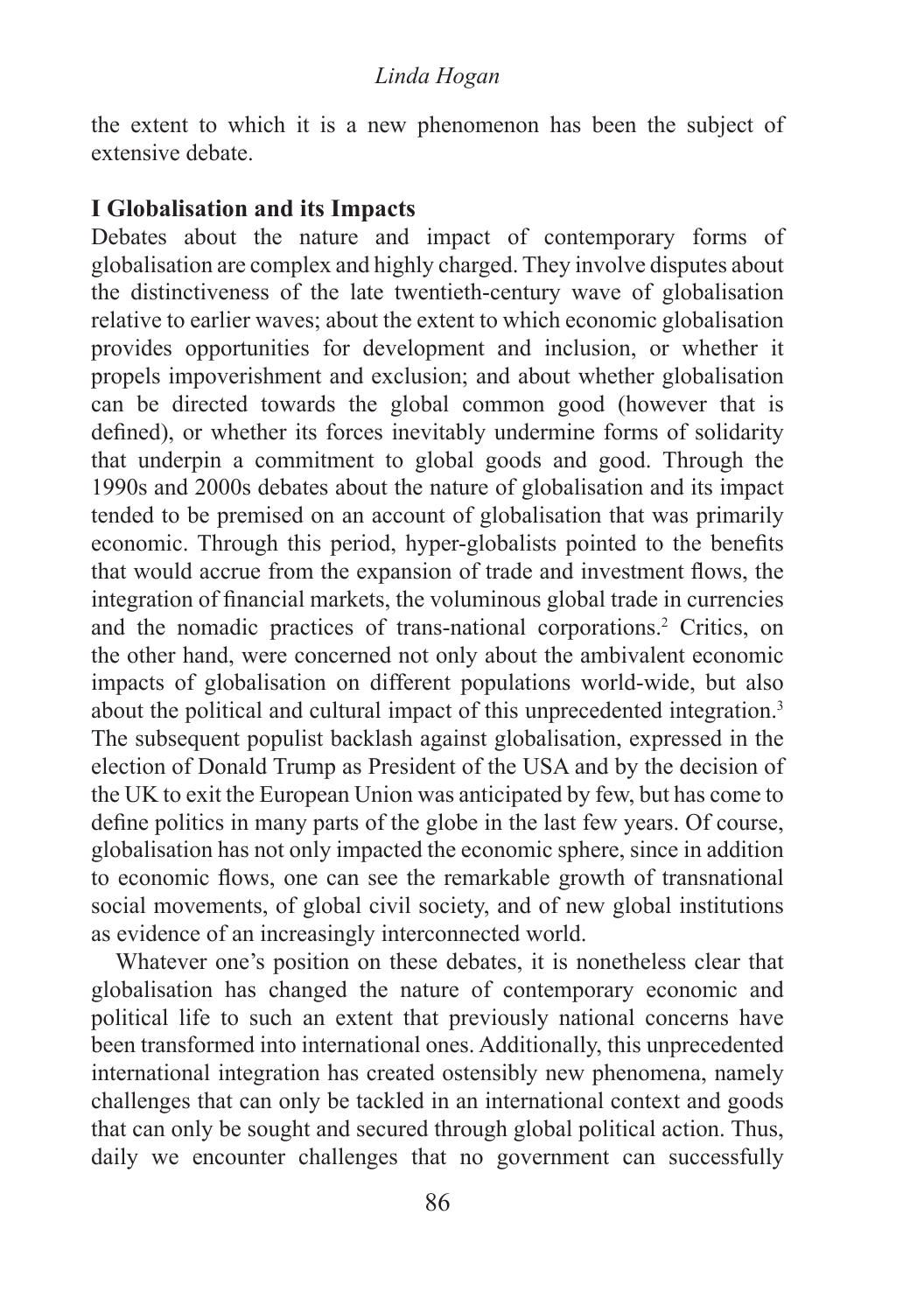deal with alone, challenges of environmental degradation, nuclear and chemical proliferation, migration, terrorism. Beneath these challenges are often questions about equality and justice, also issues that are embedded in this globalized and globalizing context, even if the manifestation of these challenges is often decidedly local. Moreover, in the midst of all of this there persists a fragile system of global institutions, attempting to grapple with these issues, through international governance bodies, treaties and accords.

## **II The Ethical Challenges of Globalisation**

The ethical challenges that are posed by this account of our political milieu are manifold. Critics have drawn attention to the negative effects of unregulated or unfairly regulated markets, of the consolidation economic activity in the developing world and of currency speculation, in many parts of the globe. The ever-increasing economic disparity between North and South as well as the shameful impoverishment of many countries are also seen by many as the inevitable, but unacceptable by-products of globalisation. In response, politicians, civil society activists and academics around the world have argued for an ethical globalisation, that is a form of economic and political integration which is subject to ethical considerations, and that respects all human rights, that is economic, social and cultural rights as well as political and civil rights. The phrase 'ethical globalisation' has been controversial, since many anti-globalisation activists argue that it is a tautology. Nonetheless its advocates argue that it represents the best chance for individuals and communities around the world to secure livelihoods characterised by decency and dignity, rather than destitution.<sup>4</sup> It points to the need to pursue forms of globalisation that serve rather than undermine human development, and this means that the impetus of economic globalisation needs to be moderated and governed by ethical principles, a task that is growing more urgent each day.

Globalisation has created many new global challenges, not least of which are the challenges associated with urbanisation. Although it has a range of causative factors, the contemporary drive towards urbanisation is undoubtedly propelled primarily by globalisation. Moreover, the exponential growth of cities and the trajectory of urbanisation not only creates new social, political and economic challenges, but it also magnifies the difficulties associated with creating just, inclusive and equitable political and economic structures. Indeed, the fact of urbanisation raises,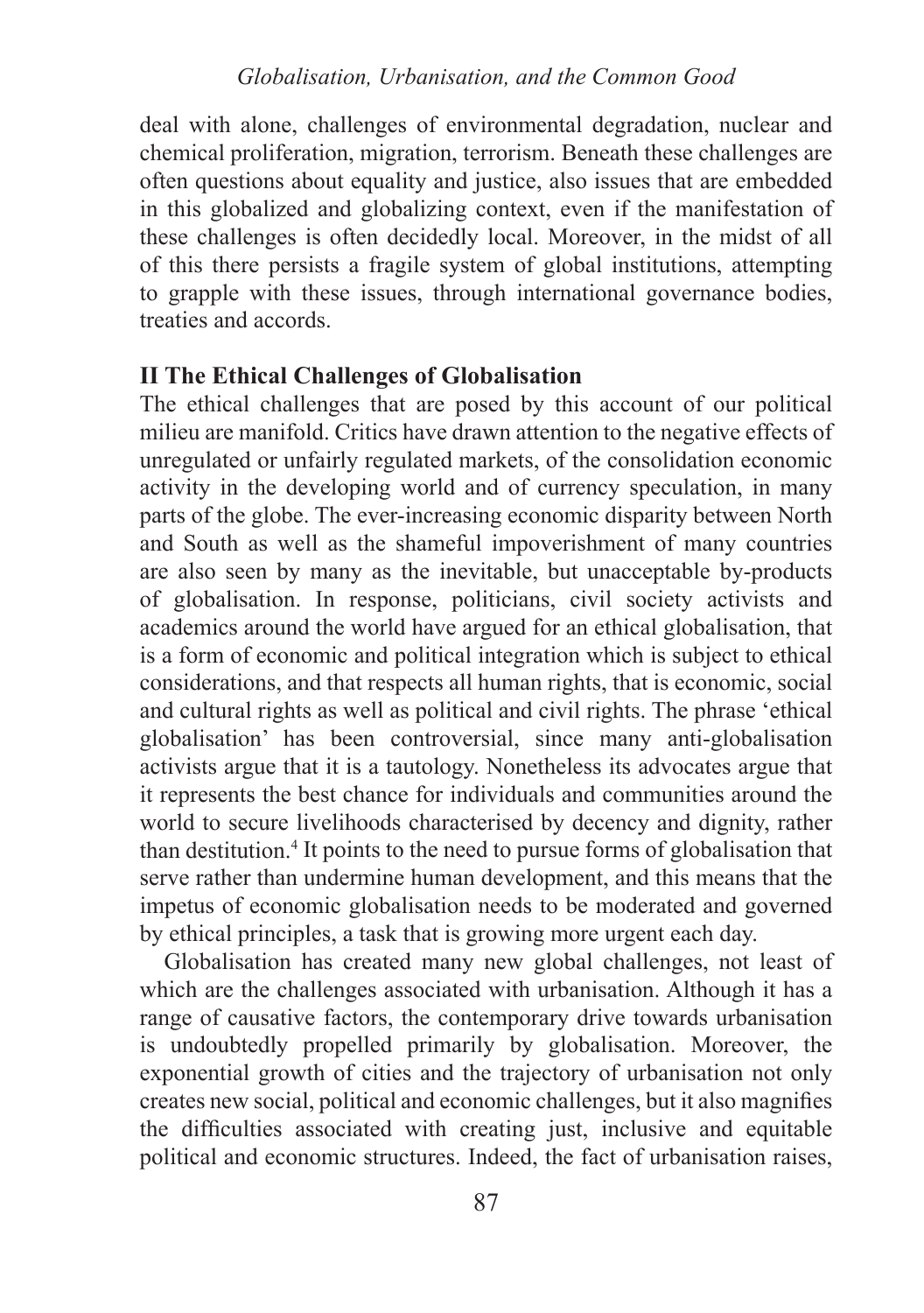## *Linda Hogan*

in an acute way, the question of how to live well, in the midst of this intensity of social relationships, and amongst neighbours whose values, commitments and practices I do not share. In this context the ambivalent nature of globalisation is again in view, for in addition to driving integration, globalisation has also set in train a number of contradictory processes, including a trajectory of fragmentation, seen in the forces of nationalism, identity politics and religious fundamentalism.5 Yet the question of how cities can contribute to managing this pluralism, while also promoting social cohesion, is a crucial one for contemporary society. Moreover, for those concerned with the position of religion there is a further question of the role that religious communities can play in advancing such cohesion, and whether religion will be part of the problem or part of the solution.

## **III Urbanisation and Pluralism**

The challenge of living well in the midst of cultural and ethical pluralism is one with which humanity has grappled in a myriad of contexts and in every age. However, the mobility associated with globalisation has created contexts in which we see more intense levels of ethnic, cultural and religious pluralism than heretofore, and this is also amplified through the complementary drive towards urbanisation. It is present in an intense and exaggerated form in the great global cities of the world such as New York, Los Angeles, London, Singapore, Hong Kong, Mexico City, Mumbai, Beijing. Many of these cities already are, and others will become, hyper-diverse. They will be multi-lingual, multi-racial and multi-cultural and multi-religious. In addition, as Ignatieff notes, 'in postimperial globalisation, the once dominant and once subordinate races live together in hyper-diverse global cities, former colonialists and the colonized cheek by jowl …'.<sup>6</sup> But others cities, for example Beijing, Mumbai and Mexico City, will become larger, more densely populated, but will draw populations in from the surrounding regions and nations. Therefore, although they will be diverse in different ways (in terms of background, skills or language), they will likely be made up of peoples who mostly (but not exclusively) share cultural, racial and religious backgrounds. As a result, the issue in these cities will not be the hyperdiversity of post-imperial immigration, but rather the challenge of the presence of minorities amongst larger and more densely homogeneous populations.7

Thus, managing a pluralism that embraces different ways of life will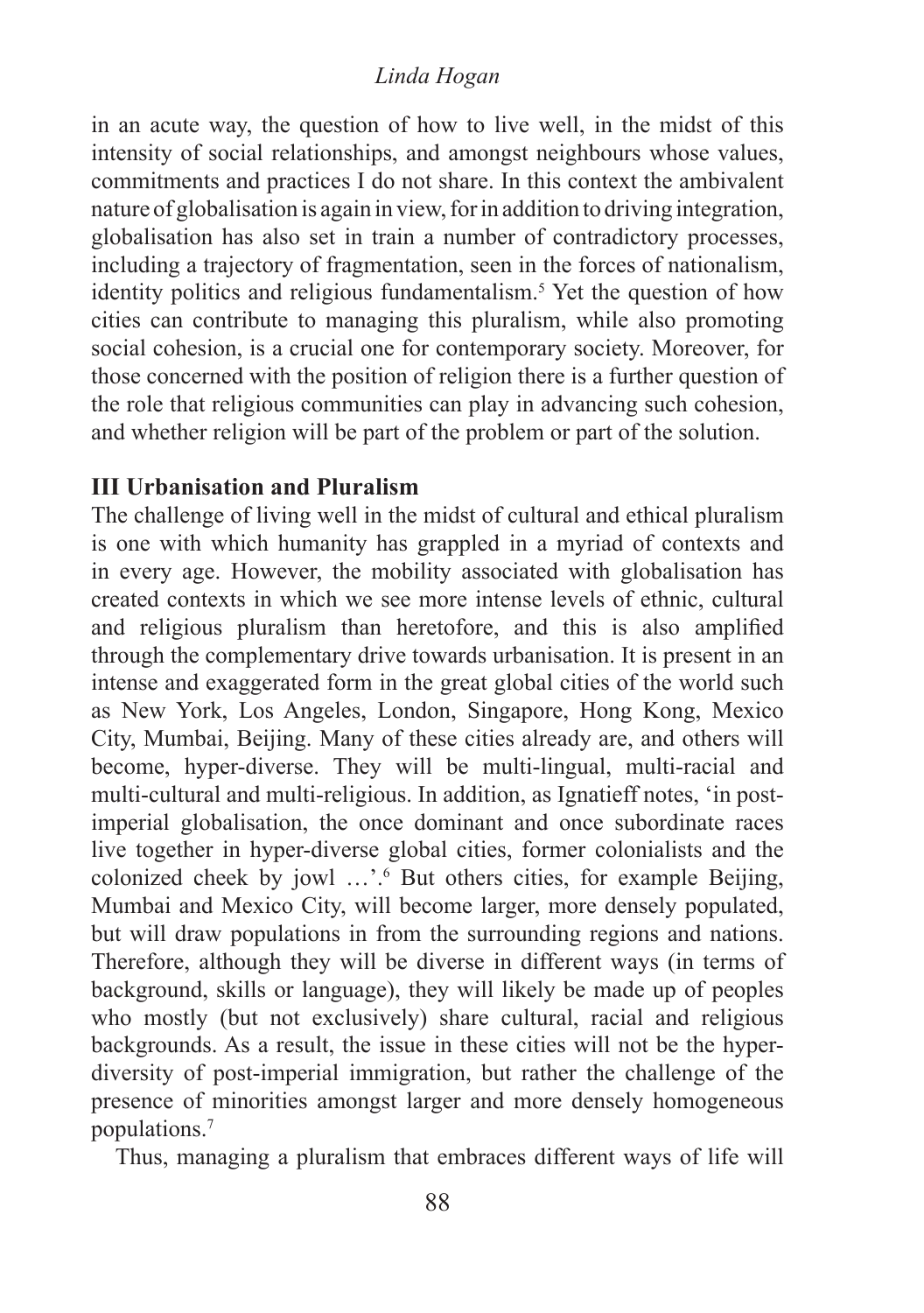be different in contexts of hyper-diversity as opposed to contexts of cultural and religious majoritarianism. Much of the ethical reflection in this context has been focussed on the extent to which shared moral values can be generated in the midst of this pluralism, and about the extent to which such shared values can establish the parameters of the common good, in local and global contexts, in this era of globalisation. These are the parameters of the question that are considered in the *Humanity on the Move* report. However, of equal consequence is the question of how and whether the universal principles of equal dignity and respect prevail in the local, mostly urban contexts where diverse communities live side by side, and where the negotiation between multiple ethnic and religious traditions, and the liberal values of equal dignity and rights is part of the experience of everyday life.

#### **IV Constructing a Common Ground**

In this regard, Michael Ignatieff's *Ordinary Virtues Moral Order in a Divided World* argues that what enables communities to live successfully side by side, if not together, is not the universalist languages of human rights or equality (these he argues are the languages of liberal elites and of states) but rather it is what he calls the everyday virtues of tolerance, forgiveness, trust and resilience. These, he suggests are the glue that makes the multicultural experiment work. They are the moral operating system in global cities and obscure shanty towns alike. In addition to these ordinary virtues, which he argues are present in diverse communities and traditions across the globe, a thin moral consensus, mandating limited trust, nonviolence and co-operation is necessary to keep a global city functioning.8

Thus, a common ground cannot be created by suppressing or supplanting the competing traditional familial, ethnic or religious allegiances or values into which people are born. Primary loyalties cannot be suppressed, rather they need to be harnessed, and balanced with the secondary affiliations in order to make a multicultural city, and indeed a multicultural world, functioning.<sup>9</sup> Nor do these issues arise only in contexts of hyper-diversity. The question of managing pluralism is equally important, indeed one might say even more crucial, in contexts of cultural and religious homogeneity in which are present small-scale minority groups. Whether in contexts of hyper-diversity or of cultural homogeneity, the common good is frequently and often improperly invoked to justify restrictions on pluralism and minority rights. However, the common good cannot be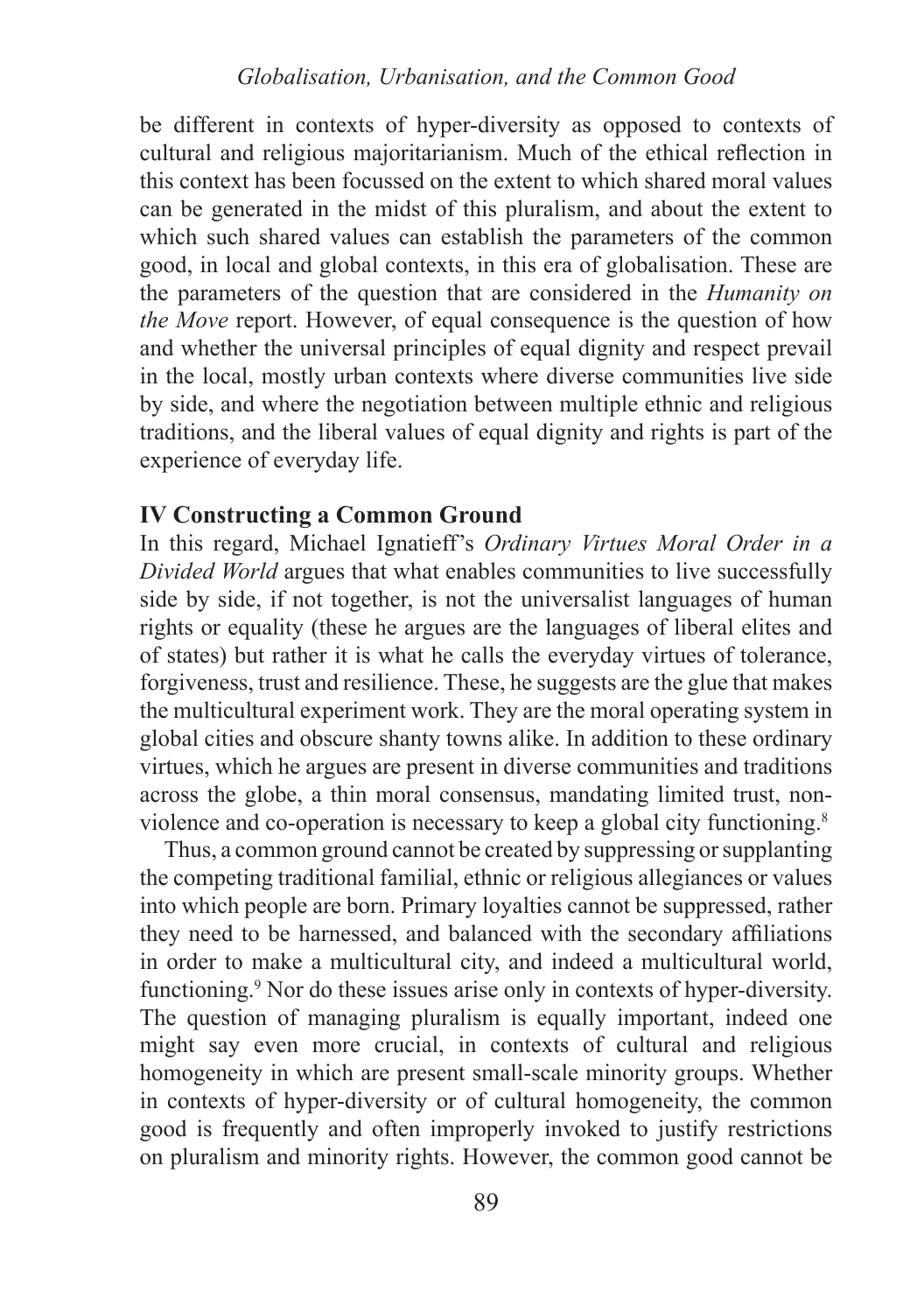#### *Linda Hogan*

conceptualised in terms of a trade-off between the rights of minorities and those of majorities but rather, the common good ought to be concerned with 'construing the relationship of the individual to society so that the limits and possibilities of both individual and communal well-being are preserved, and in which the appropriate responsibilities and obligations that exist among individuals are clarified and articulated.'10 The common good concerns the harmonisation of different values in the attainment of a just and cohesive society, and this harmonisation is as important in contexts where one tradition dominates, as it is in contexts of hyper-diversity.

So how then can we go about building a life in common? What kind of approach to the interplay of different cultural and religious values will be most productive, whether the pluralism is wide and deep, or minimal and marginal? Building such a life in common must be grounded in an appreciation of the integrity of the distinct moral and religious traditions and in a desire to build discursive bridges across these traditions, in the expectation that a durable consensus on shared values can be established. The most persuasive responses to the challenges of living well together will only be found through multiple, inclusive, tradition-thick, crosscultural, multi-religious engagements and dialogue.

What shape this deliberation and dialogue should take and what it will take to create the spaces in which such dialogue can take place? Even our local conversations about human dignity and flourishing are now shaped by the irreducible plurality of human experience, including religious experience, and this will only become more pronounced in the future. Thus, our political cultures, even, especially at the municipal and national levels must also have the capacity to facilitate such intercultural and interreligious exchange. Crucial in this regard is the capacity of religious traditions to be part of this deliberative process, a process in which there is mutual respect for the convictions, including the moral and religious convictions, of the other, and in which there is a mutual appreciation of the ethical values embedded in these discrete and varied traditions. Indeed, since religious pluralism has become entangled with the politics of fear, it is more vital than ever that religious traditions are to the fore in the process of building a municipal politics focused on the global common good.

*Notes*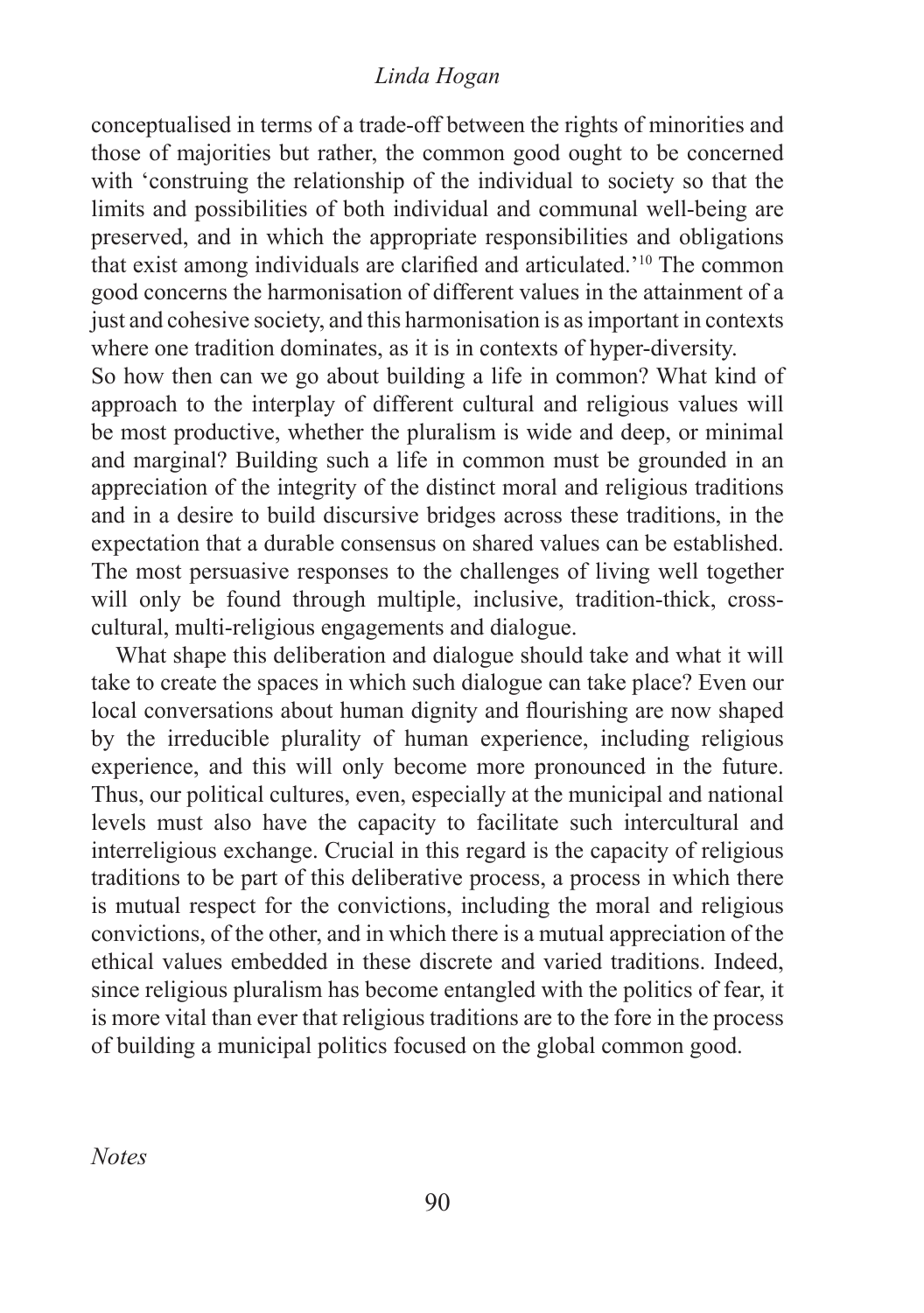#### *Globalisation, Urbanisation, and the Common Good*

1. Anthony Giddens, *The Consequences of Modernity* (Oxford: Polity Press, 1990), 64.

2. See Thomas Friedman, *The Lexus and the Olive Tree* (New York: Farrar, Straus & Giroux, 1999) and *The World is Flat* (New York: Farrar, Straus & Giroux, 2005).

3. Dani Rodik, *Has Globalization Gone Too Far?* (New York: Columbia University Press, 1997) represented an early critique of the hyper-globalist trajectory, as did the work of former World Bank economist Joseph Stiglitz with his influential *Globalisation and its Discontents* (New York, W. W. Norton & Co, 2002). See also Dani Rodik's *The Globalization Paradox: Democracy and the Future of the World Economy* (New York: W. W. Norton & Co., 2011).

4. Mary Robinson, 'An Ethical Human-rights Approach to Globalization,' *Peace Review* 16: 1 March 2004, 13-17.

5. Zigmud Bauman coins the neologism 'glocalisation to capture this ambiguity. See 'On Glocalization: or Globalization for Some, Localization for Some Others' *Thesis Eleven*, 54(1), 1998, 37–49. 6. Michael Ignatieff, *Ordinary Virtues Moral Order in a Divided World*, (Cambridge MA.: Harvard University Press, 2017) 14.

7. See Saskia Sassen's *The Global City* (Princeton NJ: Princeton University Press, 1991), for a comprehensive discussion of these points.

8. Ignatieff op. cit. 45

9. Ibid., 202

10. David Hollenbach, *The Common Good and Christian Ethics* (Cambridge: Cambridge University Press, 2002), 192.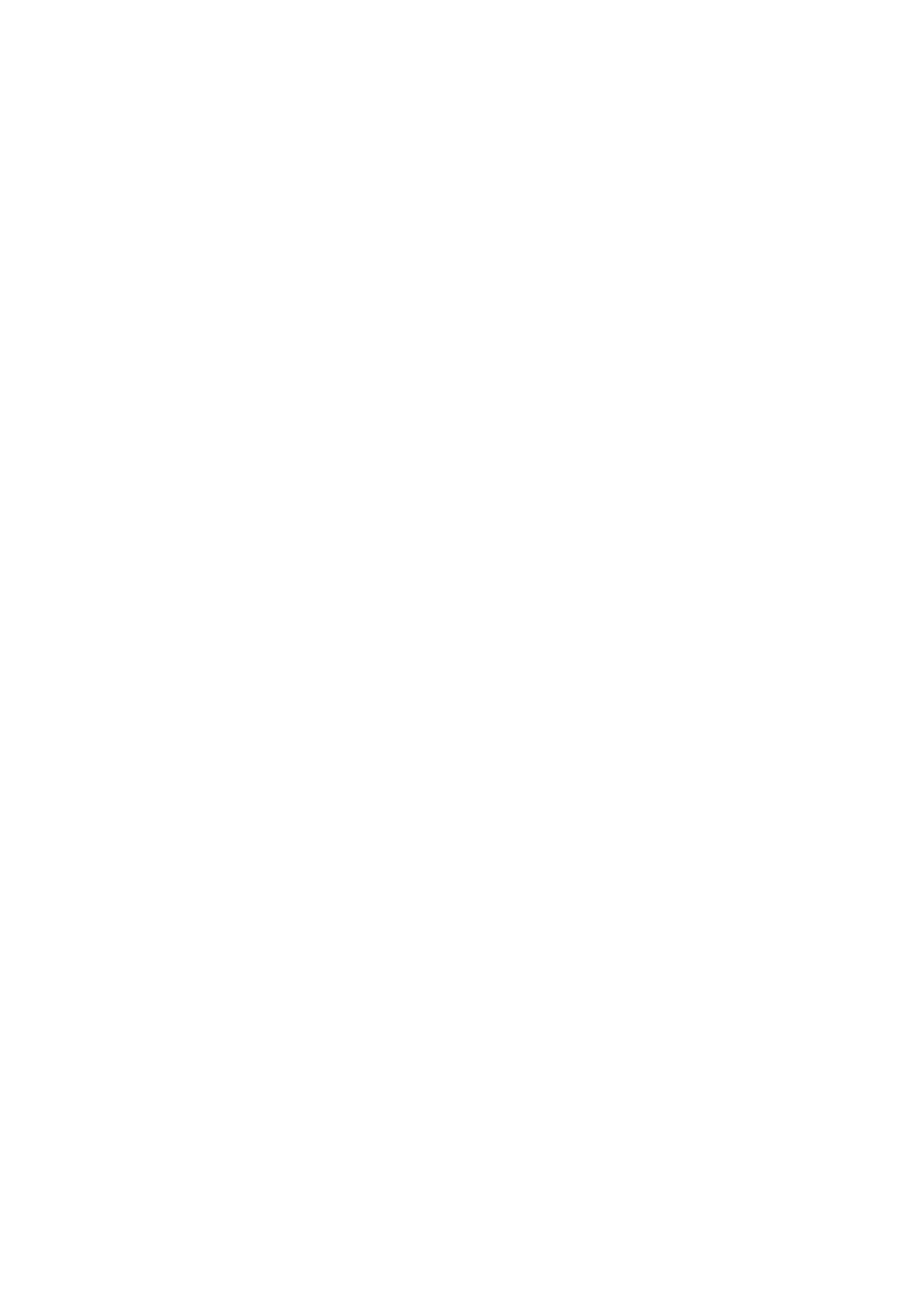# Part Four: The Praxis of Creating Humane Spaces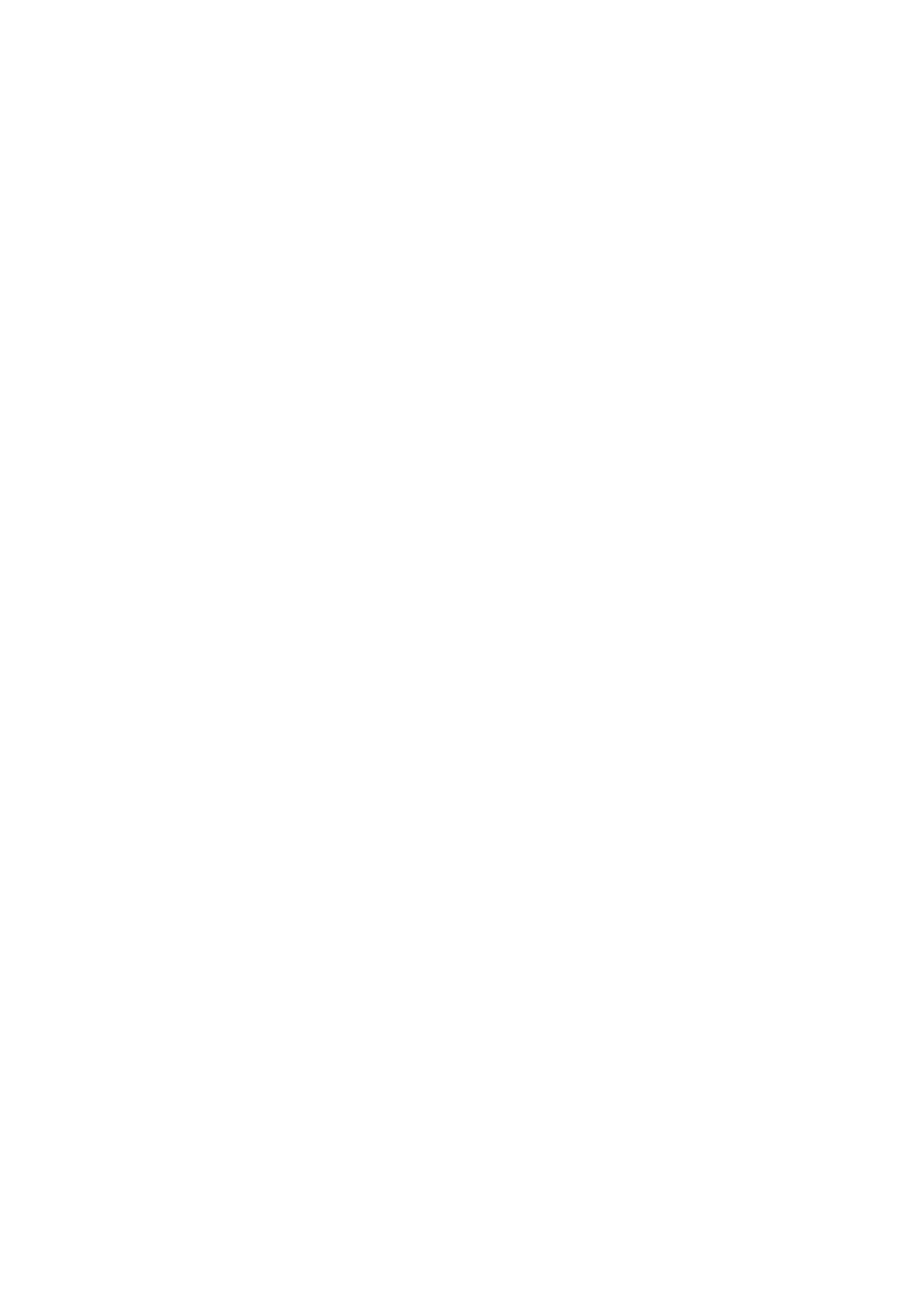# Liberating Urban Development and the South African Church: A Critical Reflection in Conversation with David Korten and Gustavo Gutierrez

## STEPHAN DE BEER

*In this article I reflect on (post)apartheid cities, from the perspective of spatial (re)segregation, homelessness and precarious housing. I submit that the Church will find herself increasingly isolated from the growing discontent of the urban marginalized, unless it embraces all four generations of development, as outlined by David Korten, whilst rooting herself in a deep commitment to integral liberation, as defined by Gustavo Gutierrez. I conclude by discerning and suggesting seven urgent imperatives for theological action.* 

## **I The (Post)apartheid City**

The spatial injustices of the past remain etched on the South African urban landscape. Whereas forced removals and apartheid legislation displaced black South Africans before the 1990s, gentrification of inner city neighbourhoods, and sprawling urban informal settlements, continue to displace, or marginalize, mostly black South Africans. The majority of our population does not have proximity or access to urban opportunity.

Today, re-segregation has become evident, not only in urban public schools, but also in new forms of economic segregation separating middleclasses and wealthy gated communities from urban informal settlements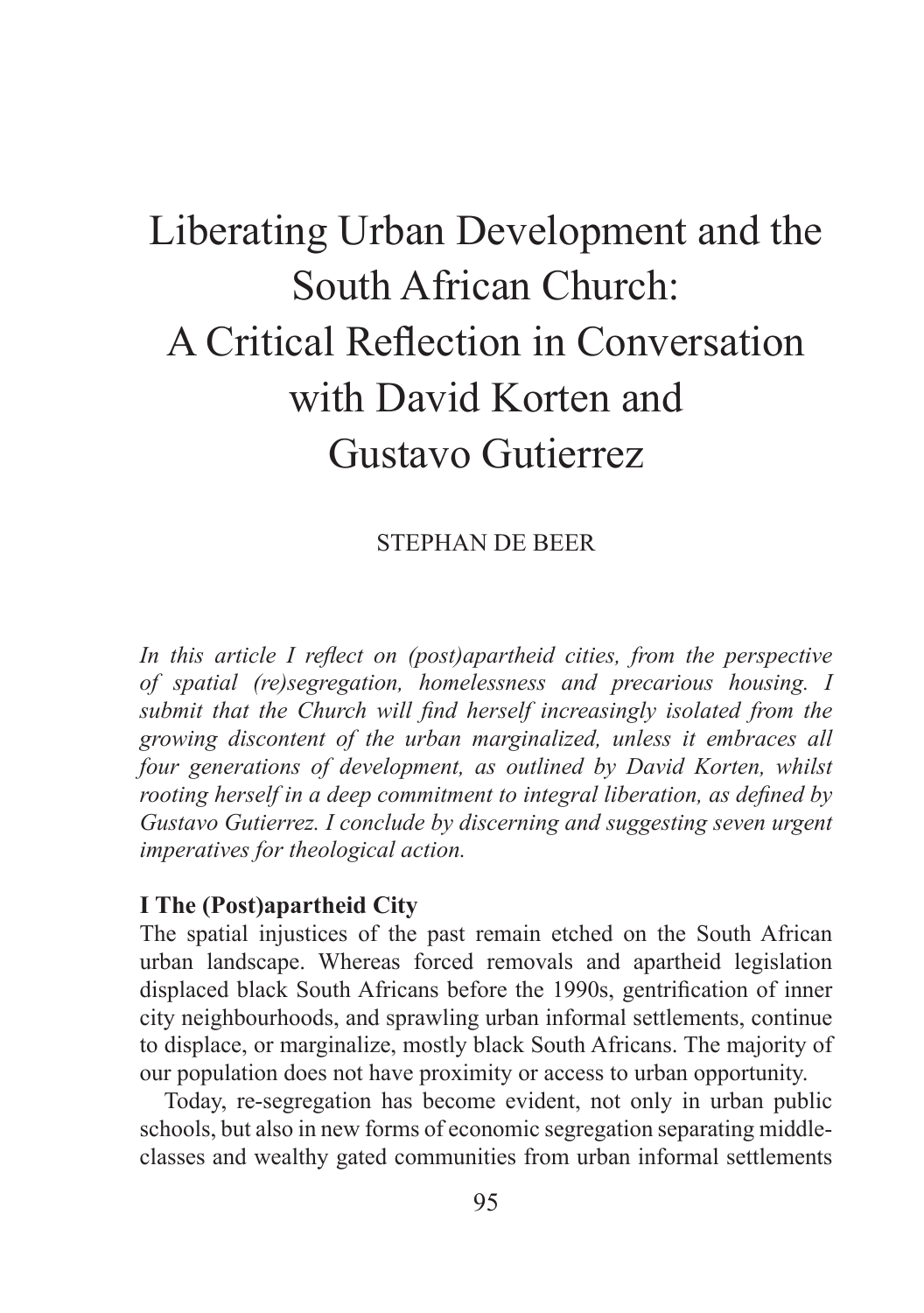#### *Stephan De Beer*

and backyard shack dwellers. There are some exceptions, where the starkness of the segregated city is 'disrupted' through the suburbanization of homelessness,<sup>1</sup> or the occupation of land and buildings in strategic urban places. In addition to the perpetuation of socio-spatial segregation, many young black South Africans have grown disillusioned with the rainbow of Mandela, suggesting that reconciliation was never coupled with justice.<sup>2</sup> The cry for land, a right to the city, and basic human dignity – still elusive for way too two decades after democracy – is becoming more pronounced, and increasingly impatient.

#### **II Urbanization, Housing and Homelessness**

By 2050 almost 1,3 billion people will live in African cities today, 43% of Africa's urban dwellers live in informal settlements.<sup>3</sup> Both rural-urban and trans-national migration fast-tracks the pace of urbanization across the continent. It is similar in (post)apartheid South Africa.

The Gauteng City-Region, in which both Johannesburg and the City of Tshwane are located, has a population of 14,7 million people.<sup>4</sup> The City of Tshwane, the location from which I reflect theologically, has around 3,3 million inhabitants,<sup>5</sup> with Pretoria at its core. The person responsible for housing in our city said it will take 40 years to address our current housing backlog, not even taking into account the projected growth rates of our city.6 13,1% of all households in South Africa live in informal dwellings whilst that is true for 19% of all households in the Gauteng City-Region.<sup>7</sup> An estimated 200,000 people are homeless on the streets of South Africa. In the City of Tshwane there are more than 6,200 street homeless people, of which more than 1,200 are over the age of 65 years.<sup>8</sup>

Considering the pace of urban migration, the slowness (and incapacity) in addressing challenges of precarious housing and homelessness, and the seeming inability of African cities to get their heads and hearts around the pace of urban expansion, demands for urban infrastructure, and increasing inequalities, raise critical questions.

## **III The Migrant, Homeless Jesus in the Urban Dungeons: A Question of Faith and Theology**

The restlessness of the urban poor in our context is growing. Yet, the Church locates itself, according to Vuyani Vellem, not *in* the dungeons of modern-day urban enslavement,<sup>9</sup> but *on top* of the dungeons, too often participating in repressing vulnerable people. If our theological work fails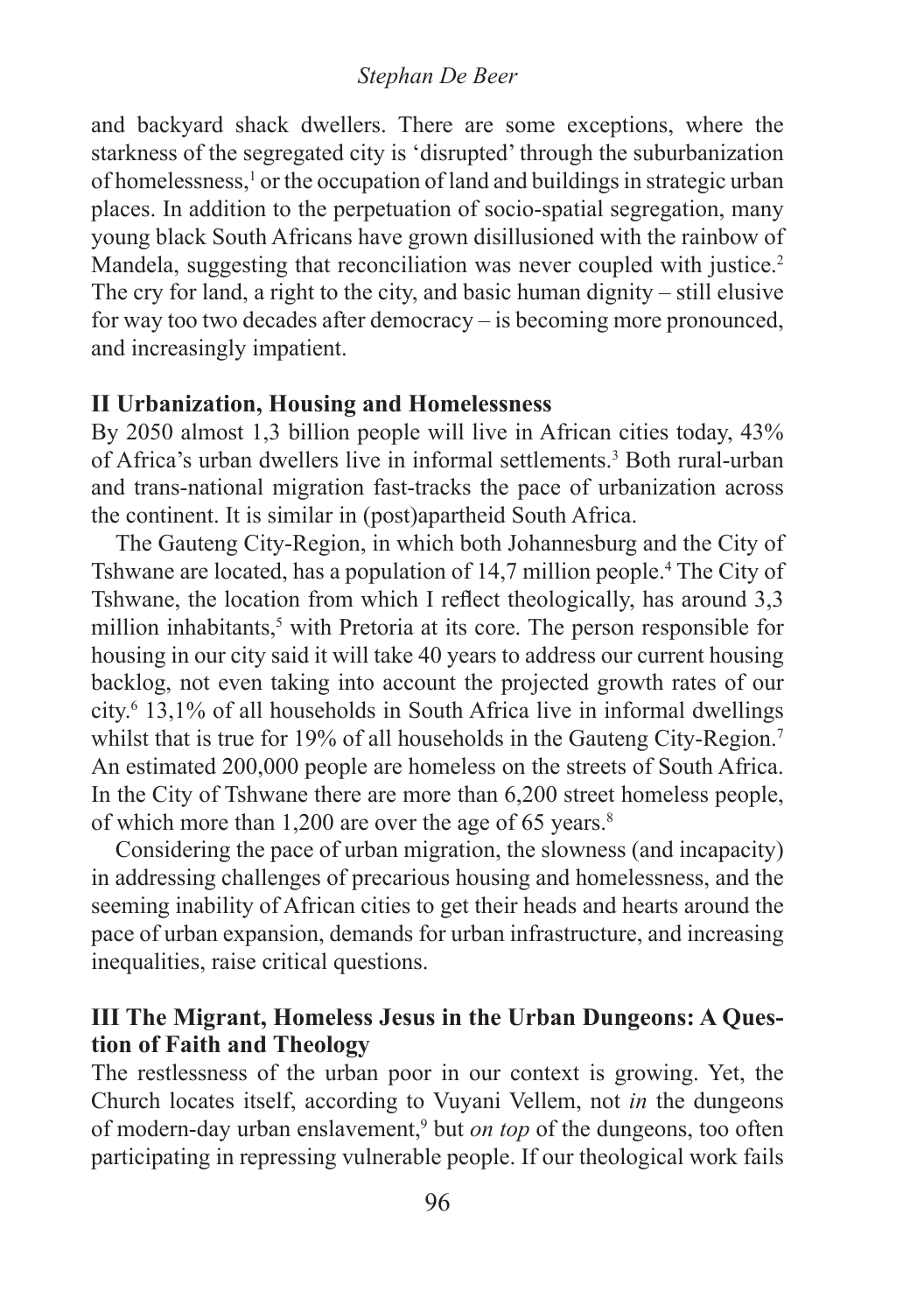to engage the migrant, homeless Jesus – who makes himself a slave in the dungeons, $10$  with the urban poor – then our theological work is irrelevant to the majority of urban people.

Urban development conversations in our context seldom have a theologian in the room. This is symptomatic both of dominant development discourse's negative or ignorant views of faith-based action, but also of the lack of theological rigour and savvy to engage urban complexity well. Stuck in our theological or religious silos, we seldom work in transdisciplinary ways, either to participate in constructing the city, or to prepare (read: re-educate) ourselves for an urban future.

If the South African church fails to express itself in radical solidarity with the urban margins, except through escapist ritual, Jesus does not necessarily do the same. In discerning and connecting to the migrant, homeless Jesus *in* the urban dungeons, we will start engaging issues of land and housing, water and sanitation, street homelessness and informal settlement upgrading. Jesus amongst the urban poor cries out for that.

## **IV Liberating Urban Development: Deepening Urban Impact**

In this section I propose an embrace of Korten's four generations of development, and Gutierrez's notion of 'integral liberation', in order to liberate urban development and deepen urban impact.

## *Korten's four generations*

David Korten speaks of four generations of development, gradually shifting from relief work (first generation) addressing short-term needs, to community development (second generation) creating infrastructure; and from advocacy and policy work (third generation) focusing on structural changes, to building local, regional and global movements working for long-term political change (fourth generation).<sup>11</sup> Ignatius Swart<sup>12</sup> advocates for a fourth generation approach by Churches engaging development in South Africa. Instead of focusing on relief only, or being co-opted into state welfare or development programmes, the Church will then collaborate with local and global social movements, working for systemic change both at regional and global level.

Korten's model is helpful for assessing own developmental approaches, but also to provoke deeper journeys, never negating the importance of relief and community development, but attending more intentionally to structural concerns. This article emphasizes the necessity for liberating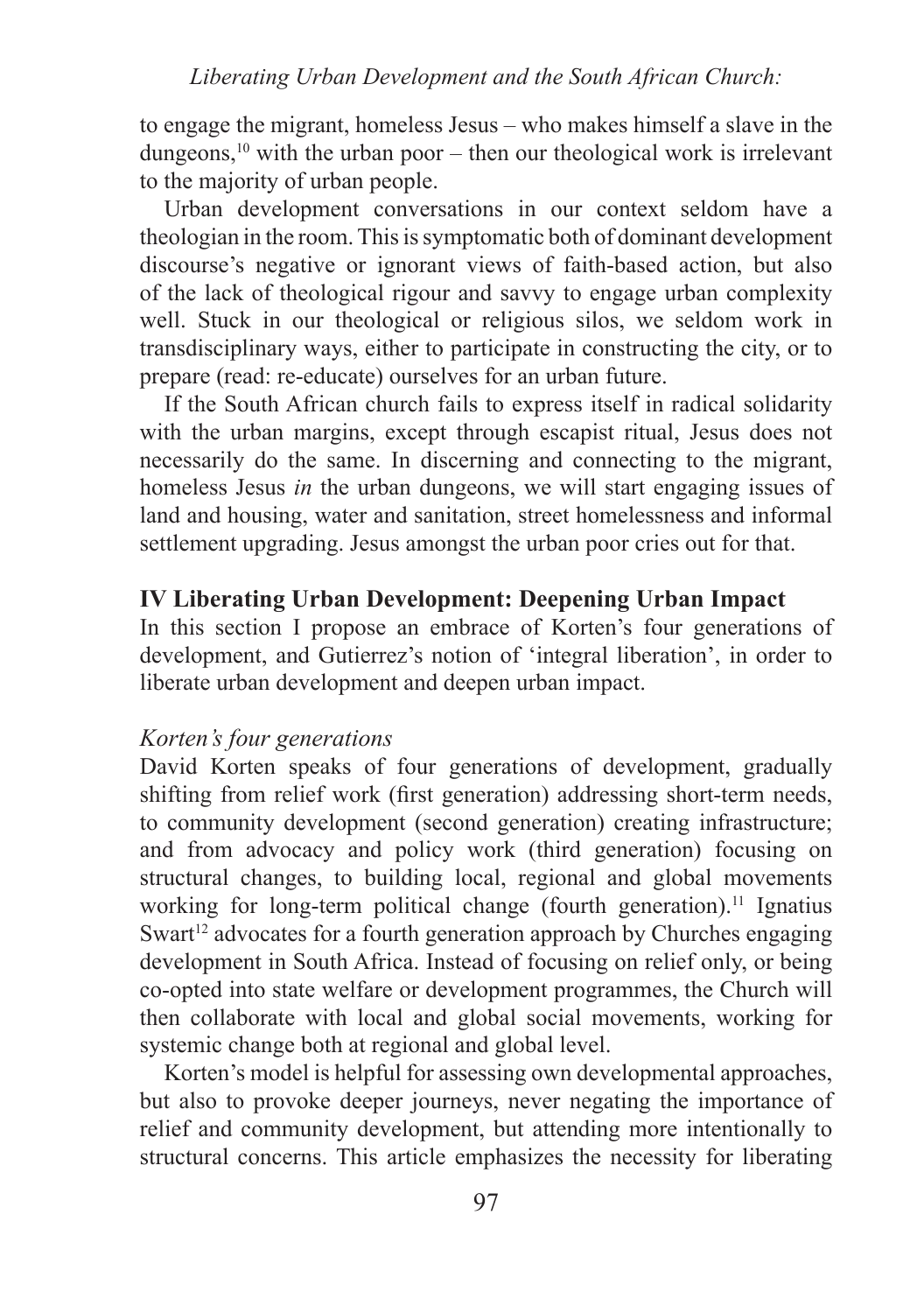#### *Stephan De Beer*

urban development – both the process of liberating our urban praxis, as well as ensuring that our praxis mediates deep, integral liberation.

#### *Gutierrez' integral liberation*

I propose Gutierrez's 'integral liberation' as the purpose of our developmental engagement with urban poverty. He radicalises our understanding of development, not only mediating personal freedom through salvation from personal sin; or interpersonal freedom through humanizing relations of race, class, gender, or sexuality; but also mediating liberation in a socio-economic-spatial-political sense. I include spatial liberation as part of Gutierrez's third category and add environmental liberation, drawing on Boff's<sup>12</sup> insistence that the cry of the poor and the earth are similar cries, caused by patriarchal oppression.

I suggest as the role of Church- and faith-based communities, and as criteria by which to measure their contribution, the mediation of multiple freedoms: personal; interpersonal; socio-economic-spatial-political; and environmental. A great contribution to faith-based engagement with urban development would be to develop concrete indicators to measure in how far multiple freedoms are being mediated.

## **V The Urban Church in the City of Tshwane**

The urban Church in Tshwane, with exceptions, practices a first or second generation approach to urban development, if there is any engagement. Faith-based advocacy or rights work, as expressions of a third or fourth generation approach to development, is rare. Even more rare is the occurrence of South African Church participating in local or global social movements for systemic change. For many years I participated in an ecumenical movement<sup>14</sup> responding to rapid socio-demographic changes in the inner city of Pretoria, since 1993. In organic ways we journeyed with local communities, discerning the cries of particularly vulnerable groups, and the face of Jesus in them. Over the years, it created a presence and a number of *small intentional communities alongside particularly vulnerable people* in the city: women at-risk, vulnerable girl children; or homeless people living with chronic mental illness. In these communities, people who were vulnerable, violated or abused, and homeless, found home, and started to access the resources of the city. We were taught the power of small communities to mediate the sustainable integration of vulnerable people into the big city. We discovered the importance of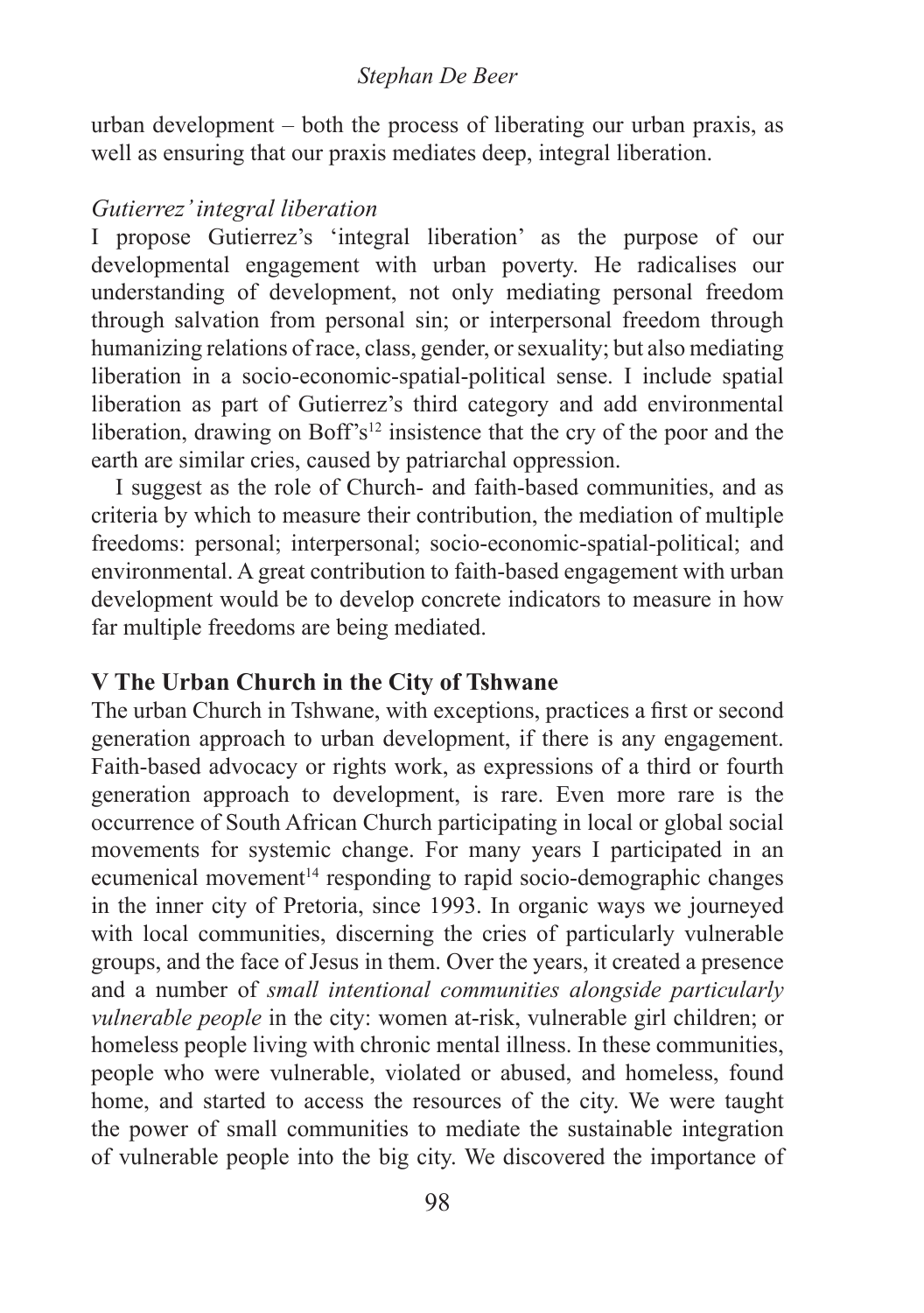creating access as a ministry of opening doors, rolling away stones,15 and mediating freedoms. Small, caring communities became communities of justice, uncovering 'the thief'16 who caused their vulnerability to start with.

In 1998 the same ecumenical movement created *a social housing company*17 offering access to affordable housing but also proximity to urban resources. It engaged in the work of *advocacy and awarenessraising*, with and on behalf of different groups it was in solidarity with. Some interventions informed policy and practices, especially in relation to neighbourhood organizing, counter-trafficking work, homelessness advocacy and a demonstration of viable models of social housing. As part of its journey it invested in *building capacity and leadership* of those working with the Foundation. Increasingly it builds leadership capacity of people who are homeless or particularly vulnerable, affirming the agency they themselves practice in spite of the odds stacked against them.

This movement, as an expression of a faith-based urban development response, embraced the first three generations, but could deepen its third generation work and be more intentional about a fourth generation approach. At times its advocacy approach lacked strategic intent and impact, either being too *ad hoc* or not connecting well enough to broaderbased movements. In recent times it started to build strategic alliances with other social movements to accelerate its impact in terms of ending homelessness, housing advocacy, and activist education. TLFs longing has always been to mediate fullness of life: disarming the thieves preventing it, and facilitating access to multiple freedoms. I would submit that TLF, and other faith-based communities, would have a liberating impact if they had to embrace Korten's third and fourth generation approaches more deliberately, combining it with a deep awareness and embrace of its own pastorate as being profoundly political.

## **VI Urgent Imperatives for a (Post)apartheid Urban Theological Agenda**

Elsewhere, with Ignatius Swart, we outlined a possible urban public theological agenda for South Africa today.18 What I do here is different. Based on the thread of this article, I discern specific challenges requiring immediate and urgent theological attention.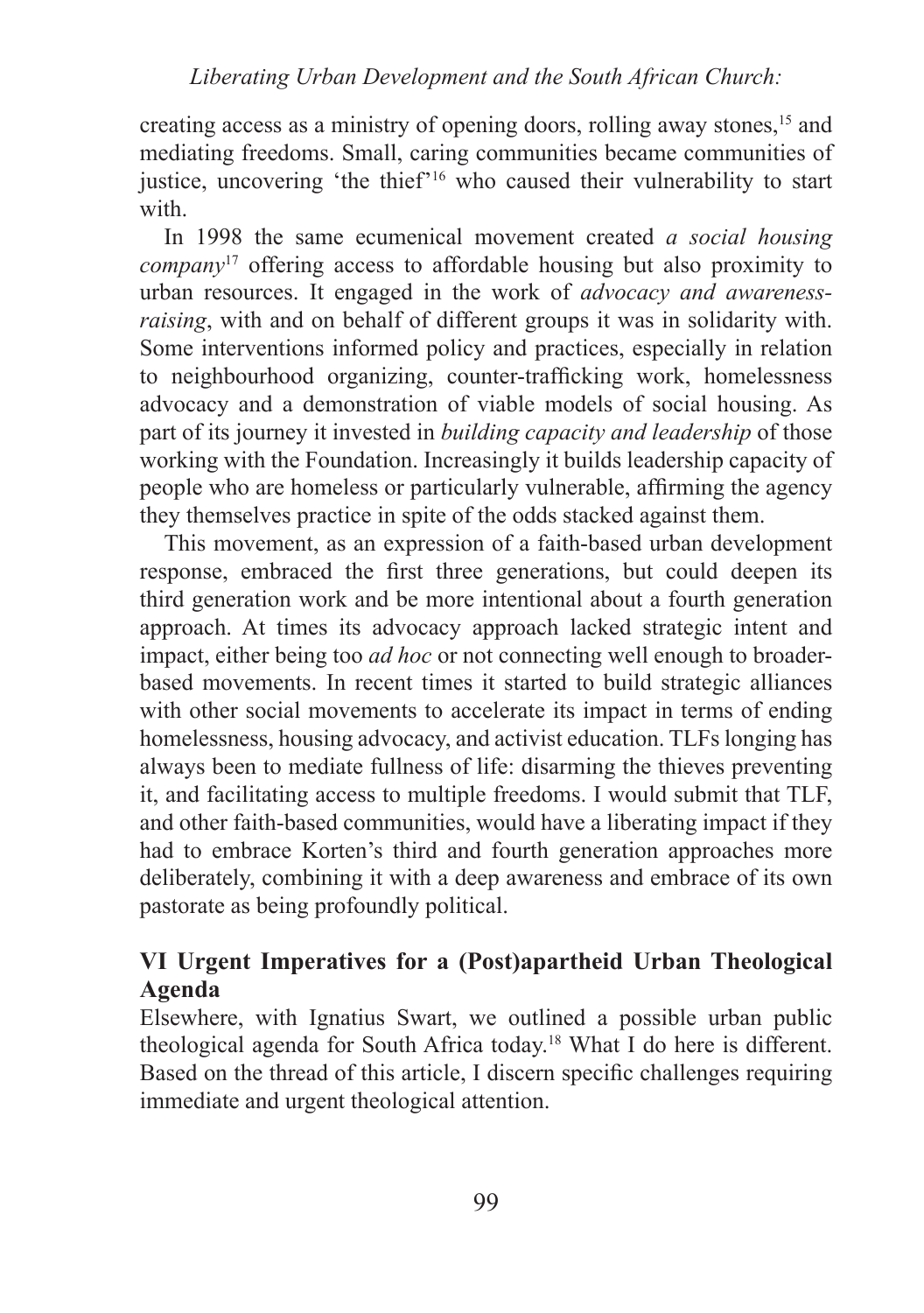## *Stephan De Beer*

1. We have to articulate the illusion of the (post)apartheid city and the on-going pervasiveness of the apartheid city, for faith audiences to understand the wound of the urban marginalized.

2. We need to place the challenge of African urbanization – migration, informality, homelessness, housing, the spatiality of justice, and access to appropriate infrastructure – centre stage in our theological endeavour.

3. We need to discern the migrant, homeless Jesus *in* the urban dungeon; and expose expressions of Church being exploitatively on top of the dungeon.

4. We need to accompany, theologically, homelessness agendas emerging in cities across the country, as well as faith-based (and other) housing approaches seeking to address precarity.

5. We would do well to learn from and collaborate with social movements focusing critically and constructively on land, housing and spatial justice.<sup>19</sup>

6. We need to theologically locate ourselves in all four generations of Korten, but in particular in the third and fourth generations which have not been practised much by the South African urban church: integrating care, community development, advocacy and policy work, and participation in social movements.

7. We need to be re-evangelized into a more integral understanding of salvation as integral liberation.20 Our faith is indeed political, in its apathy or avoidance of the *polis*; in its presence in the polis; or, indeed, in its more articulate engagement with the concerns of the *polis*. We can practice a liberating politics, inside the urban dungeons; or participate in an oppressive politics on top of the dungeons.

For the urban Church in South Africa to embrace an urban liberationist agenda, would require of theological education to be urbanized and liberated from its anti-urban captivity.<sup>21</sup> If not, the Church would increasingly be irrelevant to the cries of the urban masses. Our salvation is fortunately not in the Church, but in the One who finds himself 'outside the gate', $2<sup>22</sup>$  inside the dungeons.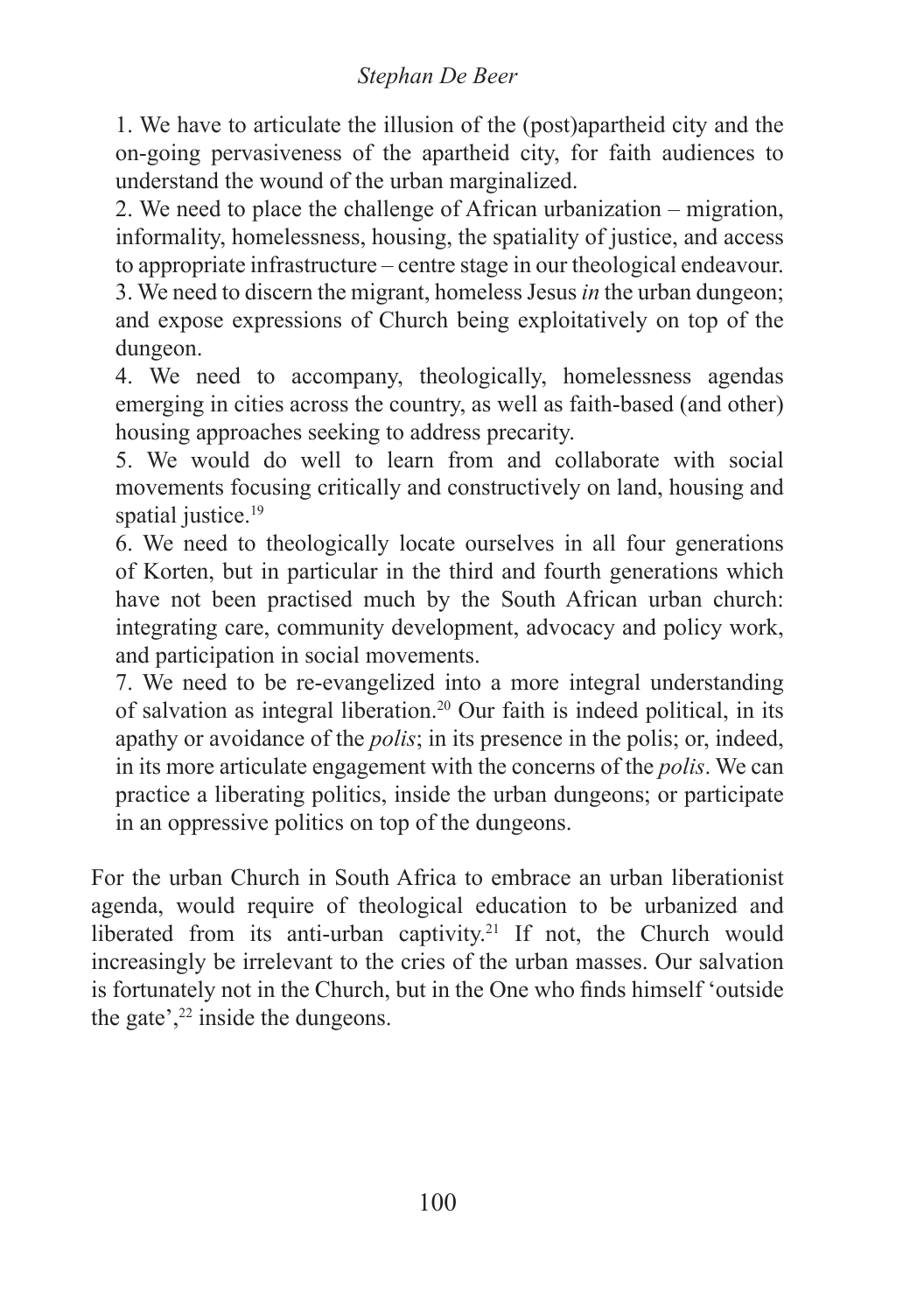#### *Liberating Urban Development and the South African Church:*

#### *Notes*

1. S.de Beer & R. Vally, *Pathways out of Homelessness*, (Pretoria: University of Pretoria, 2015), 63-65. 2. M.Van der Merwe, 'Anger and Reconciliation: Lingering Inequality's Impact on Social Cohesion', *Daily Maverick*, 8 November 2016; N.Gous, 'Reconciliation is Impossible Without Redress', *Times Live*, 31 August 2018.

3. S.Parnell & E.Pieterse (eds.), Africa's Urban Revolution, (London: Zed Books, 2014) 1,3, 64.

4. Gauteng City-Region Observatory, The Gauteng City-Region, http://www.gcro.ac.za/, 2018.

5. Municipalities of South Africa, City of Tshwane Metropolitan Municipality, https://municipalities. co.za/demographic/3/city-of-tshwane-metropolitan-municipality, 2018.

6. A personal conversation with Nonto Memela, Group Head: Housing and Human Settlement, in the City of Tshwane Metropolitan Municipality, 25 May 2018.

7. Statistics South Africa, *GHS Series Volume VII: Housing from a human settlement perspective*, Media Release 20 April 2016, http://www.statssa.gov.za/?p=6429

8. S.de Beer & R.Vally, *Pathways out of Homelessness. Research Report*, (Pretoria: University of Pretoria, 2015), 3.

9. V.S. Vellem, 'The Reformed Tradition as Public Theology', *HTS Theological Studies / Teologiese Studies* 69(1), Art. #1371 (Vellem describes urban informal settlements and slums as urban dungeons and modern-day forms of enslavement); K.Cannon, 'Lessons of Liberation in the Struggle for Freedom', in P.Dibeela, P.LenkaBula & V.Vellem (eds.), *Prophet from the south: Essays in honour of Allan Aubrey Boesak*, (Stellenbosch: SUN MeDIA, 2015) 173

10. Cf. Phil.2:5-8

11. D.Korten, *Getting to the 21st Century. Volunteer Action and the Global Agenda*, (West Hartford, CT: Kumarian Press, 1991) 113-132.

12. I.Swart, *The Churches and the Development Debate: Perspectives on a Fourth Generation Approach*, (Stellenbosch: SUN Press, 2006).

13. L.Boff, *Cry of the Earth, Cry of the Poor*, Maryknoll, NY: Orbis 2002).

14. Tshwane Leadership Foundation, http://tlf.org.za/, 2016.

15. Cf. C.Myers, *Who Will Roll Away the Stone? Discipleship Queries for First World Christians*, (Maryknoll, NY: Orbis, 1994), with reference to Mark 16:3.

16. Cf. 'the thief' of John 10:10, hell-bent on preventing access to sharing in the abundance of life God intended.

17. Yeast City Housing, https://www.ych.org.za/home, 2018.

18. I. Swart & S. De Beer, S., Doing Urban Public Theology in South Africa: Introducing a New Agenda, *HTS Theological Studies / Teologiese Studies*, 70(3), Art. #2811, 14 pages. http://dx.doi. org/10.4102/hts.v70i3.2811

19. S. de Beer, Urban Social Movements in South Africa Today: Its Meaning for Theological Education and the Church, *HTS Theological Studies / Teologiese Studies*, 73(3), a4770, 2017 https://doi. org/10.4102/hts.v73i3.4770

20. G. Gutierrez, *A Theology of Liberation*, (Maryknoll, NY: Orbis, 1988), xxxviii-xl.

21. A. Shorter, *The Church in the African City*, (Maryknoll, NY: Orbis, 1991).

22. O. Costas, *Christ Outside the Gate: Mission Beyond Christendom*, (Maryknoll, NY: Orbis, 1982)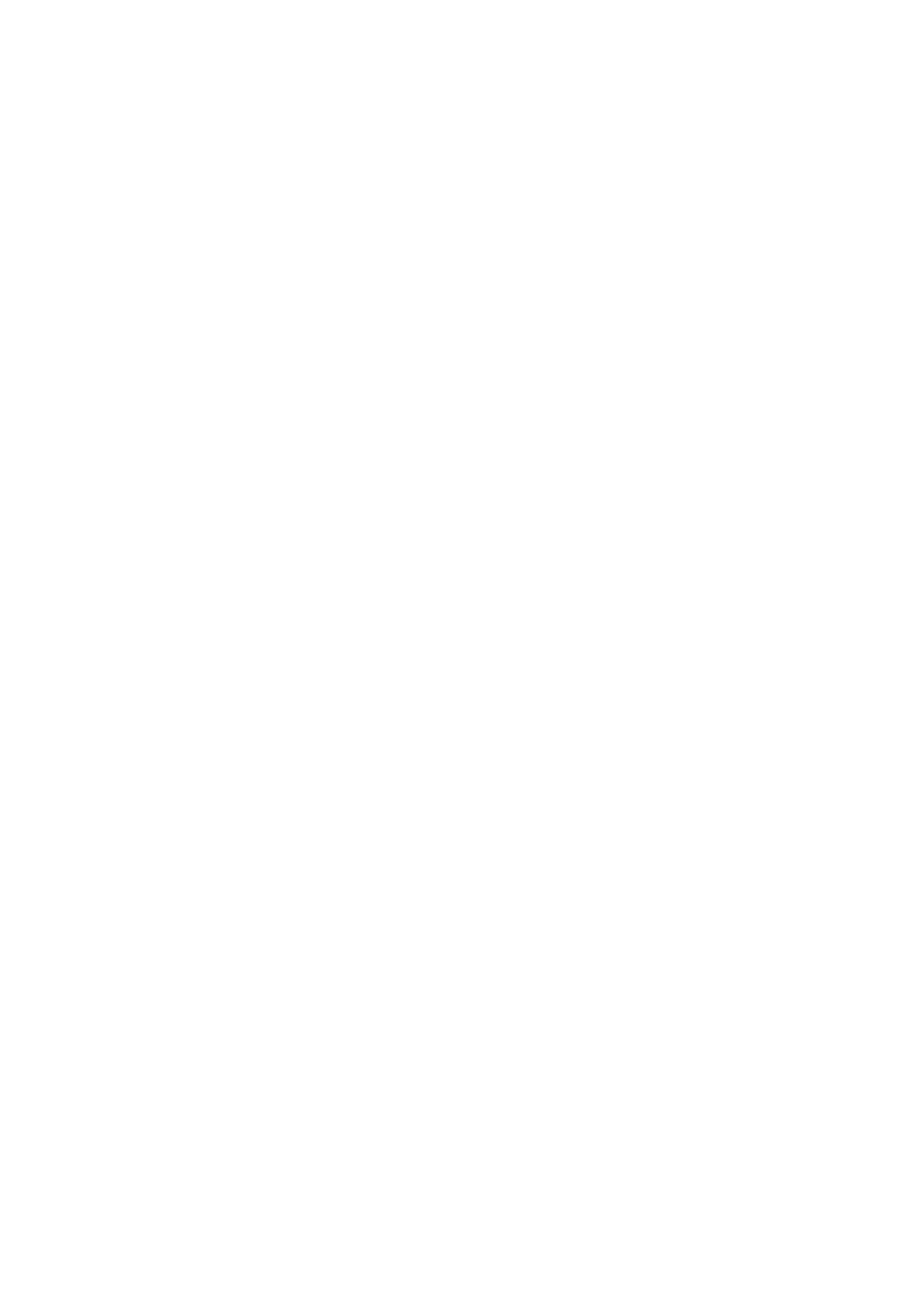## The Contribution of Civil Society Organisations to Transformation: Consequences for the Work of NGOs – Misereor

## GEORG STOLL

*Global trends in population growth, in the development of technology and the economy, as well as the burden on the environment, make far-reaching changes likely in the coming decades. 'Humanity', the virtual collective of all human beings, consequently faces the immense and, in this form, novel task of finding ways to give these changes a 'humane' shape, without previously having a common understanding of what is human or humane. In this task of humane transformation cities have a particular role, both as focal points of global trends and agents of transformation. They have this role because of their great potential actively to shape the approaching changes. Non-governmental organisations such as Misereor must face the challenge of reflecting on their place, their procedures and their structures in the face of these changing parameters.*

## **I The dynamics of global changes**

For about 200 years the world population has undergone exponential growth, which has pushed the number of human beings living on (and depending on) the earth to constant new records. Each of the recent generations has seen a doubling of global population. Even if in the meantime this curve has flattened off and in this century will probably reach a ceiling, this ceiling will be at a hitherto unprecedented level of nine to eleven million. Moreover this growth is not even across regions, and so brings about not only global changes in factors such as the load on the ecosystem; it also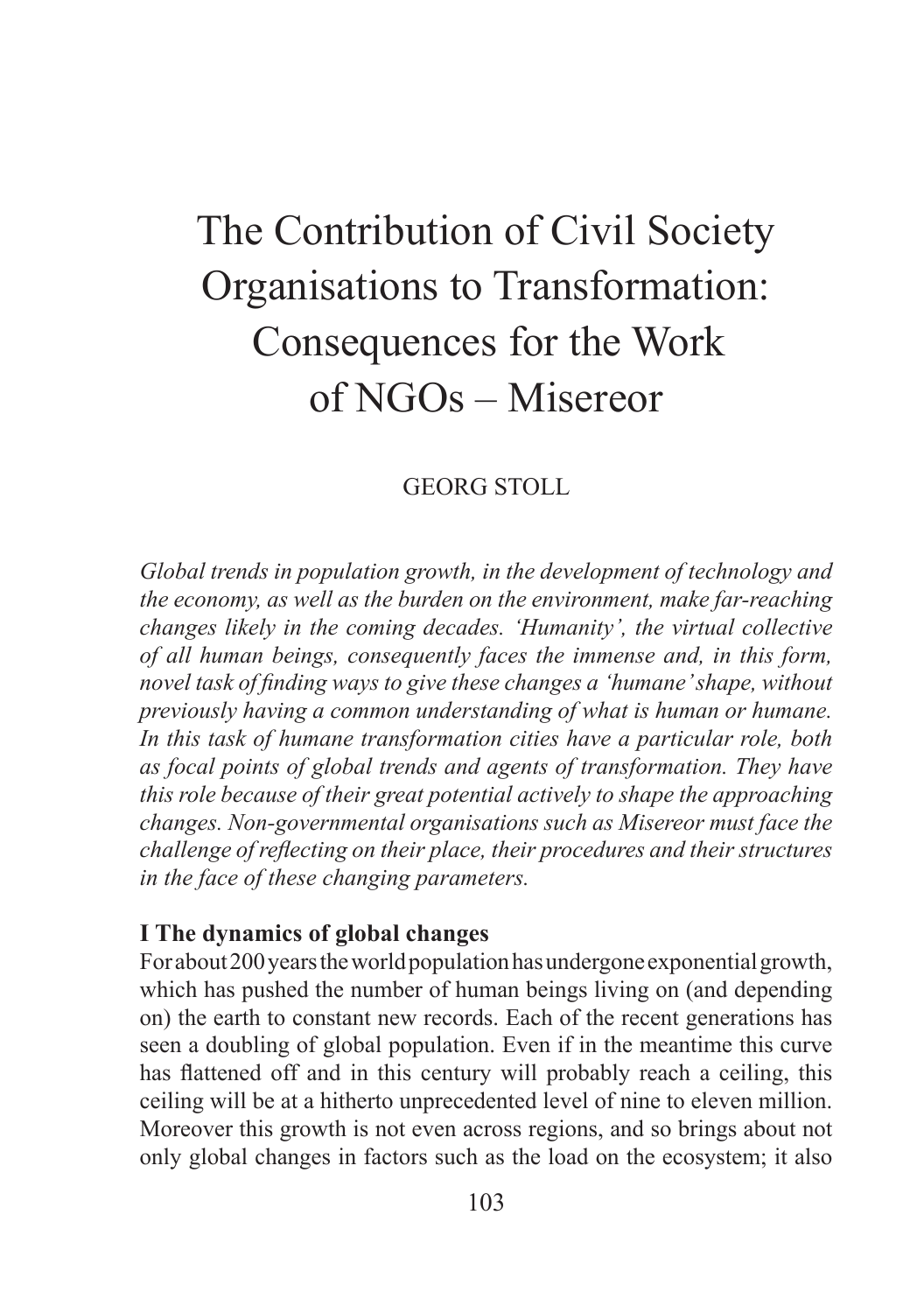#### *Georg Stoll*

creates pressure for change in structures and balances of power in and between the various regions of the world. This can currently be seen in the shrinking geopolitical influence of Europe and North America and the growing political weight of Asian countries, especially China. Africa, the region with far and away the highest population growth rate, will in the near future have considerably more weight in world politics.

A further factor with high potential to change the situation is the composition of the population. Whereas increasing growth rates initially give greater weight to younger sectors of the population, falling growth rates shift the population balance, at least temporarily, towards the older generations. Such differences can have considerable political effects, starting with their impact on social policy (e.g. education, work force and health care), on a society's mobility and capacity for innovation, and even on the style of its politics. And between states relations and balances of forces also change when a younger population faces an ageing one.

The high speed of technical developments and their application in the economy is a further factor in global changes. The scale and complexity of global networking that is now possible are due essentially to this process. A good example is the use of technology in global markets. High frequency trading using algorithms, which has a turnover several times the value of annual global economic output, would have seemed like science fiction only a few decades ago. Such developments create all sorts of insecurity. They are perceived as processes that can have enormous consequences (perhaps in the relationship between legitimate democratic politics and large corporations with a transnational reach). On the other hand, such technical developments and their economic value chains are regarded as highly complex and opaque, and so far removed from the understanding and action of one individual. The increasing automation of our use of technology in everyday life, through 'user interfaces', may be convenient – but it also illustrates the degree of dependence and loss of control that can degrade the individual to a 'user'.

A third major trend that produces global changes which are already clearly visible is the continuing extreme pressure on ecological systems and cycles from human activity. The most notable example is climate change as a result of human activity, which so far has continued to advance despite all technological and political efforts. Nevertheless, this is by no means the only area of problematic global environmental changes. The massively disturbed nitrogen cycle and the huge decline in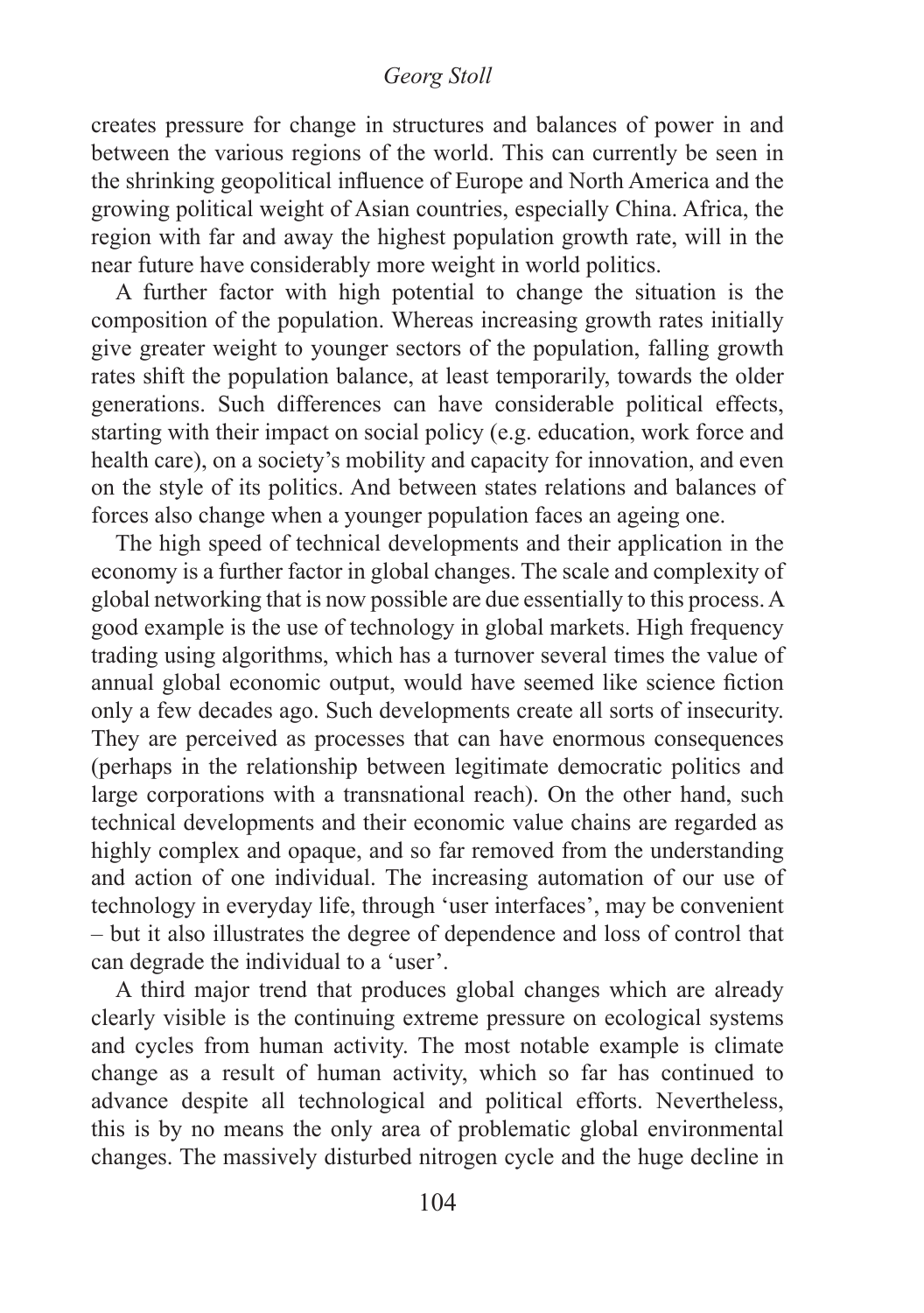*The Contribution of Civil Society Organisations to Transformation:*

the variety of species are further acute problem areas. The main causes of this crossing of our planet's ecological boundaries can be identified in the area of production as primarily the production of energy from fossil fuels, followed by intensive agriculture – though in the area of consumption these are matched by a steadily rising demand, driven not only by a rising world population but also by increased consumer expectations and unsustainable consumption patterns.

## **II Cities as the source both of global change and of its transformation**

These three linked global trends operate especially in cities and so dominate the current discussion on urbanisation. Although population growth in rural areas on average clearly continues to exceed that in towns, across the world the proportion of people living in towns is increasing. The disproportionate growth of the urban population is a result on the one hand of a continuing inward migration from country to town and on the other of that fact that a good many settlements have themselves grown to the size of small towns. In this way new towns are constantly coming into being, while at the same time existing towns also grow in an autonomous process until they reach the dimensions of megacities with over 10 million inhabitants. The number of these will certainly increase in the coming years. Global population growth is thus taking place mainly in towns despite measures such as space restrictions (and the resulting competition for space), and issues such as traffic density, infrastructure, dependence on external supply for food, diversity of population groups, anonymity, administration, etc. These conditions on the one hand make cities particularly vulnerable to the negative consequences of the two trends already mentioned (in technology and economics, and in the environment), though at the same time they contain a unique potential for a humane shaping of the forthcoming changes.

Cities are not only tending to concentrate living areas and transport systems, but are also becoming the location of choice for economic activities. Manufacturing and commercial enterprises, and educational establishments and research centres, prefer to set up in urban areas or on their outskirts, to take advantage of the availability of a workforce and infrastructure, but also of the potential for innovation of an urban environment. As a result, cities have the potential to develop solutions to the need to provide a growing population with the necessary services and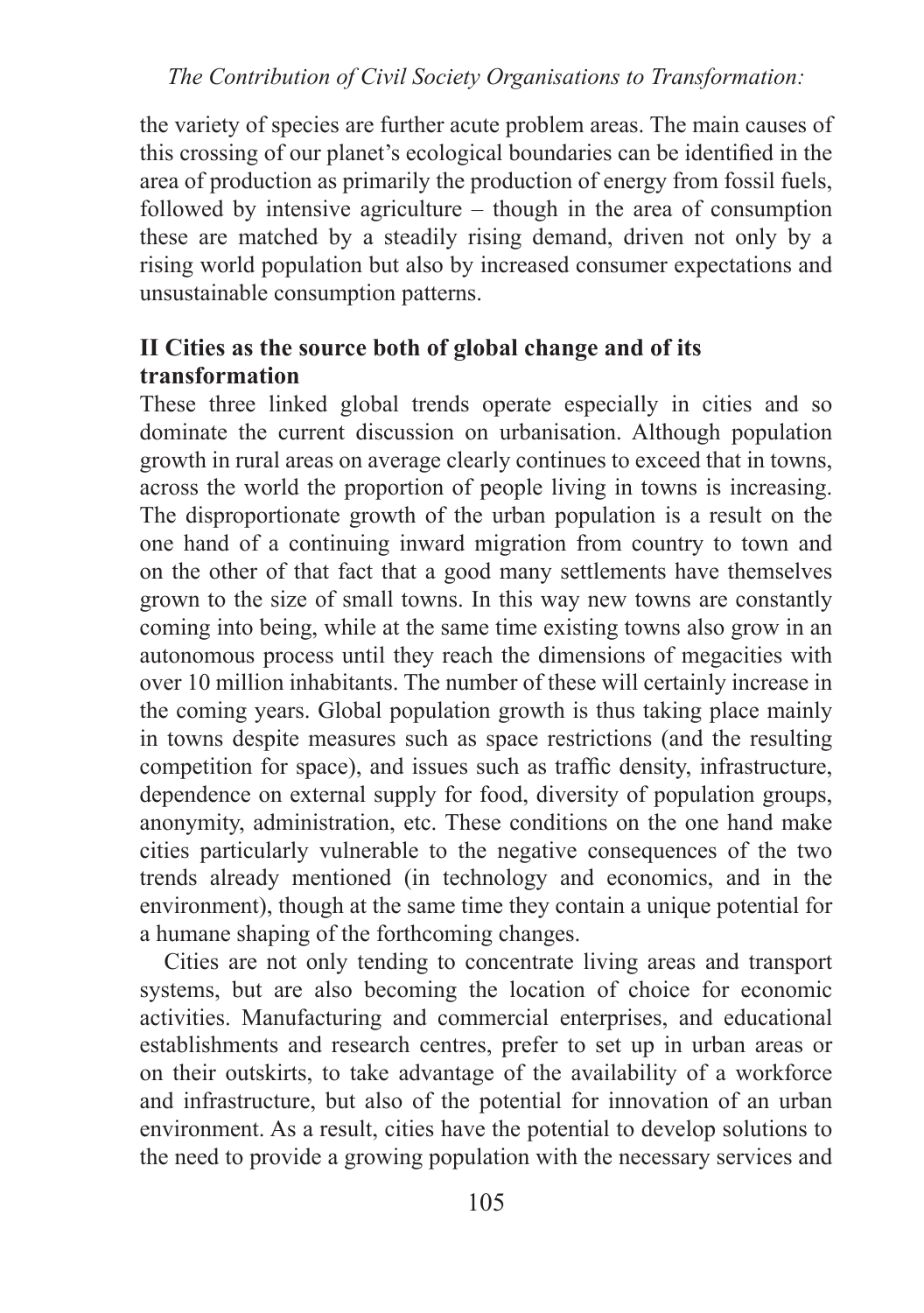## *Georg Stoll*

to do so in a way that respects not only local but also global ecological load limits. At the same time cities are also vulnerable to the negative impacts of technological and economic development, such as when the closure of a firm or structural changes lead to huge job cuts, or when wide-ranging technical monitoring systems mean that citizens spend their lives under constant surveillance.

Particularly striking examples of both the vulnerability and the potential of cities have to do with the third transformation trend, global environmental changes. On the one hand cities are going to feel the effects of climate change to a particular degree, through flooding in areas near the coast or through the rise in average temperatures, which in towns are anyway already above the values in the surrounding countryside. On the other hand, cities have a high potential efficiency for using available resources, and these can be exploited, through intelligent building techniques, traffic planning and building controls, to a greater degree than hitherto. In addition, cities are also increasingly bringing their political weight in global environmental issues to bear in international discussions and so increasing the pressure for action by national and international leaders.

## **III Demands for transformation on an NGO like Misereor**

Despite the cliché, the world is not becoming a global village but more of a global city – a city whose inhabitants are markedly diverse, but face common situations and problems that demand cooperation and solidarity. What does that mean for an NGO like Misereor, which since its foundation 60 years ago has been committed to a view of comprehensive development that puts the poor and the poorest of the poor at its heart?

## *1. Understand development as a common global task*

In addition to regional problems, the three major trends mentioned above face all countries with challenges that can only be met if they work together. This situation, reflected notably in the sustainable development goals of Agenda 2030, means for Misereor thinking about North and South together and bearing in mind the specific global responsibilities of our own country. This also means setting ideology on one side and engaging in a critical discussion of existing development models and looking for enduring visions of a good life for all in dialogue with partner organisations in Africa, Asia and Latin America. If it is to be valid for the long-term, this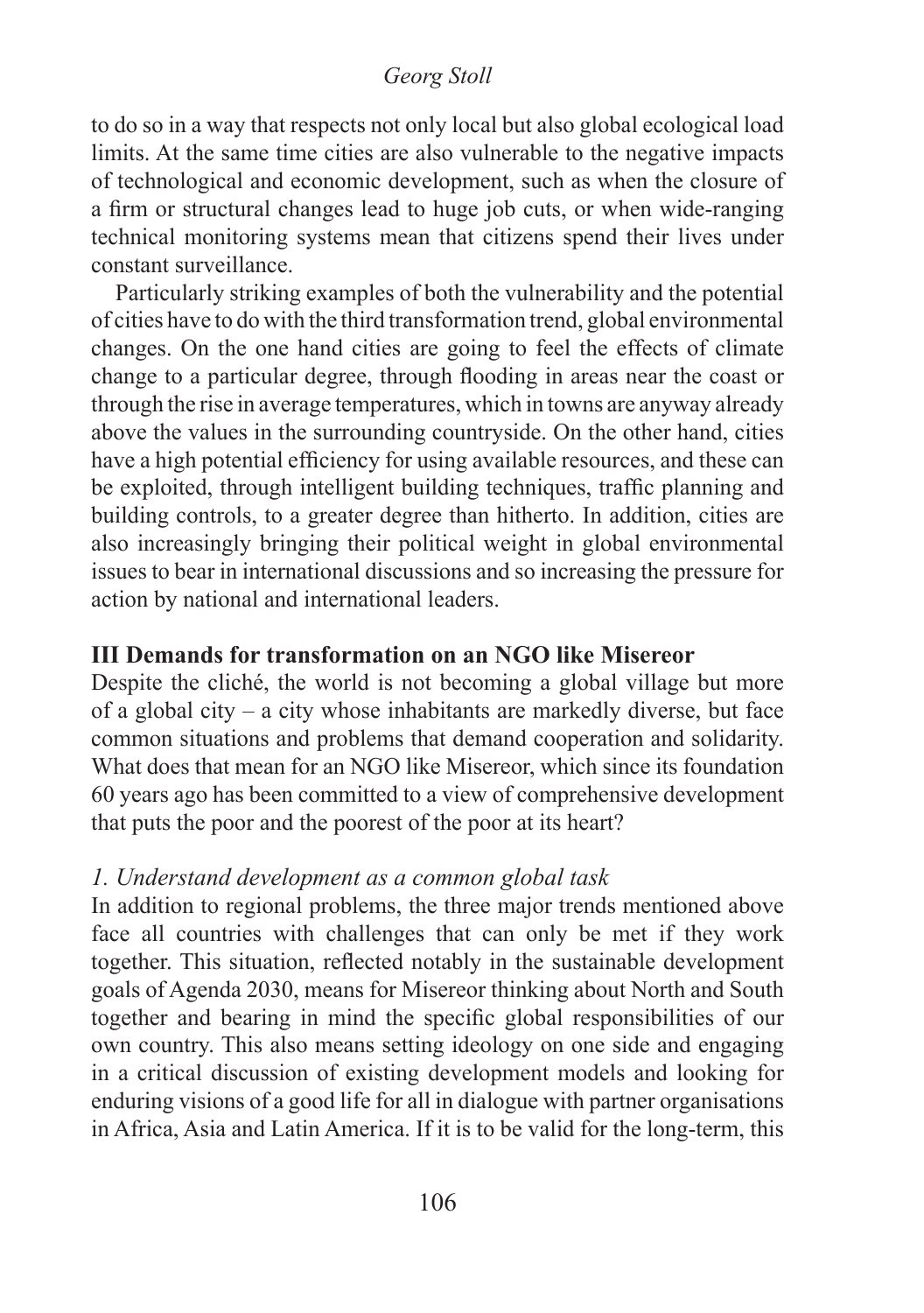dialogue about transformation must become part of the daily routine of all concerned.

## *2. See cities as sites of global development and transformation*

The importance of cities comes not only from the fact that the majority of human beings are by now living in cities (and the tendency is for this to continue). It comes also from the fact that cities can act as laboratories for alternative attitudes and techniques beyond their boundaries and become models. For Misereor this means keeping an eye out for such experimental processes that are relevant to the lives of poor city-dwellers. Misereor can promote and publicise such processes.

## *3. Look at cities not sectorally but as a whole*

Many partner organisations work on different social problems in an urban environment, but the connections between the different sets of problems are not always seen. For Misereor this means starting to take a town planner's view and encourage partner organisations to do so as well. It is often only such a view that makes it possible to identify conflicting goals, for example between social and ecological issues, without excluding one side through haste.

## *4. Include experiences with plurality and diversity*

Urban societies face the task of integrating different population groups without denying their distinctiveness. The international community faces a similar task with the challenges of global development and transformation. In this context Misereor can draw on its years of experience in dealing with plurality and diversity and use it in transformative development processes.

## *5. Take new middle classes seriously as global players*

The quantifiable and measurable development successes of the past decades are closely related to the rise of new middle classes, especially in Asia. These middle classes generally live in the growing cities of the region and set the tone for their lifestyle. Because of their increasing influence on economics and politics they play an important role in the future of global development. Misereor, as an NGO with an explicit focus on fighting poverty, must now face the new question of how these new urban middle classes can be brought into an overall strategy for global development.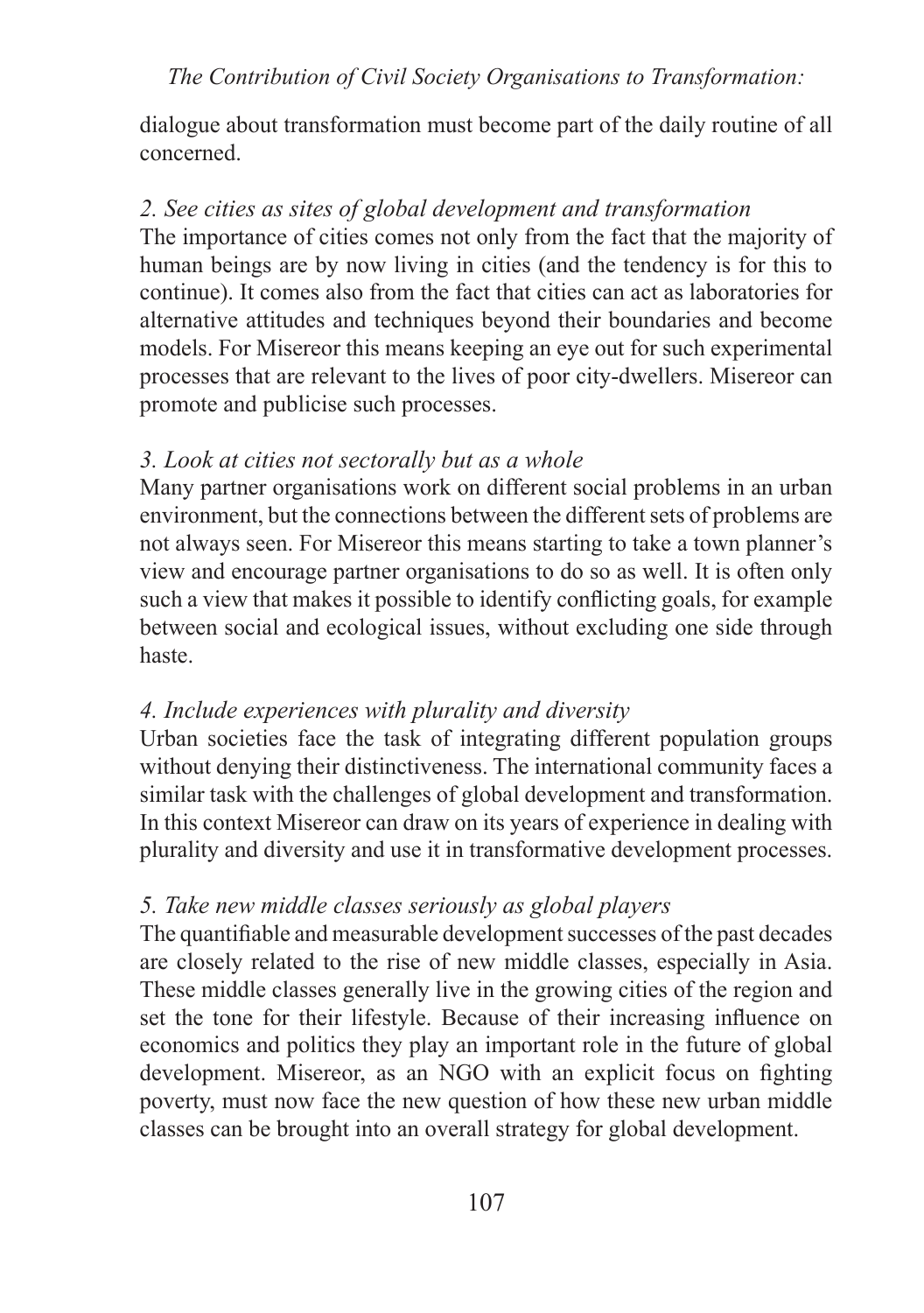# *Georg Stoll*

One of the participants in Misereor's 60th-anniversary conference on cities said, 'If you do not imagine your future someone else will colonise your future.' In the face of the global challenges great imagination is necessary to identify alternative paths to a liveable future. Whether and how these different ideas and paths come together is, however, a question of power relations. Cities, which can be places of exchange and of competition, will play a key role in deciding this.

*Translated by Francis McDonagh*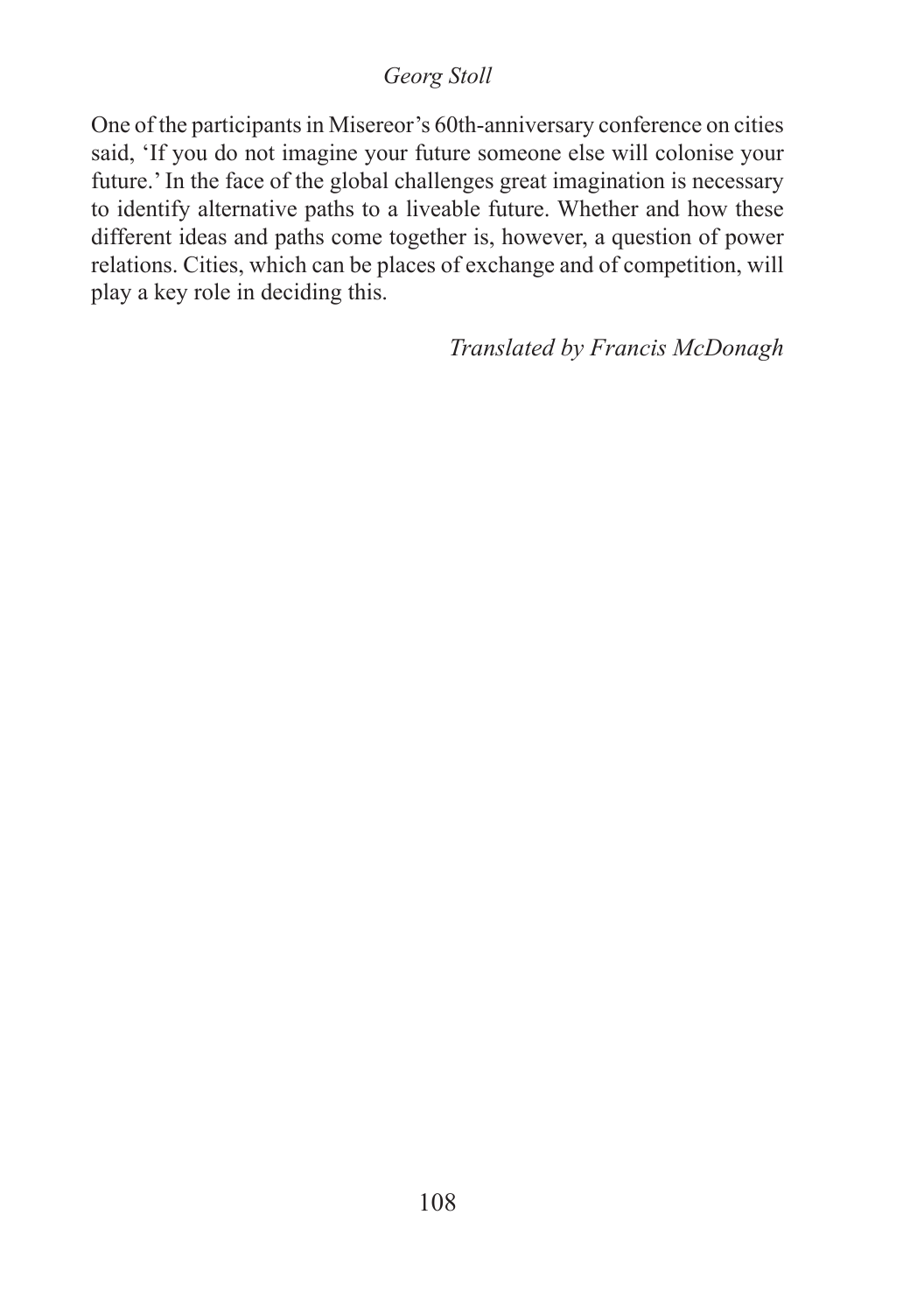# Living with Dignity and Peace: Social Mobilization for Housing Rights and the Right to the City

# LORENA ZÁRATE

*For more than forty years, Habitat International Coalition members have been mobilizing around the world to defend and guarantee ever person's right to a safe place to live with dignity and peace. Our two-legged strategy seeks to strengthen the social actors and processes, while it aims to influence medium and long-term changes through advocacy efforts in public policy, legal frame-work and international agendas. From its origins, our Coalition has been aware of the relevance of coordinating local and national actions with regional and global presence to advance social justice, gender equality and environmental sustainability working with a broad range of actors and institutions.*

## **I Just One World… with Dual Cities**

Habitat International Coalition (HIC) is the global, independent and non-profit network for the defence and realization of every person' right to a safe place to live with dignity and peace. Established in 1976 in Vancouver, Canada, within the framework of the first United Nations Conference on Human Settlements (known as Habitat I), it consist today of more than 350 member-organizations in 120 countries, including NGOs, CBOs, professional, research and education institutions, as well as human rights activists working to advance social justice, gender equality and environmental sustainability.

Born during a decade where the environmentalist concern was gaining ground vis-à-vis the imposition of the irrational myth of perpetual growth in a finite planet, HIC emerged to raise awareness of the human rights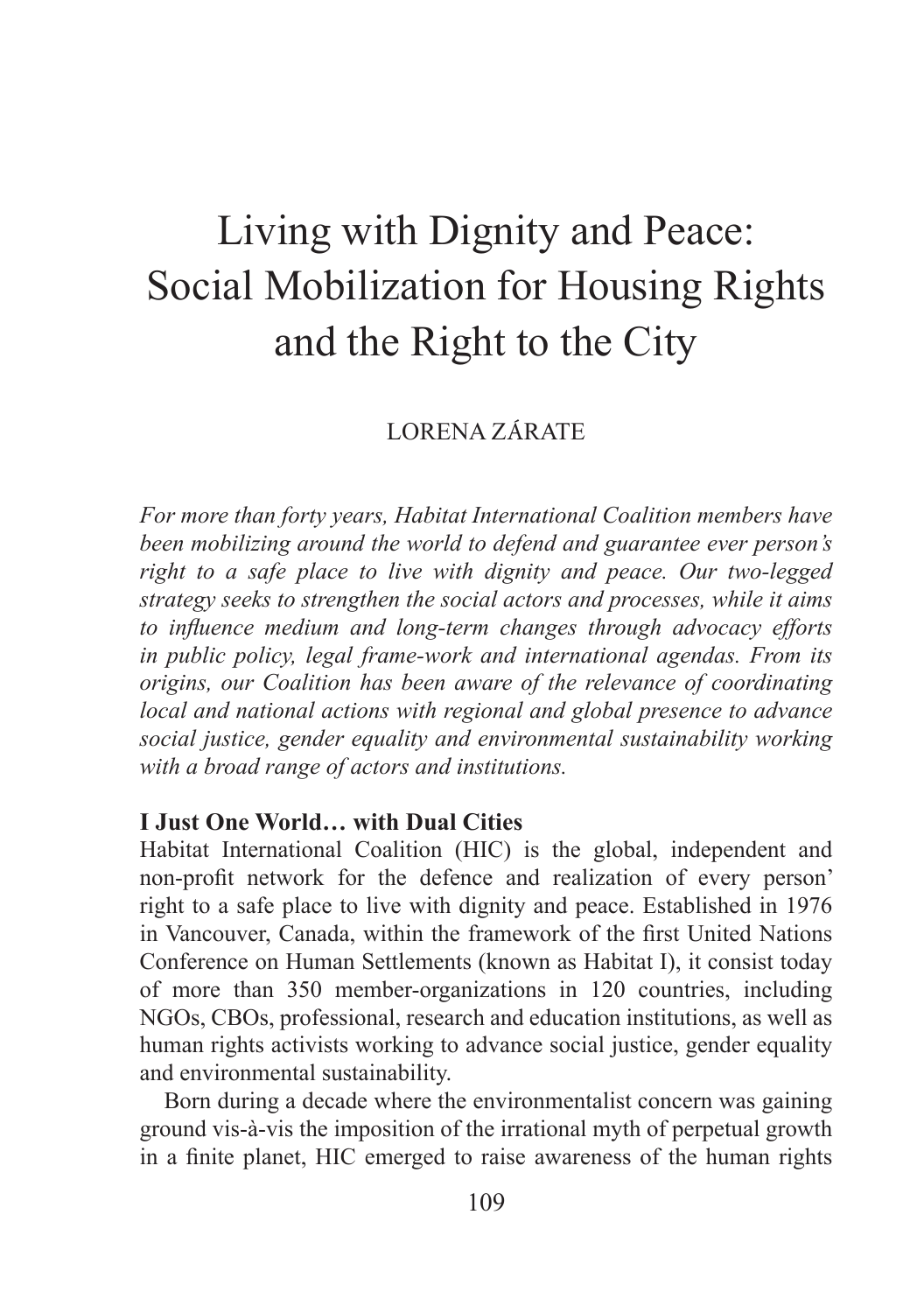#### *Lorena Zárate*

dimensions and to highlight the need to understand the characteristics and challenges faced by marginalized and impoverished communities. From professionals and academics, to community organizers and faith-based individuals and institutions, hundreds of women and men engaged on long-life commitments to promote human rights and the democratization of their societies. Many among them influenced by the liberation theology and the pedagogy of the oppressed in the context of dictatorships and authoritarian regimes, they joined broad progressive platforms and social movements, and some later became local or national public officials.

The struggle for the promotion, defence and realization of housing and land rights and the right to the city in equitable and peaceful conditions continues to be as necessary and relevant as it was four decades ago. Probably more than ever before, human settlements are today a clear expression of the growing inequality, dispossession, discrimination and violence suffered by increasingly larger sectors of the population, both in the South and in the North, with women and girls being disproportionally affected.

Profit is above the well-being, dignity, needs and rights of people and nature, provoking conflicts, gentrification processes and man-made risks and disasters that cause displacement and evictions of traditional and low-income populations; dual cities of luxury and misery; millions of empty buildings and millions of homeless people and people without a decent place to live; ten-ants suffering inadequate living conditions and that cannot afford to pay the rent; peasants with-out land and land without peasants, subjected to abuses by agro-businesses, mining and other extractive industries and large scale projects; and massive waves of migrants and refugees condemned to violence and stigmatization, both in their home countries and the countries of passing and destination. We see the privatization of public spaces, infrastructure and basic services, vicious cycles of destruction-construction, extreme income concentration and cuts in social spending and 'austerity' policies for the majority, while corporate, authoritarian and criminal powers grow.

According to the UN Special Rapporteur on the Right to Adequate Housing, the value of the global real-estate is about USD 217 trillion and represents nearly 60 percent of all global assets — many unoccupied or underutilized. At the same time, UN-Habitat reports that one third of the global urban population suffers from inadequate living conditions: lack of access to basic services (drinking water and/or sanitation, not to mention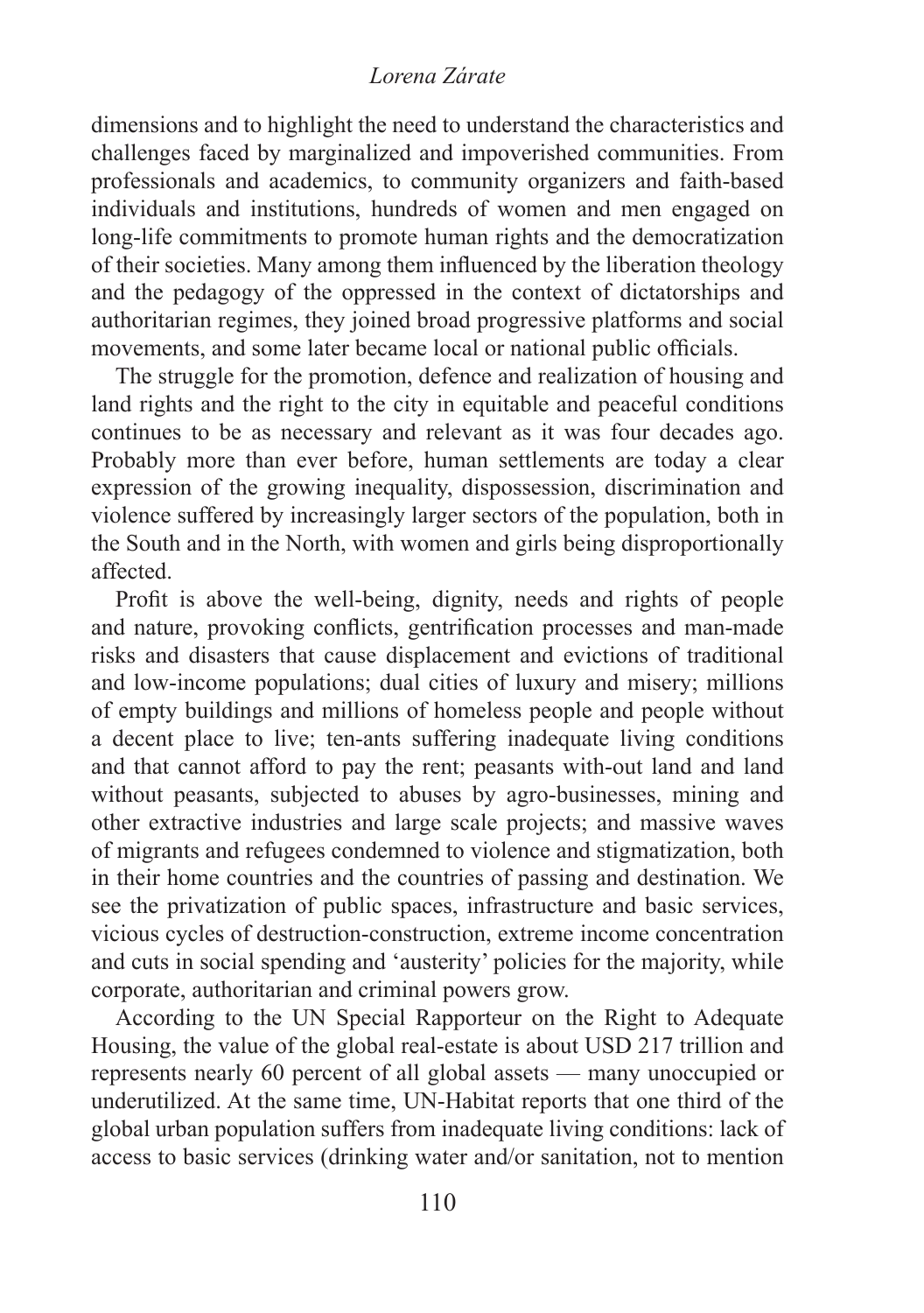#### *Living with Dignity and Peace:*

energy, waste recollection, and transportation), low structural quality of shelters, overcrowding, dangerous locations, and insecure tenure.

 The trend towards population concentration in cities and metropolitan areas is presented as irreversible (our 'urban future'), and as the only desirable and possible way of living. From aphorisms that glorify life in cities and their role in relation to rural areas ('engines of development', 'magnets of hope'), to the apocalyptic denunciation that we are headed towards 'a planet of slums', the predominant narratives seems to be trapped between extreme visions that fail to ex-plain the reality surrounding us. In both cases, very little is said about the structural causes, the responsibilities of the various social actors, the interconnectedness between the urban and rural worlds, or about the hues, challenges and possibilities to tackle these processes.

## **II International Networking, Local Transformation**

For more than forty years HIC members have been actively engaged in challenging paradigms and experimenting with a wide range of alternatives in cities and villages around the world.

Land and Housing Rights, the Social Protection of Habitat and the Right to the City have become crucial relevant pillars of our conceptual, pedagogical and advocacy work at local, national, regional and international level. These are based on understanding i) the right to a place to live as a basic human right for dignity and peace ii) nature as a common good for current and future generations and iii) the city and human settlements as collective creations for more just, democratic, inclusive and sustainable societies.

Our work has focused on: proposals for the inclusion of these perspectives in constitutions and legal frameworks in Bolivia, Brazil, Colombia, Ecuador, France, Mexico and South Africa. We have also been involved in co-designing, and monitoring policies to support collective efforts to create or improve housing and neighbourhood conditions of disadvantaged groups in Angola, Argentina, El Salvador, Guatemala, Nicaragua, Spain, Switzerland and Uruguay. We have challenged regulations that criminalize homeless people and those they help. We denounce and work to prevent forced evictions and other violations of housing and land rights in the Middle East and North Africa.

At the same time, we strive to eliminate all forms of discrimination against women and to implement legislation that guarantees women's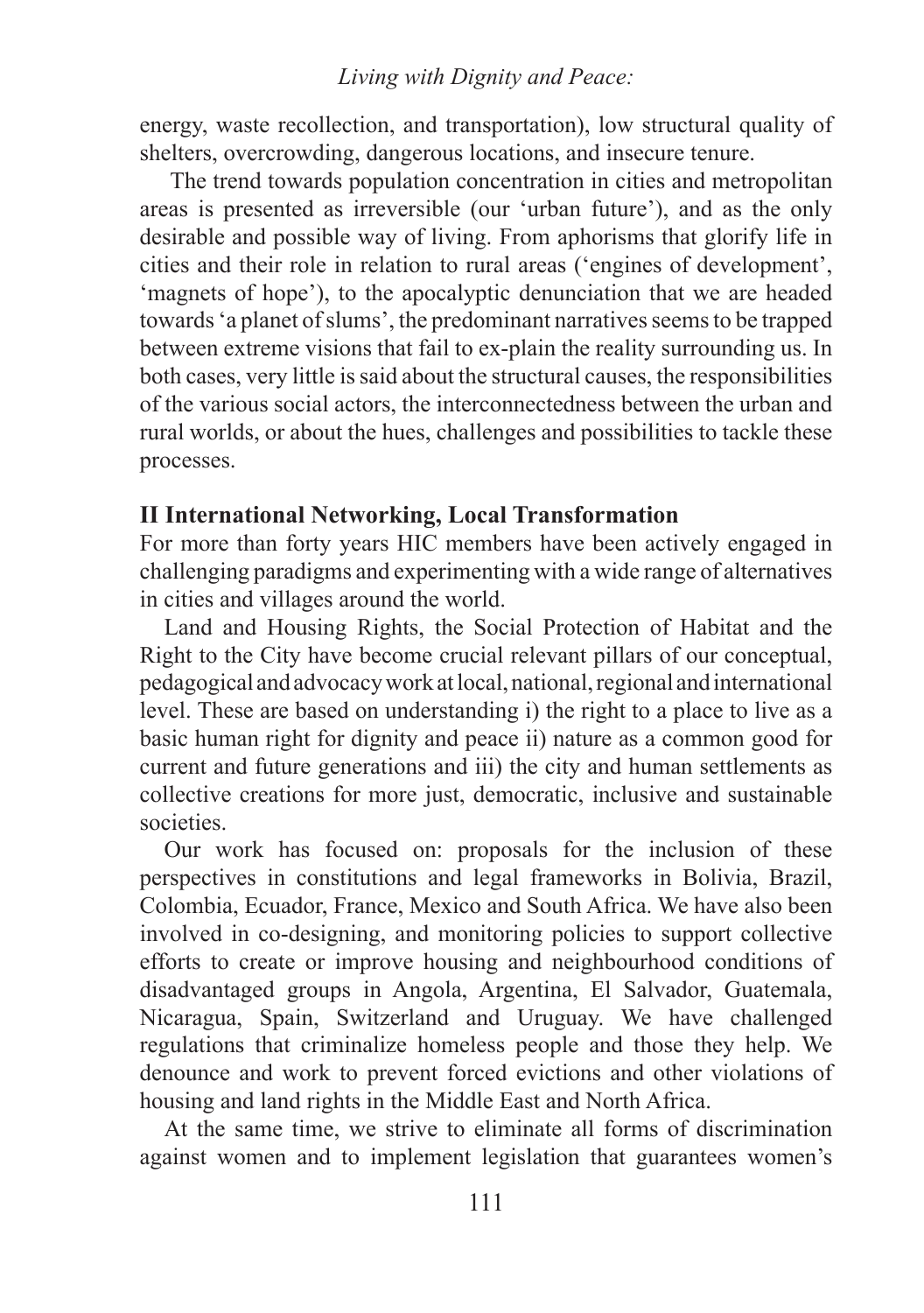#### *Lorena Zárate*

habitat rights, including inheritance rights and access to adequate infrastructure and facilities. While challenging gender-based violence and its linkages with the rights to housing, land and the city, our members work to strengthen women's leader-ship at all levels. Co-organized with UN agencies and other relevant institutions, multiple consultations and policy recommendations have been incorporated in regional and global programmes that address these topics, aiming to create more inclusive and safer homes and cities where every-one can thrive.

 The linkages between the environment and the human habitat, including critical issues such as just access to and sustainable use of land, water and food, as well as responsible management and recycling of waste, are also critical part of our concerns. HIC members have been active in developing risk prevention tools, and in rescuing traditional building techniques that recognize the knowledge of the communities and that prioritize the use of local materials. We document and denounce the impacts of climate change faced by the most vulnerable populations and defend the rights of all people affected by disasters to emergency relief and temporary resettlement, the right to remain in their place, and the right to their genuine and effective participation in reconstruction processes.

From its origins, our Coalition has been aware of the relevance of coordinating local and national actions with regional and global presence. Our strategy seeks to strengthen the social actors and processes, while influencing medium and long-term changes through advocacy. This takes many forms including: capacity-building, peer-to-peer exchanges, social mobilization and networking, research collaborations for policydevelopment, strategic litigation and human rights sensitization of lawyers and judges.

# **III Challenges and Opportunities Ahead**

Denouncing, resisting but also proposing and experimenting are common verbs for organizations affiliated to the Coalition worldwide, and in this path we are not alone. The defence of the territory, the collective management of the commons, the deepening of democracy and the construction of another economy are core concerns and convictions that we share with many voices, who are outraged and concerned about the present and future of life on this planet. HIC has a long history of engagement and active participation in spaces like the World Social Forum, the World Urban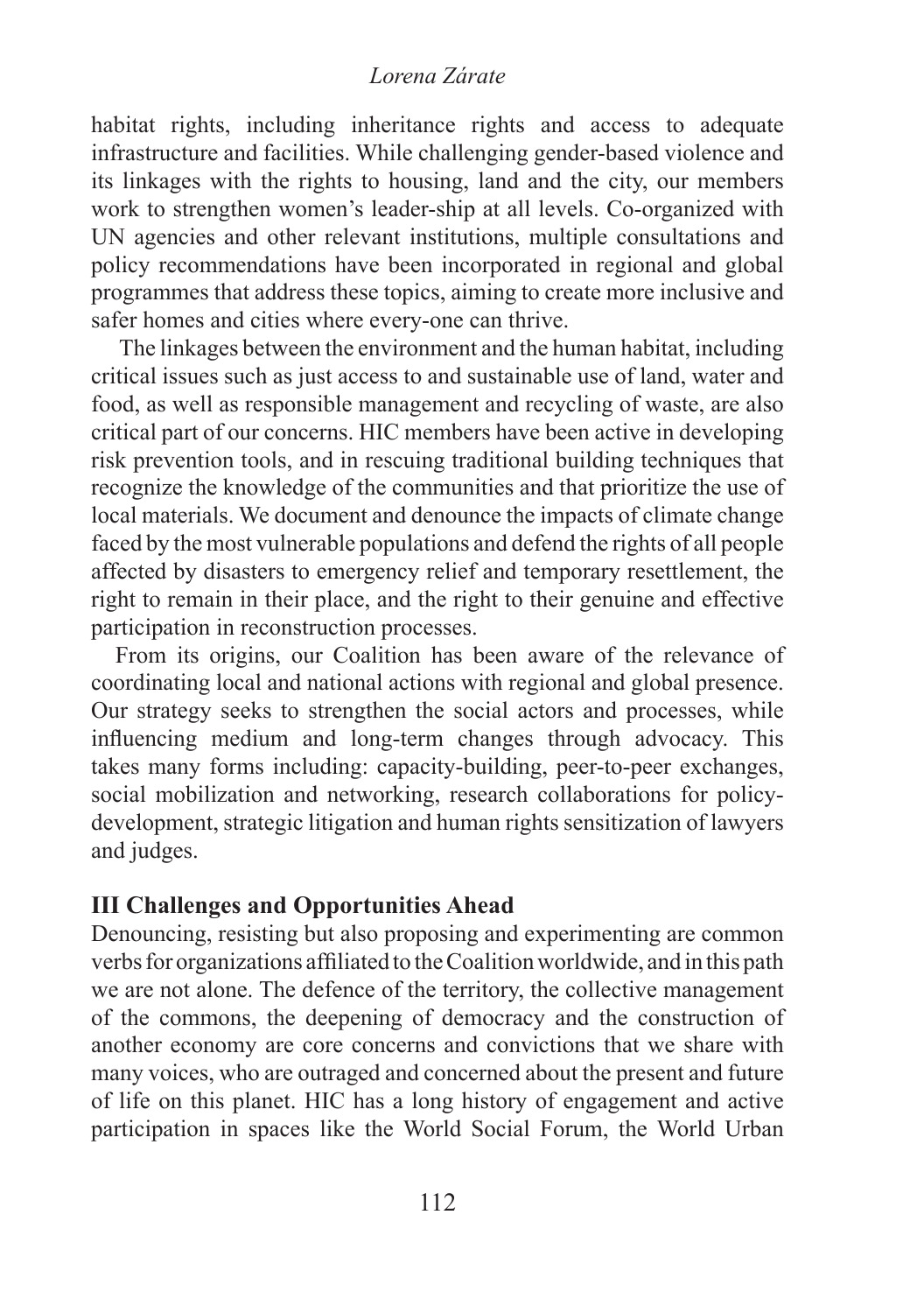Forum and other international UN agendas, including the Sustainable Development Goals, the Paris Agreement, the Habitat and the New Urban Agenda. The recent publication 'HIC and the Habitat Conferences, 1976- 2016' provides reflections from our institutional memory as well as lessons and inspiration for the new generations.

Seeking to effect meaningful and long-lasting change requires great efforts that involve different dimensions and in this regard we must be able to modify our ideas in order to (re)build a (truly) common-sense around these issues and their possible solutions.

From a human rights perspective, housing is much more than four walls and a roof or a property tile. It is then crucial to promote proposals that prioritize the security of tenure, rethinking the importance of public and non-profit rental housing and consolidating cooperatives and other forms of collective or mixed use and ownership. It is also necessary to delineate the substantive differences between the social production of habitat (processes generated by habitable spaces controlled by self-producers, spontaneous or organized, who operate in a not-for-profit manner) and the production of social housing (promoted, build and administrated by public bodies —almost non-existent these days— and/or the private sector).

At the same time, integral housing and habitat policies must be conceived from a territorial scale and take into account the right to the city' strategic principles: the full exercise of citizenship (guaranteeing all human rights for all people in the city, despite their legal status); the social function of land, property and the city (against speculation, evictions and displacement); the democratic management of territory (through direct, participatory and community-oriented democracy); the right to produce the city and a productive habitat (social production and management of habitat); the responsible and sustainable management of the city's commons (including natural and cultural heritage, with an ecological and territorial approach of the city-region and the connection with the rural areas, beyond administrative boundaries); and the equal and democratic enjoyment of the city (access, co-creation and co-management of public spaces, community centres and other such facilities).

The right to the city seeks to create the right to an urban space for solidarity, one that questions agendas that promote the 'competitive' and 'smart' city, which is driven largely by and for corporate interests and political elites. In a context of increasing misogyny, racism, homophobia,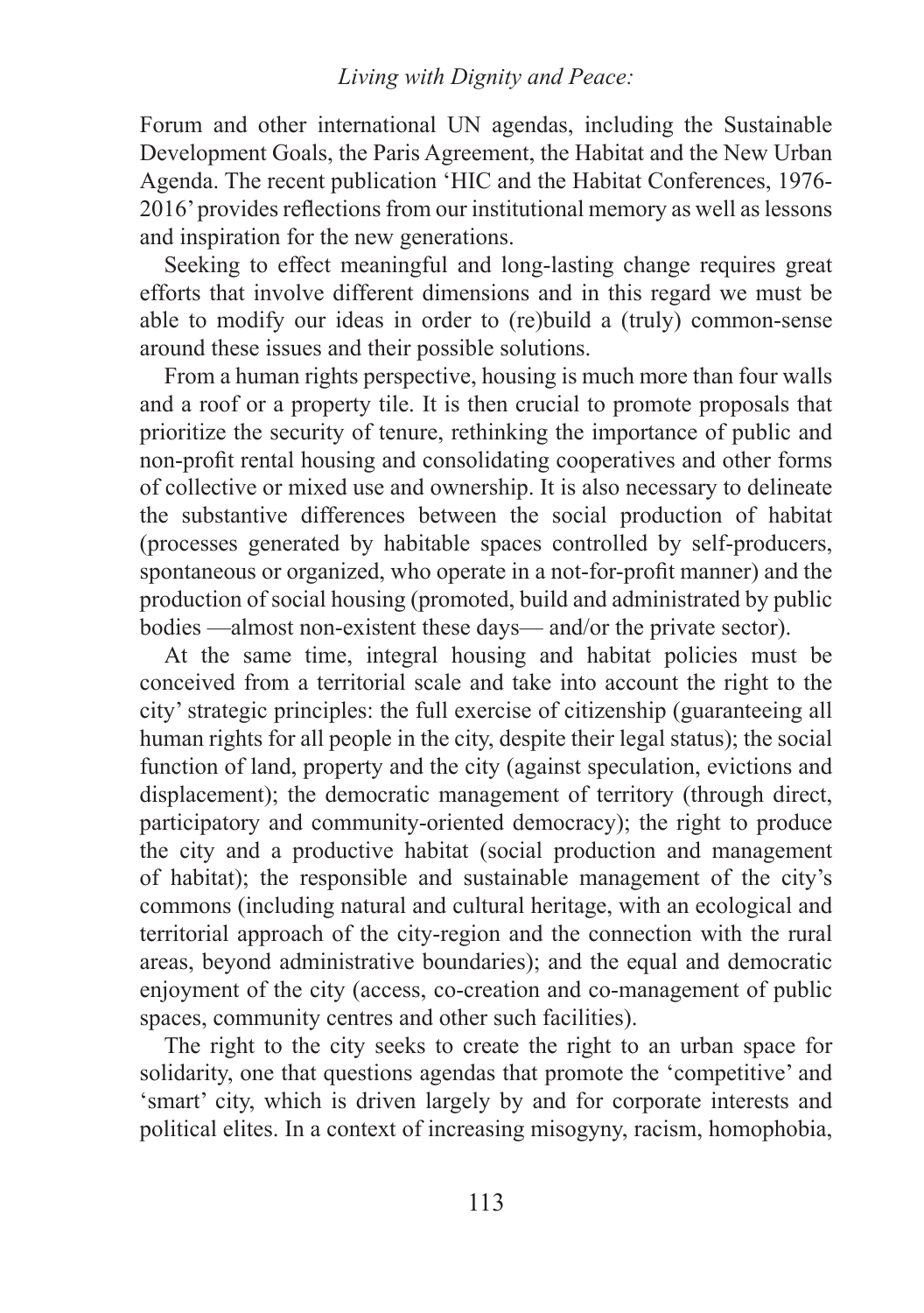#### *Lorena Zárate*

and xenophobia, cities are proclaiming themselves to be 'sanctuaries' that welcome migrants and refugees. They 'rebel' in the face of policies that seek to impose austerity and greater social injustice. They denounce the abuses of the big transnational speculative lobbies and they propose ideas like 'human rights cities', 'cities for equity' and 'cities of care', and propose a feminist urbanism and a transversal policy approach that takes into account the material, political and symbolical needs and characteristics of everyday life.

To denounce setbacks, make governments accountable and connect the narratives and practices that are working to build a different world, HIC and its allies, like the *Global Platform for the Right to the City*, are promoting and supporting initiatives such as the *Human Rights Habitat Observatory* or the *International Meeting on Equal Cities* (Buenos Aires, October 2018), as well as the *Municipalist Declaration for the Right to Housing and Right to the City* and *The Shift Campaign*, launched by the UN Special Rapporteur and United Cities and Local Governments (UCLG).

Cities are the concrete places where most of the acute challenges of our times have to be faced and solved. They are also the places of active social mobilization and innovation, indignation and hope.

# *References and Resources*

Committee on Economic, Social and Cultural Rights, *General Comment* No. 4: The Right to Adequate Housing, (New York: United Nations,1991) http://www.refworld.org/pdfid/47a7079a1.pdf

Habitat International Coalition, Habitat International Coalition and the Habitat Conferences 1976- 2016, (Barcelona: HIC, 2018), http://hic-gs.org/news.php?pid=7420

International Meeting for Equal Cities, Buenos Aires, 28-31 October 2018, http://hic-gs.org/eventsdetail.php?pid=7413

Ortiz, E. y L. Zárate, *Vivitos y Coleando. 40 Años Trabajando por el Hábitat Popular en América Latina* [Alive and kicking. 40 years working for people's habitat in Latin America], Mexico City: Universidad Autónoma Metropolitana and HIC-AL, 2002, http://archivo.hic-al.org/publicaciones.cfm?pag=publicpsh

Ortiz, E. y L. Zárate, *De la Marginación a la Ciudadanía. 38 Casos de Producción y Gestión So-cial del Hábitat* [From Marginality to Citizenship. 38 cases of social production and management of habitat], Barcelona: Forum Universal de las Culturas, HIC y HIC-AL, 2004, http://archivo.hic-al.org/publicaciones.cfm?pag=publicpsh

Sassen, S, 'Who Owns our Cities - and Why this Urban Takeover Should Concern us All, *The Guardian*, 24 November 2015, https://www.theguardian.com/cities/2015/nov/24/who-owns-our-cities-andwhy-this-urban-takeover-should-concern-us-all

Schechla, Joseph, *Anatomies of a Social Movement. Social Production of Habitat in the Middle East/ North Africa* (Part I), (Cairo: Housing and Land Rights Network-Habitat International Coa-lition, 2004)

Sugranyes, A, and Mathivet C., (eds.), *Cities for All: Proposals and Experiences towards the Right to*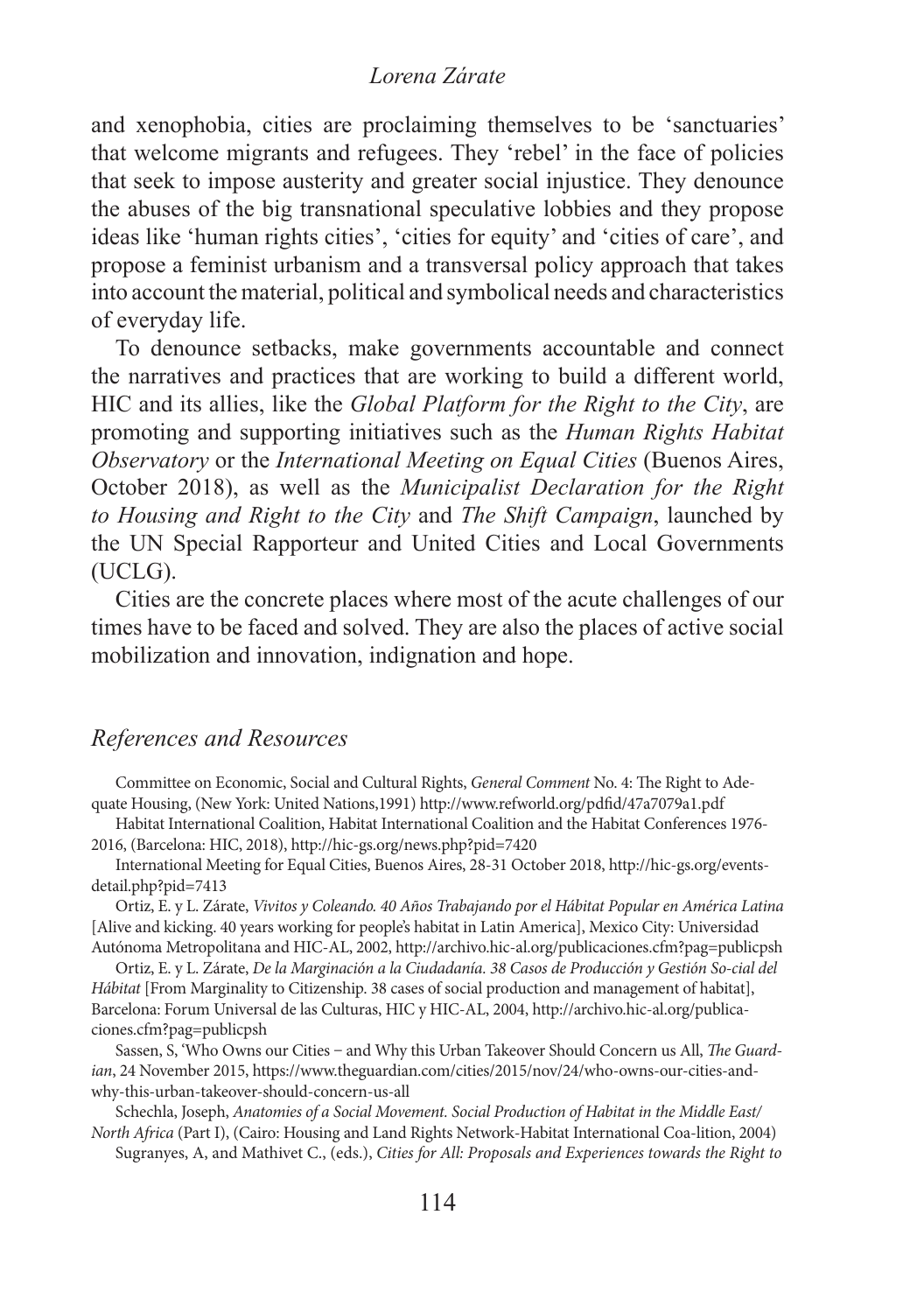#### *Living with Dignity and Peace:*

*the City*. (Santiago de Chile: HIC, 2010) http://hic-gs.org/document.php?pid=3848 United Cities and Local Governments, *Municipalist Declaration on the Right to Housing and the Right to the City*, 2018, https://www.uclg.org/sites/default/files/cities\_por\_adequate\_housing.pdf

UN Habitat, *Slum Almanac 2015-2016 - Tracking Improvement in the Lives of Slum Dwellers*, (Nairobi: UN-Habitat, 2016) https://unhabitat.org/slum-almanac-2015-2016/

United Nations, *Sustainable Development Goals,* (New York: United Nations, 2015) https://sustainabledevelopment.un.org/?menu=1300

http://mirror.unhabitat.org/downloads/docs/The\_Vancouver\_Declaration.pdf United Nations, UN Special Rapporteur on the Right to Adequate Housing, *Annual Report* February 2017, https://www.ohchr.org/EN/Issues/Housing/Pages/AnnualReports.aspx

United Nations, UN Special Rapporteur on the Right to Adequate Housing, T*he Shift Campaign*, http://www.unhousingrapp.org/the-shift

United Nations, *The Habitat Agenda*, Istanbul: United Nations Conference on Human Settle-ments, June 1996, http://www.un.org/en/events/pastevents/pdfs/habitat\_agenda.pdf

 United Nations, *The New Urban Agenda*, (Quito: United Nations Conference on Human Settle-ments, October 2016) http://habitat3.org/the-new-urban-agenda/

United Nations, *The Paris Agreement*, (Paris: United Nations Framework Convention on Clima-te Change, 2015), https://unfccc.int/process-and-meetings/the-paris-agreement/the-paris-agreement

United Nations, *The Vancouver Declaration and Action Plan*, (Vancouver: United Nations Con-ference on Human Settlements,1976),

Zárate, Lorena, 'They are Not Informal Settlements ‒ Thy are Habitats Made by People', *The Nature of Cities*, 26 April 2016, https://www.thenatureofcities.com/2016/04/26/they-are-not-informalsettlements-they-are-habitats-made-by-people/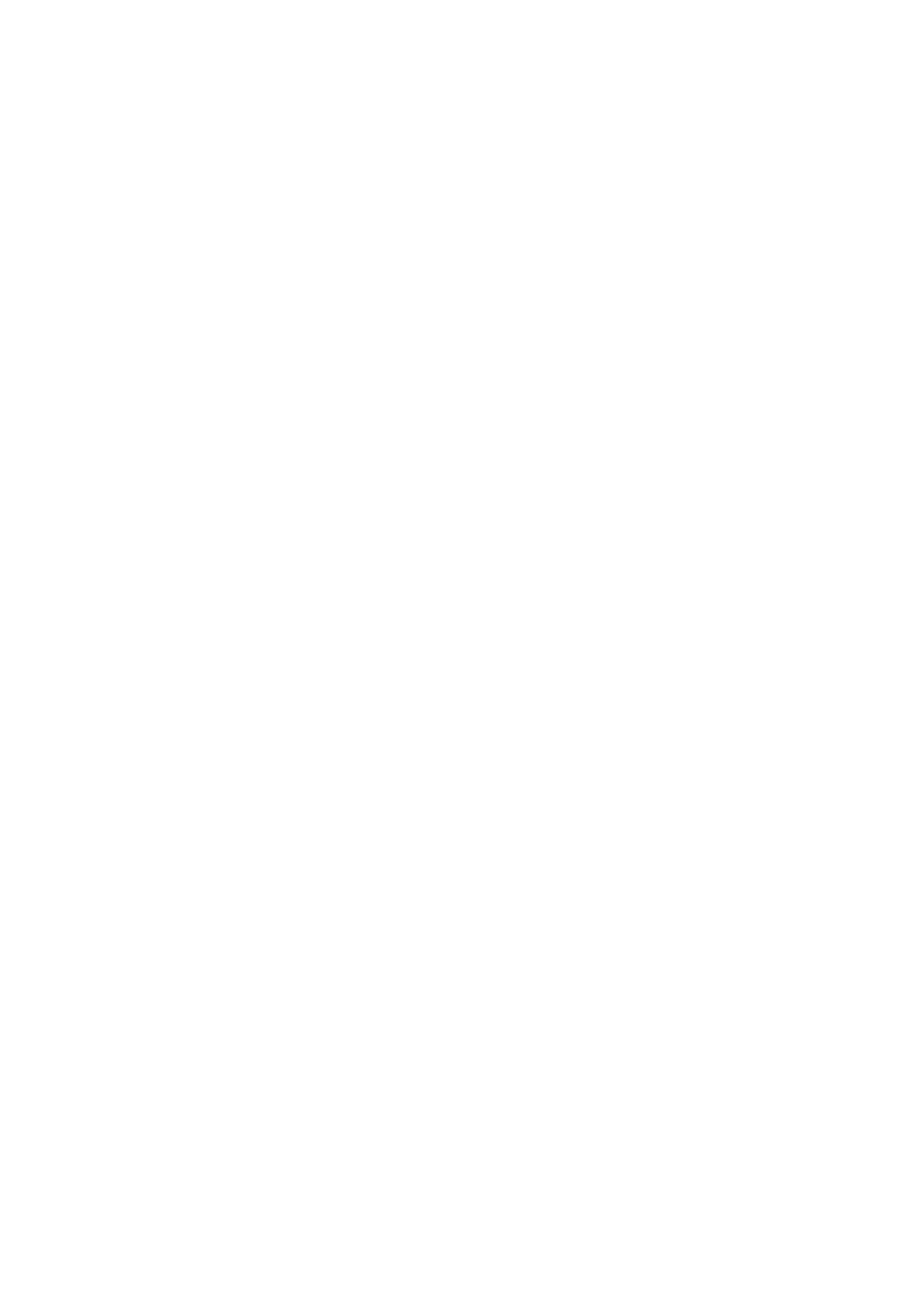# The Third Paradise

# MARCO KUSUMAWIJAYA

*The future sustainable planet will consist of 'the third Paradises.' They would be neither the original hegemonic nature, the first Paradise that was Eden that were inhabited by innocent Adam and Eve, nor the second Paradise that was the ideal city inhabited by men and God(s) in union, where nothing is natural anymore and everything is transcendental. The third Paradise will be based on a reconstructed relationship between Homo sapiens and nature. It will be a reunited city-region. In each of them will live communities of the third kind which is neither traditional nor modern. They will be communities that are critical to the state, the market and desire.* 

The future will see Homo sapiens reconciled with nature. Their settlements will be neither urban nor rural, but urban-rural unions. The specific ways of the union will constantly change, but they will be oriented towards making the two more and more in accord with each other. They will keep evolving in unison. Homo sapiens will be knowing and inventing more, increasing their ability to shape the third Paradise.<sup>1</sup> Economy (the norm of the house) will be bent to submit itself to 'ecologics' (the logics of the home).

We will not recreate Eden. With what is left to us --the scorched nature and cracked cities-- we will recover together to a state of common rhythm and accord. More likely, it is Homo sapiens that will submit themselves to nature, and use creativity (a talent unique to Homo sapiens) to develop new attitudes and solutions within its logics.

# **I Justice**

Because of our development outside that logic, we are now faced with not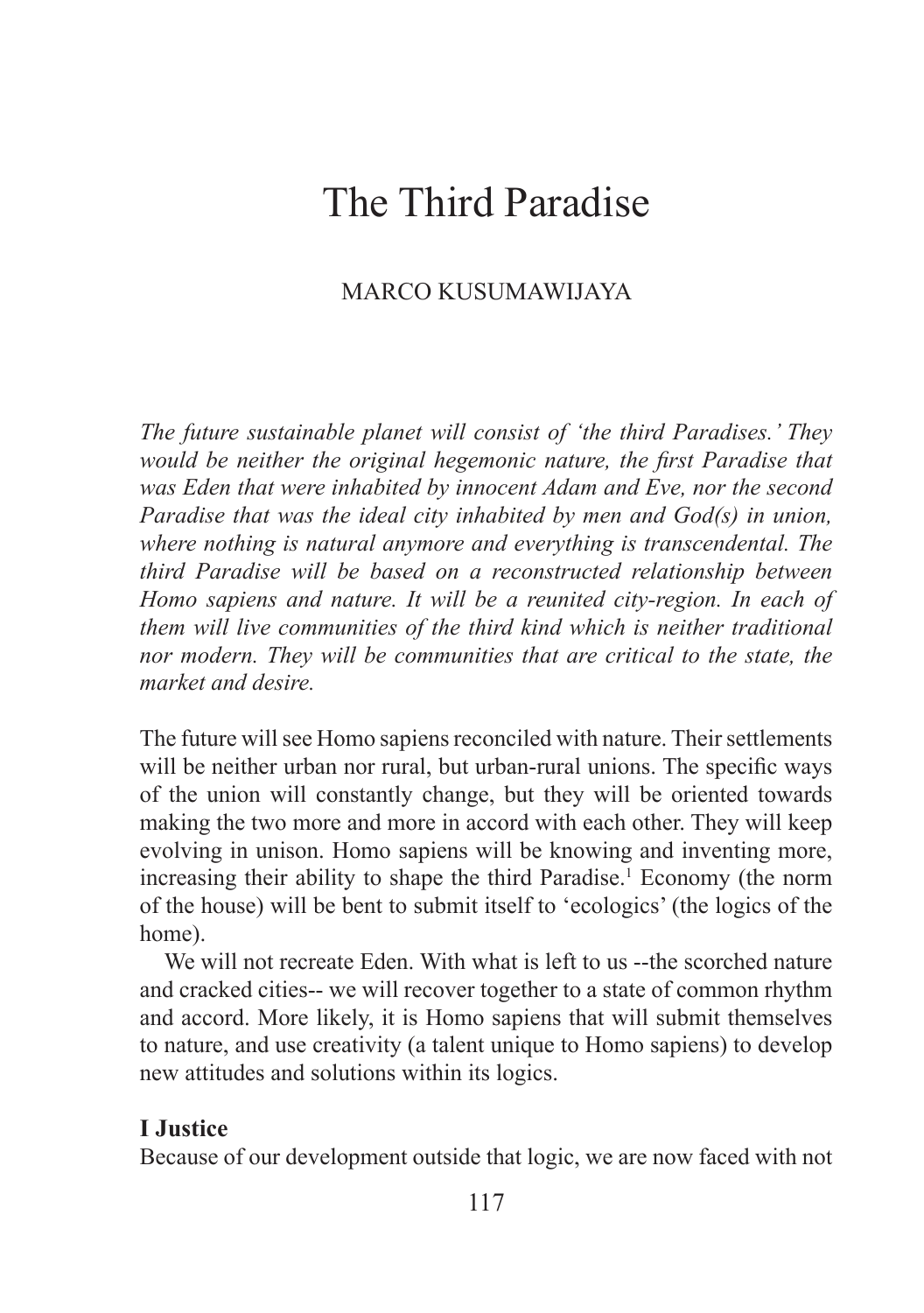#### *Marco Kusumawijaya*

only the challenge of climate change, but also the finiteness of material resource. Justice is an issue of resource distribution. This depends on how a society is organised. Justice is getting ever urgent not only because of the perceived finiteness of resource, but also because of the changes that we need to enact in order to reorganise our society to achieve sustainability, which is not possible without designing it as such as to achieve the long overdue justice at the same time. Without perceived real justice, changes will not motivate all. We can also think of ecological sustainability as giving us yet another, if not the last, chance to achieve justice.

I would like to imagine that communities will be even more important in our future globalized society, because it could encourage critical justice.

By community I mean a group of people who live together in a shared territory, and share some commons in concrete way, with bounds and consequences immediately felt everyday. Size and territorial or spatial limits are essential for the immediate feel of the bounds and consequences. I therefore exclude the modified use of the term community such as in 'community of practice', unless they move towards living together in a bounded space and size. I am neither including those 'imagined communities' and 'institutional communities' such as 'European community', 'ASEAN community', 'International community' and even the 'nation-state'.

As an alternative way of life towards ecological sustainability, community in consequence is a potential a critique towards the state, market and, even more importantly, desire.

Community hence has a progressive critical position to go beyond the treatment of community only as a subject in developmental approach, such as apparent in, among others, phrases like 'community-based development', 'community-driven reconstruction', 'community mapping', etc.

A life in community (defined as in above) can be practiced with the highest consciousness on the imperfection of the state, market and desire, as much as on the imperfection of community itself. It would raise an ambition that community is not a mere a fill-in for the cracks in the nationstate and capitalist system. It is a potential source to produce alternatives (if not substitutes) and, of equal importance, critiques.

As towards desire, a community can play a role not only as a check upon excessive consumption, but also as a source for concepts and practices of sustainable consumption and production, at least to prevent us from falling into 'tragedy of the commons'. Community is an functional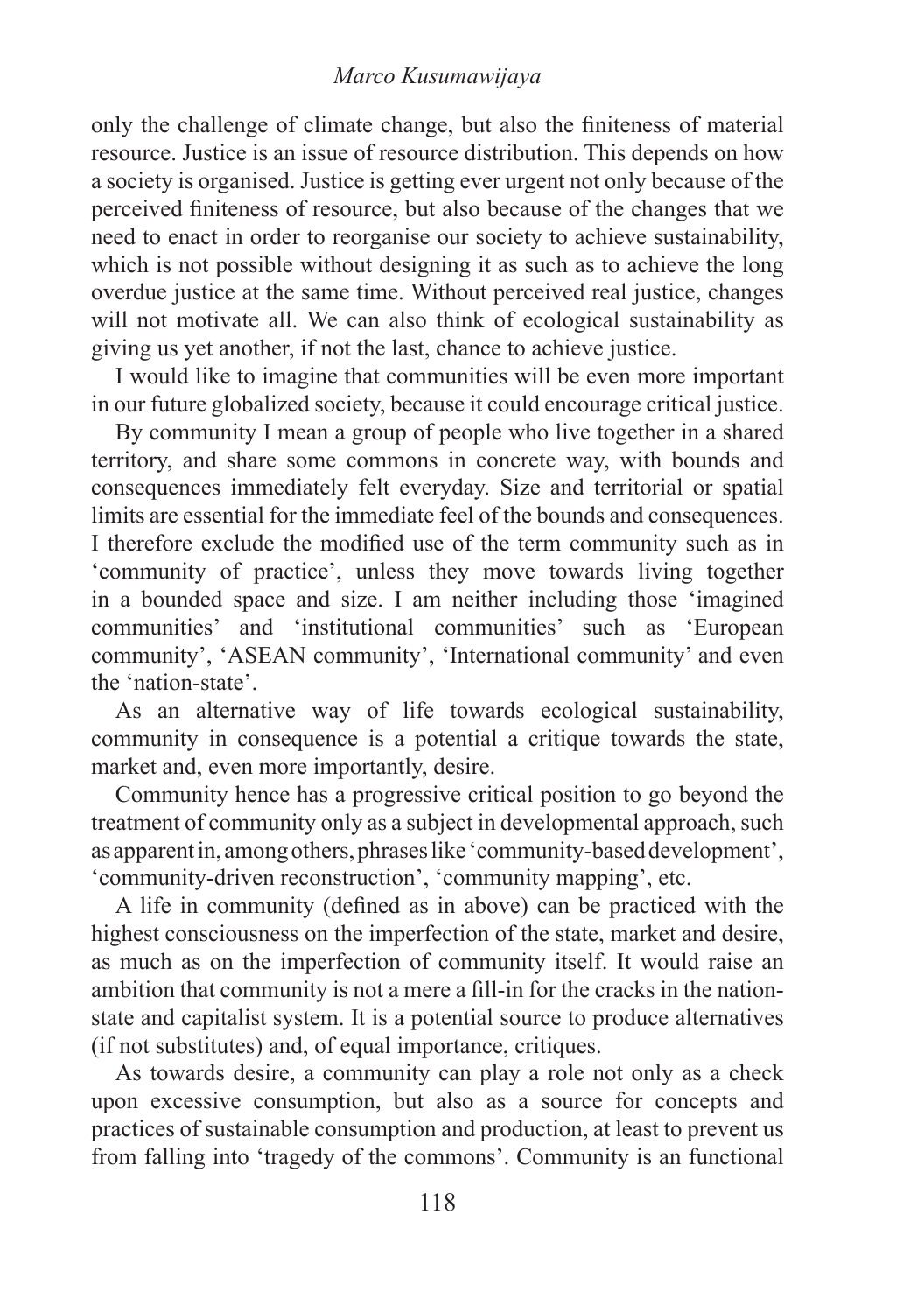ideology to produce more *commons* and a worthy place in itself to locate more commons. Community could be a source to produce new relations in living together, in a system of collaborative consumption and production, and in giving meanings to, or making sense out of, co-existence with 'others.'

What needs to be emphasised more is that community can be a critique towards desire.

We do not yet know for sure how the struggle with climate change and finite resource will eventually play out. There are some scenarios. I would argue, though, that how we criticize our desire will change the game.

Somehow we have now a consensus that there is a need for an ecological transition that must have been initiated earlier. Ecological transition is a process whereby we change our living system to be within the system of the earth and its principles in line with the logics of the house, the earth.

Changes at individual level is never sufficient. Changes need to be tested out, rooted at the level of 'living together', the locus where more complex but unavoidable relationships take place. An ecologically sustainable mode of living together must be discovered or constructed in a viable scale and level of community.

Within ecological perspective, consumption is at the very core of desire. Related to it are deeper and sometimes hidden layers: ambition for universal prosperity, power, industrial complex and vested interest, expansion of living space into nature and others' territories and so on.

Communities, through a process of dialogue and open communication, could provide bounds and is a moderating voice. It may begin with posing questions to distinguish needs from wants, and moves towards exploring alternatives that might or might not be limiting or offering new abundance. 'Is there a sustainable consumption and production?' This is the question that should lead to invention of new economy and forms of state as they are constructed to cater to our desire. Thinking about them cannot be fundamental enough without thinking about our desire. Community can be a meaningful critique of consumption and production when it also discusses desire.

# **II Is city a community?**

In South East Asia in the course of between the 15th and 17th centuries urbanity started identically with modernity. So were urban communities. It changed the perception of the world, oneself, and time and space. Two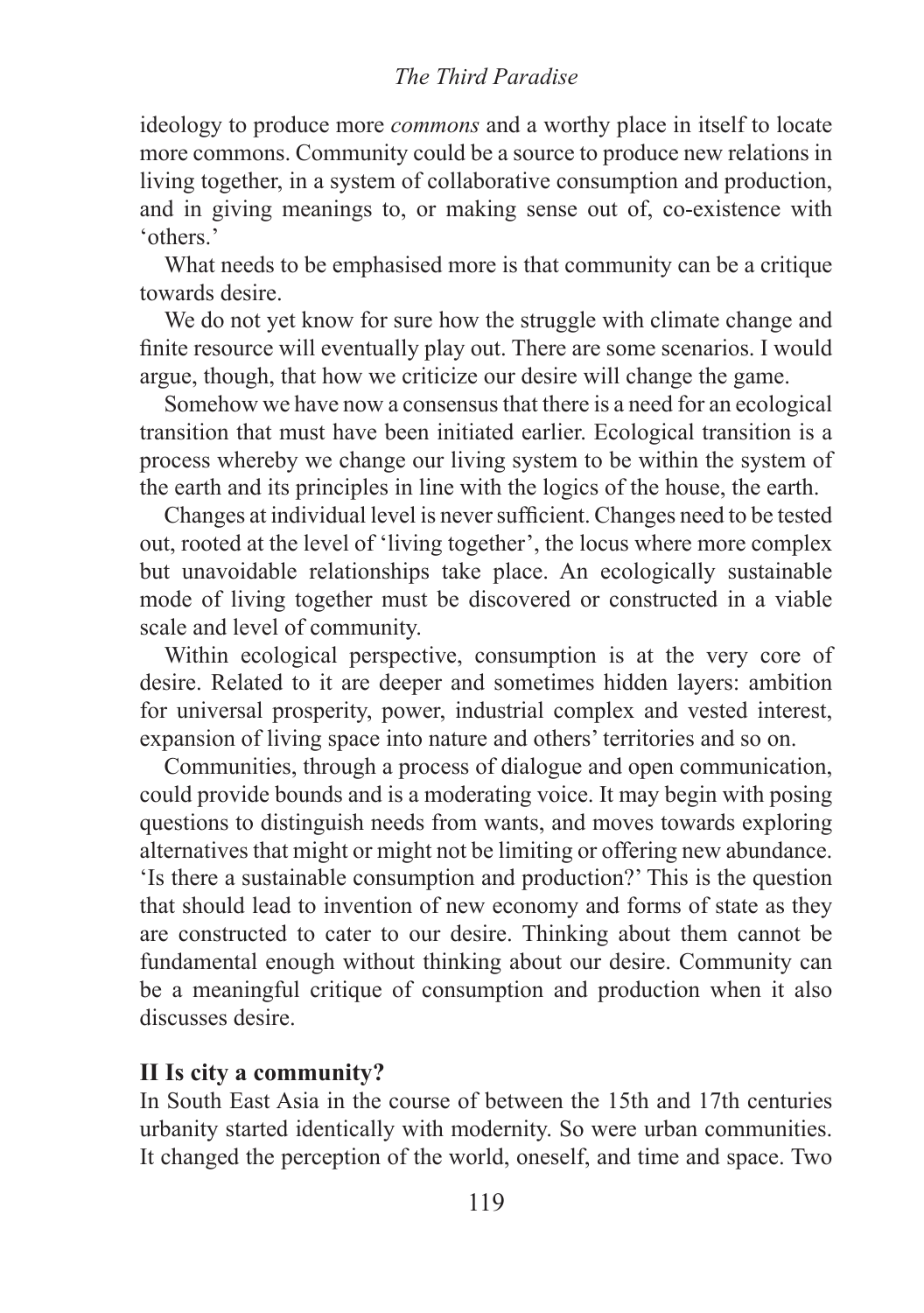#### *Marco Kusumawijaya*

centuries later cities in South East Asia had served as a source of critique towards colonial states. It should be a critique of contemporary forms of state as well. A city, being the most sophisticated form of living together in the most intense and dense conditions, provides many commons, including goods and narratives. But there are current, continuous and persistent threats to itself being a common. It is therefore also urgent that the city, for it to remain a community, to also critique itself. The city in its long history has been changing individuals and civilisations. It can be changed fundamentally, too, in the way it uses energy and materials.

So, yes, a city can be a community, one that is more real than a nation state, as long as it is productive in creating and maintaining commons, being critical to itself and others. Most encroachment and transformation of commons into public (state-owned) and private properties take place increasingly and intensely mostly in the process of urbanisation.

# **III Optimism**

Actually the vision above should not look like being too far away. There have been already emerging thoughts, theories, sciences, techniques and practices that are creating new paths of reconnecting with nature. A quick browse reveals Deep Ecology<sup>2</sup> at philosophical level. In economics there have been environmental, green and ecological economics. At production level there are Blue Economy<sup>3</sup> and circular economy based on the science of circular metabolism. There are many emerging ecological recovery practices such as (re-)naturalization of streams, organic and circular farming. In city making there is water sensitive approach. Many things are labelled 'green' nowadays: Green Building, Green Energy, Green Materials, etc. Although we have to be cautious of 'green-washing', the green labelling indicates some good wills and imperfect thoughts that include in themselves opportunity for improvements.

In some cities the politics of solidarity is in circulation again to reconstruct urban communities. Artists have for sometime been working with communities to build some kind of new consciousness together towards co-production of commons.

Vis-à-vis the state whose power is based on hegemonic rationality there are at the other end indigenous communities that are still living with their own norms. Many marine and forest conservation programs in Indonesia are based on and use rules available and effective in local communities. The reconstruction of Aceh after the 2004 tsunami involved many autonomous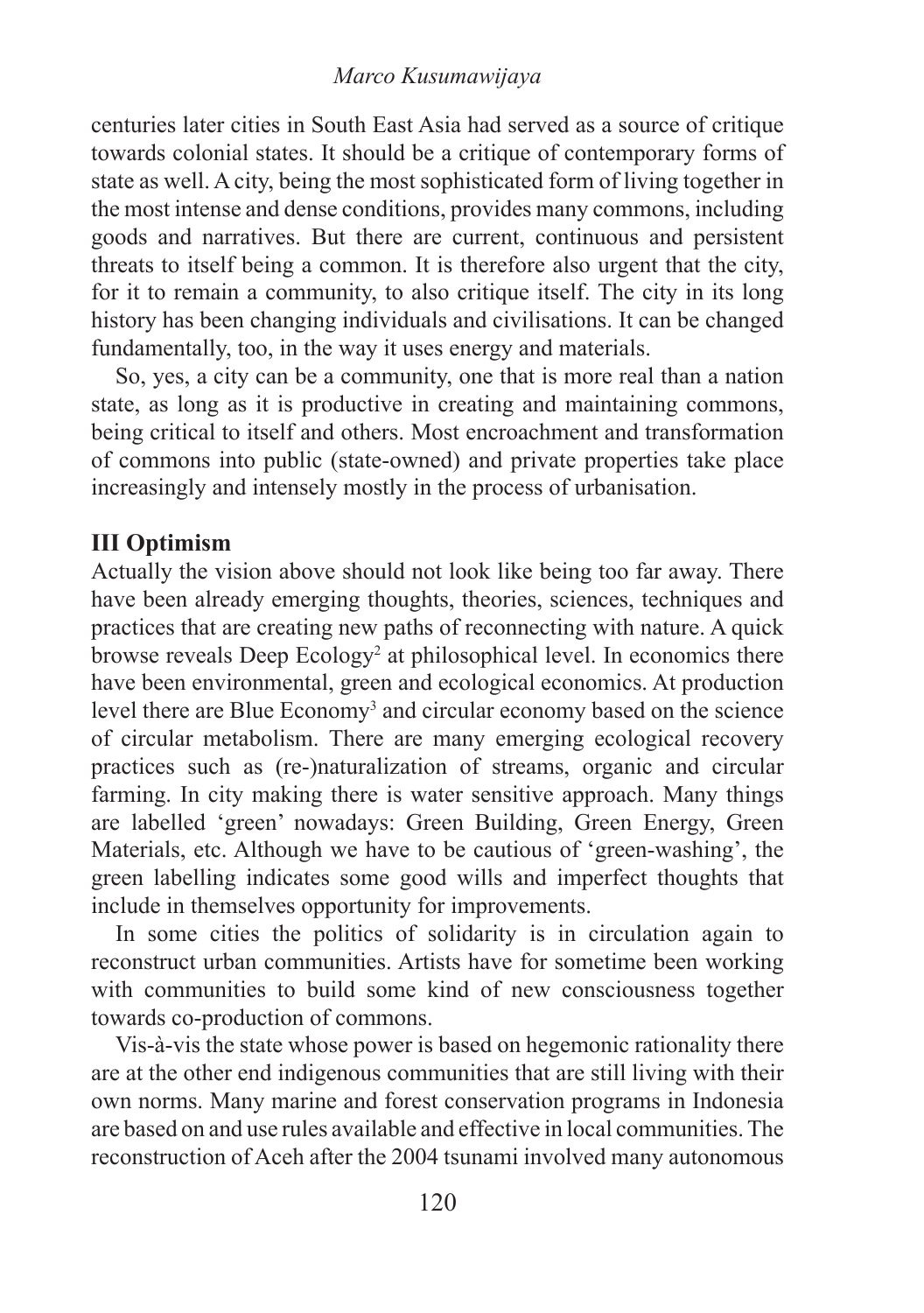#### *The Third Paradise*

initiatives by local communities. Efforts are being made to see how the multiple logics contained in these norms, principles, rules and practices can transcend their contextual limits and brought into the future.

#### *Notes*

1. A concept I borrow from a talk by Italian artist Michelangelo Pistoletto given in Berlin in 2011; cfr. Michelangelo Pistoletto, Il terzo Paradiso, Marsilio, Venezia 2010.

2. Hicham-Stéphane Afeissa, articles « Deep ecology/Écologie profonde » et « Næss, Arne (1912-

2009) » in Dominique Bourg et Alain Papaux, Dictionnaire de la pensée écologique, Presses universitaires de France, 2015.

3. Cfr. https://www.gunterpauli.com/the-blue-economy.html.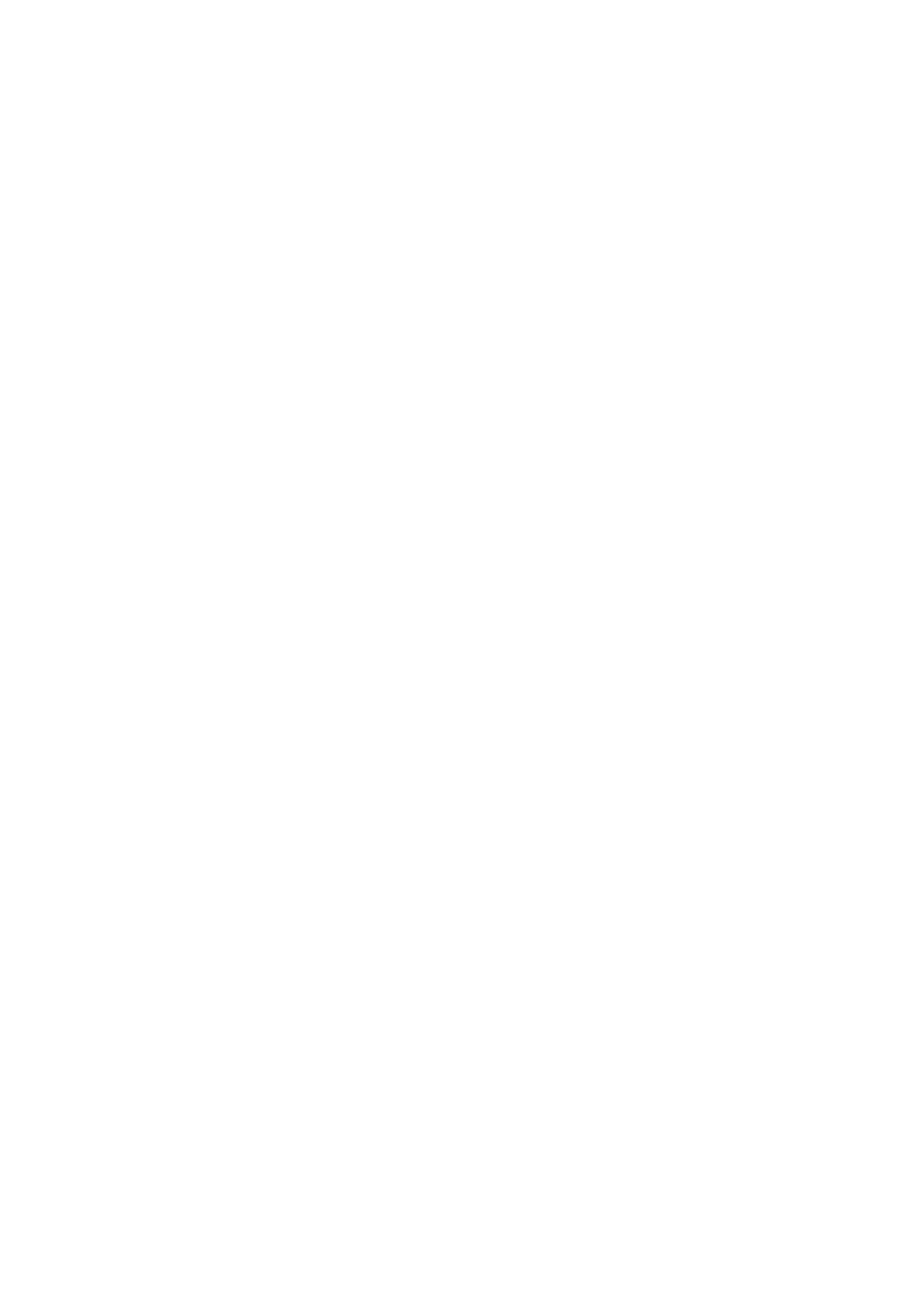# The Periphery in the Centre

# LUIZ KOHARA

*The population living in the peripheral regions of the city of São Paulo, the richest city in the country, suffer from the economic, social, and geographical inequalities of the city, penalized by the lack of adequate public services of education, health care, welfare, leisure, culture, and public transportation, living in a condition of exile in the city itself. Poor families seek to live in the central areas, where there is better urban infrastructure and alternatives for work, but they find extremely precarious housing in the slums at very high cost. Since 1988, the Gaspar Garcia Centre for Human Rights has struggled for the rights of this excluded population and has been able to improve living conditions for marginalized families by guaranteeing the right to own housing and through social insertion.*

The city of São Paulo, the richest in the country, is a clear expression of the contradictions generated by economic, social, and geographical inequalities, setting up extremely contrasting realities in urban spaces. On the one hand, there are regions or "centres" with urban infrastructure, public services, availability of cultural activities, and environmental quality, on the other hand are the "peripheries," distant from areas with greater availability of work, without adequate public services of education, health care, welfare, leisure, culture, and public transportation, with a precarious infrastructure of basic sanitation and drinkable water.

The population of the city of São Paulo spends, on average, 2.42 hours per day commuting between home and work. However, for the large proportion of those living in the more distant peripheries, this time exceeds four hours per day, which means sacrificing school development, family life, leisure, and time for other needs. In addition, there is a high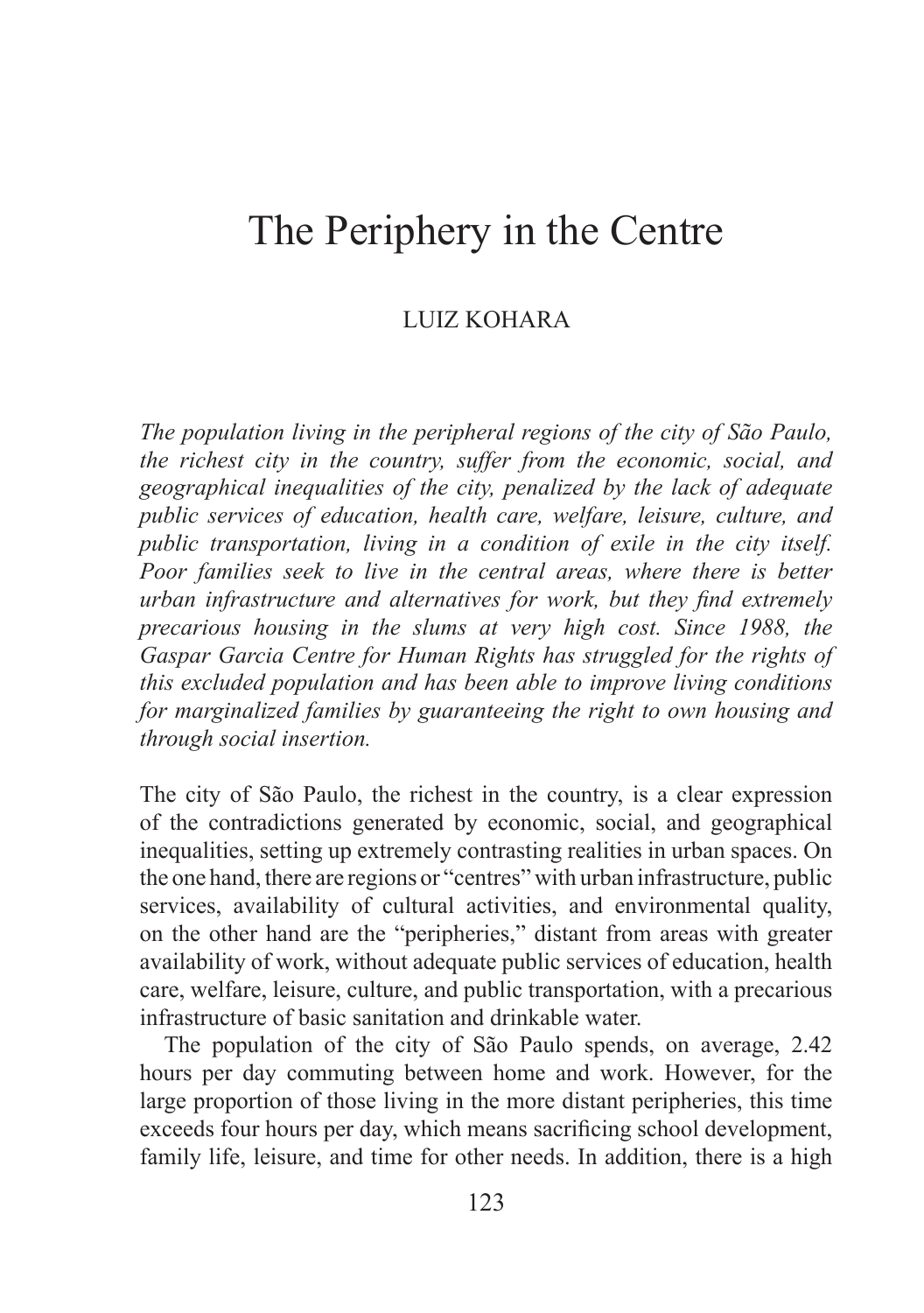#### *Luiz Kohara*

cost for commuting. Thus, due to the difficulties of urban mobility, the poorer peripheral populations live in exile in the city itself.

For the poor population, living in distant peripheries without adequate infrastructure, also means a greater risk of being victims of violence. Numerous studies show that the regions that concentrate violence are those where there is no presence of the state to meet the basic needs of the population. The segregated and fragile areas in which young people have a low opportunity for social insertion have been occupied by criminal organizations, which in many cases have indiscriminate relationships with public security agents, causing residents to live in insecure conditions. In 2016, more than 62,000 homicides occurred in Brazilian cities (IPEA, 2018, p. 93), affecting, for the most part, Afro-descendant youth living in segregated and poverty-concentrated areas.

In the city of São Paulo, the chance of a resident of a peripheral neighbourhood with a concentration of poverty being murdered is 43.3 times more than a resident of a neighbourhood where the population with a high purchasing power is concentrated. This same comparison exists between neighbourhoods in relation to life expectancy; there is a difference of 23.7 years, respectively: 55.7 years and 79.4 years.2 These inequalities reverberate in family economic differences and public services available in the neighbourhoods. Among the  $31$  sub-prefectures,<sup>3</sup> the seven located in the central region of the city have 2/3 of the hospital beds and 2/3 of the formal jobs available in the city.

Urban sprawl, in the interests of the real estate sector, has expended a large share of public resources for areas already valued or that will become valued, to the detriment of the social needs of the poorest populations, as well as favouring concentration of land ownership and urban inequality. In the city of São Paulo, 1% of the owners (22,400 people) account for 25% of all properties registered in the city, which represents 45% of the municipal real estate value.4

Inequality in the city is also expressed in relation to environmental quality. Low-income families, as they cannot access housing in the formal market, build their homes in areas with geological hazards, flooding during periods of rain, areas at the edge of streams or contaminated areas. These are areas without public investment in sewage sanitation, afforestation, and squares, with very low environmental quality.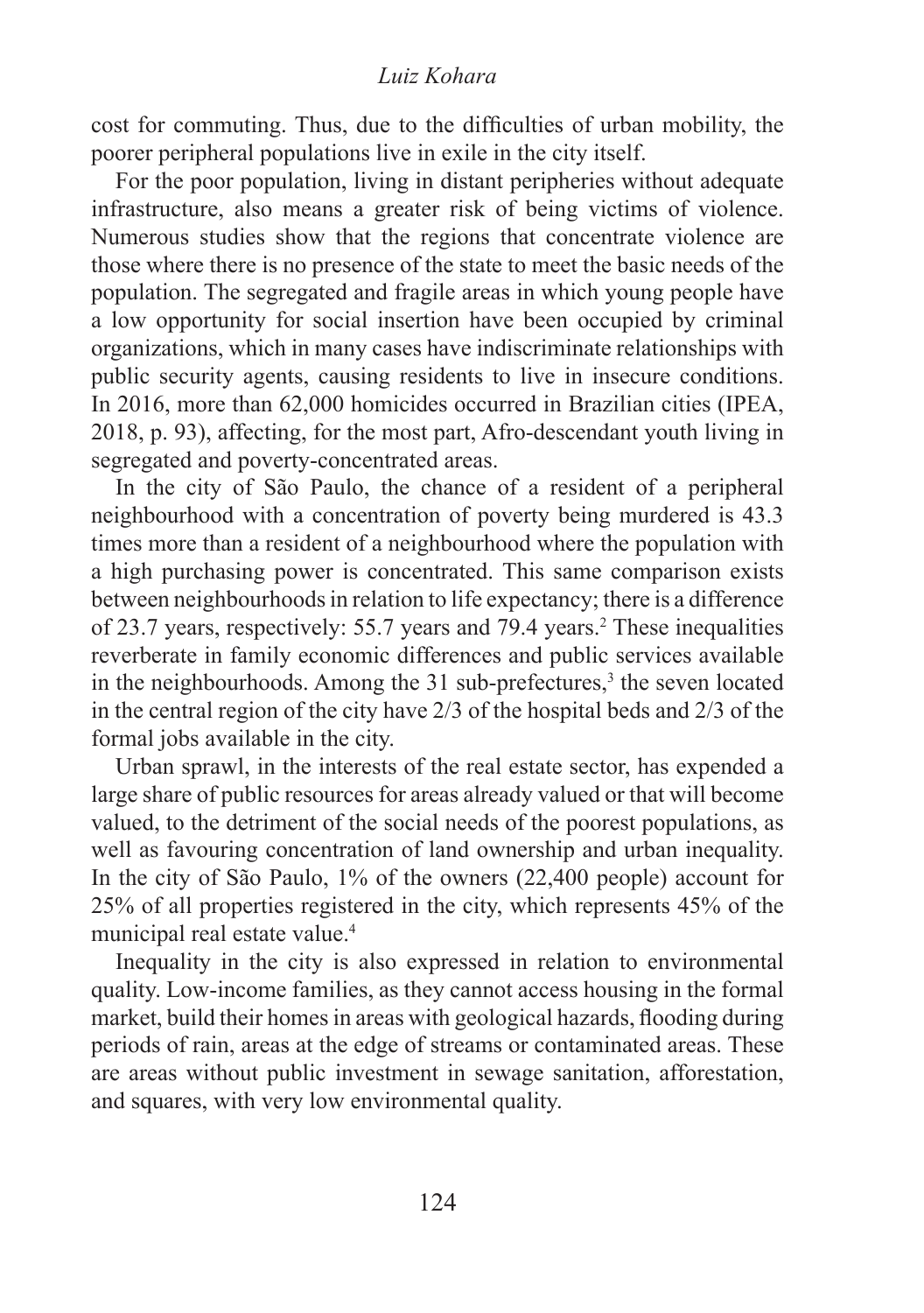# *The Periphery in the Centre*  **I The struggle of the poor in the centre of the city**

In São Paulo, low-income families are always trying to live in the central areas of the city for ease of transport, greater availability of formal and informal jobs, and the presence of public social services, like hospitals, schools, daycare, welfare. However, the housing alternatives found by low-income workers in the centre are tenements.<sup>5</sup>

The history of the city centre of São Paulo is marked by disputes between the interests of enrichment and the presence of the poor in tenements. The centre- a privileged place for public investment, concentrating the main institutions of economic, political, and religious power, as well as the housing and cultural spaces of the wealthy class- cannot be the place of housing for and coexistence with the popular class. With this understanding, the public powers, from time to time, have launched projects of revitalization or restoration of the centre with the objectives of hygiene and social gentrification.

Even so, large numbers of low-income families live in the centre, because of the economic interests of those who rent out the housing in the tenements due to their high profitability; however, to continue living in the centre they remain hostages to exploitation. The value of the lease of a room, of about 10  $m^2$ , in a tenement located in the central region of the city,<sup>6</sup> is about R\$ 800, while the minimum wage is R\$ 954.<sup>7</sup> Due to this situation, the tenants say "if you eat, you do not live, if you live, you do not eat."

Faced with the contradiction between the needs of the poor population and the presence of hundreds of abandoned buildings in the centre, which do not fulfil a social function according to the Federal Constitution, a large number of families have occupied these properties in the central area in recent years. In addition, in the centre, there are thousands of individuals and families living on the streets, sidewalks, squares, marquises, under viaducts and other places, without any adequate physical protection or privacy, constituting the most dramatic expression of social vulnerability, violence, and human cruelty. The population on the street seeks out this region for the possibility of informal services and survival.

The centre also is disputed by informal workers who survive on street commerce, in its near totality, illegal, because the Prefecture does not recognize this activity in the valued areas of the city. Part of the workers' routine is persecution and harassment by public agents.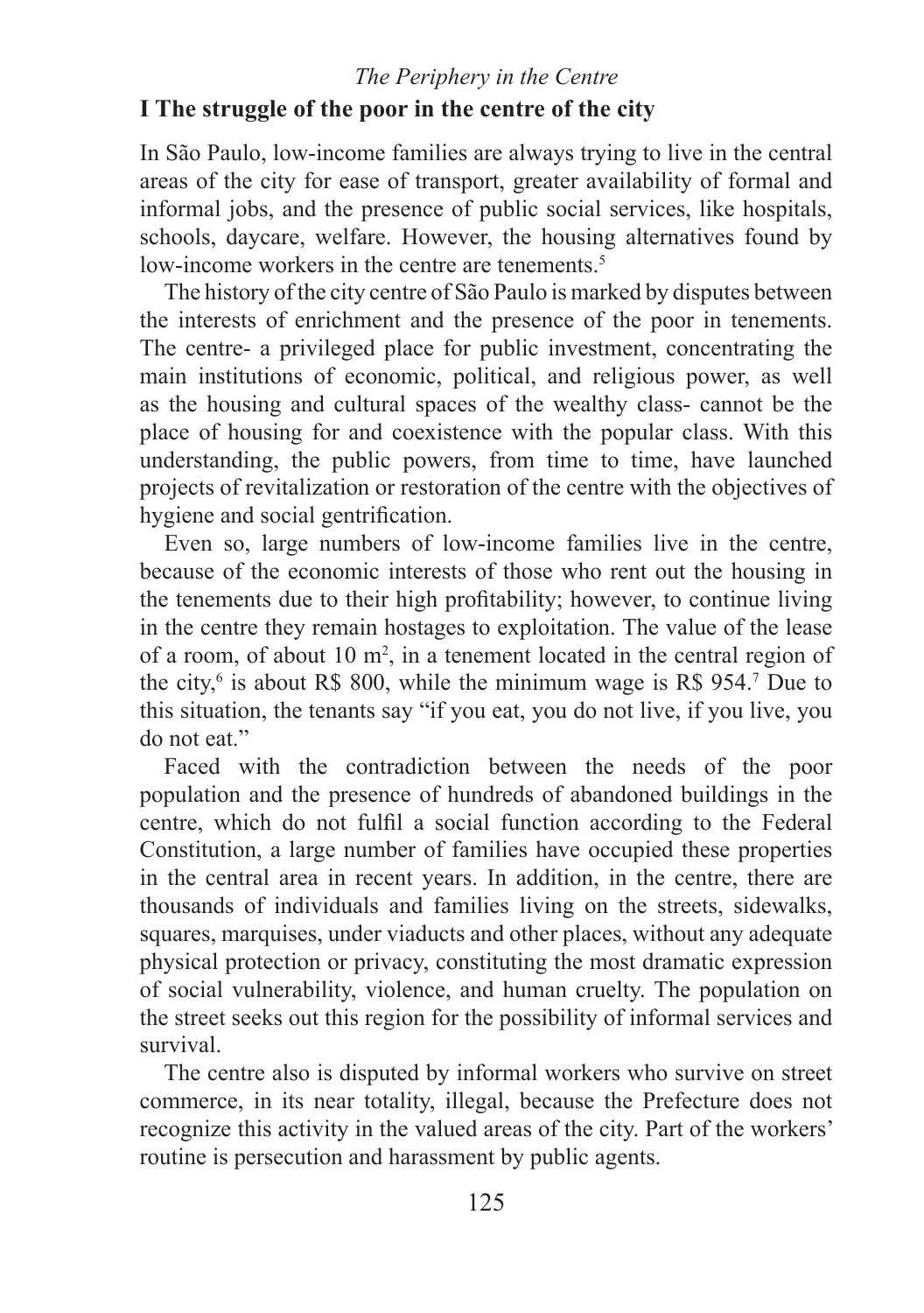#### *Luiz Kohara*

In the centre of the city of São Paulo is the presence of what could be called a social periphery.

# **II The performance of the Gaspar Garcia Centre for Human Rights (CGGDH) in relation to the periphery in the centre**

The CGGDH was founded in 1988 with the mission of struggling for the human rights of the poor, who lived in the slums or slept on the streets as well as those who worked as collectors of recyclables or street vendors, to gain the right to live and work with dignity in the centre of the city. Currently, their operation is across the entire city of São Paulo among differing social realities.

The actions of CGGDH have always been directed toward the populations that are victims of social exclusion, to organize collectives, such as housing, homelessness, and material collectors' movements, street vendors' forums, and associations for the struggle for rights, to influence public policies and search for alternatives to improve living conditions.

In this action to achieve rights, with the strengthening of population organizations, there are important advances, among which the following stand out: municipal, state, and federal governments have implemented social interest housing programs in the city centre, serving, in the last 20 years, more than five thousand families who lived in the tenements and slums, thousands of families through legal defence and influence in public institutions, guaranteeing the right to own housing; hundreds of people on the street achieved social insertion, leaving the street; cooperatives of individual collectors of reusable materials were constituted, which brought improvements in the income of the co-operative members; implementation of public social policies for the homeless population, allowing greater social integration; workers and street vendors started to struggle for the right to decent work in a collective way, ensuring better working conditions; police violence against the poorest has been confronted; contributions were made in urban development policies toward social inclusion and environmental sustainability.

There is an immense periphery of poverty in the centre of the city. The challenges are many! All the advances obtained had participation by the population itself and many experiences of mutual solidarity. Improvements in housing and work conditions have made it possible for the children of the beneficiaries, for example, to access universities and families to live with dignity. The achievements that Gaspar Garcia has been making show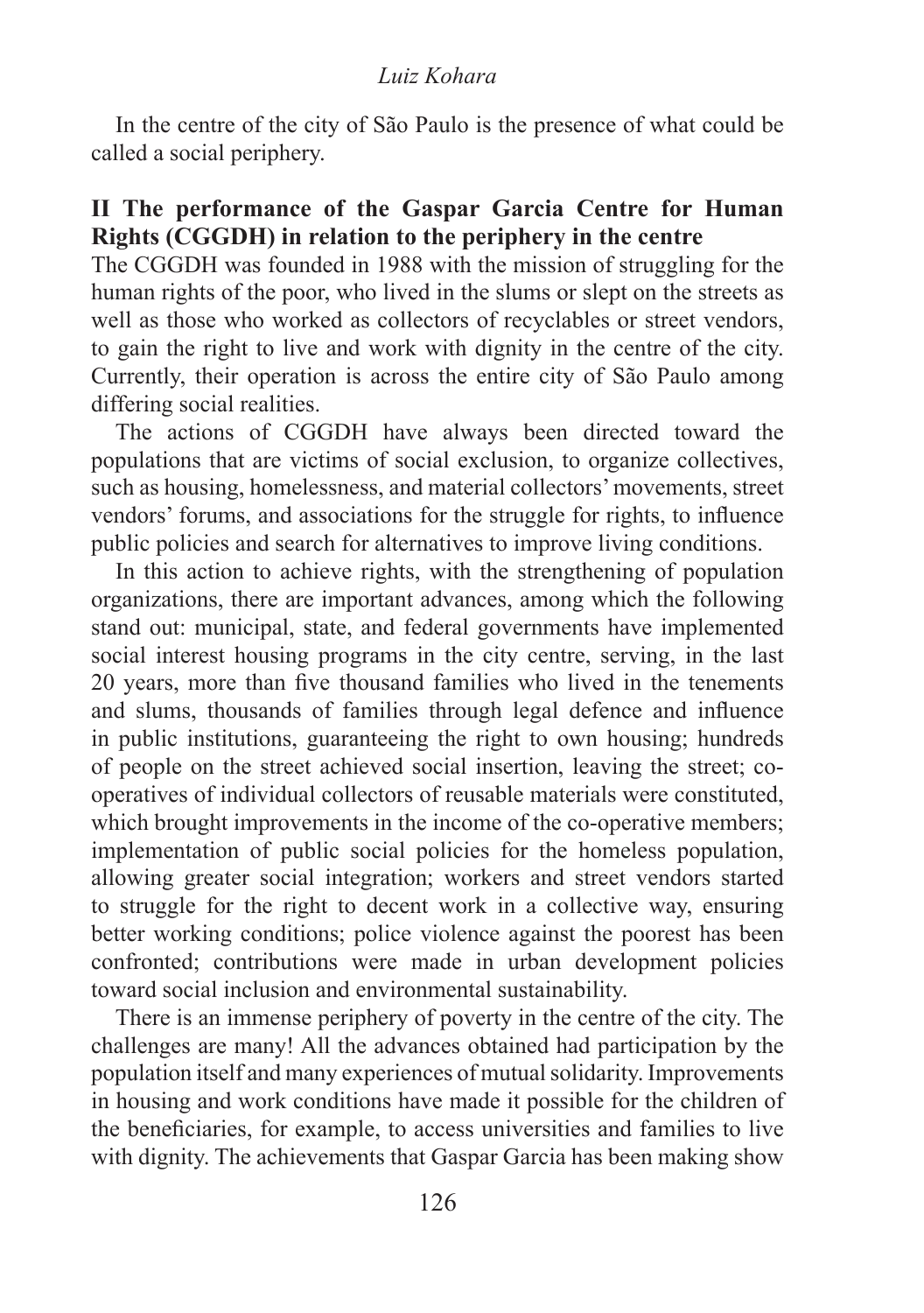#### *The Periphery in the Centre*

that it is possible for the poor to live with dignity in the centre.

This walk alongside the periphery in the centre of the city is animated by faith and hope for a more just and fraternal world.

*Translated by Thia Cooper*

#### *Bibliography*

IBGE. Instituto Brasileiro de Geografia e Estatística. Síntese de Indicadores Sociais 2017. *Caderno Estudos & Pesquisas*: informação demográfica e socioeconômica – 37. Available at:

<https://biblioteca.ibge.gov.br/visualizacao/livros/liv101459.pdf>. Accessed: 19 August, 2018. IPEA; FBSP. Instituto de Pesquisa Econômica Aplicada; Fórum Brasileiro de Segurança Pública. *Atlas da Violência* 2018. Brasília: IPEA (2018).

OXFAM. *Relatório A distância que nos une: um retrato das desigualdades brasileiras*. OXFAM Brasil (2017). Available at: <www.oxfam.org.br>. Accessed: 20 July, 2018.

REDE NOSSA SÃO PAULO. Blog. 2 August, 2016. Available at:

<https://www.nossasaopaulo.org.br/noticias/nossa-sao-paulo-apresenta-balanco-do-plano-demetas-e-mapa-da-desigualdade-atualizado>. Accessed: 19 August, 2018.

\_\_\_\_\_. *Mapa da desigualdade* 2017. São Paulo (2017). Available at: <www.nossasaopaulo.org.br>. Accessed: 10 July, 2018.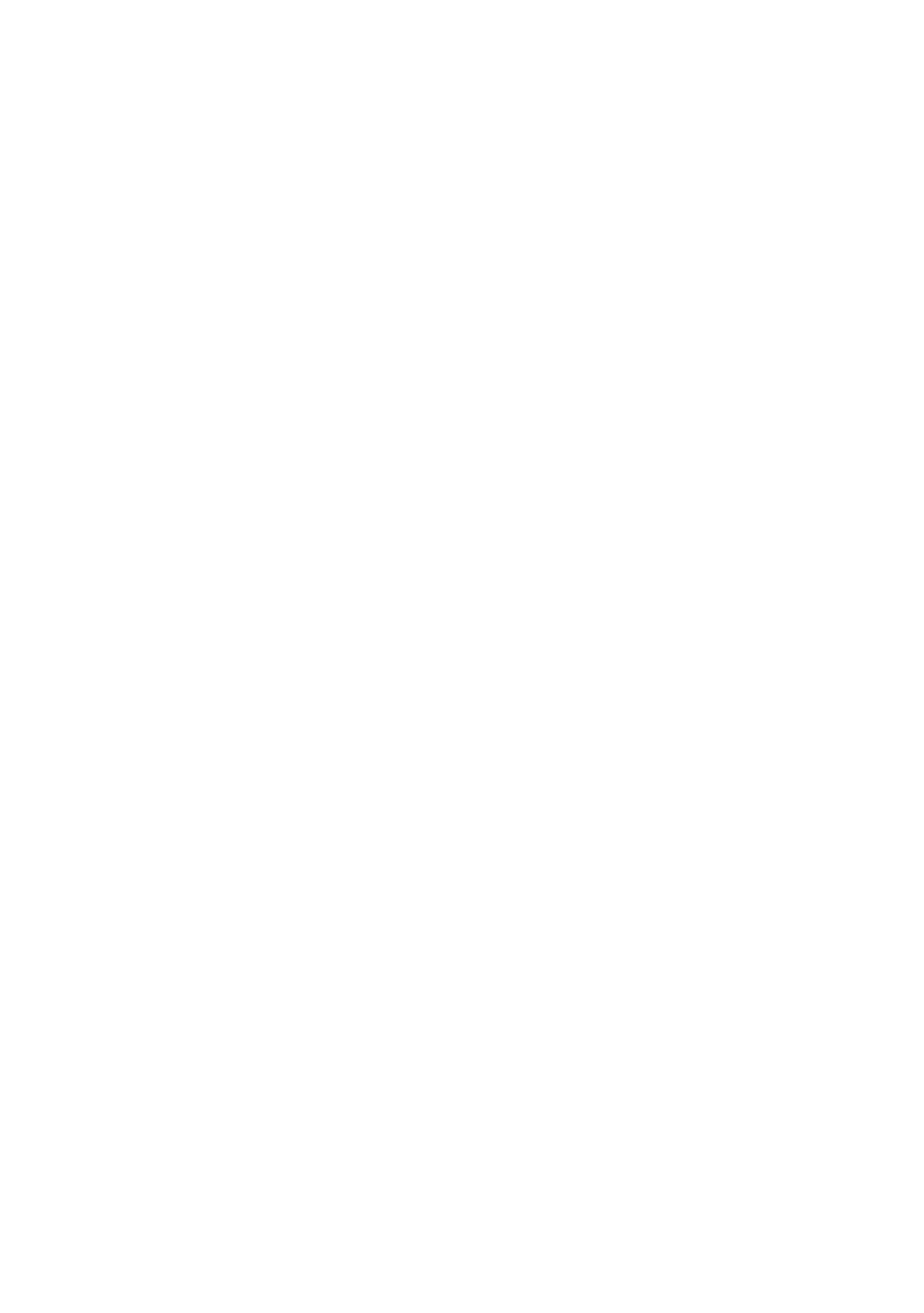# The Death Penalty, Church Teaching and the Development of Dogma: Reflections on Pope Francis' Change to the Catechism

MICHAEL SEEWALD

*Starting from the change to the Catechism, which makes the death penalty inadmissible from now on from the perspective of moral theology, the article offers a systematic analysis of relationship of the Catholic Church to the death penalty. It first outlines the complex ways in which the problem of the death penalty has been handled in the various Christian traditions. The focus then switches to the argument used by Pope Francis, that the death penalty contradicts the 'dignity of the person', and finally there is a discussion of how far the Pope's decision forms a seamless part of the Church's teaching office as commonly understood or is a break with it*

#### **I Introduction**

As Cardinal Luis F. Ladaria announced on 1 August 2018 in a letter to bishops, Pope Francis has modified the *Catechism of the Catholic Church*. Whereas the *Catechism* previously taught that 'legitimate public authority has the right and duty to inflict penalties commensurate with the gravity of the crime… The traditional teaching of the Church does not exclude… recourse to the death penalty (*Catechism*, 2266-2267), we are now told that 'The death penalty is inadmissible because it is an attack on the inviolability and dignity of the person,' and the Church 'therefore works with determination for its abolition worldwide' (Catechism, 2267, new version).

A group of predominantly US academics, priests and journalists regards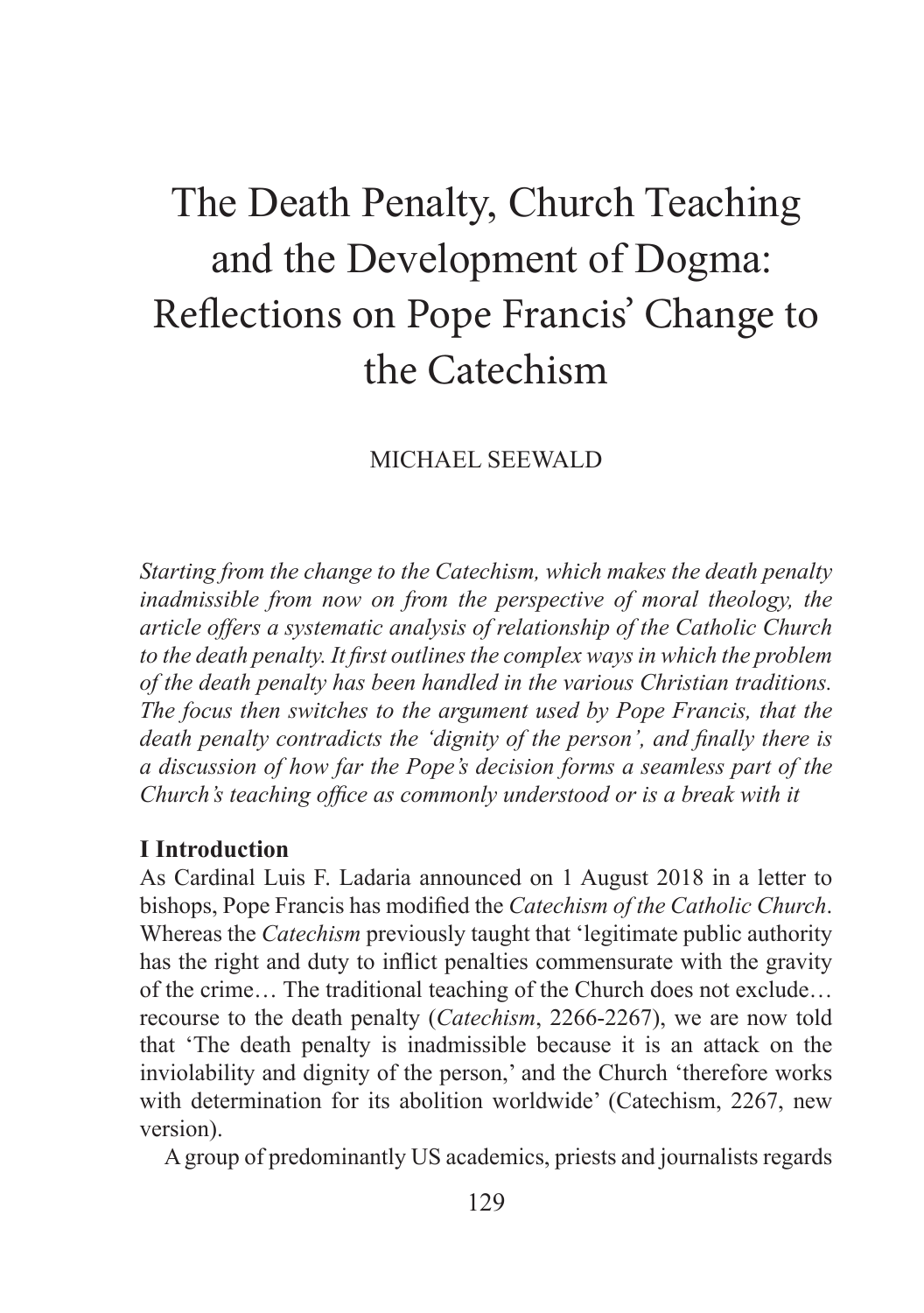this teaching as wrong and therefore addressed an appeal to the College of Cardinals via the magazine First Things.<sup>1</sup> The cardinals, the appeal says, have a duty, 'before God and before the Church', to persuade the Pope to 'withdraw' the change to the Catechism in order once more 'to teach the word of God unadulterated'. The reasons that should have a 'seriously binding' effect on the consciences of the cardinals are weighty. A ban on capital punishment contradicts holy scripture:

'Whoever sheds the blood of a human, by a human shall that person's blood be shed; for in his own image God made humankind' (Gen 9.6).

This and, in the view of the petitioners, 'many other biblical texts' show that the death penalty is not intrinsically evil, because it has been authorised, and sometimes even ordered, by God. 'The Church holds that Scripture cannot teach moral error. The legitimacy in principle of capital punishment is also the consistent teaching of the magisterium for two millennia. To contradict scripture and tradition on this point would cast doubt on the credibility of the magisterium in general,' argue the signatories, who say they wish to draw attention to the 'gravely scandalous situation' into which the Pope has brought the Church. The cardinals are reminded that it is 'a truth contained in the Word of God, and taught by the ordinary and universal magisterium of the Catholic Church,' that 'criminals may lawfully be put to death by the civil power'. By 'refusing to teach this doctrine', the Pope, they say, has 'brought confusion upon the Church' and given rise to the impression 'that the Church considers, contrary to the Word of God, that capital punishment is intrinsically evil'. The cardinals, say the writers, should 'advise the Pope that it is his duty to put an end to this scandal, to withdraw this paragraph from the Catechism, and to teach the word of God unadulterated'.

The best answer to the sort of fundamentalism displayed in appeal published by *First Things* is not indignation, but what fundamentalists fear most, distinction. For example, one question might be: Have the signatories of the appeal realised how controversial the interpretation of the text they cite as a *locus classicus* (Gen 9.6) in fact is, and that it seems doubtful that this passage can be adduced at all to justify the death penalty?2 The signatories point to a biblical text that allegedly has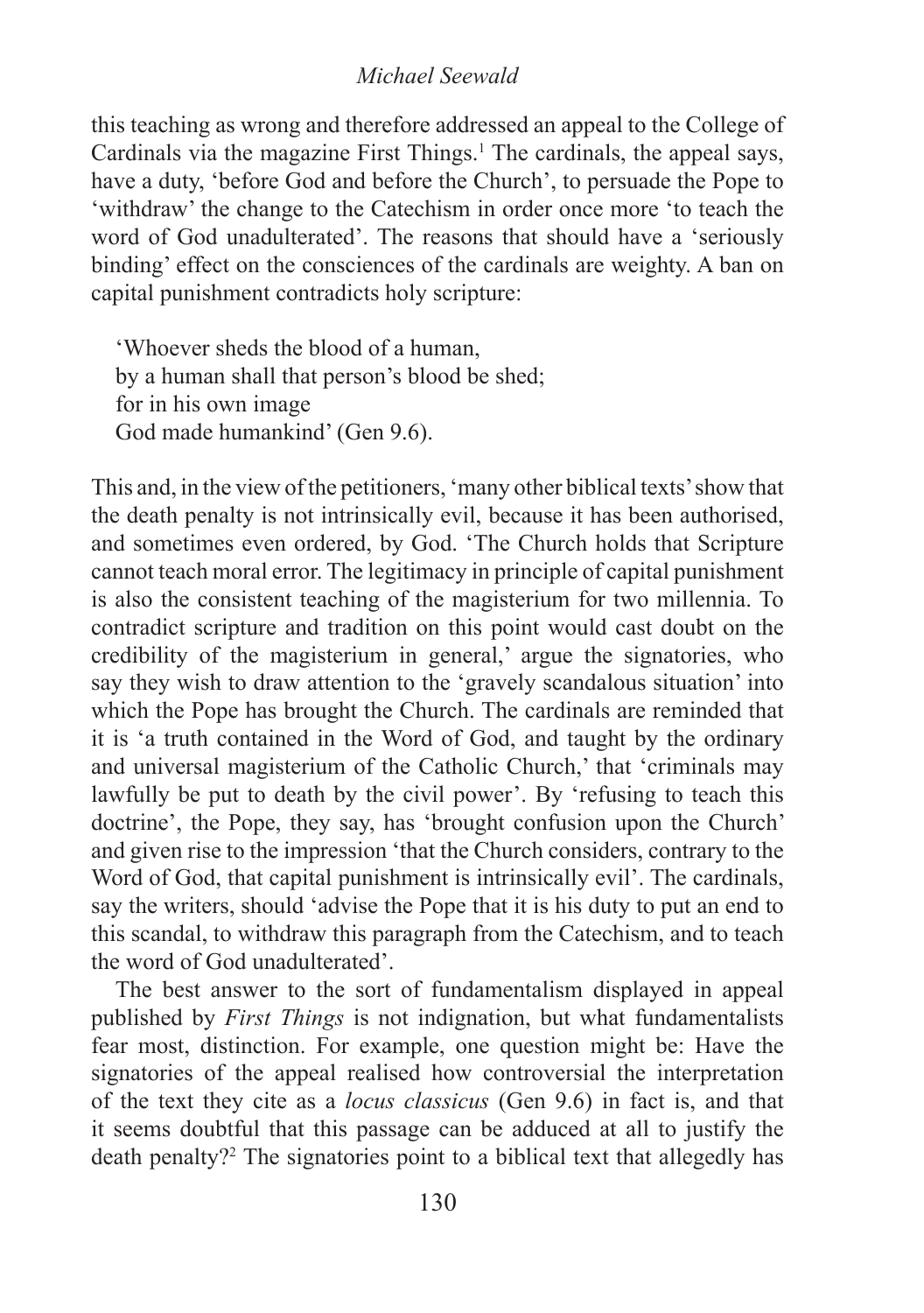## *The Death Penalty, Church Teaching and the Development of Dogma*

God himself advocating the death penalty and claim that it should be followed because scripture contains no moral errors. So what do they do about the Old Testament legal texts that generously stipulate the death penalty for all manner of offences? So, according to Leviticus, two men who have sexual relations with each other are to be punished by death (Lev 20.13). Is that also God's inerrant word, to be put into effect? Today when homosexuals are executed, would the Church have no objection to make because that has been decreed by God's morally infallible word? If theologians are no longer able to see scripture and tradition as what they are, that is 'human interpretations',<sup>3</sup> that always need interpretation and require critical analysis, we are on the edge of an abyss in civilisation that in the name of divine progress points us to the rule of force.

The rest of this article will focus on two points of the appeal of those who believe that the Church is violating its divine mandate if it denies the death penalty theological legitimacy: the claim that the legitimacy of the death penalty has been a constant doctrine of 'the ordinary and universal magisterium' of the Church, and the thesis that the alteration of the catechism casts 'doubt on the credibility of the magisterium in general'.

# **II The Catholic Church and the death penalty: some historical snapshots**

The Church has had to grapple with the issue of the death penalty in two related but distinct contexts, in defining its relationship to civil authority and in considering the question whether people classed as heretics should be punished with the death penalty.<sup>4</sup>

*2.1 The Church position on the death penalty as a matter of state law*  The New Testament says nothing about the legitimacy or illegitimacy of the death penalty as a matter of state policy, but it has Jesus going to his death as an innocent man condemned by the competent authority as a criminal, which illustrates that even an authority assumed to have received power 'from above' (Jn 19.11) can misuse that power and reach wrong judgments. In other words, Christianity confesses as redeemer someone whom himself was the victim of the death penalty, a fate which many of the first disciples shared, such as Stephen (Acts 7.57-60), a victim of religiously inspired mob violence, or Paul (1 Clement 5.6-7), as a condemned Roman citizen. For the Church fathers, just as important as the fact that founding figures of Christianity were forced to suffer the death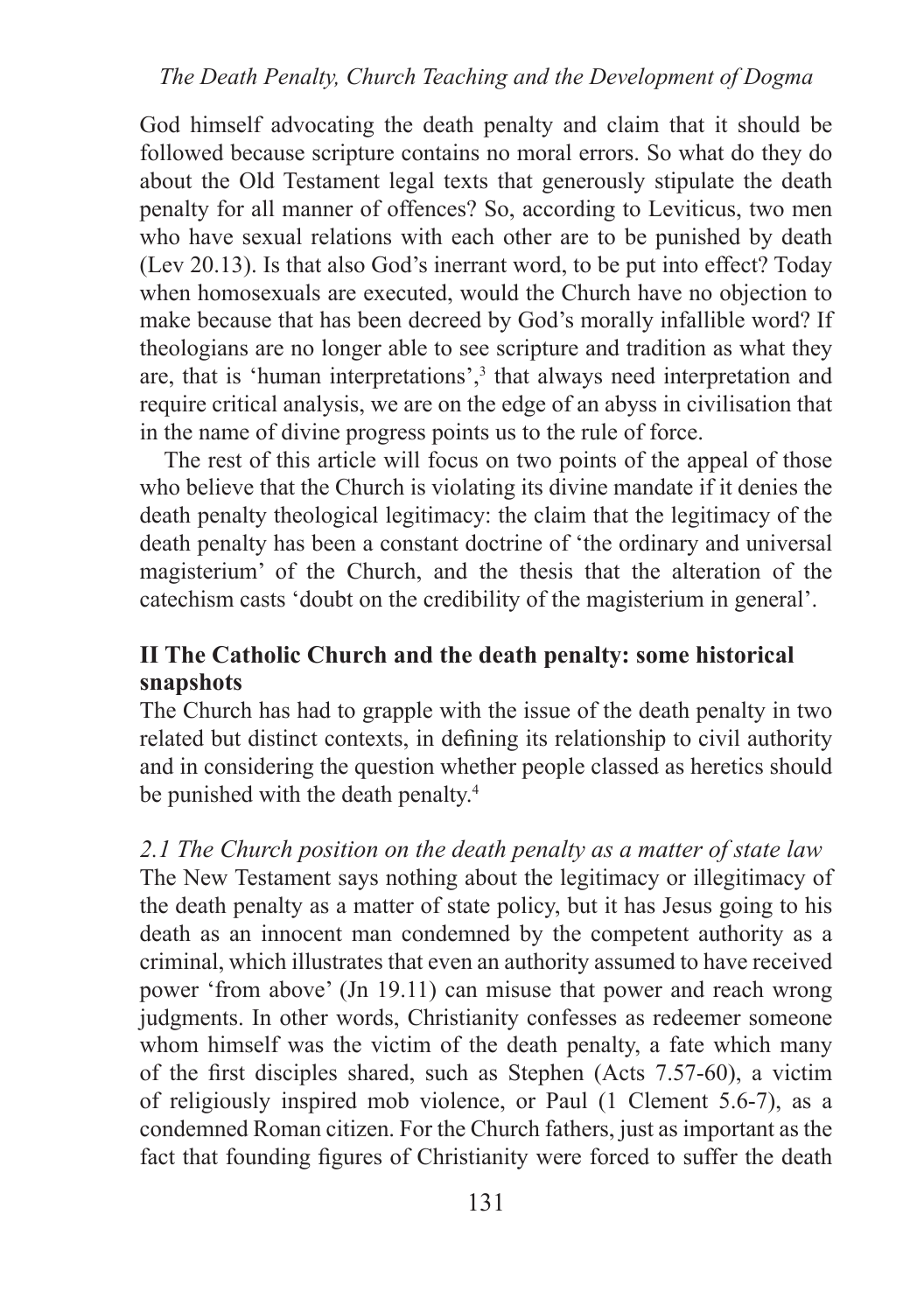penalty seems to have been the fact that these victims did not oppose this fate. According to a saying attributed to Jesus, those who sought to do one harm were not to be resisted (Mt 5.39), and according to Paul's teaching, the governing authorities, who bear the sword and are servants of God, are to be obeyed (Rom 13.16).

Because the death penalty was part of the range of penalties regarded as legitimate in the Roman empire, the Church fathers saw no fundamental incompatibility between their faith and the imposition of the death penalty. This made it possible to adopt contemporary theories of punishment. Clement of Alexandria, for example, accepted the Platonic idea of the twofold purpose of punishment. Punishment served, according to Plato's Gorgias, either to improve a person or to be a deterrent example.<sup>5</sup> Those who could still be led to a reformed life should be given the precise measure of suffering they need to improve, but those who are 'incurable' (*aniatos*) should be killed because they themselves can no longer gain any benefit from punishment aimed at improvement and through their death society in general would gain moral benefit at least in the form of deterrence. This argument was taken up by Clement of Alexandria and used in the popular Christian metaphor of the body: If a limb of the body was incurably (*aniatos*) diseased, it had to be amputated for the sake of the health of the body as a whole.<sup>6</sup> Clement, however, did not adopt Plato's critical political point, that the worst of the incurables were to be found among the tyrants, kings and rulers,<sup> $\tau$ </sup> that is those who had made most use of the death penalty against others.

Irrespective of the right of the secular power to impose death penalties, there was nevertheless a conviction in Christianity that it was more moral not to carry out such sentences. According to Ambrose of Milan, what authority decides is one thing, what compassion suggests, another. Anyone who carries out a legitimately imposed death sentence bears no guilt, but the person who does not carry it out deserves praise.<sup>8</sup> This attitude reflects the practice that bishops from the 4th century onwards often interceded for those condemned to death to prevent the implementation of the sentence. And where they themselves in late antiquity – like Augustine, for example – exercised judicial functions, they did not impose this sentence, but tried to give offenders the possibility of repentance in this life instead of bringing them directly before God's judgment seat bearing the burden of their sins.<sup>9</sup> The Christian attitude was thus ambivalent: on the one hand it was recognised that the state had the right to impose the death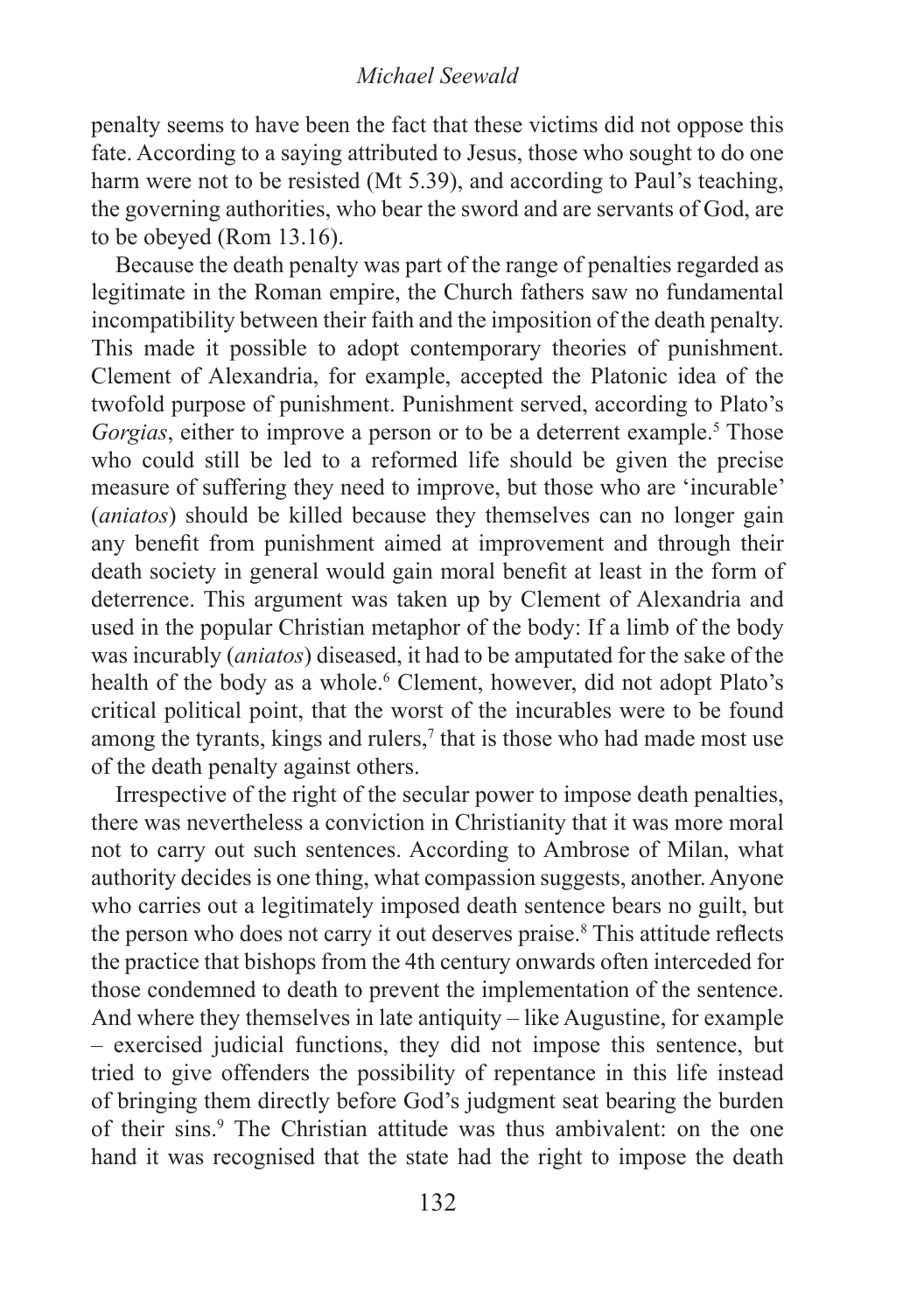penalty, but there was also the tendency to prevent its implementation and to exercise a moderating effect on the state. This ambiguity also runs through the middle ages and continues into the 19th century. After the early middles ages, in which – surprising as this may be to readers today with their cliché-ridden view of this period – the death penalty was rarely and reluctantly imposed,<sup>10</sup> as Christian scepticism about the death penalty and pastoral insistence on repentance in this life possibly bore fruit, the idea of the death penalty came back into vogue, as the idea of the 'peace of God' shows, as part of pacification programmes. 'After centuries in which the normative texts had given priority to catalogues of penances, we now appear to have again for the first time a penal authority with the confidence to impose these harsh penalties While the idea of the death penalty and the penal justice of rulers had never been completely forgotten, it was only in rare cases, such as attacks on kings and potentates of the kingdom, that rulers dared to display their power so clearly.<sup>'11</sup> So Pope Innocent III – according to a  $1210$ addition to a letter of 1208 – taught that the secular power (*potestas secularis*) 'may without mortal sin carry out a capital sentence provided that it takes the step of executing the sentence not from hatred, but by virtue of a judicial decision, not without prudence but after reflection' (Denzinger-Hünermann, 795). Where bishops – for example, in the Holy Roman Empire – were themselves secular rulers, they also had the right to apply secular justice, which could include the death penalty. Consequently, from the high middle ages onwards death sentences were passed and carried out in the name of bishops, though in their role as territorial rulers. The same was true of the Pope and his ecclesiastical territory until its dissolution.12 Nonetheless in the spiritual context the awareness that the death penalty was a problematic means of producing justice never disappeared. One illustration of this is that clerics were given *privilegium fori*, which meant that their affairs were dealt with, not before a secular court, but by an ecclesiastical one, which could not impose the death penalty. And the continuing reservations about the death penalty led to a situation in which religious bodies such as monasteries took in refugees who were liable to the death penalty if caught, and granted them asylum. As a result, in the inherited territories of the Hapsburg empire in the reign of Maria Theresia, clerics were threatened with punishment as 'violators of the supreme decrees' if they took in deserters and surrendered them only on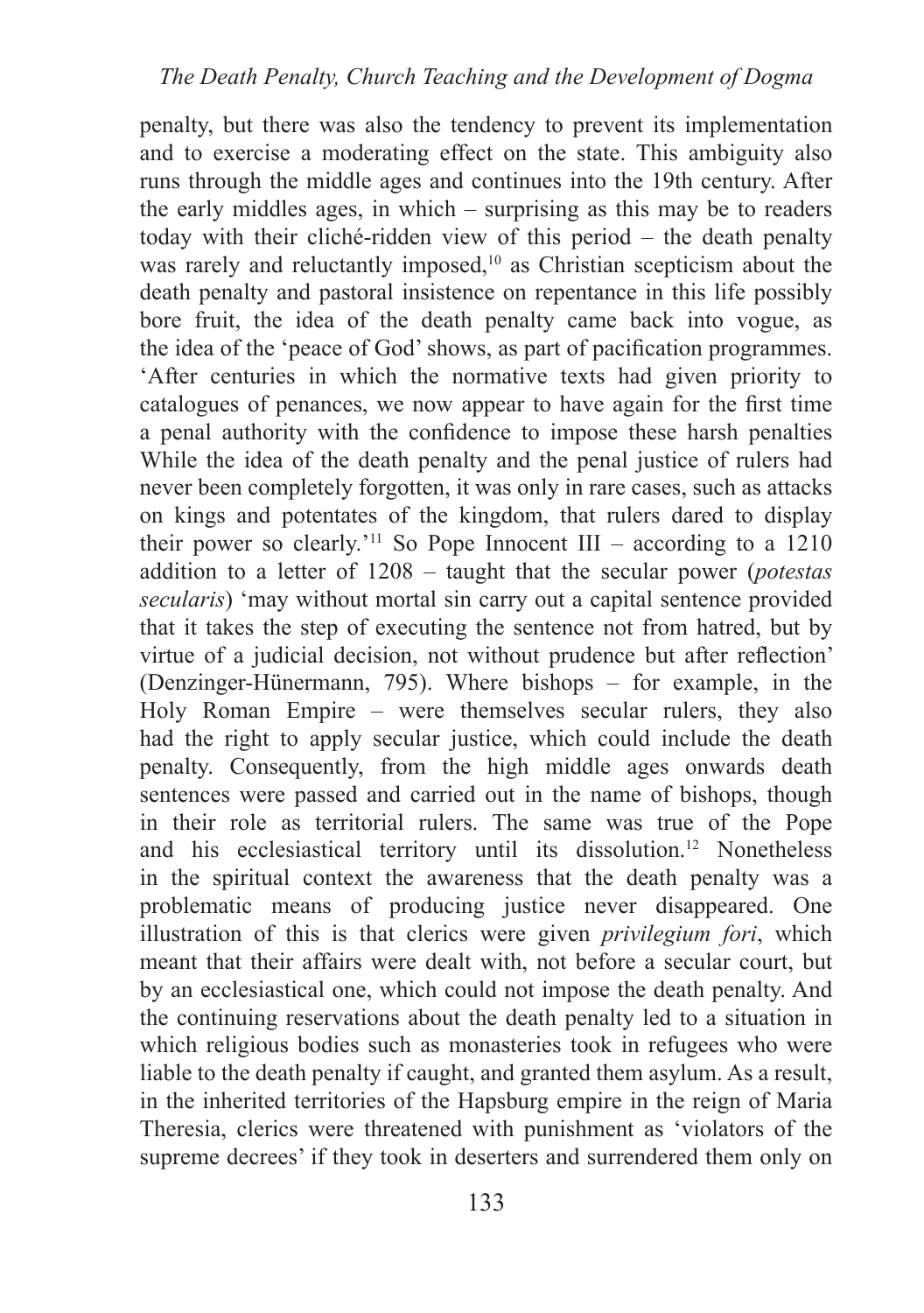condition that the state would declare that the death penalty would not be applied.13

# *2.2 The death penalty for Christian heretics*

 Those who, like the writers of the appeal against the change to the catechism, think that the theological legitimacy of the death penalty is based on the fact that it is 'a truth contained in the Word of God', and cite the Old Testament, ignore, first, the different ways this topic is dealt with in the Old Testament, and, second, that the New Testament intervenes in this debate to provide a corrective. For the early Christians there was a fundamental difference between what is due to God and what is due to the emperor (Mt 22.21). They distinguished the social rules within their community from the civil power, which Paul describes as *exousia* (Rom 13.1). The Old Testament legal texts, in which God is shown as lawgiver for both the political and the worshipping community of Israel (e.g. Ex 19-40), who therefore both regulates what in Pauline terms is the sphere of the civil *exousia* and sets the norms for religious life, are unfamiliar with this New Testament distinction. Instead they maintain the ideal of civil and religious unity and are prepared to punish violations of the integrity of this unity, if necessary, by death. Jesus and the early Christians saw things differently.<sup>14</sup>

Whereas in the book of Leviticus blasphemers and enemies of God are to be killed (Lev 24.16), the New Testament rules out such a course, although its authors were familiar with the fact of enmity with God and blasphemy. Paul talks about 'enemies of the cross of Christ' (Phil 3.18), and the Letter of James accuses adulterers of cultivating friendship with the world and thus incurring 'enmity with God' (Jas 4.4). The key correction to Old Testament legal provisions, however, consists in the fact that these religious situations were no longer punished by death. On the contrary, Jesus tells his disciples, 'Love your enemies' (Mt 5.44). Now, when blasphemous behaviour provoked a reaction from the community, this did not consist in the use of violence, but in social sanctions. In a case of a sexual offence, in which a man had slept with his father's wife, where the book of Leviticus calls for the death penalty (Lev 20.11), Paul orders that the man (!) involved should be expelled from the community and handed over 'to Satan' for 'the destruction of his flesh, so that his spirit may be saved on the day of the Lord' (1 Cor 5.1-5). There is no mention of punishment by death, as the Old Testament calls for in such a case, or any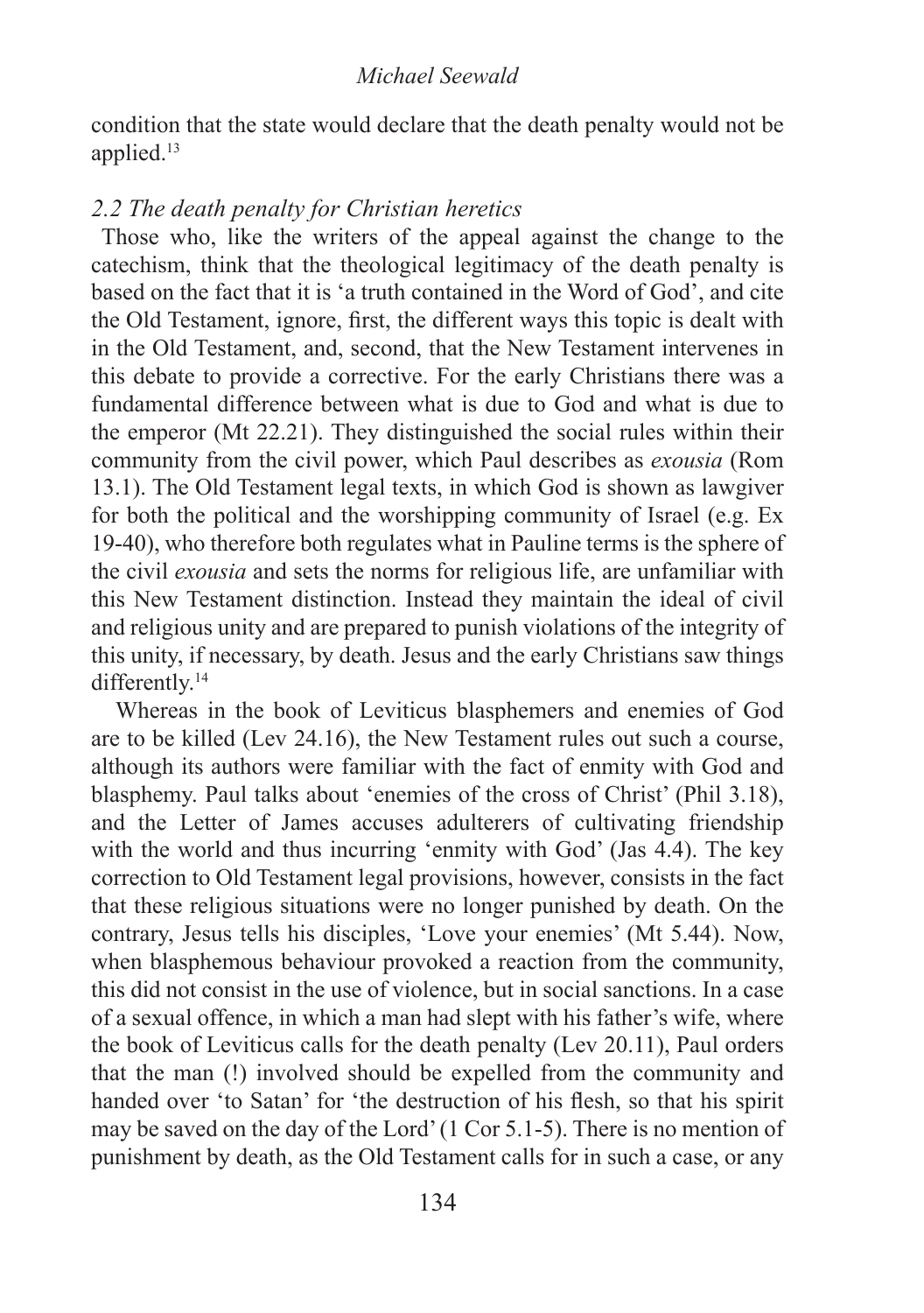# *The Death Penalty, Church Teaching and the Development of Dogma*

other physical punishment. The ultimate judgment about the life and death, salvation and damnation of the blasphemer is left to God. Rainer Forst comments: 'This is a central point in Christian ideas of tolerance: on earth no human being should venture to pass a judgment that belongs to God alone – it is his justice that will carry out the punishment.<sup> $15$ </sup> Accordingly, the early Christian community refrained from the physical punishment, still less killing, of blasphemers or false teachers.

This began to change in the 4th century through the increasingly close amalgamation of the religious rules of the Church and the civil order of the empire. The 'duty of an emperor, which had "grown up" over centuries, to ensure the *pax deorum* by establishing and preserving unity of worship,<sup>16</sup> was transferred to the role the emperors (except Julian the Apostate) assumed in the Church. They saw themselves as the guarantors of unity, demonstrated first by Constantine's intervention in the Arian controversy, in the turning of dogmatic decisions into imperial decrees with legal force and their enforcement, by exile if necessary. Towards the end of the 4th century this intervention increased to the point of the application of physical force. The first killing of a heretic took place in 385 at the imperial palace in Trier, where Priscillian, a condemned heretic from Iberia, was executed. For many bishops – including those who rejected Priscillian's teaching, such as Martin of Tours and Ambrose of Milan – this execution was a 'scandal, because an internal Church matter, essentially of dogmatic theology, was being decided by the emperor's secular court with the shedding of blood'.17 As a result Martin, Ambrose, and also Siricius, the bishop of Rome, broke off communion with the bishops who had taken part in Priscillian's trial. The protest had its effect: in this period there is no report of any other execution of a heretic, and in the eastern Roman empire down to the fall of Constantinople there was not a single case of the execution of a person condemned as a heretic for his religious beliefs.<sup>18</sup>

The Latin West, however, took a different course in the middle ages. Over time the view that prevailed was not that of Ambrose or Martin, but that of their younger contemporary Augustine, who produced a typological interpretation of the *compelle intrare* ('Compel them to come in') from Luke's parable of the great dinner (Lk 14.23) according to which the civil power had an auxiliary role in the creation of Christian orthodoxy and Church unity, which included measures of physical force against heretics.19 So-called political Augustinianism, as it developed from late antiquity, on the one hand assigned the state a subordinate function in relation to the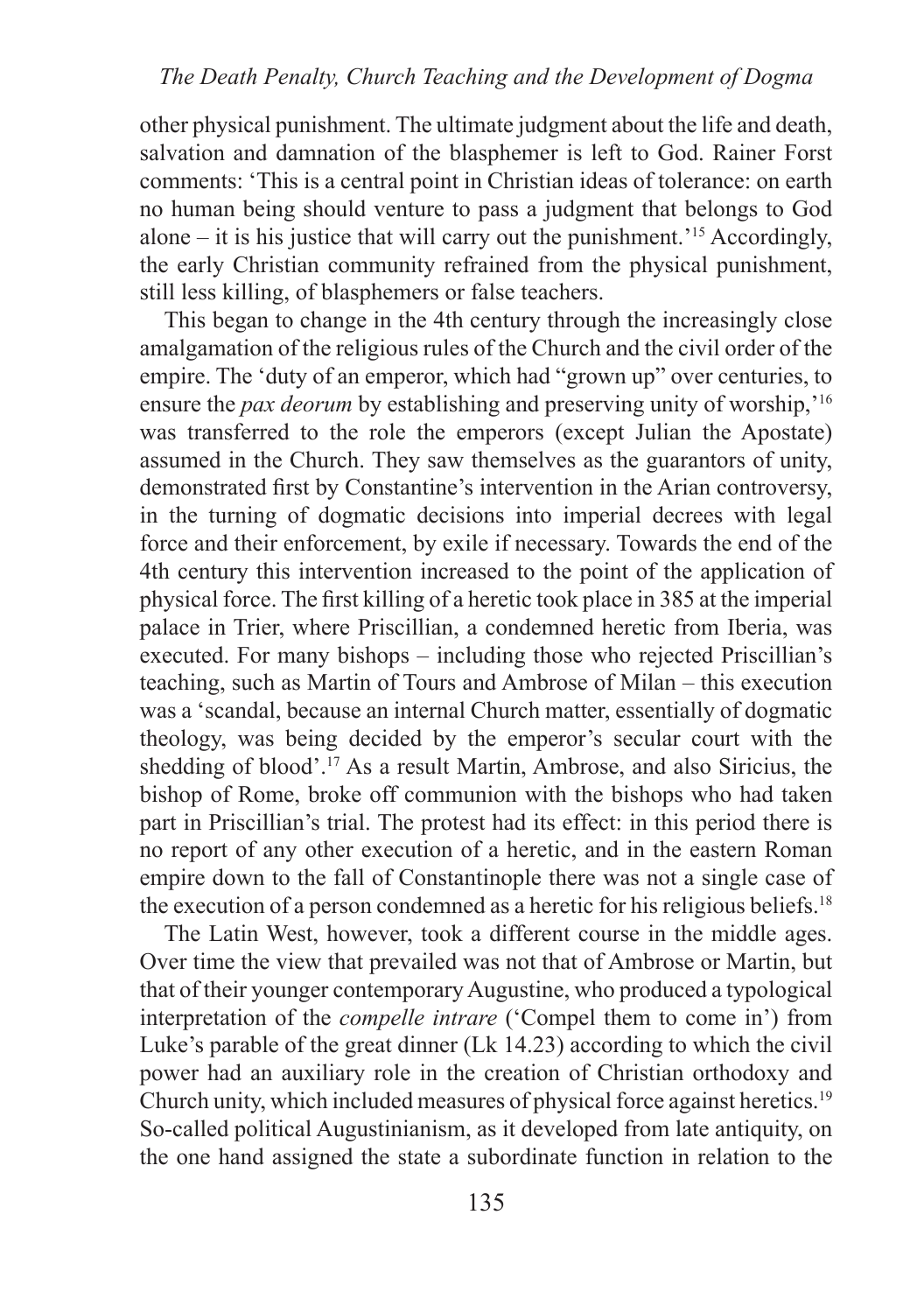spiritual power, but on the other gave it – insofar as it was prepared to serve the spiritual realm, a sacral legitimation.<sup>20</sup> While it was the role of the Church to determine the orthodoxy or heterodoxy of a person, those it regarded as heretics it transferred to the civil power, which used the legal measures at its command, which from the high middle ages onwards included, with increasing frequency, the death penalty, to punish heresies by execution. The IV Lateran Council even confirmed this division of responsibility as doctrine. Condemned heretics were transferred to the 'secular powers or their administrators' (COD II, 233), who ensured that an ecclesiastical judgment concerned with dogmatic matters led to the imposition of a secular punishment. In this way heresy was transferred to the sphere of secular law, where it counted as *lèse-majesté* against a ruler who based his legitimacy on the sacred, and who punished it correspondingly harshly, even by death.<sup>21</sup>

# *2.3 The legitimacy of the death penalty, constant teaching of the Church*

The appeal to the cardinals claims: 'The legitimacy in principle of capital punishment is… the consistent teaching of the magisterium for two millennia.' After the points made above this thesis ought to seem questionable. Quite apart from the fact that the idea of an 'ordinary magisterium', which the appeal cites in support of its position, has not existed for two thousand years, but only since 1863, when it was cited for the first time ever, by Pius IX (Denzinger-Hünermann, 2879), a look at the positions taken by the Church on the death penalty shows a complex situation. Whereas the early Christian communities refrained from any form of physical punishment – even where Old Testament regulations prescribe it – they accepted the right of the civil authority to impose a legal system that Christians were obliged to obey. At the same time there were signs of discomfort with the death penalty, illustrated by pressure from bishops for it not to be carried out and for the offender instead to be given earthly penances. If this ideal was partially achieved in the early middle ages, from the high middle ages onwards there was a shift in favour of the death penalty, which the Church recognised as legal provided it was based on a 'well-considered' (Denzinger-Hünermann, 795) judicial sentence. In addition the Church indirectly participated in executions by the state when it surrendered to the secular power people it considered to be heretics. Nonetheless, discomfort within the Church never completely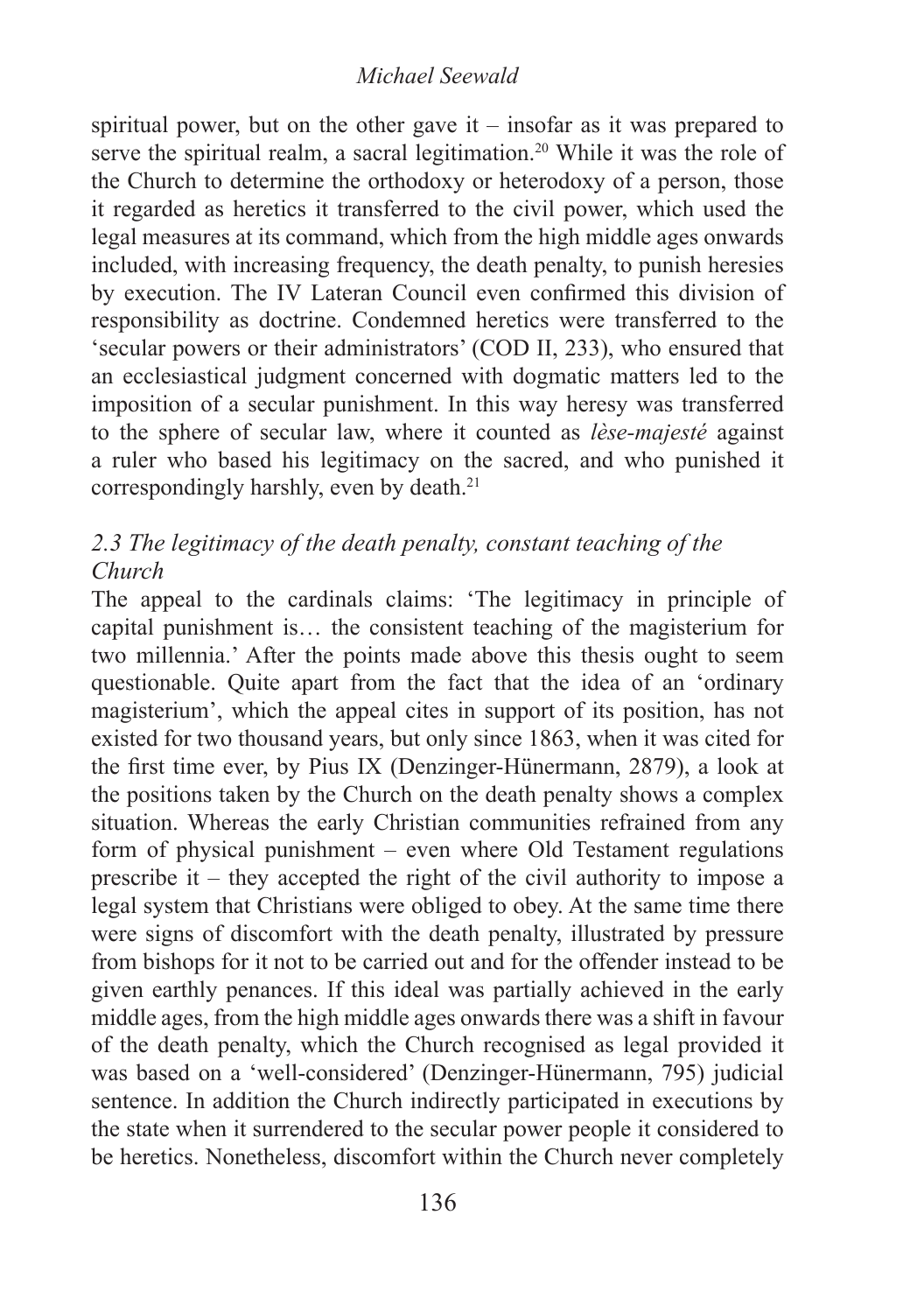disappeared, as shown by the constant interventions of clerics to protect those condemned from the application of the sentence. It is therefore impossible to claim a consistent position, maintained for two millennia, in favour of the death penalty.

# **III The Pope's decision: the dignity of the person**

The historical data summarised here should not be misused for apologetic purposes. Its purpose is merely to show that history is not as unequivocal as the fundamentalists fighting for the death penalty would like it to be. Nevertheless it is true that the Church in its dealings with the death penalty has incurred great guilt. This is especially true of the heresy trials, in which clerics, aware that they were acting in the name of divine truth, gave people up to death and at the same time were able to maintain the illusion that they were keeping their hands clean. This is a blot on the Church's history, and should be remembered as such. A culture of remembrance that preserves not only the memory of the misdeeds and violence of others, such as were inflicted on Christian martyrs and confessors, but also remembers its own misdeeds and violence as a warning to itself, has hitherto had little currency in the Church. The Church's elephant- like memory that commemorates injustice suffered by the Church stands in contrast to the almost pathological failure of memory that allows injustice carried out by the Church, even in quite recent times, to be forgotten all too quickly. But both dimensions of memory are important. The Church honours her martyrs and confessors because they show what great things faith is capable of. But the Church should not only keep the memory of her role as victim, but also of the times she was the aggressor, so that she does not forget what shameful acts faith is capable of. Recognising this ambivalence is part of the honesty without which religion becomes ideology.

It is also honest to remain open for a growth of knowledge, even when this additional knowledge leads to self-examination. Since from the 18th century, beginning with the writings of Cesare Beccaria, criticism of the death penalty became louder, more and more governments, especially in the 20th century, have abolished the death penalty, especially in Europe, though not exclusively. The US state of Michigan, for example, in 1864 was one of the first states to delete the death penalty from its laws. While the arguments against the death penalty are many and varied, one is frequently mentioned, the idea of an inalienable dignity, which belongs even to those who have not respected the dignity of others. The Church, however, has no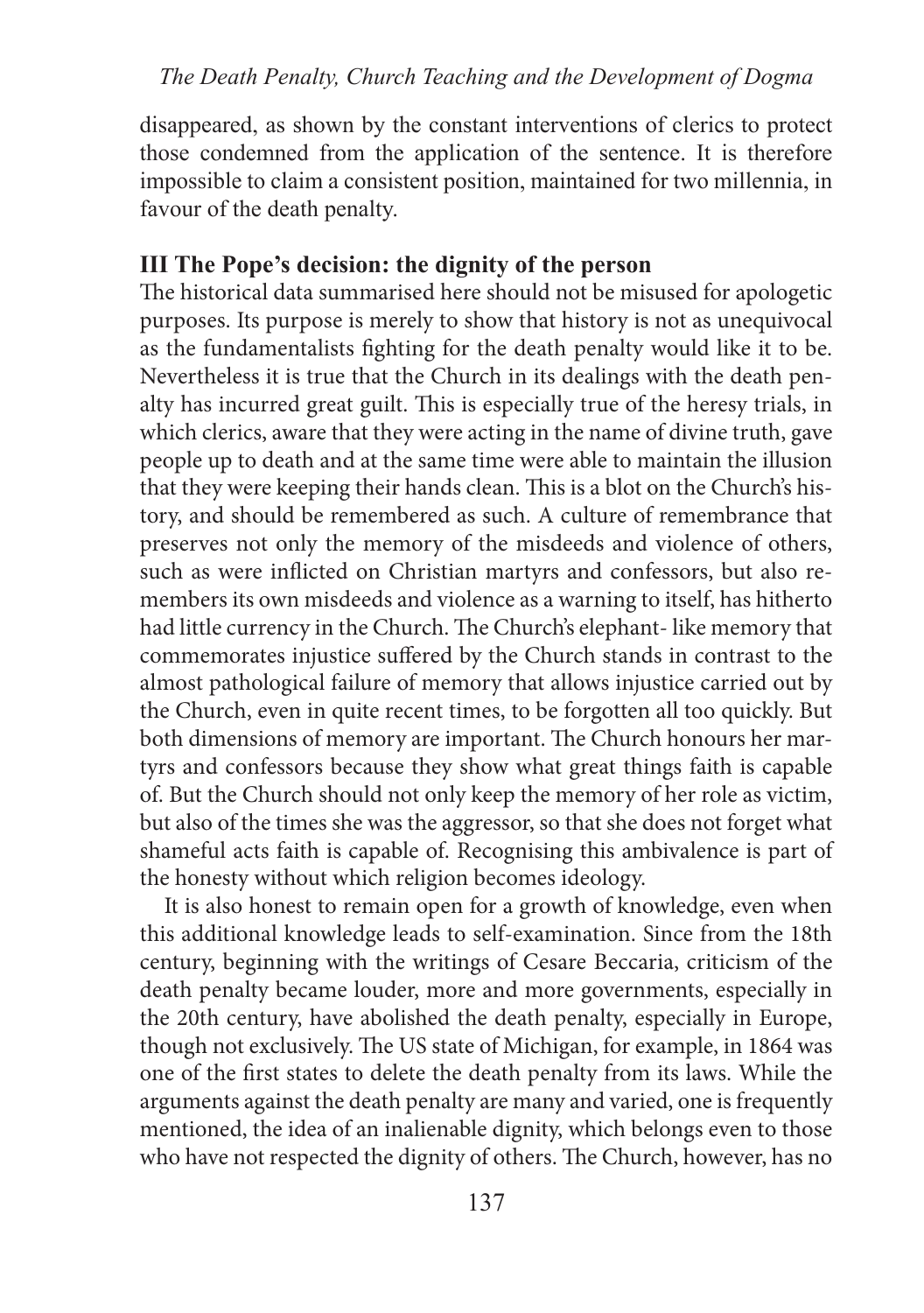right to quickly pocket this idea and claim it for itself. Christian talk of *dignitas* often referred, not to a quality that made all people equal, such as is expressed in the concept of human dignity, but a special value attaching to Christians.22 Nevertheless there was also a recognition in the Church, even beyond religious differences, of areas of intimate individuality belonging to every human being that demanded – from that person and others – absolute respect. Thomas Aquinas gives the example of conscience,<sup>23</sup> though that still did not make Thomas an opponent of the death penalty. Hans Joas argues the view that these ideas from Christian thought gradually came to stand on their own and influenced the idea of just punishments. The characteristic feature of this process, which Joas, drawing on Émile Durkheim, describes as the 'consecration of the person', and in which he sees 'a development of Judaeo-Christian ideas',<sup>24</sup> shows itself, he says, in the fact that the 'same aura is attributed to the person' as that 'inherent in holy things'.25 For the assessment of crime and punishment, Joas says, this had ambivalent effects: on the one hand, the idea of the sacredness of every person led to the rejection of torture and the death penalty, but on the other crimes seemed all the more deserving of punishment the more they violated the sacredness of every person, so that a tension appeared 'between the need to punish every violation of the sacredness of the person and the same violation of that sacredness inherent in the act of punishment.<sup>26</sup> When people hear of a dreadful crime, moral indignation and outrage grow the more the life of a person is held sacred. At the same time there is still the moral demand on oneself not to repay the offender in kind and so not to destroy the sacredness of someone who has violated the sacredness of another person, despite the desire to punish them.

Pope Francis recognises this development as a legitimate part of Catholic tradition, even though – despite Joas' attempt to co-opt it for an apologetic on behalf of the institutional Church – it took place for the most part outside the Church's institutional structures, while of course working with Christian ideas: 'Recourse to the death penalty on the part of legitimate authority, following a fair trial, was long considered an appropriate response to the gravity of certain crimes and an acceptable, albeit extreme, means of safeguarding the common good. Today, however, there is an increasing awareness that the dignity of the person is not lost even after the commission of very serious crimes' (*Catechism*, 2267, revised version). It is therefore the inalienable dignity of the person that rules out killing even someone who has taken a life. Moreover, Francis contrasts his view with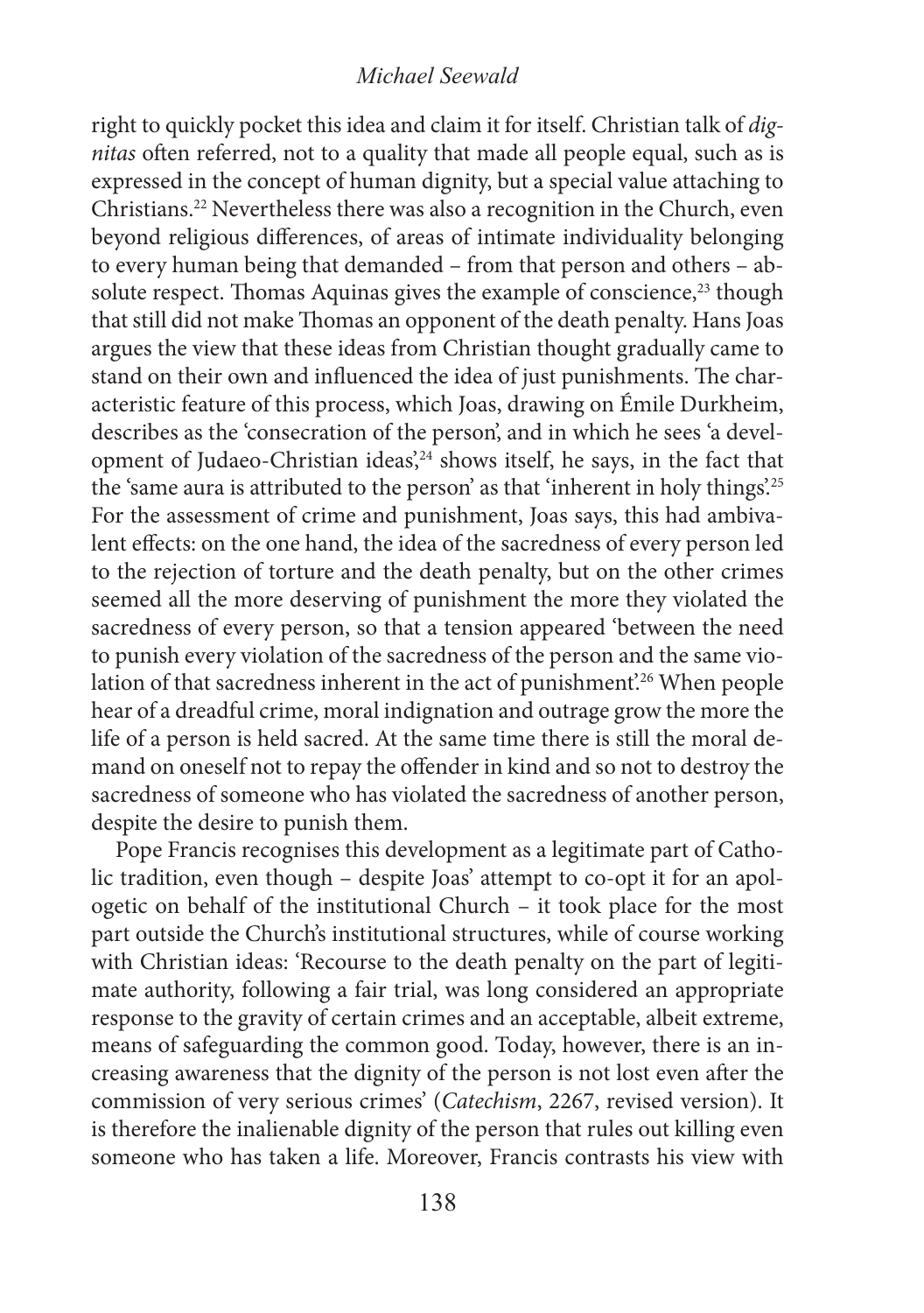#### *The Death Penalty, Church Teaching and the Development of Dogma*

the old version of the catechism when he says: 'A new understanding has emerged of the significance of penal sanctions imposed by the state' (*Catechism*, 2267, revised version). The 1992 version had still read: 'The primary purpose of the penalty is to redress the disorder caused by the offence' (*Catechism*, 2266, adapted). Neither the protection of the public nor the rehabilitation of the offender are given priority here, but the idea of a quasi-metaphysical order disrupted by the crime that has to be restored by the punishment. Francis, in contrast, stresses that punishment for a crime that has been committed serves only two purposes, the security of the public and the rehabilitation of the offender. To achieve the first, the death penalty, he says, is not necessary, because 'more effective systems of detention have been developed, which ensure the due protection of citizens,' and it is detrimental to the second because it 'definitively [deprives] the guilty of the possibility of redemption' (*Catechism*, 2267, revised version).

# **IV The crisis of attempts to enhance the continuity of the magisterium**

The signatories of the appeal claim that the Pope's decision 'would cast doubt on the credibility of the magisterium in general', because they believe they have found it to be a breach with scripture and tradition. As I have argued, on a more nuanced examination scripture and tradition are not as unequivocal as the signatories suggest. Nevertheless, they are right in the sense that the magisterium of the Catholic Church has never before so unequivocally spoken against the legitimacy of the death penalty and argued for its abolition as a matter of principle. Here Pope Francis has introduced something new. It is precisely here that there is a problem for theologians who regard themselves as the authority that confirms the latest decisions of the magisterium: something new that definitely does not behave as though it is in seamless agreement with the old teaching cannot exist, if we are to judge by the architecture adopted by the magisterium in the 19th century, which continues until today – although Pope Francis is taking a different course. The magisterium has got itself trapped in an ideology of continuity.

The problem is that it sees itself as having the following *mandate*: 'It is this Magisterium's task to preserve God's people from deviations and defections and to guarantee them the objective possibility of professing the true faith without error' (*Catechism*, 890). Christians are evidently constantly exposed to confusions that the cannot withstand with the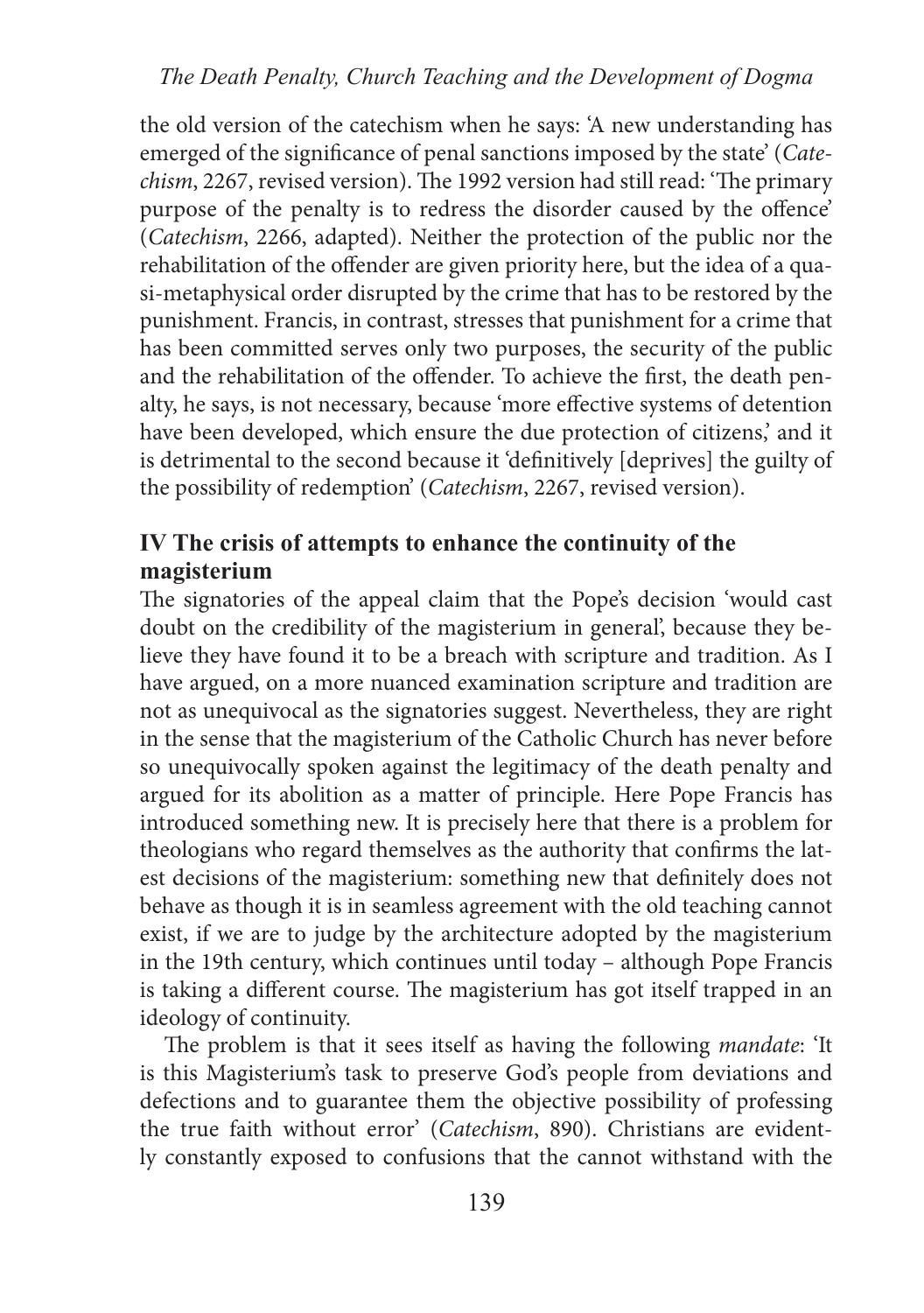resources of their own reason and the power of their faith. They are t herefore dependent on the wise guidance of the magisterium, which preserves 'the true faith without error' and so offers all those who willingly follow it the 'objective' possibility of believing what is correct. The magisterium can do this by virtue of a specific gift: the idea of supernatural assistance, reserved to the bishops and the Pope, that is often associated with the holy Spirit. The magisterium derives its activity from a mission and a gift: it serves the Word of God, 'teaching only what has been handed on, listening to it devoutly, guarding it scrupulously and explaining it faithfully in accord with a divine commission and with the help of the Holy Spirit, it draws from this one deposit of faith everything which it presents for belief as divinely revealed' (Vatican II, *Dei Verbum* 10). This creates an obligation for all the faithful that is described in the *Catechism* as a statement of fact that has the force of a command: 'Mindful of Christ's words to his apostles: "He who hears you, hears me," the faithful receive with docility the teachings and directives that their pastors give them in different forms' (*Catechism*, 87). In this sort of ideologically watertight legitimation narrative there is no provision for explicit second thoughts, and therefore doctrinal innovations, which do take place in the Church, especially when it is claimed that what is being taught is the tradition and what was always the teaching, have to be disguised under the appearance of continuity. Theological innovation therefore usually takes place with the innovation disguised. The magisterium has established two strategies for dealing with this. Either it is denied that a new idea is new, and it is suggested that what has been taught now is what has always been taught, or a position that is no longer tenable is quietly dropped and it is hoped that no-one will notice. An example of the first strategy is advocacy for freedom of religion and conscience, which has only been part of the Church's teaching since the Second Vatican Council (Denzinger-Hünermann, 4240). The Church's own failure, the fact that until Vatican II the Church made every effort to suppress what at the Council it recognised as a right of the human person, is nowhere addressed. The fact that Popes Gregory XVI and Pius IX described freedom of religion and conscience as sheer 'madness',27 and so condemned it (DH 2915), is not mentioned in the conciliar text or in any of the preparatory or subsequent texts on the matter. Similarly, the break that Vatican II's *Dignitatis Humanae* represents with the magisterium's pronouncements from the end of the 18th to the middle of the 20th centuries is never discussed.28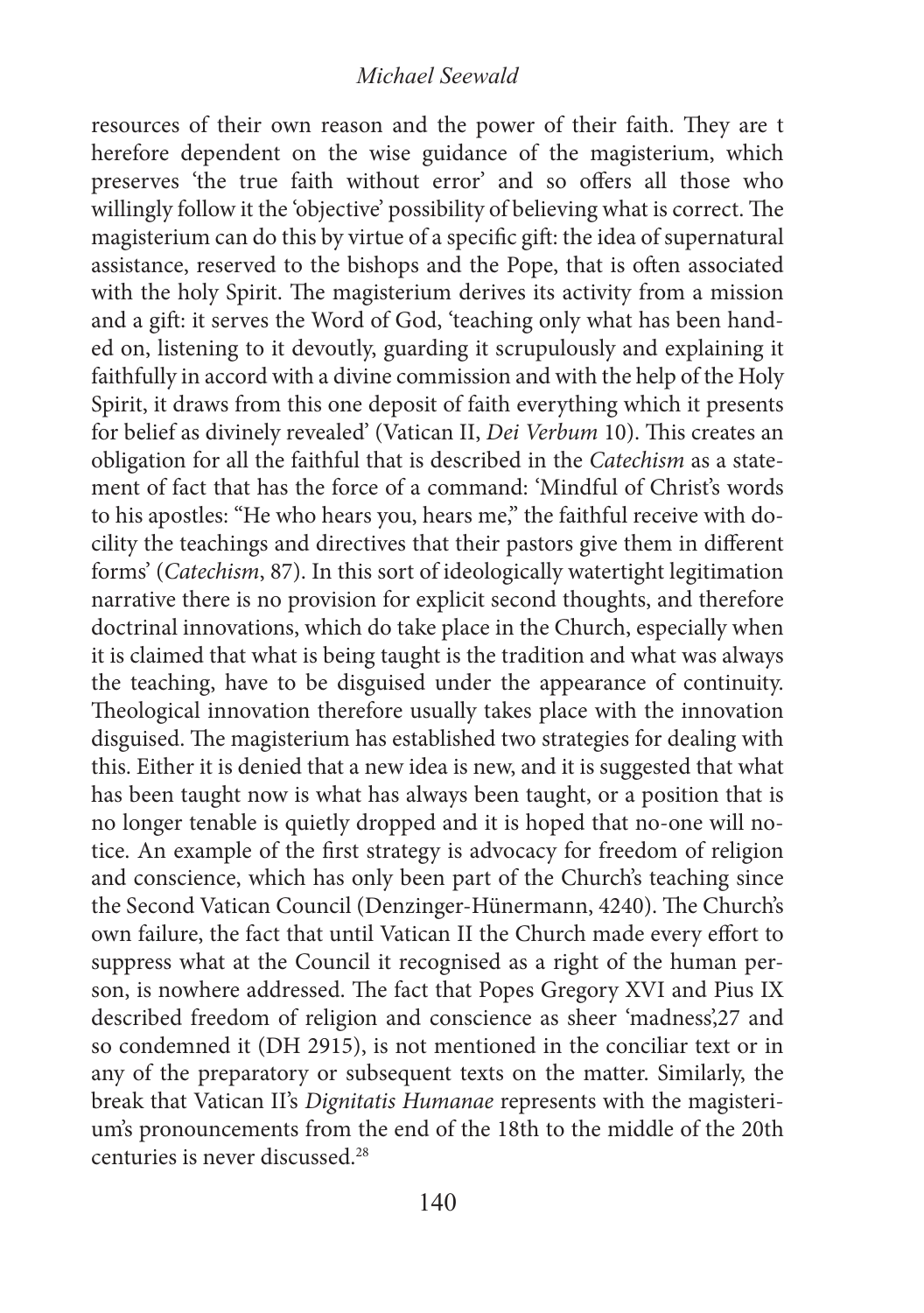#### *The Death Penalty, Church Teaching and the Development of Dogma*

An example of the second model of doctrinal development – letting a teaching quietly expire – is the Church's position that all human beings are descended from Adam and Eve, so-called monogenism. As late as 1950, Pope Pius XII had taught that the theory of evolution could only be applied to human beings if it could still be maintained that all human beings descend biologically from a single set of parents, the couple Adam and Eve, thought to be historical figures (DH 3897). This view of the ordinary magisterium was subsequently no longer followed and does not appear at all in the 1992 edition of the *Catechism of the Catholic Church*. This would have given it crucial importance in the architecture of the Church's magisterium. It is a doctrine from the so-called secondary field, which was regarded as necessary to support what was regarded as a revealed article of faith, the doctrine of original sin. The magisterium allowed Pius XII's statement to disappear quietly, never officially corrected it, because in terms of its own logic it simply cannot do so without risking the collapse of this house of cards of its own making. Accordingly, this embarrassing teaching of Pius XII's is instead discreetly ignored, to leave the magisterium, and the people who are supposed to be given 'the objective possibility of professing the true faith without error' (*Catechism*, 890), with the illusion of infallible continuity. The fact that time has been called on this game from the top of the Church, and a Pope has the confidence, quite openly, without any presentational cover-up, to contrast what was taught 'for a long time' with what should be taught 'today' provokes anger in some Church circles, and this anger becomes ever more extreme and loses the gift of making distinctions. There were dogmatic innovations in past pontificates too, but they couldn't be called that. That has now changed.

#### **IV Looking to the future**

It is hard to avoid the impression that the criticism of the Pope's position on the death penalty is simply an expression of the dissatisfaction of a minority of theologians with the style of the Pope's teaching in general. With the withdrawal of Church legitimation for the practice of the death penalty, however, the 'long time' and 'today' came so visibly into conflict that this decision became a touchstone. It is to be hoped that in both questions – his style of teaching in general and his teaching on the death penalty in particular – the Pope will not be shaken. Church authority is not a means of theological self-assertion. That was something many theologians in ear-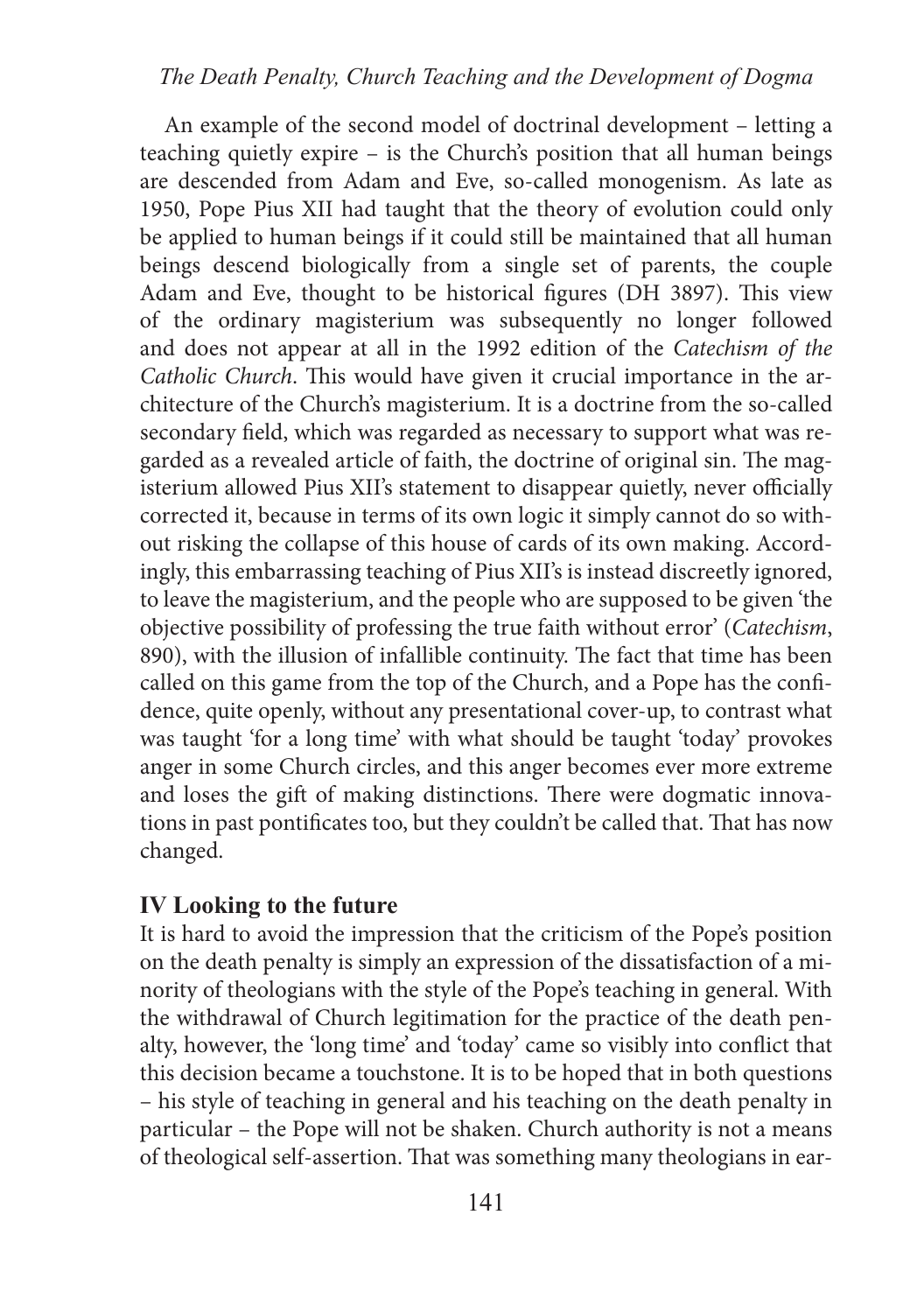lier pontificates had to learn painfully, and which other theologians, who so far seem to have been spared that experience, still have to learn under Pope Francis.

# *Translated by Francis McDonagh*

#### *Notes*

1. See 'An Appeal to the Cardinals of the Catholic Church (15.08.2018)', in: https:// www.firstthings.com/web-exclusives/2018/08/an-appeal-to-the-cardinals-of-the-catholicchurch, accessed 12.01.2019. The quotations that follow are taken from this text.

2. See Johannes Schnocks, *Das Alte Testament und die Gewalt. Studien zu göttlicher und menschlicher Gewalt in alttestamentlichen Texten und ihren Rezeptionen*, Neukirchen-Vluyn, 2014, pp 75-88.

3. Magnus Striet, 'Ius divinum – Freiheitsrechte. Nominalistische Dekonstruktionen in konstruktivistischer Absicht', in Stephan Goertz and Magnus Striet (ed.), *Nach dem Gesetz Gottes. Autonomie als christliches Prinzip (Katholizismus im Umbruch 2),* Freiburg im Breisgau, 2014, pp 91–128, esp. pp 104-105.

4. In relation to historical studies on the death penalty from a theological perspective, see Alberto Bondolfi, 'Ecclesia non sitit sanguinem. Die Ambivalenz von Theologie und Kirche in der Frage nach der Legitimation der Todesstrafe', in A. Bondolfi, *Helfen und Strafen. Studien zur ethischen Bedeutung prosozialen und repressiven Handelns (Studien der Moraltheologie 4)*, Münster 1997, 103-121; Bernhard Schöpf, Regensburg, 1958. A condensed but informative account can be found in: Oliver Michael Timothy O'Donovan, 'Todesstrafe', in *Theologische Realenzyklopädie 33* (2002), pp 639-646.

5. See Plato, *Gorgias*, 525b-526b, quoted from: *Platonis Opera III*, edited by John Burnet, Oxford, 1903.

6. See Clement of Alexandria, *Stromata* I 27,171,4, quoted from *Stromata* I-VI, edited by Otto Stählin, re-edited by Ludwig Früchtel (*Griechische Christliche Schriftsteller, Clemens Alexandrinus II*), Berlin, 4th ed, 1985.

7. See Plato, *Gorgias*, 525d.

8. See Ambrose of Milan, *Epistola* 25,3 (1040B), quoted from *Patrologia Latina* XVI, edited by Jean-Paul Migne, Paris, 1845.

9. For a detailed account, see Daniel E. Doyle, *The Bishop as Disciplinarian in the Letters of St. Augustine (Patristic Studies 4)*, New York, Oxford, etc. 2002.

10. See Gerd Althoff, 'Königsherrschaft und Konfliktbewältigung im 10. und 11. Jahrhundert', *Frühmittelalterliche Studien* 23 (1989), 264-290.

11. Matthias Schmoeckel, *Auf der Suche nach der verlorenen Ordnung. 2000 Jahre Recht in Europa – ein Überblick*, Cologne, 2005, p. 105.

12. See the great penal code of Gregory XVI, 'Regolamento sui delitti e sulle pene', in Sergio Vinciguerra (ed.), *I regolamenti penali di Papa Gregorio XVI per lo Stato Pontificio (1832)*, Padua 2000, pp 83-121.

13. Karl Härter, 'Vom Asylrecht zum politischen Asyl. Asylrecht und Asylpolitik im frühneuzeitlichen Alten Reich', in Martin Dreher (ed.), *Das antike Asyl. Kultische*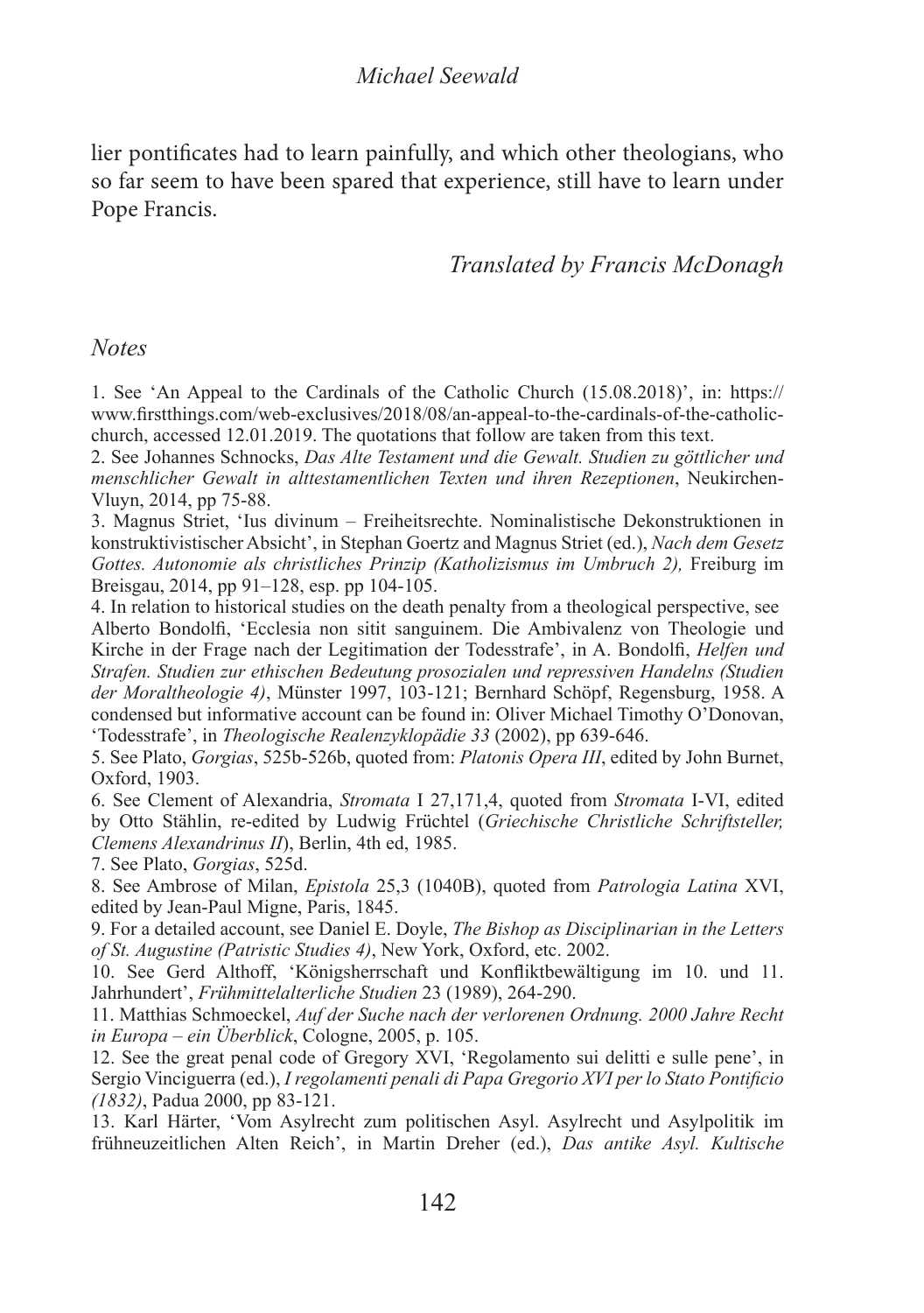*Grundlagen, rechtliche Ausgestaltung und politische Funktion (Akten der Gesellschaft für griechische und hellenistische Rechtsgeschichte 15)*, Cologne, 2003, pp 301-336, quotation p. 311.

14. On this section, see Arnold Angenendt, *Toleranz und Gewalt. Das Christentum zwischen Bibel und Schwert*, Münster, 5th ed., 2009, pp 245-262.

15. Rainer Forst, *Toleranz im Konflikt. Geschichte, Gehalt und Gegenwart eines umstrittenen Begriffs*, Frankfurt am Main, 5th ed., 2017, p. 65.

16. Klaus M. Girardet, 'Die Konstantinische Wende und ihre Bedeutung für das Reich. Althistorische Überlegungen zu den geistigen Grundlagen der Religionspolitik Konstantin d. Gr.', in Ekkehard Mühlenberg (ed.), *Die Konstantinische Wende*, Gütersloh, 1998, pp 9-122, quotation from p. 100.

17. Friedrich Prinz, 'Der Testfall. Das Kirchenverständnis Martin von Tours und die Verfolgung der Priscillianer', in *Hagiographica* 3 (1996), 1-13, quotation from p. 9.

18. Vgl. Arnold Angenendt, *Toleranz und Gewalt. Das Christentum zwischen Bibel und Schwert*, p. 250.

19. See Jörg Trelenberg, *Das Prinzip 'Einheit' beim frühen Augustinus (Beiträge zur historischen Theologie 125)*, Tübingen, 2004, p. 137.

20. On the idea of political Augustinianism, cf Henri-Xavier Arquillière, *L'augustinisme politique. Essai sur la formation des théories politiques au Moyen-Âge, Paris*, 2nd ed., 1955. On its practical effects, cf Martin Rhonheimer, *Christentum und säkularer Staat. Geschichte – Gegenwart – Zukunft*. Mit einem Vorwort von Ernst-Wolfgang Böckenförde, Freiburg im Breisgau, 3rd ed., 2014, pp 70-74.

21. For a detailed account, see Sascha Ragg, *Ketzer und Recht. Die weltliche Ketzergesetzgebung des Hochmittelalters unter dem Einfluß des römischen und kanonischen Rechts (Monumenta Germaniae Historica, Studien und Texte 37)*, Hannover, 2006.

22. See Ambrose of Milan, *De vocatione gentium* 2,1 (1105D), in *Patrologia Latina* XVII, edited by Jean-Paul Migne, Paris, 1845.

23. See William J. Hoye, 'Die Wahrheit des Irrtums. Das Gewissen als Individualitätsprinzip in der Ethik des Thomas von Aquin', in Jan A. Aertsen and Andreas Speer (ed.), *Individuum und Individualität im Mittelalter (Misellanea Mediaevalia 24)*, Berlin, etc., 1996, 419-435, esp. 423.

24. Hans Joas, *Die Sakralität der Person. Eine neue Genealogie der Menschenrechte*, Berlin, 2011, p. 106.

25. Joas, *Die Sakralität der Person*, p. 86.

26. Joas, p. 98.

27. Angenendt, *Toleranz und Gewalt*, p. 139.

28. See Karl Gabriel, *Christian Spieß and Katja Winkler, Wie fand der Katholizismus zur Religionsfreiheit? Faktoren der Erneuerung der katholischen Kirche (Katholizismus zwischen Religionsfreiheit und Gewalt 2)*, Paderborn, 2016, p. 301.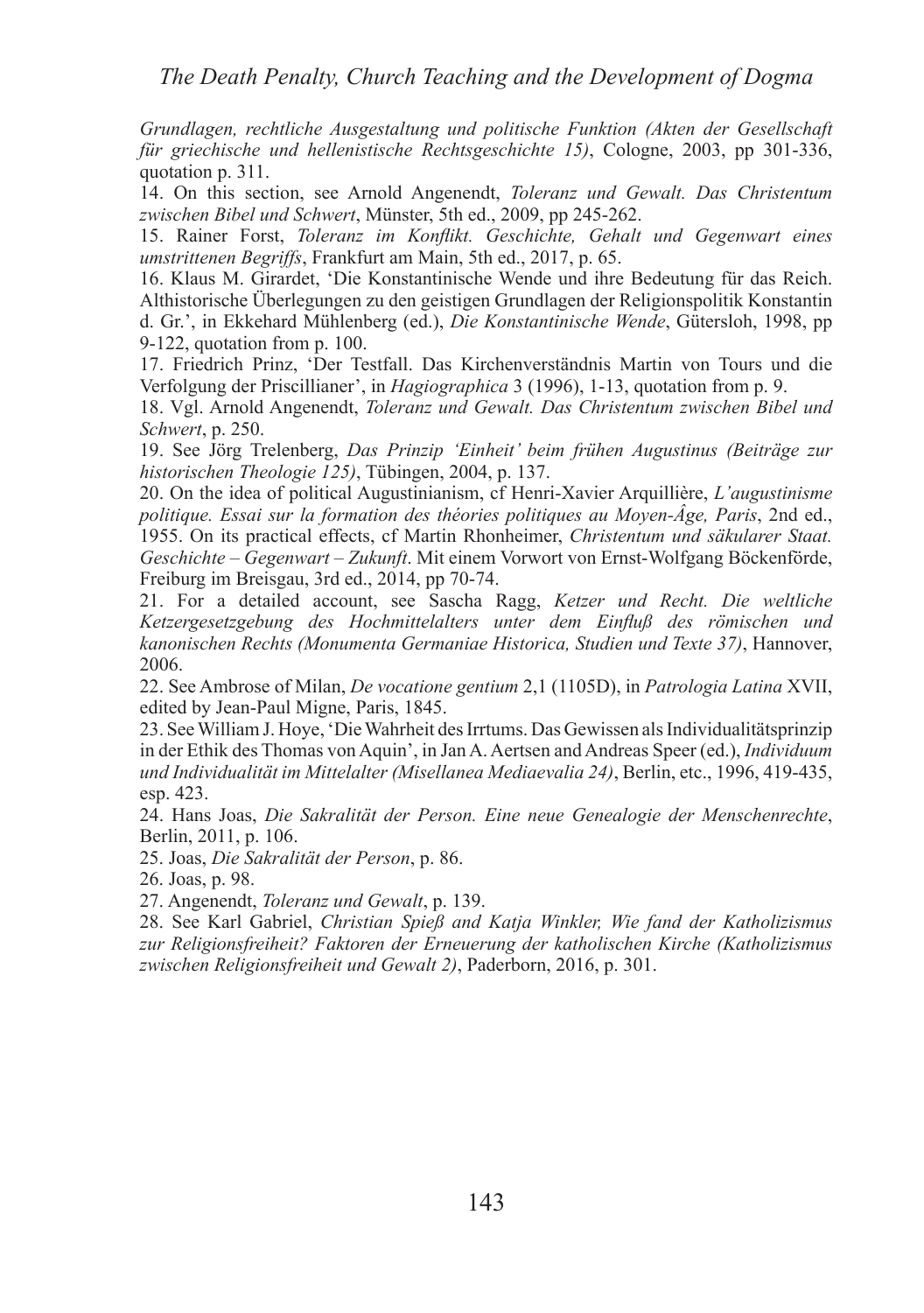# Contributors

**MARKUS BÜKER**, theologian. From 2004 to 2012 in Bogotá, Colombia engaged in ecumenical peace work and accompaniment of basic Christian processes. Since 2012 at MISEREOR. Main areas of work: Concepts and critique of the development, role and influence of religion on the transformation processes. Lecturer at the RWTH Aachen University. Previously involved in development cooperation in Colombia and in international education and solidarity work in Switzerland.

Address: MISEREOR, Mozartstraße 9, 52064 Aachen, Germany. Email: markus.bueker@misereor.de

**ALINA KRAUSE** has been studying the master's program Theology and Global Development at the RWTH Aachen University since October 2017, where she has already completed the Master of Education in Catholic Theology and Spanish for vocational training (2011-2017). She has been at MISEREOR, Aachen, since 2017.

Address: MISEREOR, Mozartstraße 9, 52064 Aachen, Germany Email: alina.krause@misereor.de

**DIRK MESSNER** is Director of the Institute for Environment and Human Security of the United Nations University, EHS-UNU. He is also is also the Co-Chair of the German Advisory Council on Global Change (WBGU).

Address: UN Campus, Platz der Vereinten Nationen 1, D-53113 Bonn, Germany

Email: girndt@ehs.unu.edu

**MARTIN EBNER**, priest of the diocese of Würzburg, studied theology in Würzburg, Tübingen and the École Biblique in Jerusalem, doctorate (1991) and habilitation (1997) in Würzburg, 1998-2011 professor of exegesis of the New Testament in Münster, since 2011 in Bonn.

Research interests: historical Jesus, Christian communities in their religious and cultural environment, Gospel of Mark, Lord's Supper,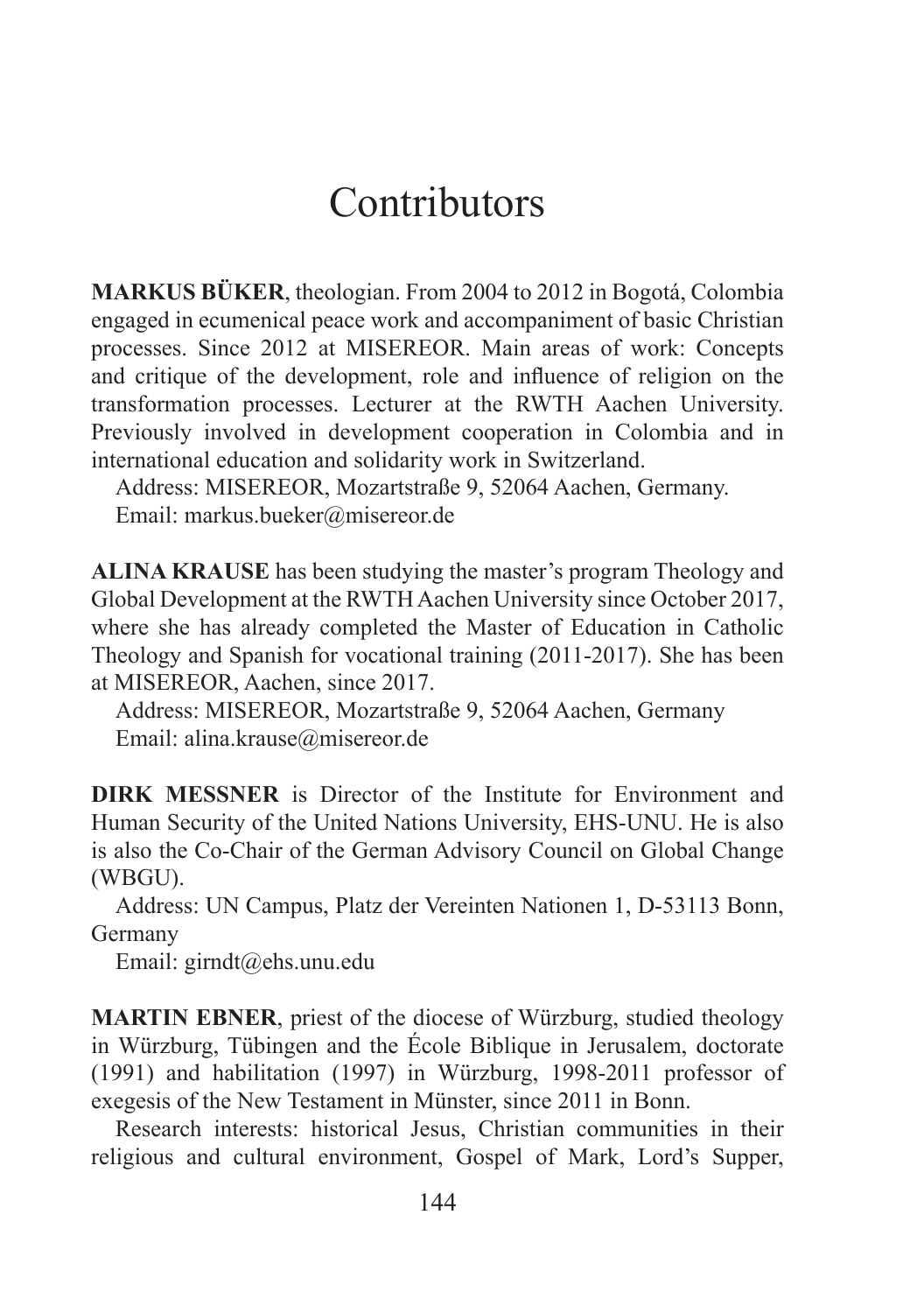Methodological discussion.

Address: Seminar für Exegese des Neuen Testaments, Johannisstraße 8-10, D-48143 Münster

Email: martin.ebner@uni-bonn.de

**MARGIT ECKHOLT**, Professor of Dogmatics with Fundamental Theology at the Institute for Catholic Theology of the University of Osnabrück.

Address: Institut für Katholische Theologie, Universität Osnabrück, Schlossstrasse 4, 49074 Osnabrück, Germany

Email: margit.eckholt@uni-osnabrueck.de

**FELIX WILFRED** is founder-director of the Asian Centre for Cross-Cultural Studies, Chennai. Earlier he was Dean of the Faculty of Arts and Chairman of the School of Philosophy and Religious Thought, State University of Madras. Until June 2018 he was President of the International Theological Review *Concilium* and has been a member of the International Theological Commission of the Vatican. He was on deputation by the government of India as ICCR Professor of Indian Studies, Trinity College Dublin and has also been a Visiting Professor at the universities of Nijmegen, Münster, Frankfurt am Main, Boston College and Ateneo de Manila.

Recent publications include the ground-breaking *Oxford Handbook of Christianity in Asia*. Other seminal publications include *On the Banks of the Ganges* (2002), *Asian Dreams and Christian Hope* (2003) *The Sling of Utopia: Struggles for a Different Society* (2005) and *Margins: Site of Asian Theologies* (2008).

Address: Asian Centre for Cross-Cultural Studies, 40/6A panayur Kuppam Road, Sholinganallur Post, Panayur, Chennai – 6000 119, Tamilnadu, India

Email: felixwilfred@gmail.com

**MICHELLE BECKA**, Professor of Christian Social Ethics at the Theological Faculty of the University of Würzburg. Research interests: Fundamental questions of social ethics, ethics in prison, political ethics (migration), legal ethics, ethics and interculturality. Publications: 'Punishment and rehabilitation. Accompanying an Ethics of the Correction',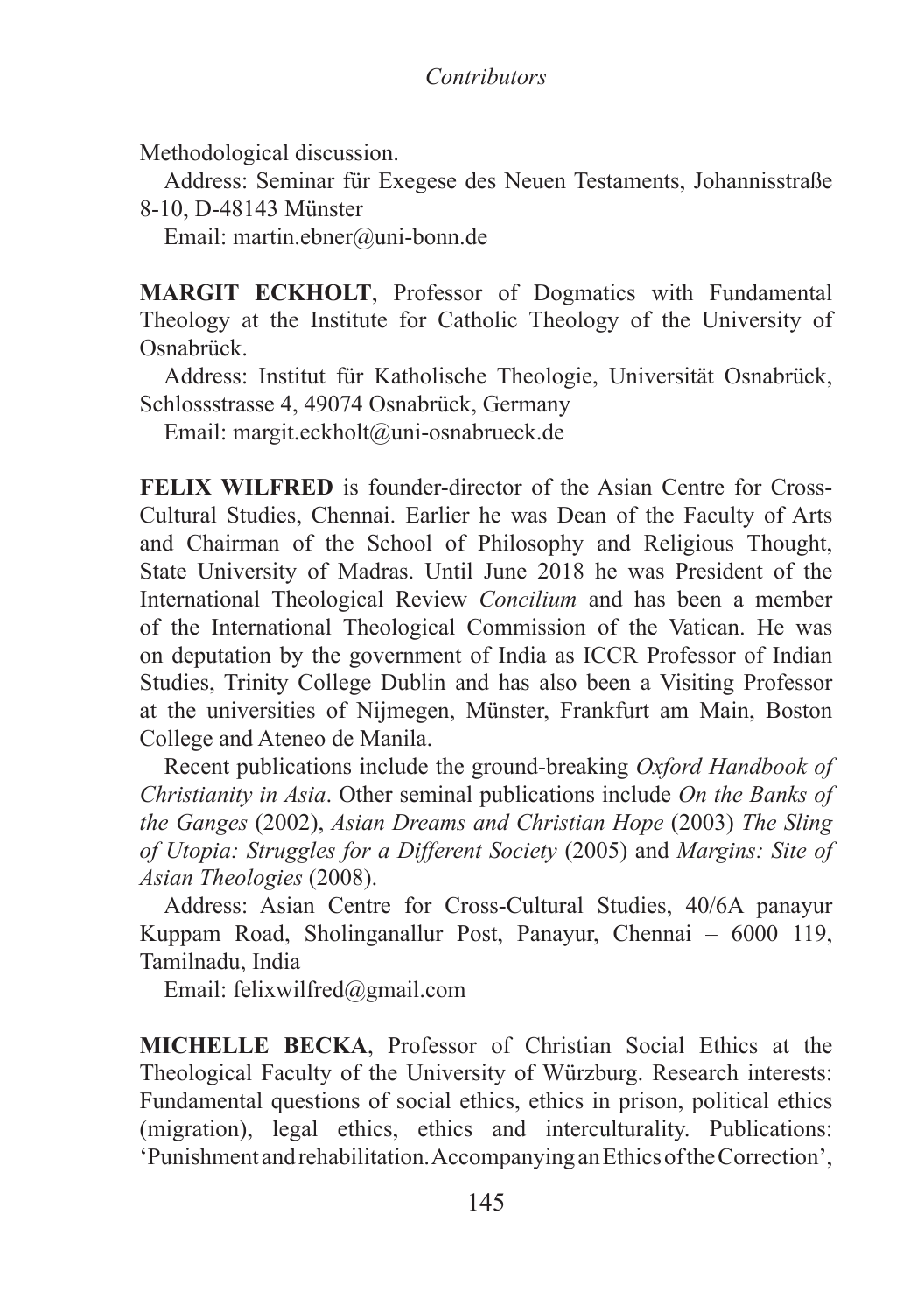*Forum Sozialethik* Vol. 16, Münster 2016. 'Fraternity and Justice in the Context of Migration', in: *Thiel, Marie-Jo, Philadelphia -The Challenge of Fraternity*, Münster 2018. 'Comités de ética en elégimen penitenciario', in: Eijk, Ryan et al. (Ed.), *For Justice and Mercy. International Reflections on Prison Chaplaincy*, Tilburg / Amsterdam 2016, 121-130.

Address: Katholisch-Theologische Fakultät, Julius-Maximilians-Universität Würzburg, Raum 106, Paradeplatz 4, 97070 Würzburg, Germany

Email: michelle.becka@uni-wuerzburg.de

**DANIEL FRANKLIN PILARIO** is professor at the St. Vincent School of Theology, Adamson University, Quezon City, Philippines. He is the author of *Back to the Rough Grounds of Praxis: Exploring Theological Method with Pierre Bourdieu* (Leuven, 2005). As member of the Congregation of the Mission, he ministers in a garbage dump parish in Manila.

Address: St. Vincent School of Theology, 221 Tandang Sora Avenue, P.O. Box 1179, 1151 Quezon City, Philippines

Email: danielfranklinpilario@yahoo.com

**LINDA HOGAN** is professor of ecumenics at Trinity College Dublin. Her primary research interests lie in the fields of inter-cultural and interreligious ethics, social and political ethics, human rights and gender.

Recent publications include K*eeping Faith with Human Rights*, Georgetown University Press, 2016 and *Feminist Catholic Theological Ethics: Conversations in the World Church*, Orbis Press, 2014, edited jointly with Agbonkhianmghe Orobator.

Address: Irish School of Ecumenics, Trinity College Dublin 2, Ireland Email: lhogan2@tcd.ie

**STEPHAN DE BEER** is Director of the Centre for Contextual Ministry at the University of Pretoria, and teaches Diaconate and Community Development in the Department of Practical Theology. His own specialization is in the field of urban theology and community transformation, and he has a particular focus on spatial justice, housing and homelessness. Before he joined the University in 2013, he worked with an ecumenical community organization – the Tshwane Leadership Foundation – responding to inner city vulnerability and change in Pretoria.

Address: University Pretoria, Lynnwood Rd, Hatfield, Pretoria, 0002,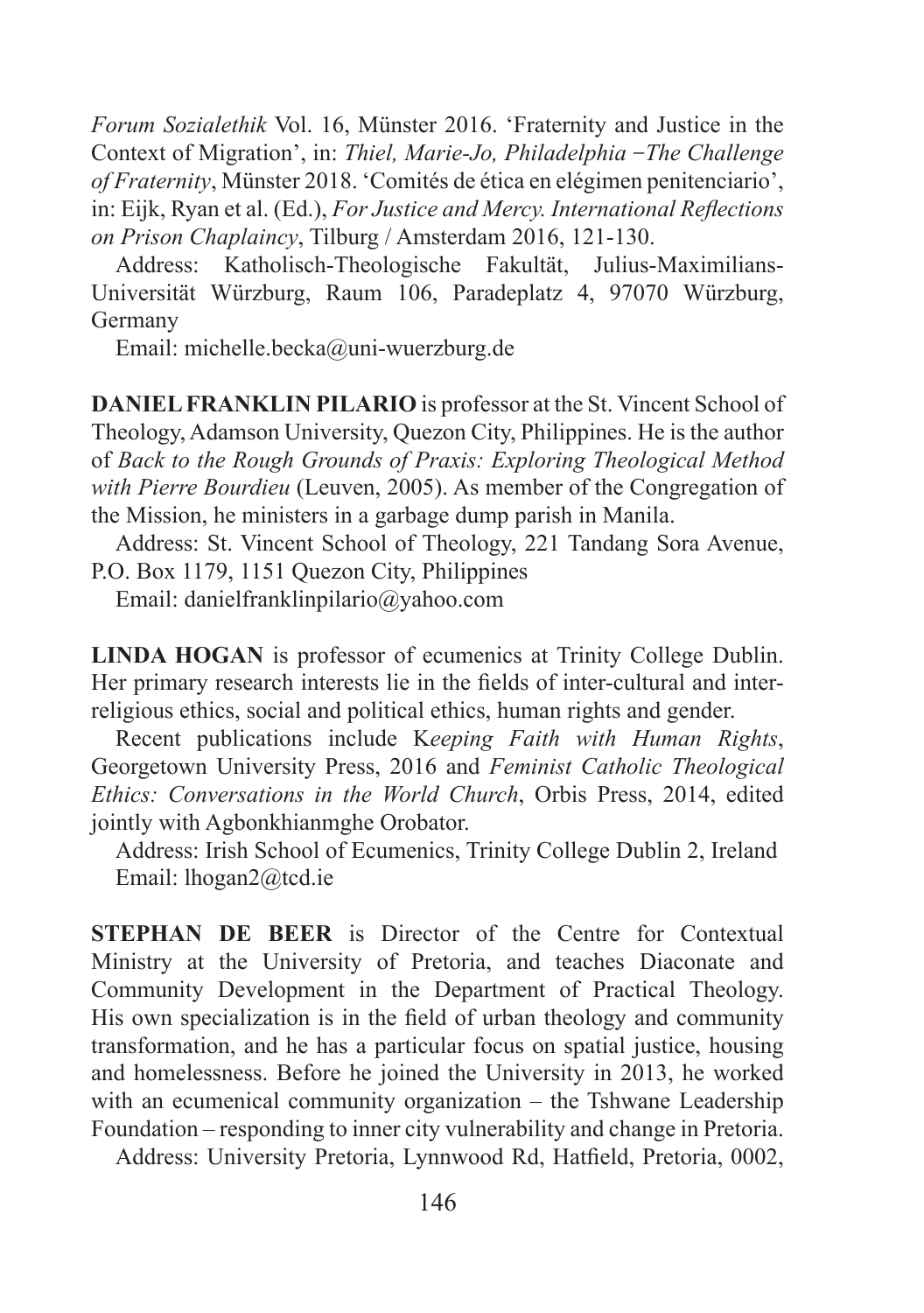# *Contributors*

Theology Building, Hatfield Campus, University of Pretoria / South Africa Email: stephan.debeer@up.ac.za

**GEORG STOLL** has studied philosophy, theology and religious studies and has been working in development policy at MISEREOR for twenty years. He is currently a member of a cross-sectional team on global urbanization.

Address: MISEREOR, Mozartstraße 9, 52064 Aachen, Germany Email: Georg.Stoll@misereor.de

**LORENA ZÁRATE** studied history in her hometown of La Plata, Argentina. Since 2000, she joined Habitat International Coalition (HIC) in Mexico City and is currently HIC President at the global level. She has been involved in work on the World Charter and the Mexico City Charter for the Right to the City. She collaborates closely with the UN Special Rapporteur on the Right to Adequate Housing and is currently cocoordinating an international project to promote the Global Platform for the Right to the City.

Address: Habitat International Coalition (HIC), Huatusco 39, Col. Roma Sur - 06760, México D.F.

Email: lorenazarate@yahoo.com

**MARCO KUSUMAWIJAYA** is an architect and urbanist based in Jakarta. He has founded and been working with NGO's on urban sustainability, housing and justice in many parts of Indonesia and some locations in Southeast and East Asia. He had also worked in reconstruction of 23 communities in Aceh after the 2004 tsunami following persistent peopledriven approach. His experiences in arts include chairing the Jakarta Arts Council (2006-2010), curating exhibitions and artists in residency programs and advisory functions in several countries. He is currently chair of the Coastal Management Committee of Jakarta Governor's Delivery Unit charged with developing policies and overseeing recovery of Jakarta coastal areas.

Address: Jl. Cikini Raya No.37b, RT.16/RW.1, Cikini, Menteng, Kota Jakarta Pusat, Daerah Khusus Ibukota Jakarta 10330, Indonesia

Email: mkusumawijaya@gmail.com

**LUIZ KOHARA**, member of the Gaspar Garcia Centre for Human Rights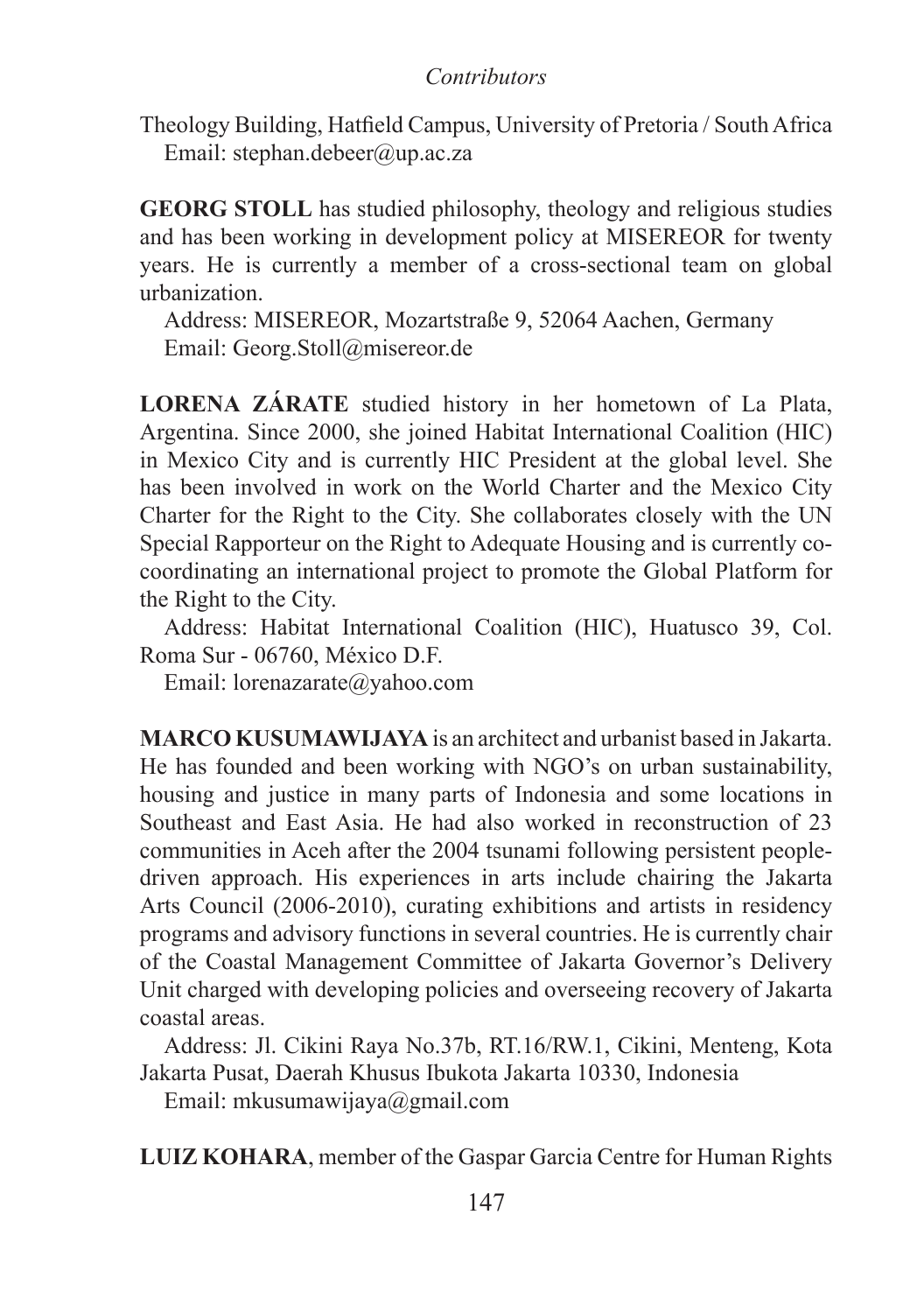and adviser to the Centre for Support to Social Initiatives (CAIS). Popular educator, master in urban engineering, doctor in architecture and urbanism and post doctorate in the areas of urban sociology and housing.

Address: Centro Gaspar Garcia de Direitos Humanos, Rua Dom Redó, 140, Ponte Pequena, 01109-080 São Paulo – SP, Brazil

Email: luizkohara@gmail.com

**MICHEAL SEEWALD** born in 1987, Professor of Dogmatics and Dogmatic History at the University of Münster and Principal Investigator at the Cluster of Excellence 'Religion and Politics'.

Address: Westfälische Wilhelms-Universität Münster, Katholisch-Theologische Fakultät, Seminar für Dogmatik und Dogmengeschichte, Johannisstrasse 8-10, 48143 Münster, Germany

Email: mseewald@uni-muenster.de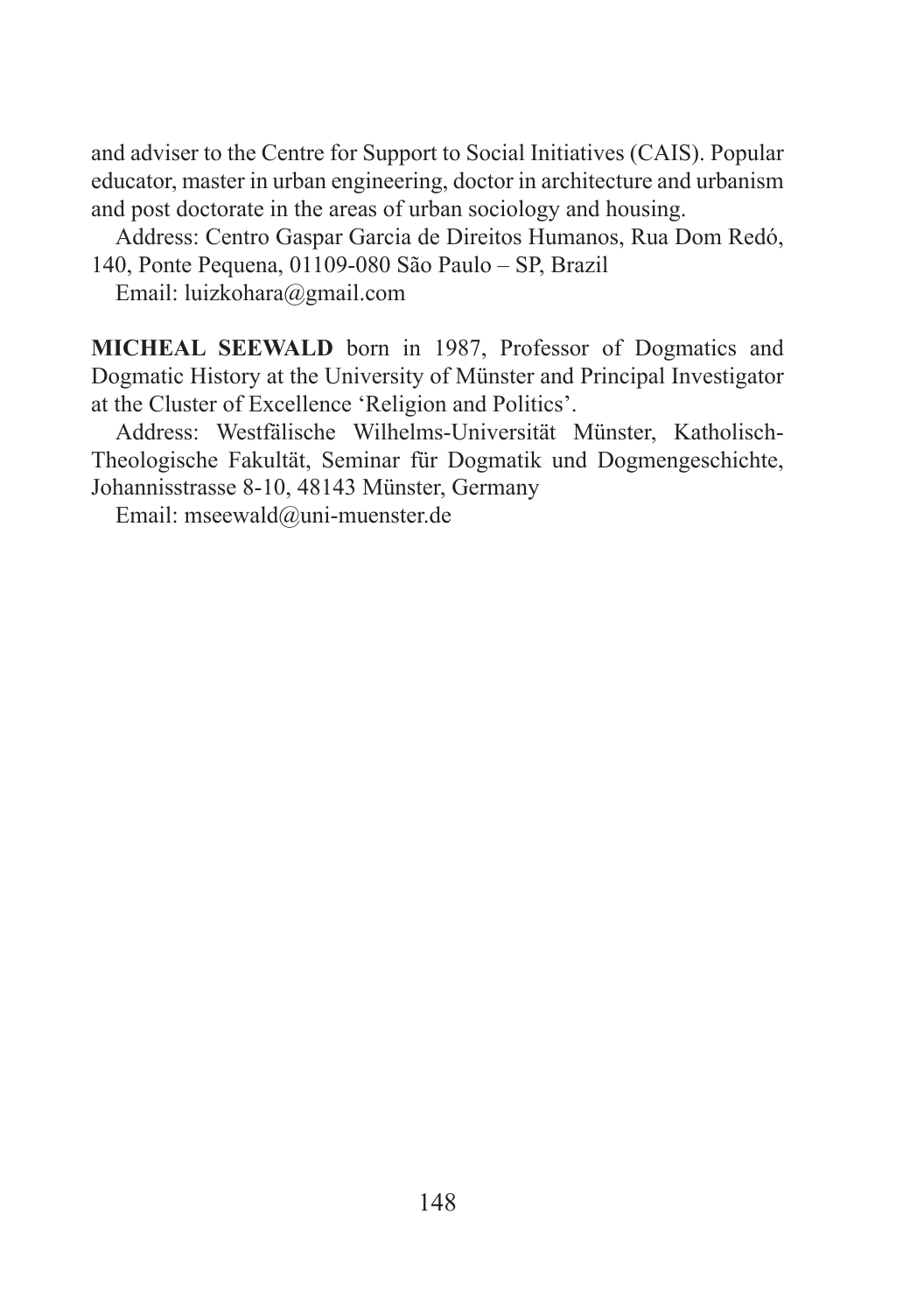

Full access to the archive is free for all current subscribers:

- *1.* Email **concilium@hymnsam.co.uk** to request a website account.
- *2.* Sign in to **www.conciliumjournal.co.uk** with the account details we send you.

# *Libraries and colleges: new access options*

Institution subscribers can set up website access to the latest issue and the archive for staff and students via IP address authentication, EZProxy and referring URL. See **www.conciliumjournal.co.uk/libraries** for details.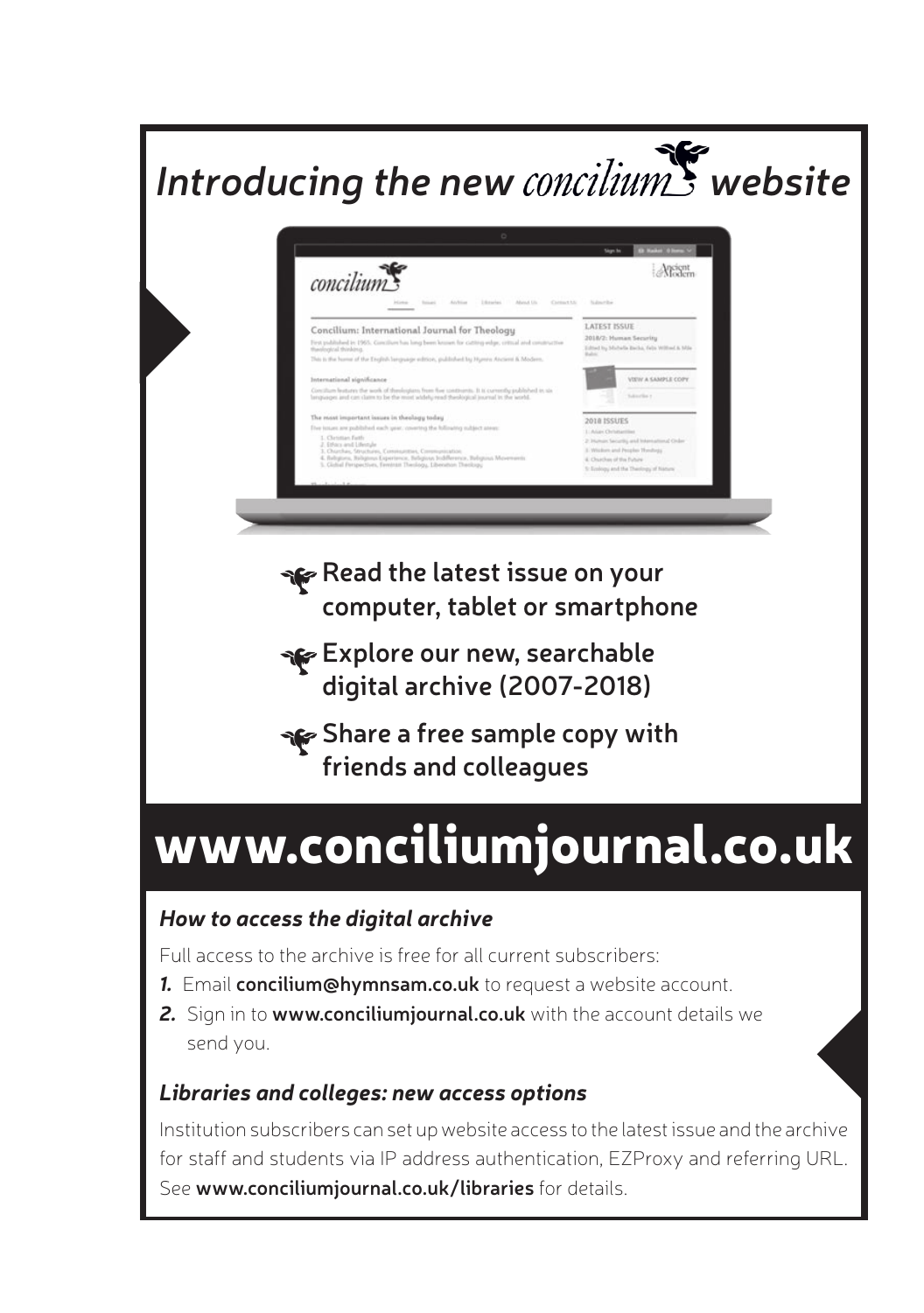

# The Canterbury Dictionary of **HYMNOLOGY**

 The result of over ten years of research by an international team of editors, The Canterbury Dictionary of Hymnology is the major online reference work on hymns, hymnwriters and traditions.

## **www.hymnology.co.uk**

CHURCH TIMES The Church Times, founded in 1863, has become the world's leading Anglican newspaper. It offers professional

reporting of UK and international church news, in-depth features on faith, arts and culture, wide-ranging comment and all the latest clergy jobs. Available in print and online. **www.churchtimes.co.uk** 

Crucible Crucible is the Christian journal of social ethics. It is produced quarterly, pulling together some of the best practitioners, thinkers, and theologians in the field. Each issue reflects theologically on a key theme of political, social, cultural, or environmental significance.

## **www.cruciblejournal.co.uk**

 Joint Liturgical Studies offers a valuable contribution to the study of liturgy. EX Joint Liturgical Journes Uners a received of liturgical development, such as the origins of the Roman rite, Anglican Orders, welcoming the Baptised, and Anglican Missals.

# **www.jointliturgicalstudies.co.uk**

 Magnet is a resource magazine published three times a year. Packed with ideas for worship, inspiring artwork and stories of faith and justice from around the world.

### **www.ourmagnet.co.uk**

For more information on these publications visit the websites listed above or contact **Hymns Ancient & Modern: Tel.: +44 (0)1603 785 910 Write to: Subscriptions, Hymns Ancient & Modern, 13a Hellesdon Park Road, Norwich NR6 5DR**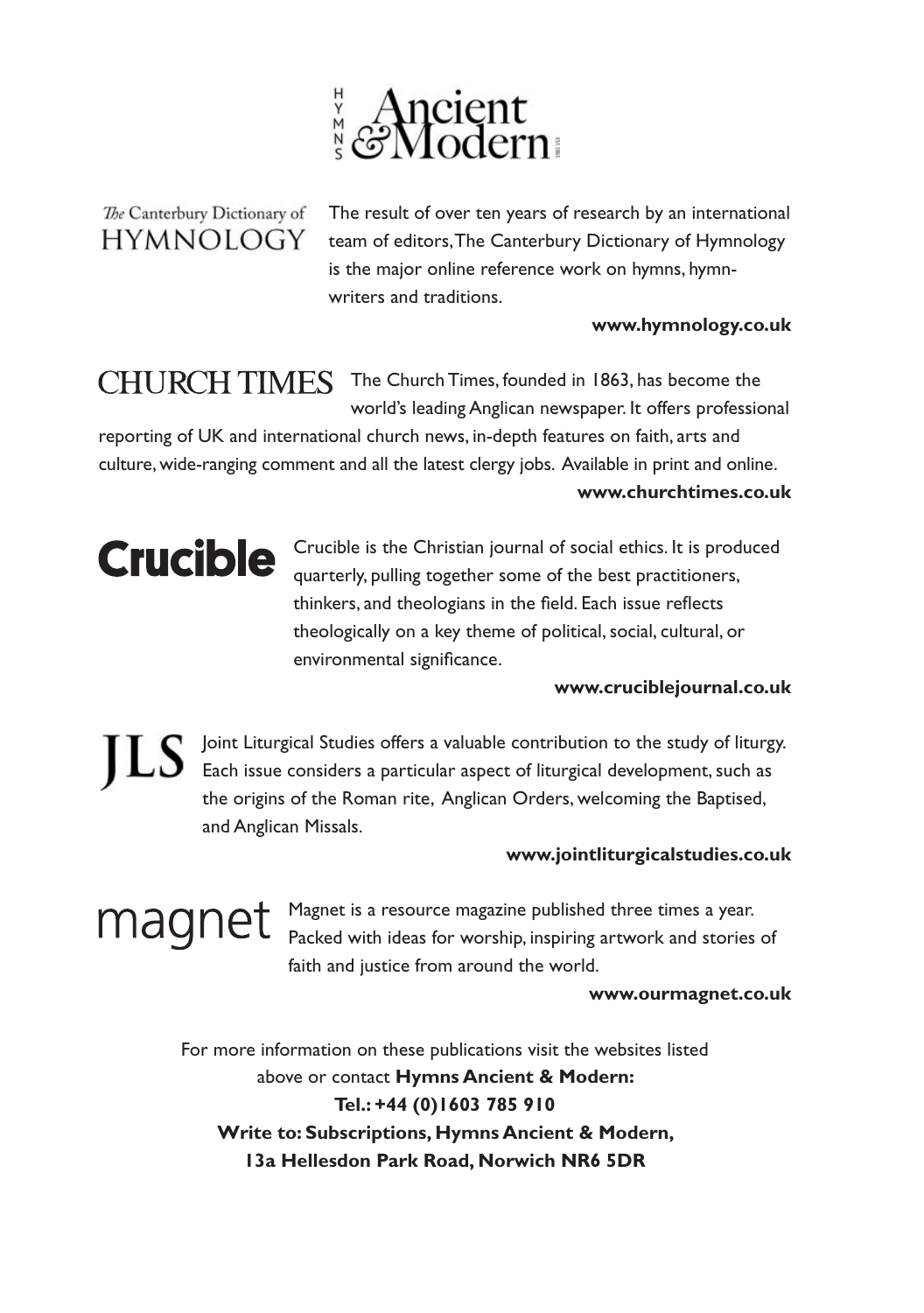# **CONCILIUM** *International Journal of Theology*

### **FOUNDERS**

Anton van den Boogaard; Paul Brand; Yves Congar, OP; Hans Küng; Johann Baptist Metz; Karl Rahner, SJ; Edward Schillebeeckx

## **BOARD OF DIRECTORS**

**President:** Thierry-Marie Courau OP **Vice-Presidents:** Linda Hogan and Daniel Franklin Pilario CM

#### **BOARD OF EDITORS**

Susan Abraham, Los Angeles (USA) Michel Andraos, Chicago (USA) Mile Babic´ OFM, Sarajevo (Bosna i Hercegovina) Antony John Baptist, Bangalore (India) Michelle Becka, Würzburg (Deutschland) Bernadeth Caero Bustillos, Osnabrück (Deutschland) Catherine Cornille, Boston (USA) Thierry-Marie Courau OP, Paris (France) Geraldo Luiz De Mori SJ, Belo Horizonte (Brasil) Enrico Galavotti, Chieti (Italia) Margareta Gruber OSF, Vallendar (Deutschland) Linda Hogan, Dublin (Ireland) Huang Po-Ho, Tainan (Zhōnghuá Mínguó) Stefanie Knauss, Villanova (USA) Carlos Mendoza-Álvarez OP, Ciudad de México (México) Gianluca Montaldi FN, Brescia (Italia) Agbonkhianmeghe Orobator SJ, Nairobi (Kenya) Daniel Franklin Pilario CM, Quezon City (Filipinas) Léonard Santedi Kinkupu, Kinshasa (RD Congo) João J. Vila-Chã SJ, Roma (Italia)

#### **PUBLISHERS**

SCM Press (London, UK) Matthias-Grünewald Verlag (Ostfildern, Germany) Editrice Queriniana (Brescia, Italy) Editorial Verbo Divino (Estella, Spain) EditoraVozes (Petropolis, Brazil)

# **Concilium Secretariat:**

Couvent de l'Annonciation 222 rue du Faubourg Saint-Honoré 75008 – Paris (France) secretariat.concilium@gmail.com **Executive secretary:** Gianluca Montaldi FN

http://www.concilium.in